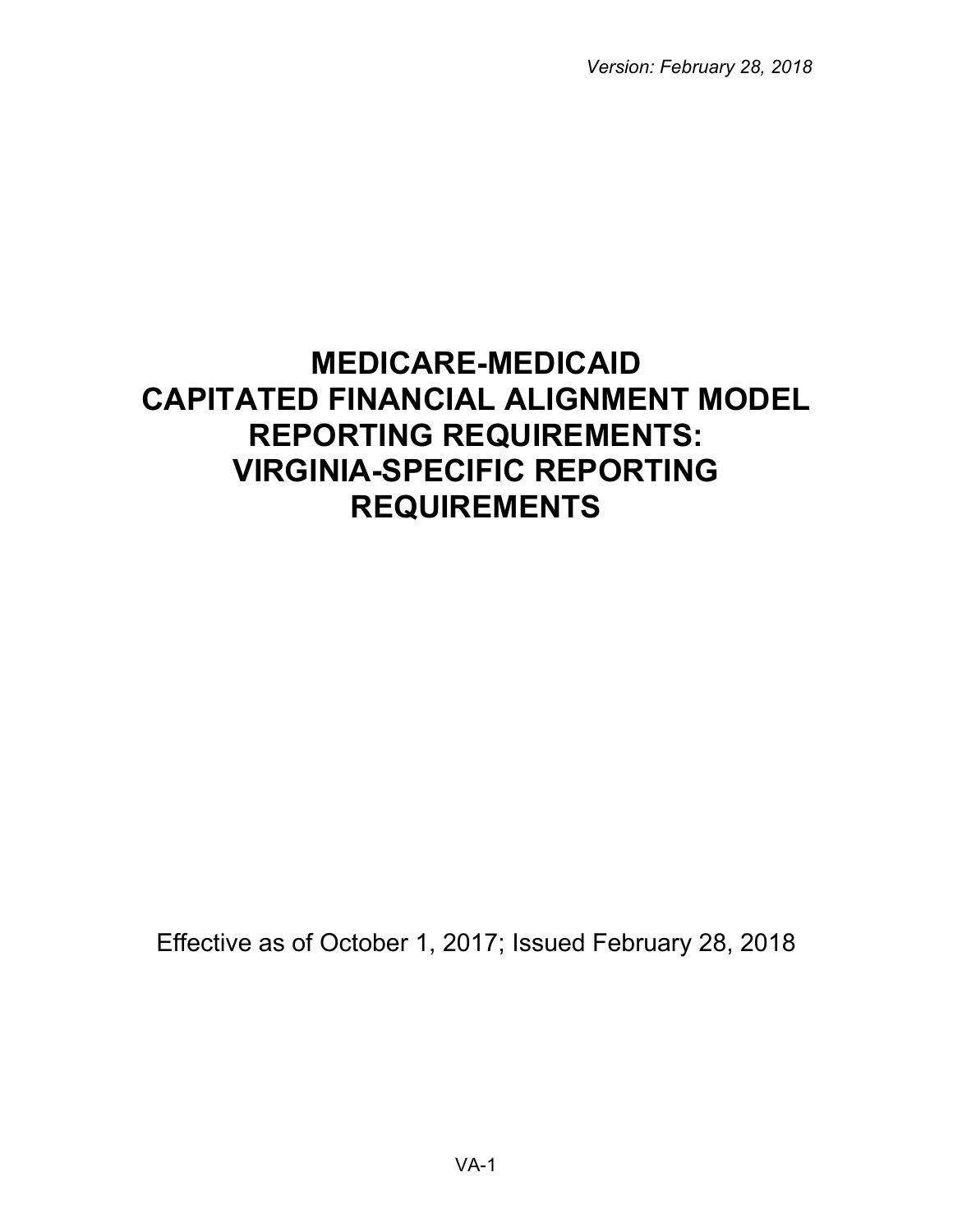# **Table of Contents**

| Virginia-Specific Reporting Requirements Appendix VA-3             |  |
|--------------------------------------------------------------------|--|
|                                                                    |  |
|                                                                    |  |
| Variations from the Core Reporting Requirements Document VA-4      |  |
|                                                                    |  |
| Reporting on Disenrolled and Retro-disenrolled Members VA-5        |  |
| Guidance on Assessments and Care Plans for Members with a Break in |  |
|                                                                    |  |
| Virginia's Implementation, Ongoing, and Continuous Reporting       |  |
|                                                                    |  |
|                                                                    |  |
|                                                                    |  |
|                                                                    |  |
|                                                                    |  |
| Section VAIV. Organizational Structure and Staffing  VA-73         |  |
| Section VAV. Performance and Quality Improvement VA-76             |  |
|                                                                    |  |
|                                                                    |  |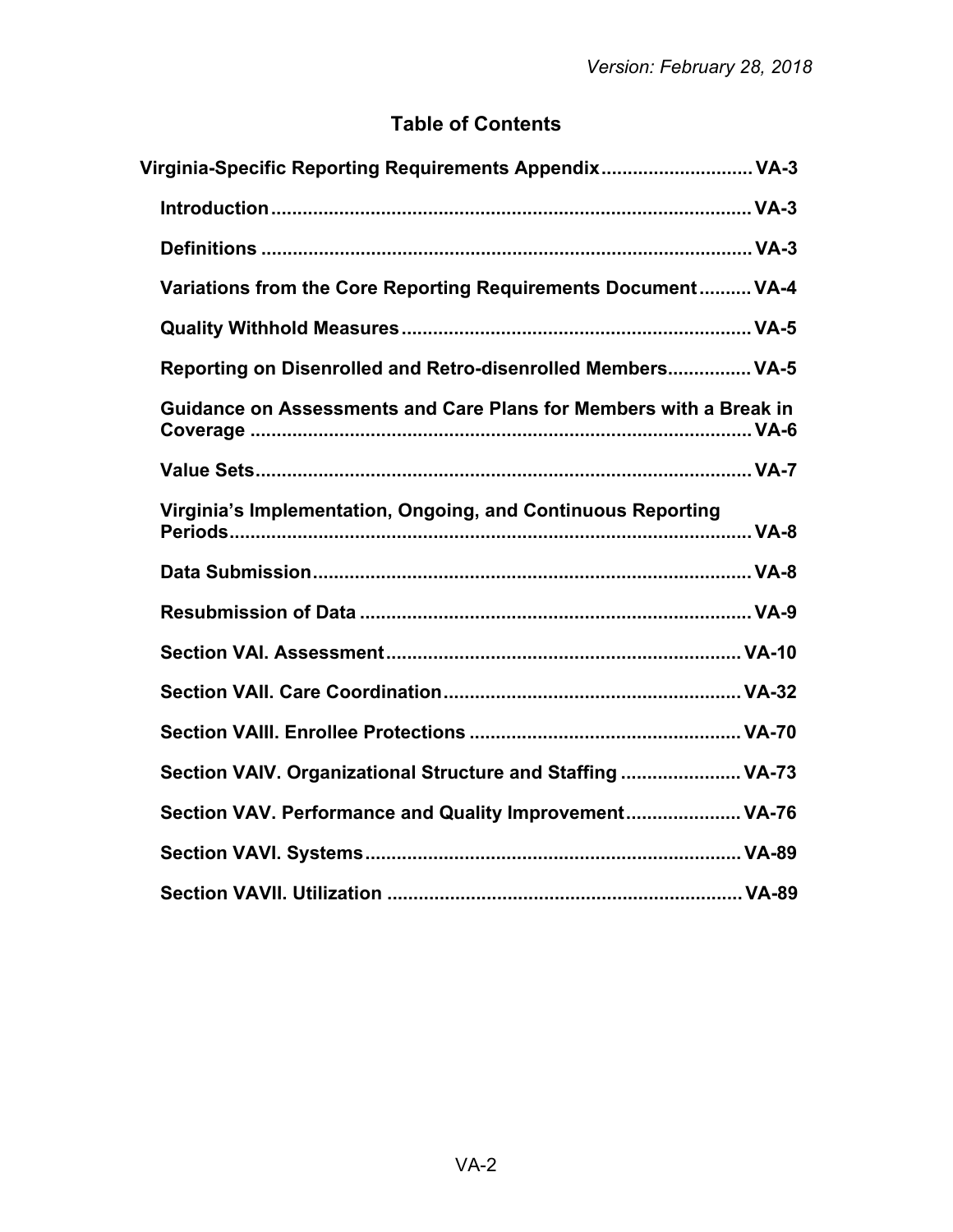# **Virginia-Specific Reporting Requirements Appendix**

## <span id="page-2-1"></span><span id="page-2-0"></span>*Introduction*

The measures in this appendix are required reporting for all MMPs in the Commonwealth Coordinated Care demonstration. CMS and the Commonwealth of Virginia reserve the right to update the measures in this appendix for subsequent demonstration years. These state-specific measures directly supplement the Medicare-Medicaid Capitated Financial Alignment Model: Core Reporting Requirements, which can be found at the following web address:

[https://www.cms.gov/Medicare-Medicaid-Coordination/Medicare-and-Medicaid-](https://www.cms.gov/Medicare-Medicaid-Coordination/Medicare-and-Medicaid-Coordination/Medicare-Medicaid-Coordination-Office/FinancialAlignmentInitiative/MMPInformationandGuidance/MMPReportingRequirements.html)[Coordination/Medicare-Medicaid-Coordination-](https://www.cms.gov/Medicare-Medicaid-Coordination/Medicare-and-Medicaid-Coordination/Medicare-Medicaid-Coordination-Office/FinancialAlignmentInitiative/MMPInformationandGuidance/MMPReportingRequirements.html)[Office/FinancialAlignmentInitiative/MMPInformationandGuidance/MMPReporting](https://www.cms.gov/Medicare-Medicaid-Coordination/Medicare-and-Medicaid-Coordination/Medicare-Medicaid-Coordination-Office/FinancialAlignmentInitiative/MMPInformationandGuidance/MMPReportingRequirements.html) [Requirements.html](https://www.cms.gov/Medicare-Medicaid-Coordination/Medicare-and-Medicaid-Coordination/Medicare-Medicaid-Coordination-Office/FinancialAlignmentInitiative/MMPInformationandGuidance/MMPReportingRequirements.html)

MMPs should refer to the core document for additional details regarding demonstration-wide definitions, reporting phases and timelines, and sampling methodology.

The core and state-specific measures supplement existing Part C and Part D reporting requirements, as well as measures that MMPs report via other vehicles or venues, such as HEDIS®[1,](#page-2-3) HOS, and state-required network provider and member satisfaction, HCBS Satisfaction, and quality of life surveys. CMS and the state will also track key utilization measures, which are not included in this document, using encounter and claims data. The quantitative measures are part of broader oversight, monitoring, and performance improvement processes that include several other components and data sources not described in this document.

MMPs should contact the VA Help Desk at [VAHelpDesk@norc.org](mailto:VAHelpDesk@norc.org) with any questions about the Virginia state-specific appendix or the data submission process.

# <span id="page-2-2"></span>*Definitions*

Calendar Quarter: Most quarterly measures are reported on calendar quarters. The four calendar quarters of each calendar year will be as follows: 1/1 – 3/31,  $4/1 - 6/30$ ,  $7/1 - 9/30$ , and  $10/1 - 12/31$ .

Calendar Year: All annual measures are reported on a calendar year basis. Calendar year 2014 (CY1) will be an abbreviated year, with data reported for the

<span id="page-2-3"></span> $\overline{a}$ <sup>1</sup> HEDIS<sup>®</sup> is a registered trademark of the National Committee for Quality Assurance (NCQA).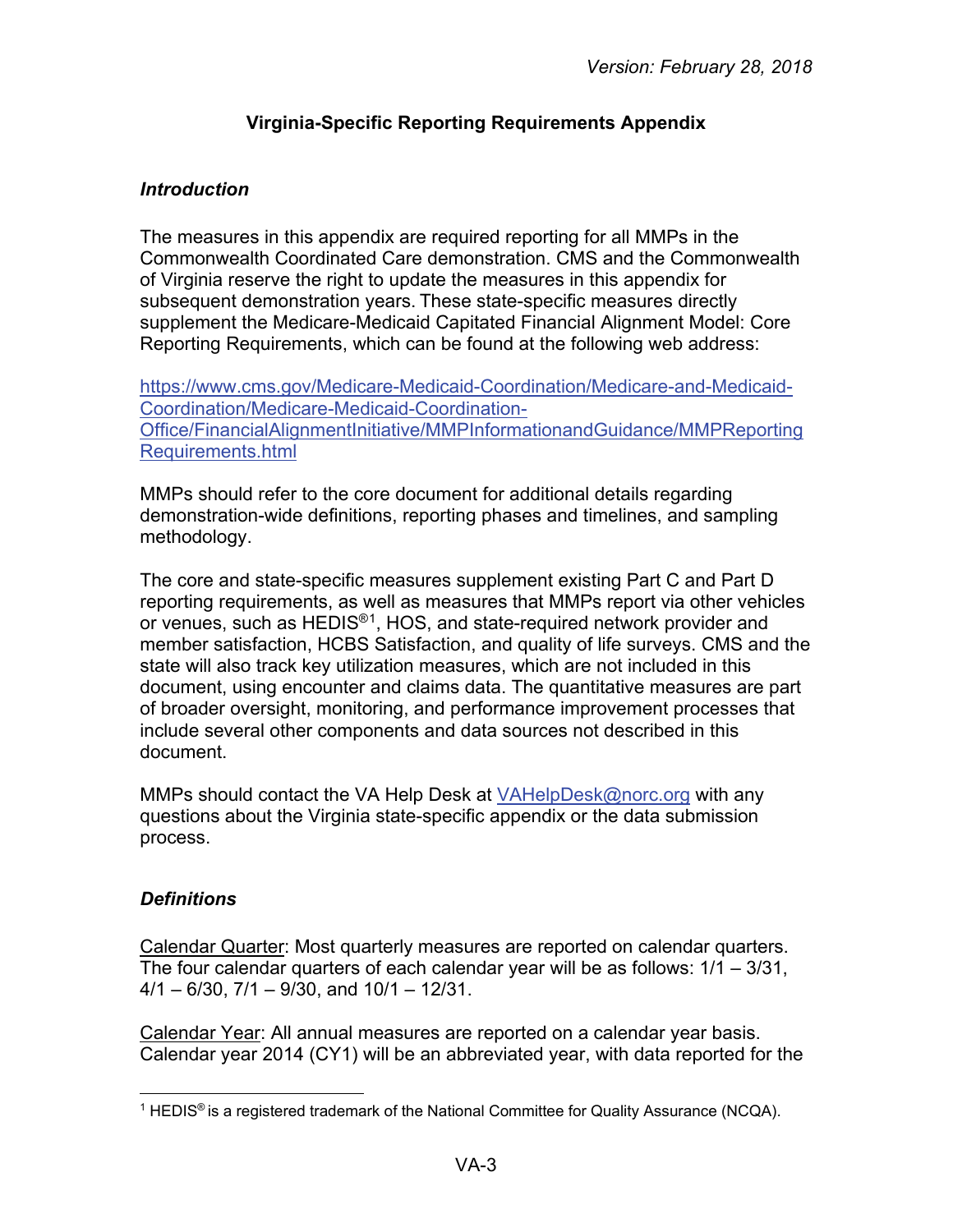time period beginning April 1, 2014 and ending December 31, 2014. Calendar year 2015 (CY2) will represent January 1, 2015 through December 31, 2015.

Implementation Period: The period of time starting with the first effective enrollment date until the end of the ninth month of the demonstration.

Long Term Services and Supports (LTSS): A variety of services and supports that help elderly individuals and/or individuals with disabilities meet their daily needs for assistance and improve the quality of their lives. Examples include assistance with bathing, dressing and other basic activities of daily life and self-care, as well as support for everyday tasks such as laundry, shopping, and transportation. LTSS are provided over an extended period, predominantly in homes and communities, but also in facility-based settings such as nursing facilities.

Primary Care Provider: Nurse practitioners, physician assistants or physicians who are board certified or eligible for certification in one of the following specialties: family practice, internal medicine, general practice, obstetrics/gynecology, or geriatrics.

# <span id="page-3-0"></span>*Variations from the Core Reporting Requirements Document*

# Core Measure 9.2 – Nursing Facility (NF) Diversion

The following section provides additional guidance about identifying individuals enrolled in the MMP as "nursing home certifiable," or meeting the nursing facility level of care (NF LOC), for the purposes of reporting Core 9.2.

Within Core 9.2, "nursing home certifiable" members are defined as "members living in the community, but requiring an institutional level of care" (see the Core Reporting Requirements for more information). Virginia MMPs should use the Virginia Uniform Assessment Instrument (UAI) results, supplemented by claims, enrollment data, and medical transition reports, to categorize members as nursing home certifiable.

Individuals meeting nursing facility eligibility criteria, including both medical needs and functional capacity needs as stated on the UAI, should be considered nursing home certifiable. MMPs should use the following non-exclusive sources of data to supplement and confirm this information. Specifically:

• The Medical Transition Report (MTR) provided to MMPs by the state, which identifies waiver members by a single digit waiver code of 9 and nursing home residents by a single digit waiver code of 1 or 2 under the column "Exception Indicator/Waiver Indicator" within the CCC MTR Waiver File. All waiver members and nursing home residents can be categorized as nursing home certifiable provided they meet nursing facility eligibility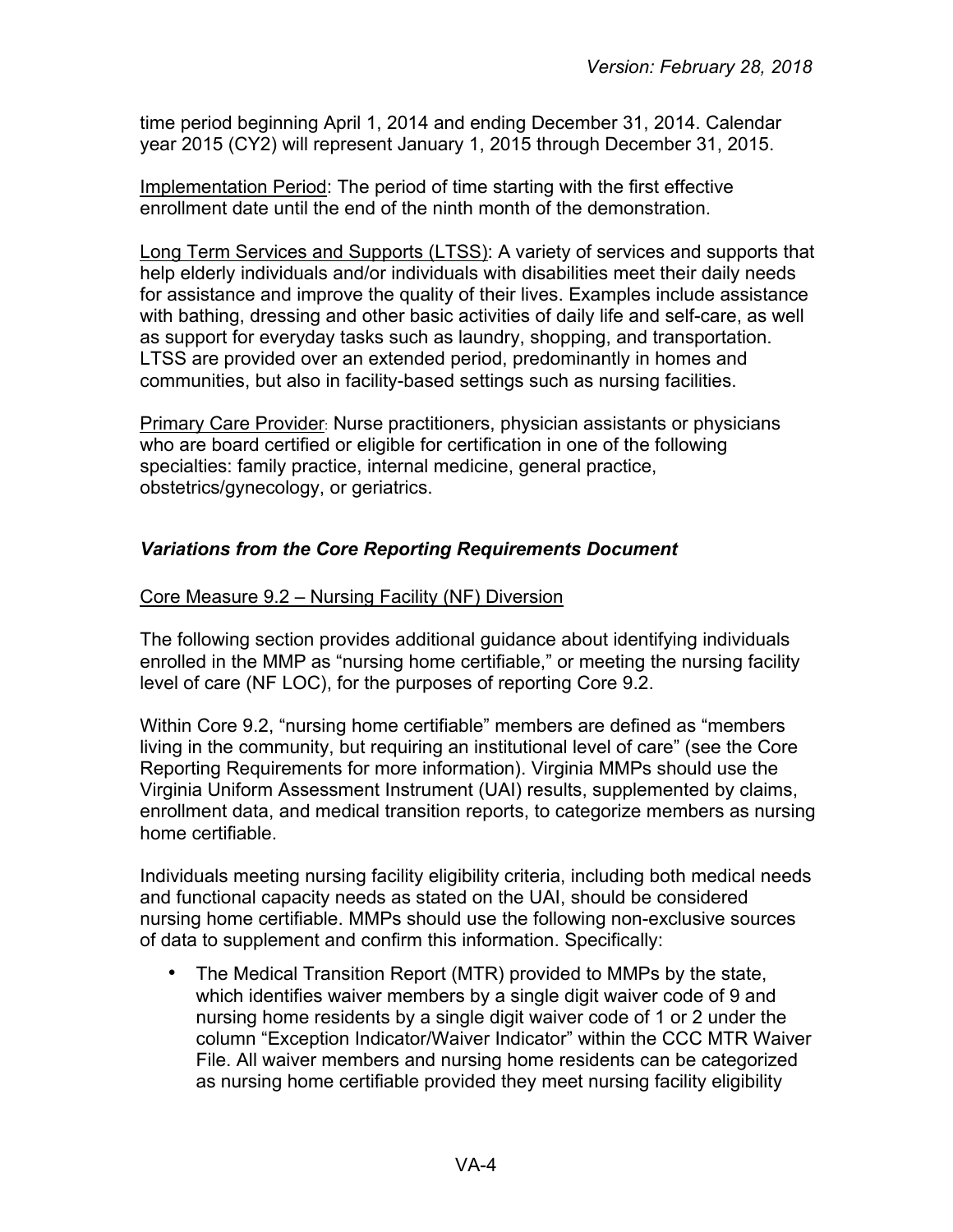criteria during the Core 9.2 previous reporting period and all other criteria for this measure element.

• Claims data or rate cells to identify individuals using nursing home services or waiver services.

## <span id="page-4-0"></span>*Quality Withhold Measures*

CMS and the state will establish a set of quality withhold measures, and MMPs will be required to meet established thresholds. Throughout this document, statespecific quality withhold measures are marked with the following symbol for Demonstration Year 1: (i) and the following symbol for Demonstration Years 2 and 3: (ii). For more information about the state-specific quality withhold measures, refer to the Quality Withhold Technical Notes (DY 1): Virginia-Specific Measures and the Quality Withhold Technical Notes (DY 2 & 3): Virginia-Specific Measures at [https://www.cms.gov/Medicare-Medicaid-Coordination/Medicare](https://www.cms.gov/Medicare-Medicaid-Coordination/Medicare-and-Medicaid-Coordination/Medicare-Medicaid-Coordination-Office/FinancialAlignmentInitiative/MMPInformationandGuidance/MMPQualityWithholdMethodologyandTechnicalNotes.html)[and-Medicaid-Coordination/Medicare-Medicaid-Coordination-](https://www.cms.gov/Medicare-Medicaid-Coordination/Medicare-and-Medicaid-Coordination/Medicare-Medicaid-Coordination-Office/FinancialAlignmentInitiative/MMPInformationandGuidance/MMPQualityWithholdMethodologyandTechnicalNotes.html)[Office/FinancialAlignmentInitiative/MMPInformationandGuidance/MMPQualityWit](https://www.cms.gov/Medicare-Medicaid-Coordination/Medicare-and-Medicaid-Coordination/Medicare-Medicaid-Coordination-Office/FinancialAlignmentInitiative/MMPInformationandGuidance/MMPQualityWithholdMethodologyandTechnicalNotes.html) [hholdMethodologyandTechnicalNotes.html.](https://www.cms.gov/Medicare-Medicaid-Coordination/Medicare-and-Medicaid-Coordination/Medicare-Medicaid-Coordination-Office/FinancialAlignmentInitiative/MMPInformationandGuidance/MMPQualityWithholdMethodologyandTechnicalNotes.html)

# <span id="page-4-1"></span>*Reporting on Disenrolled and Retro-disenrolled Members*

Unless otherwise indicated in the reporting requirements, MMPs should report on all members enrolled in the demonstration who meet the definition of the data elements, regardless of whether that member was subsequently disenrolled from the MMP. Measure-specific guidance on how to report on disenrolled members is provided under the Notes section of each state-specific measure.

Due to retro-disenrollment of members, there may be instances where there is a lag between a member's effective disenrollment date and the date on which the MMP is informed about that disenrollment. This time lag might create occasional data inaccuracies if an MMP includes members in reports who had in fact disenrolled before the start of the reporting period. If MMPs are aware at the time of reporting that a member has been retro-disenrolled with a disenrollment effective date prior to the reporting period (and therefore was not enrolled during the reporting period in question), then MMPs may exclude that member from reporting. Please note that MMPs are *not* required to re-submit corrected data should you be informed of a retro-disenrollment subsequent to a reporting deadline. MMPs should act upon their best and most current knowledge at the time of reporting regarding each member's enrollment status.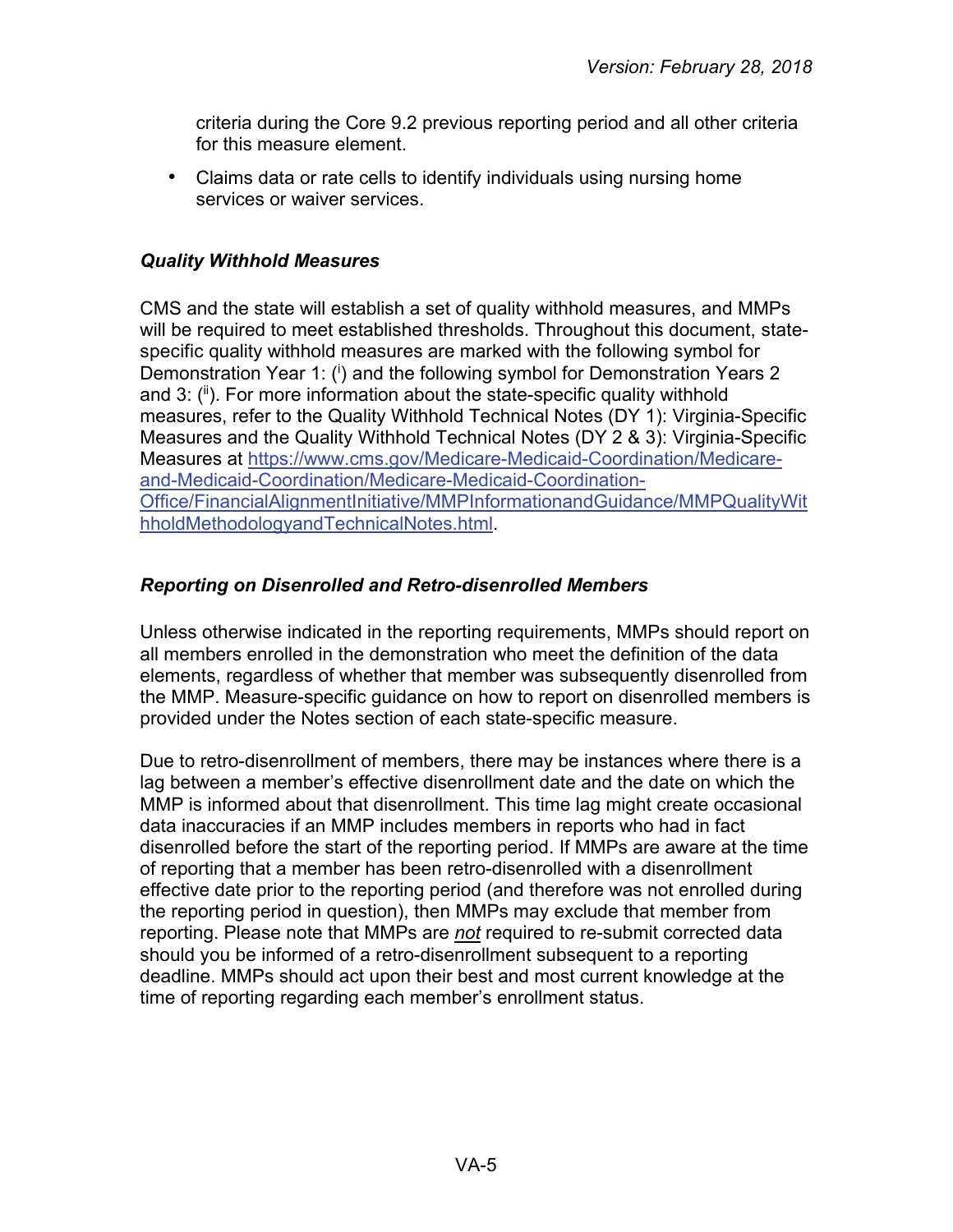# <span id="page-5-0"></span>*Guidance on Assessments and Care Plans for Members with a Break in Coverage*

#### Health Risk Assessments

If an MMP already completed a Health Risk Assessment (HRA) for a member that was previously enrolled, the MMP is not necessarily required to conduct a new HRA if the member rejoins the same MMP within one year of his/her most recent HRA. Instead, the MMP can:

- 1. Perform any risk stratification, claims data review, or other analyses as required by the three-way contract to detect any changes in the member's condition since the HRA was conducted; and
- 2. Ask the member (or his/her authorized representative) if there has been a change in the member's health status or needs since the HRA was conducted.

The MMP must document any risk stratification, claims data review, or other analyses that are performed to detect any changes in the member's condition. The MMP must also document its outreach attempts and the discussion(s) with the member (or his/her authorized representative) to determine if there was a change in the member's health status or needs.

If a change is identified, the MMP must conduct a new HRA within the timeframe prescribed by the contract. If there are no changes, the MMP is not required to conduct a new HRA unless requested by the member (or his/her authorized representative). Please note, if the MMP prefers to conduct HRAs on all reenrollees regardless of status, it may continue to do so.

Once the MMP has conducted a new HRA as needed or confirmed that the prior HRA is still accurate, the MMP can mark the HRA as complete for the member's current enrollment. The MMP would then report that completion according to the specifications for Core 2.1 and Core 2.2 (and all applicable state-specific measures). When reporting these measures, the MMP should count the number of enrollment days from the member's most recent enrollment effective date, and should report the HRA based on the date the prior HRA was either confirmed to be accurate or a new HRA was completed.

If the MMP is unable to reach a re-enrolled member to determine if there was a change in health status, then the MMP may report that member as unable to be reached so long as the MMP made the requisite number of outreach attempts. If a re-enrolled member refuses to discuss his/her health status with the MMP, then the MMP may report that member as unwilling to participate in the HRA.

If the MMP did not complete a HRA for the re-enrolled member during his/her prior enrollment period, or if it has been more than one year since the member's HRA was completed, the MMP is required to conduct a HRA for the member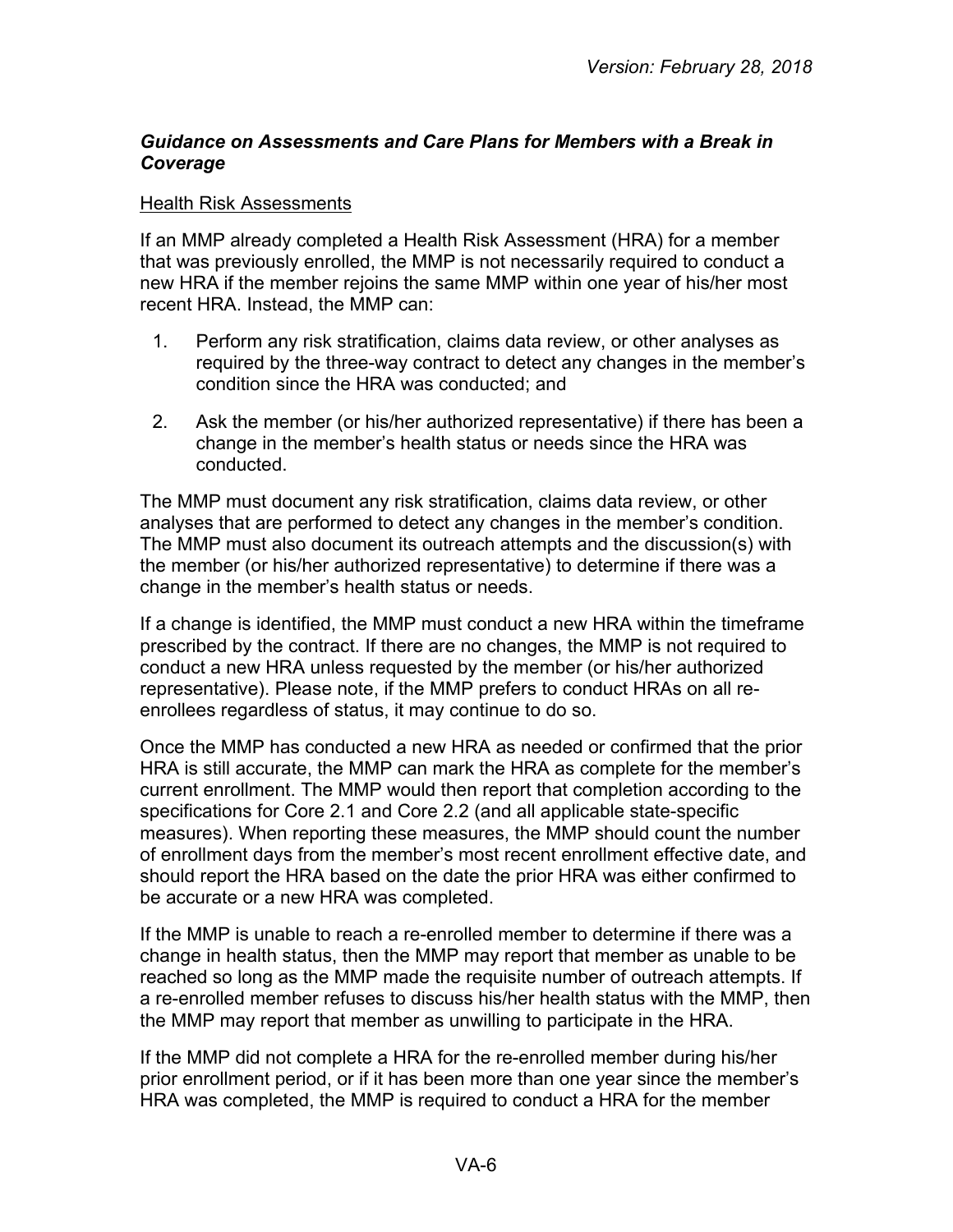within the timeframe prescribed by the contract. The MMP must make the requisite number of attempts to reach the member (at minimum) after his/her most recent enrollment effective date, even if the MMP reported that the member was unable to be reached during his/her prior enrollment. Similarly, members that refused the HRA during their prior enrollment must be asked again to participate (i.e., the MMP may not carry over a refusal from one enrollment period to the next).

#### Plans of Care

If the MMP conducts a new HRA for the re-enrolled member, the MMP must revise the Plan of Care (POC) accordingly within the timeframe prescribed by the contract. Once the POC is revised, the MMP may mark the POC as complete for the member's current enrollment. If the MMP determines that the prior HRA is still accurate and therefore no updates are required to the previously completed POC, the MMP may mark the POC as complete for the current enrollment at the same time that the HRA is marked complete. The MMP would then follow the applicable state-specific measure specifications for reporting the completion. Please note, for purposes of reporting, the POC for the re-enrolled member should be classified as an *initial* POC.

If the MMP did not complete a POC for the re-enrolled member during his/her prior enrollment period, or if it has been more than one year since the member's POC was completed, the MMP is required to complete a POC for the member within the timeframe prescribed by the contract. The MMP must also follow the above guidance regarding reaching out to members that previously refused to participate or were not reached.

#### Annual Reassessments and POC Updates

The MMP must follow contract requirements regarding the completion of annual reassessments and updates to POCs. If the MMP determined that a HRA/POC from a member's prior enrollment was accurate and marked that HRA/POC as complete for the member's current enrollment, the MMP should count continuously from the date that the HRA/POC was completed in the prior enrollment period to determine the due date for the annual reassessment and POC update. For example, when reporting Core 2.3, the MMP should count 365 days from the date when the HRA was actually completed, even if that date was during the member's prior enrollment period.

# <span id="page-6-0"></span>*Value Sets*

The measure specifications in this document refer to code value sets that must be used to determine and report measure data element values. A value set is the complete set of codes used to identify a service or condition included in a measure. The Virginia-Specific Value Sets Workbook includes all value sets and codes needed to report certain measures included in the Virginia-Specific Reporting Requirements and is intended to be used in conjunction with the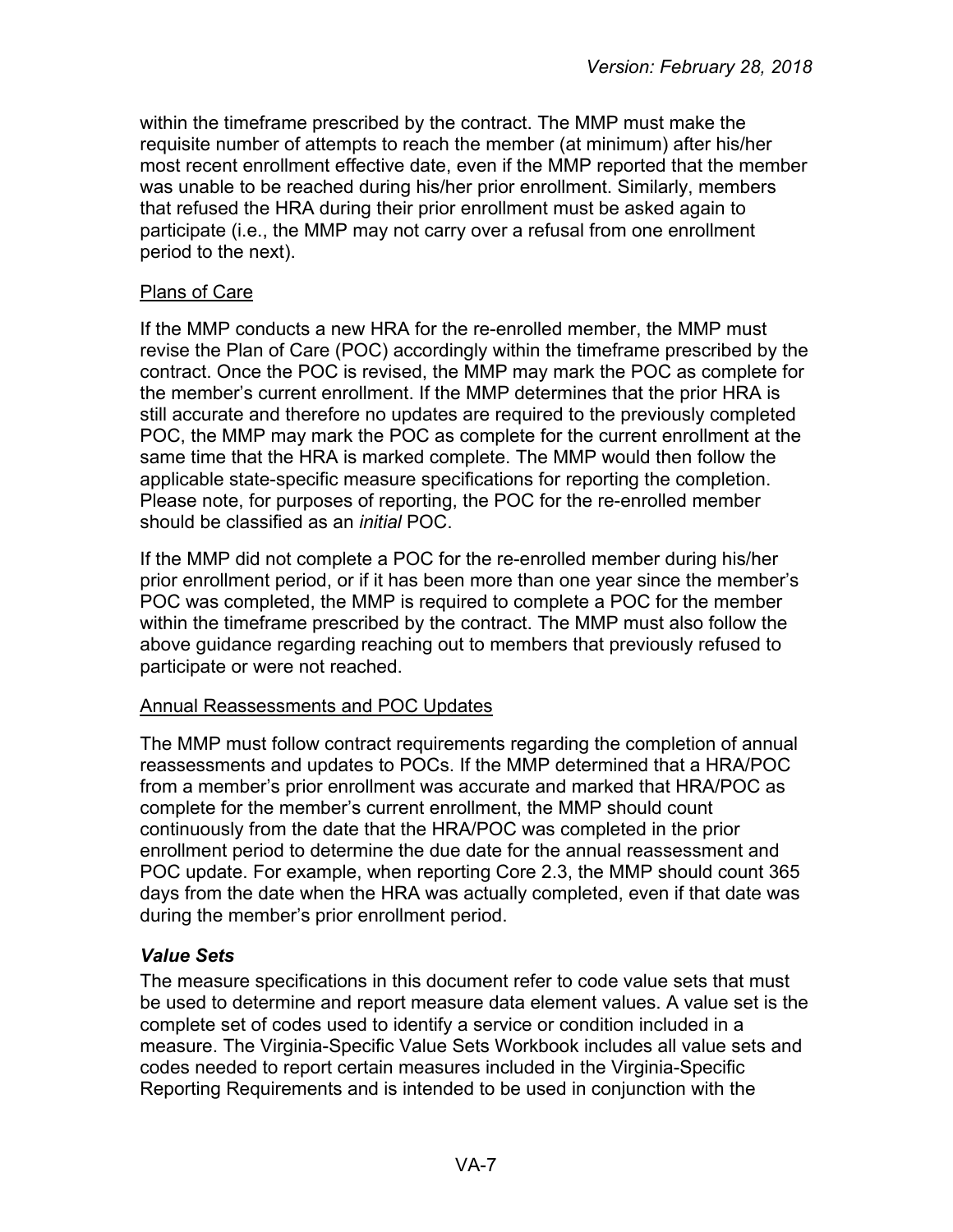measure specifications outlined in this document. The Virginia-Specific Value Sets Workbook can be found on the CMS website at the following address: [https://www.cms.gov/Medicare-Medicaid-Coordination/Medicare-and-Medicaid-](https://www.cms.gov/Medicare-Medicaid-Coordination/Medicare-and-Medicaid-Coordination/Medicare-Medicaid-Coordination-Office/FinancialAlignmentInitiative/MMPInformationandGuidance/MMPReportingRequirements.html)[Coordination/Medicare-Medicaid-Coordination-](https://www.cms.gov/Medicare-Medicaid-Coordination/Medicare-and-Medicaid-Coordination/Medicare-Medicaid-Coordination-Office/FinancialAlignmentInitiative/MMPInformationandGuidance/MMPReportingRequirements.html)[Office/FinancialAlignmentInitiative/MMPInformationandGuidance/MMPReporting](https://www.cms.gov/Medicare-Medicaid-Coordination/Medicare-and-Medicaid-Coordination/Medicare-Medicaid-Coordination-Office/FinancialAlignmentInitiative/MMPInformationandGuidance/MMPReportingRequirements.html) [Requirements.html.](https://www.cms.gov/Medicare-Medicaid-Coordination/Medicare-and-Medicaid-Coordination/Medicare-Medicaid-Coordination-Office/FinancialAlignmentInitiative/MMPInformationandGuidance/MMPReportingRequirements.html)

*Virginia's Implementation, Ongoing, and Continuous Reporting Periods*

<span id="page-7-0"></span>

| <b>Phase</b>                |                          | <b>Dates</b>                | <b>Explanation</b>                                                                                      |
|-----------------------------|--------------------------|-----------------------------|---------------------------------------------------------------------------------------------------------|
|                             |                          | <b>Demonstration Year 1</b> |                                                                                                         |
| Continuous<br>Reporting     | Implementation<br>Period | 4-1-14 through 12-31-14     | From the first effective enrollment<br>date through the end of the ninth<br>month of the demonstration. |
|                             | <b>Ongoing Period</b>    | 4-1-14 through 12-31-15     | From the first effective enrollment<br>date through the end of the first<br>demonstration year.         |
|                             |                          | <b>Demonstration Year 2</b> |                                                                                                         |
| Continuous<br>Reporting     | <b>Ongoing Period</b>    | 1-1-16 through 12-31-16     | From January 1, 2016 through<br>the end of the second<br>demonstration year.                            |
| <b>Demonstration Year 3</b> |                          |                             |                                                                                                         |
| Continuous<br>Reporting     | <b>Ongoing Period</b>    | 1-1-17 through 12-31-17     | From January 1, 2017 through<br>the end of the third<br>demonstration year.                             |

# <span id="page-7-1"></span>*Data Submission*

All MMPs will submit state-specific measure data through the web-based Financial Alignment Initiative (FAI) Data Collection System (unless otherwise specified in the measure description). All data submissions must be submitted to this site by 5:00 p.m. ET on the applicable due date. This site can be accessed at the following web address: [https://Financial-Alignment-Initiative.NORC.org.](https://financial-alignment-initiative.norc.org/)

(Note: Prior to the first use of the system, all MMPs will receive an email notification with the username and password that has been assigned to their plan. This information will be used to log in to the FAI system and complete the data submission.)

All MMPs will submit core measure data in accordance with the Core Reporting Requirements. Submission requirements vary by measure, but most core measures are reported through the Health Plan Management System (HPMS).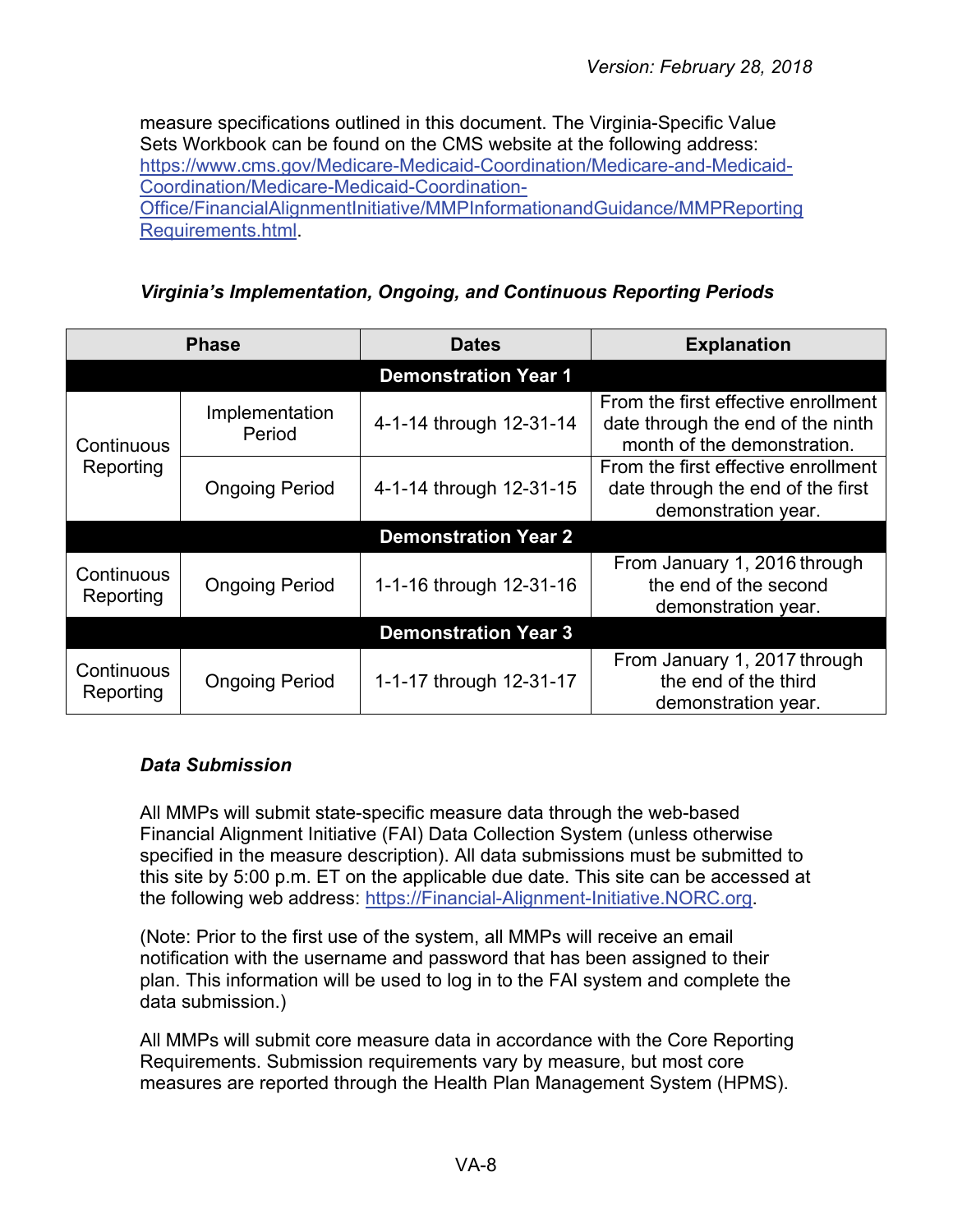Please note, late submissions may result in compliance action from CMS.

# <span id="page-8-0"></span>*Resubmission of Data*

MMPs must comply with the following steps to resubmit data after an established due date:

- 1. Email the VA HelpDesk [\(VAHelpDesk@norc.org\)](mailto:VAHelpDesk@norc.org) to request resubmission.
	- o Specify in the email which measures need resubmission;
	- $\circ$  Specify for which reporting period(s) the resubmission is needed; and
	- o Provide a brief explanation for why the data need to be resubmitted.
- 2. After review of the request, the VA HelpDesk will notify the MMP once the FAI Data Collection System and/or HPMS has been re-opened.
- 3. Resubmit data through the applicable reporting system.
- 4. Notify the VA HelpDesk again after resubmission has been completed.

Please note, requests for resubmission after an established due date may result in compliance action from CMS.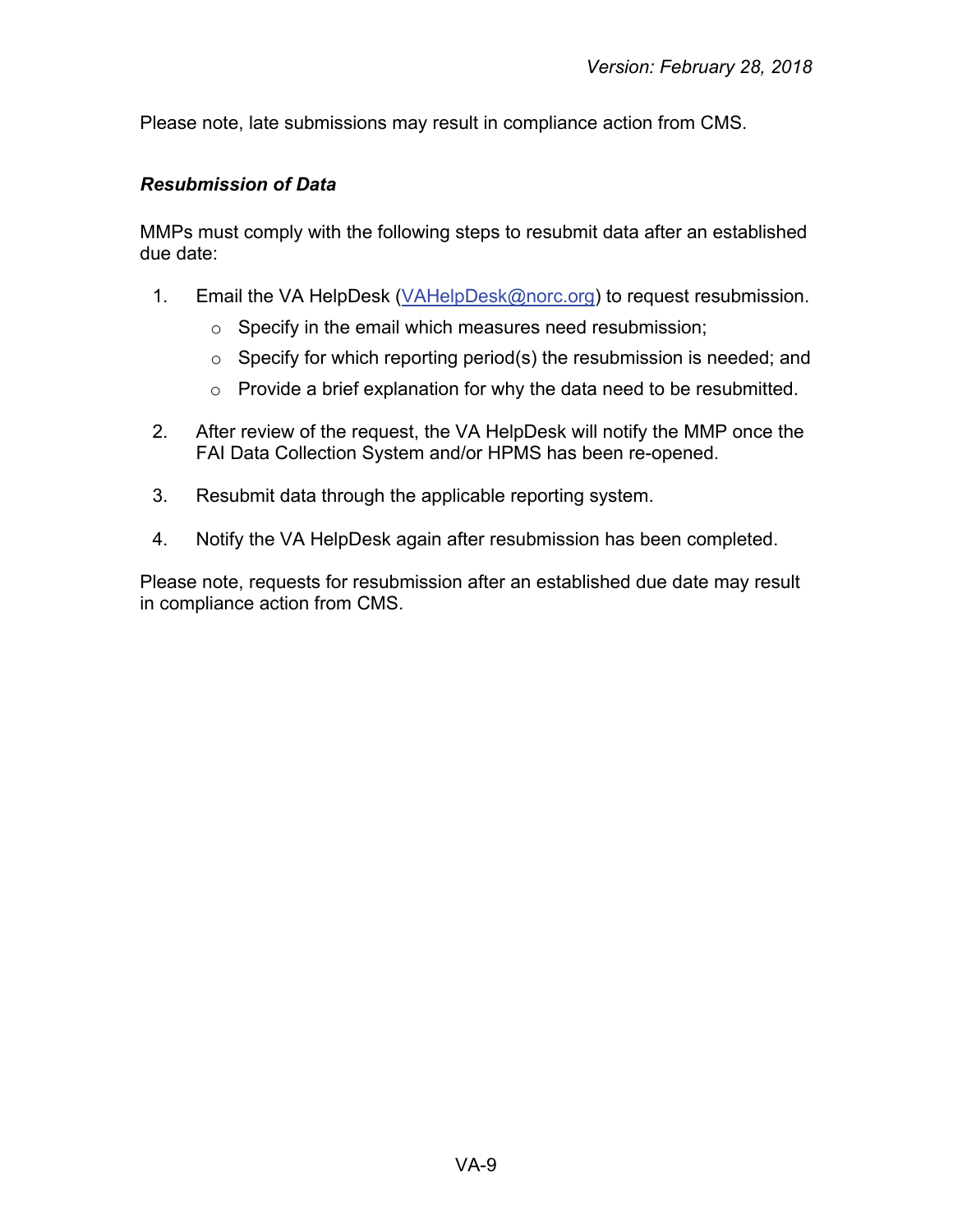# <span id="page-9-0"></span>**Section VAI. Assessment**

| <b>CONTINUOUS REPORTING</b>        |                                      |          |                                                                                                     |                                                                                           |
|------------------------------------|--------------------------------------|----------|-----------------------------------------------------------------------------------------------------|-------------------------------------------------------------------------------------------|
| <b>Reporting</b><br><b>Section</b> | <b>Reporting</b><br><b>Frequency</b> | Level    | Reporting<br><b>Periods</b>                                                                         | <b>Due Date</b>                                                                           |
| VA1.<br>Assessment                 | Quarterly                            | Contract | Current<br>Calendar<br>Quarter<br>Ex:<br>$1/1 - 3/31$<br>$4/1 - 6/30$<br>$7/1 - 9/30$<br>10/1-12/31 | By the end of the<br>second month<br>following the last<br>day of the reporting<br>period |

VA1.1 Community Well members with a health risk assessment completed within 60 days of enrollment.<sup>i, ii</sup>

A. Data element definitions – details for each data element reported to CMS and the state, including examples, calculation methods, and how various data elements are associated.

| <b>Element</b><br>Letter | <b>Element Name</b>                      | <b>Definition</b>                        | <b>Allowable Values</b> |
|--------------------------|------------------------------------------|------------------------------------------|-------------------------|
| А.                       | Total number of<br>members classified as | Total number of<br>members classified as | Field Type: Numeric     |
|                          | <b>Community Well upon</b>               | <b>Community Well upon</b>               |                         |
|                          | enrollment whose 60th                    | enrollment whose 60th                    |                         |
|                          | day of enrollment                        | day of enrollment                        |                         |
|                          | occurred within the                      | occurred within the                      |                         |
|                          | reporting period.                        | reporting period.                        |                         |
| B.                       | Total number of                          | Of the total reported in                 | Field Type: Numeric     |
|                          | <b>Community Well</b>                    | A, the number of                         |                         |
|                          | members who were                         | <b>Community Well</b>                    | Note: Is a subset of A. |
|                          | documented as                            | members who were                         |                         |
|                          | unwilling to complete                    | documented as                            |                         |
|                          | a health risk                            | unwilling to complete                    |                         |
|                          | assessment within 60                     | a health risk                            |                         |
|                          | days of enrollment.                      | assessment within 60                     |                         |
|                          |                                          | days of enrollment.                      |                         |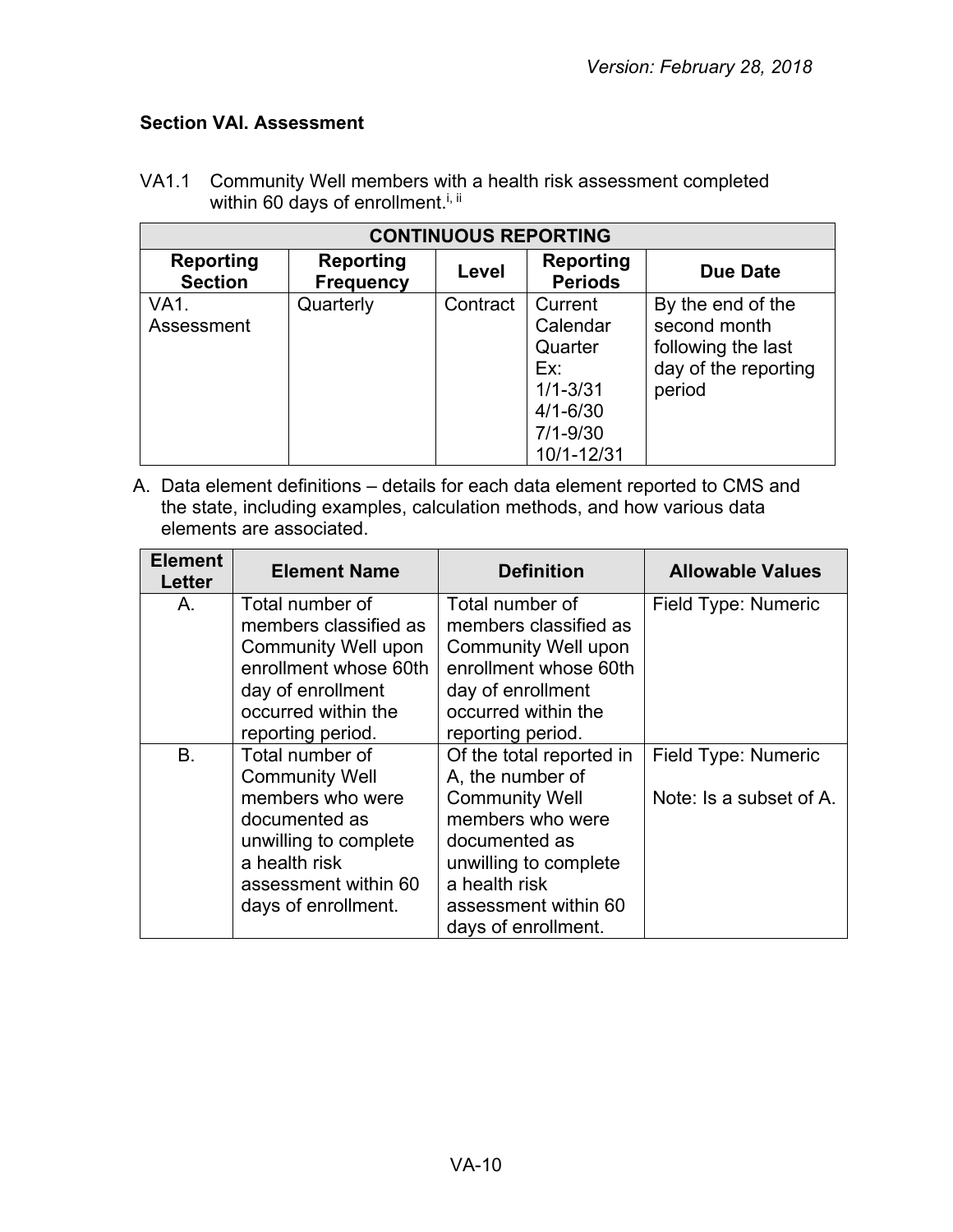| <b>Element</b><br>Letter | <b>Element Name</b>                                                                                                              | <b>Definition</b>                                                                                                                                               | <b>Allowable Values</b>                        |
|--------------------------|----------------------------------------------------------------------------------------------------------------------------------|-----------------------------------------------------------------------------------------------------------------------------------------------------------------|------------------------------------------------|
| C.                       | Total number of<br><b>Community Well</b>                                                                                         | Of the total reported in<br>A, the number of                                                                                                                    | Field type: Numeric                            |
|                          | members the MMP<br>was unable to reach,<br>following three<br>documented attempts<br>within 60 days of<br>enrollment.            | <b>Community Well</b><br>members the MMP<br>was unable to reach,<br>following three<br>documented attempts<br>within 60 days of<br>enrollment.                  | Note: Is a subset of A.                        |
| D.                       | The number of<br><b>Community Well</b><br>members with a health<br>risk assessment<br>completed within 60<br>days of enrollment. | Of the total reported in<br>A, the number of<br><b>Community Well</b><br>members with a health<br>risk assessment<br>completed within 60<br>days of enrollment. | Field type: Numeric<br>Note: Is a subset of A. |

B. QA checks/Thresholds – procedures used by CMS and the state to establish benchmarks in order to identify outliers or data that are potentially erroneous.

- The quality withhold benchmark is 85% for Demonstration Year 2 and 95% for Demonstration Year 3. For more information, refer to the Quality Withhold Technical Notes (DY 2 & 3): Virginia-Specific Measures.
- C. Edits and Validation checks validation checks that should be performed by each MMP prior to data submission.
	- Confirm those data elements listed above as subsets of other elements.
	- MMPs should validate that data elements B, C, and D are less than or equal to data element A.
	- All data elements should be positive values.
- D. Analysis how CMS and the state will evaluate reported data, as well as how other data sources may be monitored. CMS and the state will evaluate the percentage of members classified as Community Well upon enrollment who:
	- Were unable to be reached to have a health risk assessment completed within 60 days of enrollment.
	- Refused to have a health risk assessment completed within 60 days of enrollment.
	- Had a health risk assessment completed within 60 days of enrollment.
	- Were willing to participate and who could be reached who had a health risk assessment completed within 60 days of enrollment.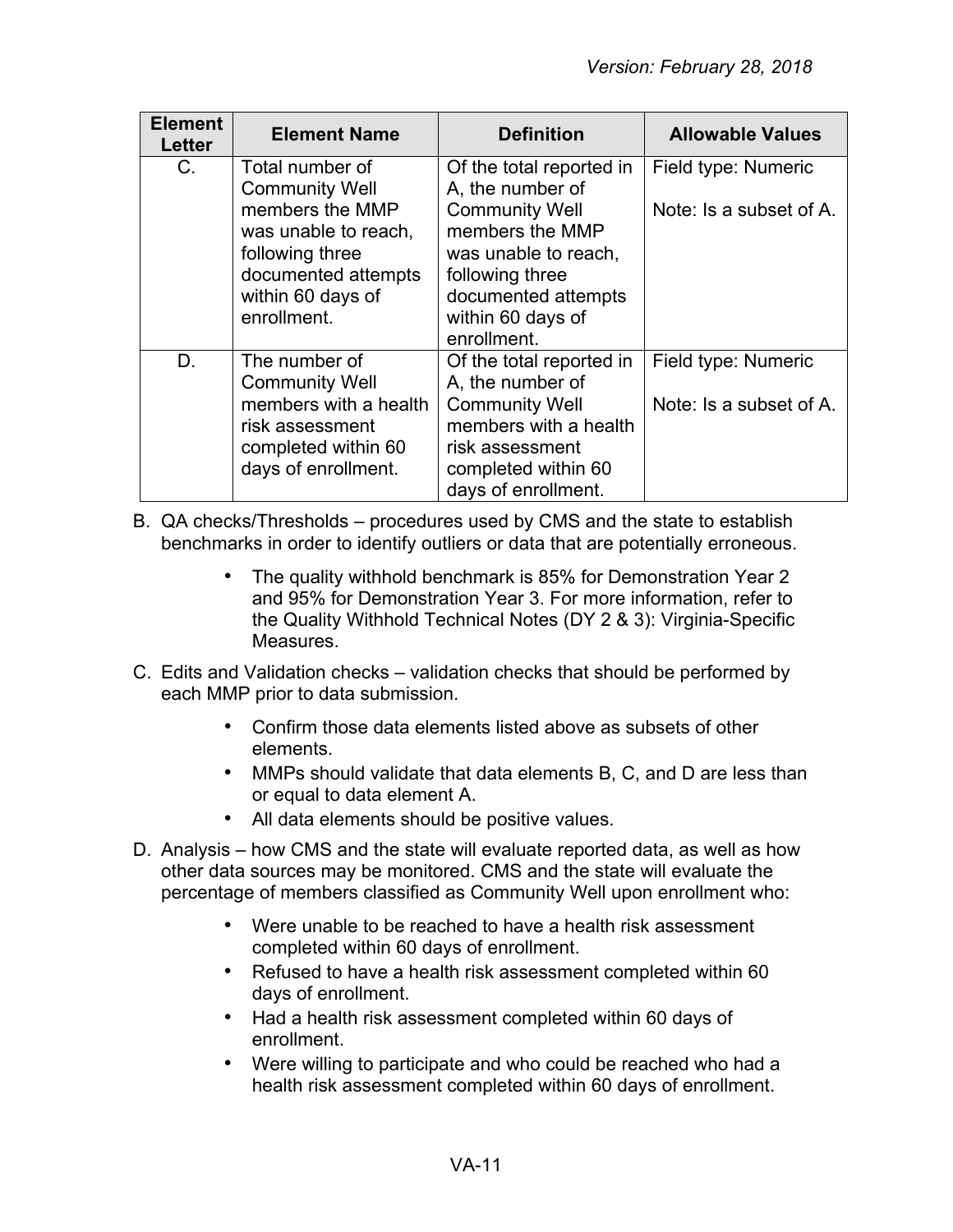- E. Notes additional clarifications to a reporting section. This section incorporates previously answered frequently asked questions.
	- MMPs should include all members regardless of whether the member was enrolled through passive enrollment or opt-in enrollment. Medicaid-only members should not be included.
	- MMPs should include all members who meet the criteria outlined in data element A, regardless of whether they are disenrolled as of the end of the reporting period (i.e., include all members regardless of whether they are currently enrolled or disenrolled as of the last day of the reporting period).
	- MMPs should refer to the Virginia three-way contract for specific requirements pertaining to a health risk assessment.
	- The 60th day of enrollment should be based on each member's effective date of enrollment. For purposes of reporting this measure, 60 days of enrollment will be equivalent to two full calendar months.
	- The effective date of enrollment is the first date of the member's coverage through the MMP.
	- MMPs should include members classified as Community Well on the first effective date of enrollment in this measure, even if the member transitions to a nursing facility, EDCD waiver, or other vulnerable subpopulation within the first 60 days of enrollment. These subpopulations are mutually exclusive (e.g., a member designated as Community Well cannot also be reported as a nursing facility member).
	- Members reported in data elements B, C, and D must also be reported in data element A, since these data elements are subsets of data element A. Additionally, data elements B, C, and D should be mutually exclusive (e.g., a member reported in data element B or C should not also be reported in data element D). If a member could meet the criteria for multiple data elements (B, C, or D) use the following guidance to ensure the member is included in only one of those three data elements:
		- o If a member initially refused the health risk assessment or could not be reached after three outreach attempts, but then subsequently completes the health risk assessment within 60 days of enrollment, the member should be classified in data element D.
		- $\circ$  If a member was not reached after three outreach attempts, but then subsequently is reached and refuses the health risk assessment within 60 days of enrollment, the member should be classified in data element B.
	- For data element B, MMPs should report the number of members who were unwilling to participate in the health risk assessment if the member (or his or her authorized representative):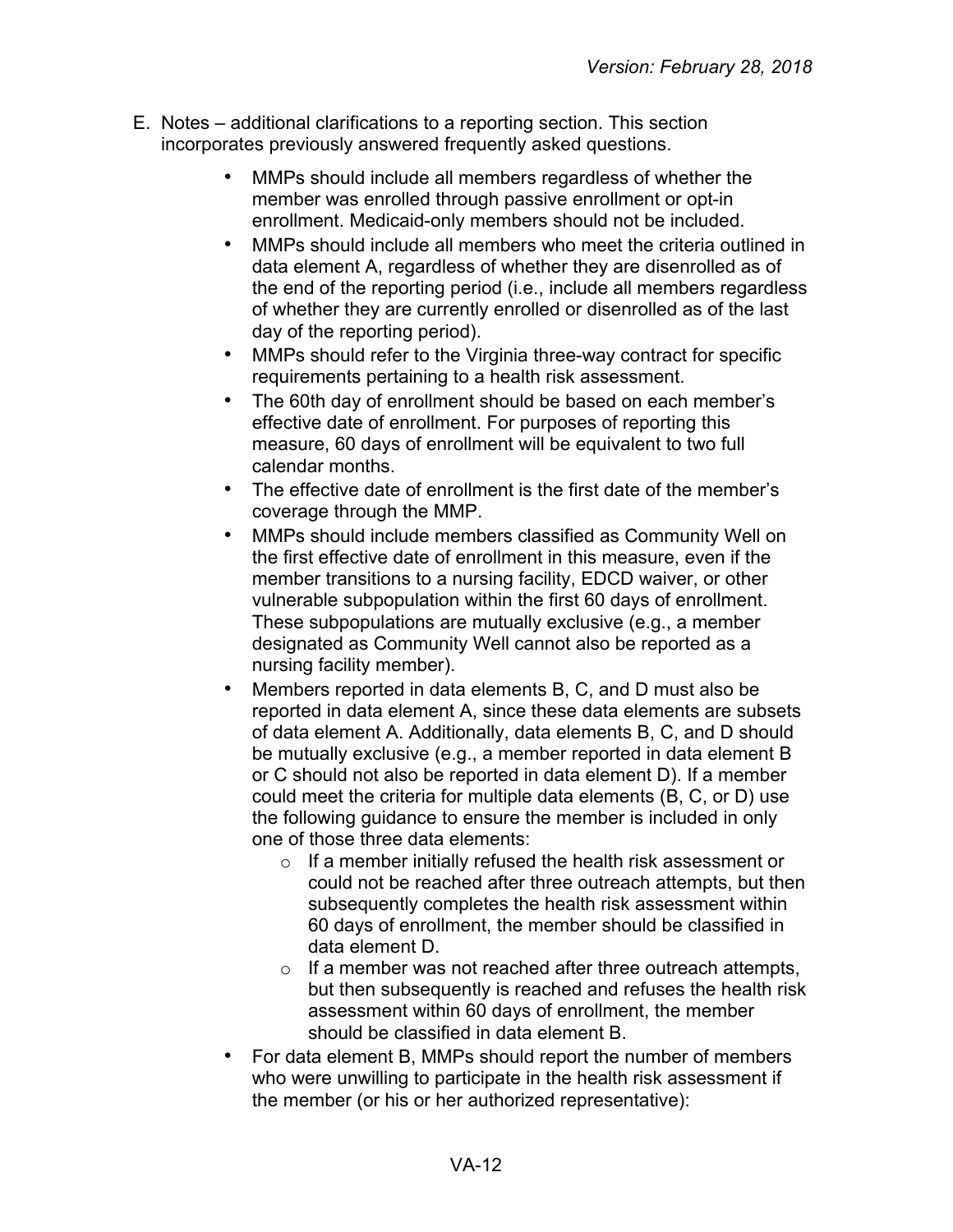- o Affirmatively declines to participate in the assessment. Member communicates this refusal by phone, mail, fax, or in person.
- o Expresses willingness to complete the assessment but asks for it to be conducted after 60 days (despite being offered a reasonable opportunity to complete the assessment within 60 days). Discussions with the member must be documented by the MMP.
- o Expresses willingness to complete the assessment, but reschedules or is a no-show and then is subsequently nonresponsive. Attempts to contact the member must be documented by the MMP.
- o Initially agrees to complete the assessment, but then declines to answer a majority of the questions in the assessment.
- For data element C, MMPs should report the number of members the MMP was unable to reach after three attempts to contact the member. MMPs should refer to the Virginia three-way contract or state guidance for any specific requirements pertaining to the method of outreach to members. MMPs must document each attempt to reach the member, including the method of the attempt (i.e., phone, mail, or email), as CMS and the state may validate this number. There may be instances when the MMP has a high degree of confidence that a member's contact information is correct, yet that member is not responsive to the MMP's outreach efforts. So long as the MMP follows the guidance regarding outreach attempts, these members may be included in the count for this data element.
- There may be certain circumstances that make it impossible or inappropriate to complete an assessment within 60 days of enrollment. For example, a member may be medically unable to respond and have no authorized representative to do so on their behalf, or a member may be experiencing an acute medical or behavioral health crisis that requires immediate attention and outweighs the need for an assessment. However, MMPs should not include such members in the counts for data elements B and C.
- If a member's assessment was started but not completed within 60 days of enrollment, then the assessment should not be considered completed and, therefore, would not be counted in data elements B, C, or D. However, this member would be included in data element A.
- Community Well members are enrollees ages 21 and older who do not meet a Nursing Facility Level of Care (NFLOC) standard.
- F. Data Submission how MMPs will submit data collected to CMS and the state.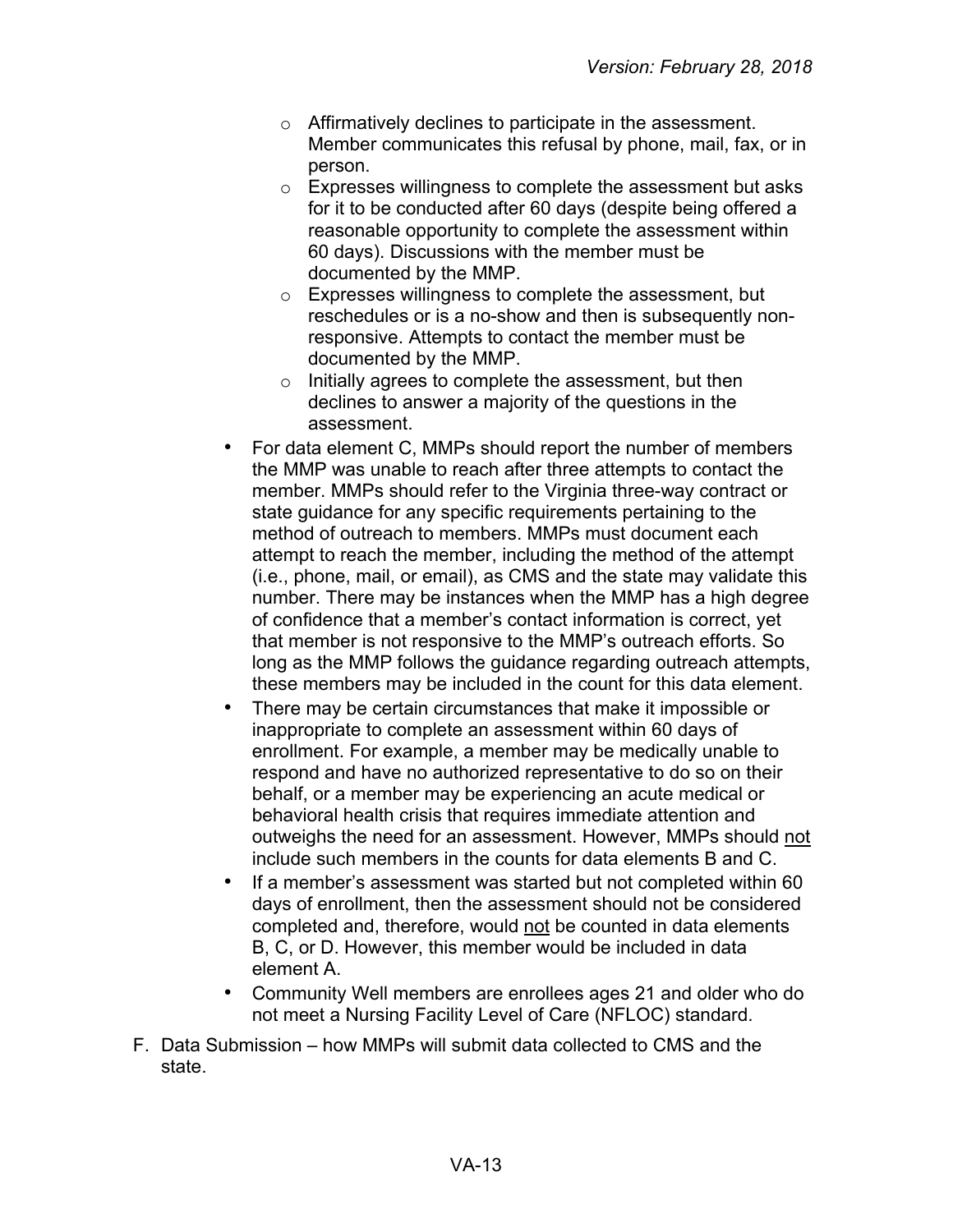- MMPs will submit data collected for this measure in the above specified format through a secure data collection site established by CMS. This site can be accessed at the following web address: [https://Financial-Alignment-Initiative.NORC.org.](https://financial-alignment-initiative.norc.org/)
- VA1.2 Vulnerable subpopulation members, EDCD members, and nursing facility members with a health risk assessment completed within the required timeframe.<sup>i, ii</sup>

| <b>CONTINUOUS REPORTING</b>        |                                      |          |                                                                                                     |                                                                                           |
|------------------------------------|--------------------------------------|----------|-----------------------------------------------------------------------------------------------------|-------------------------------------------------------------------------------------------|
| <b>Reporting</b><br><b>Section</b> | <b>Reporting</b><br><b>Frequency</b> | Level    | <b>Reporting</b><br><b>Periods</b>                                                                  | Due Date                                                                                  |
| VA1.<br>Assessment                 | Quarterly                            | Contract | Current<br>Calendar<br>Quarter<br>Ex:<br>$1/1 - 3/31$<br>$4/1 - 6/30$<br>$7/1 - 9/30$<br>10/1-12/31 | By the end of the<br>second month<br>following the last<br>day of the reporting<br>period |

A. Data element definitions – details for each data element reported to CMS and the state, including examples, calculation methods, and how various data elements are associated.

| <b>Element</b><br><b>Letter</b> | <b>Element Name</b>     | <b>Definition</b>        | <b>Allowable Values</b> |
|---------------------------------|-------------------------|--------------------------|-------------------------|
| Α.                              | Total number of         | Total number of          | Field Type: Numeric     |
|                                 | members classified as   | members classified as    |                         |
|                                 | EDCD members upon       | EDCD members upon        |                         |
|                                 | enrollment whose 30th   | enrollment whose 30th    |                         |
|                                 | day of enrollment       | day of enrollment        |                         |
|                                 | occurred within the     | occurred within the      |                         |
|                                 | reporting period.       | reporting period.        |                         |
| B.                              | Total number of EDCD    | Of the total reported in | Field Type: Numeric     |
|                                 | members who were        | A, the number of         |                         |
|                                 | documented as           | EDCD members who         | Note: Is a subset of A. |
|                                 | unwilling to complete a | were documented as       |                         |
|                                 | health risk assessment  | unwilling to complete a  |                         |
|                                 | within 30 days of       | health risk assessment   |                         |
|                                 | enrollment.             | within 30 days of        |                         |
|                                 |                         | enrollment.              |                         |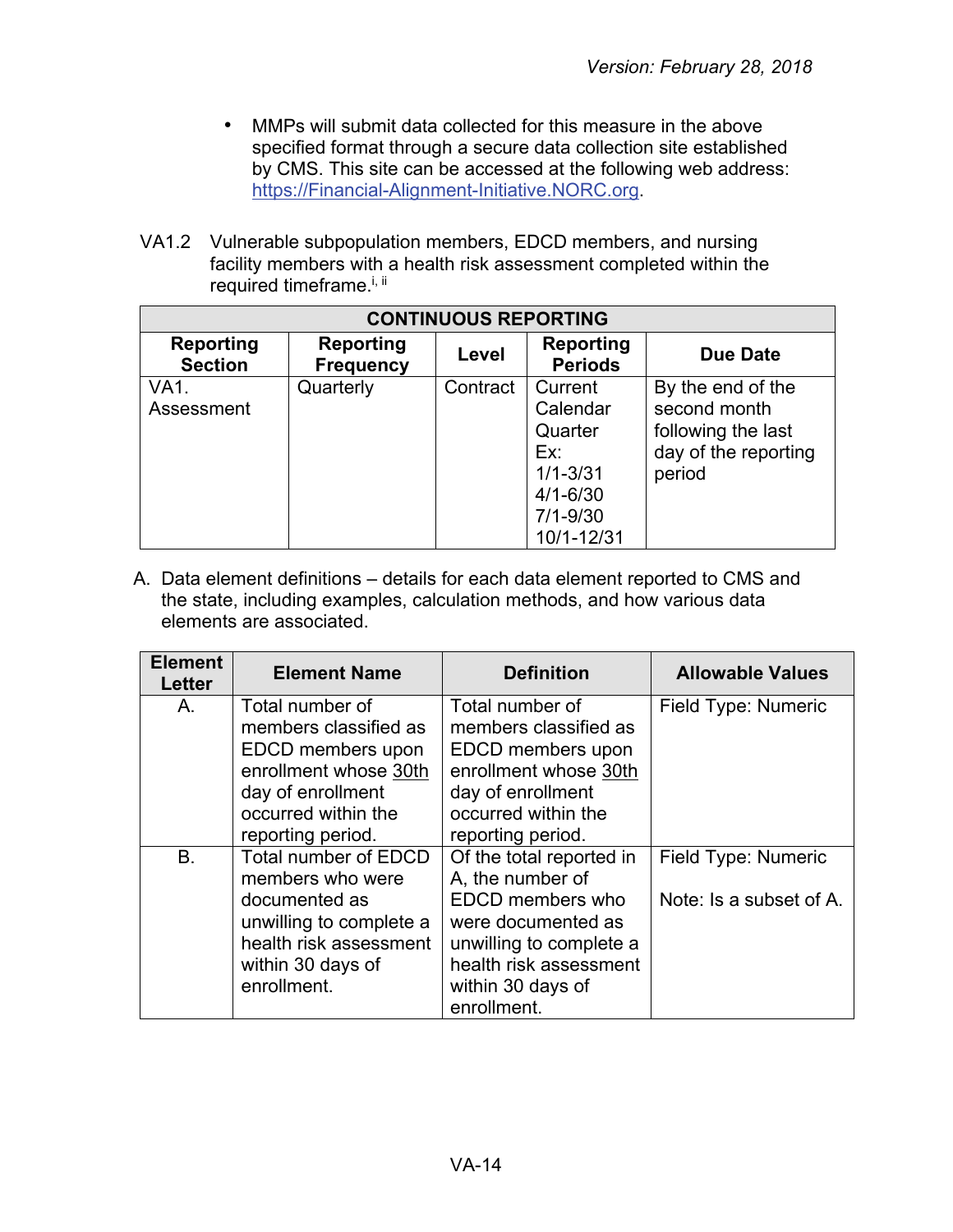| <b>Element</b><br><b>Letter</b> | <b>Element Name</b>                                                                                                                                                    | <b>Definition</b>                                                                                                                                                                              | <b>Allowable Values</b>                        |
|---------------------------------|------------------------------------------------------------------------------------------------------------------------------------------------------------------------|------------------------------------------------------------------------------------------------------------------------------------------------------------------------------------------------|------------------------------------------------|
| C.                              | <b>Total number of EDCD</b><br>members the MMP<br>was unable to reach,<br>following three<br>documented attempts<br>within 30 days of<br>enrollment.                   | Of the total reported in<br>A, the number of<br><b>EDCD</b> members the<br>MMP was unable to<br>reach, following three<br>documented attempts<br>within 30 days of<br>enrollment.              | Field type: Numeric<br>Note: Is a subset of A. |
| D.                              | <b>Total number of EDCD</b><br>members with a health<br>risk assessment<br>completed within 30<br>days of enrollment.                                                  | Of the total reported in<br>A, the number of<br>EDCD members with a<br>health risk assessment<br>completed within 30<br>days of enrollment.                                                    | Field type: Numeric<br>Note: Is a subset of A. |
| Ε.                              | Total number of<br>members classified as<br>nursing facility<br>members upon<br>enrollment whose 60th<br>day of enrollment<br>occurred within the<br>reporting period. | Total number of<br>members classified as<br>nursing facility<br>members upon<br>enrollment whose 60th<br>day of enrollment<br>occurred within the<br>reporting period.                         | Field Type: Numeric                            |
| F.                              | Total number of<br>nursing facility<br>members who were<br>documented as<br>unwilling to complete a<br>health risk assessment<br>within 60 days of<br>enrollment.      | Of the total reported in<br>E, the number of<br>nursing facility<br>members who were<br>documented as<br>unwilling to complete a<br>health risk assessment<br>within 60 days of<br>enrollment. | Field Type: Numeric<br>Note: Is a subset of E. |
| G.                              | Total number of<br>nursing facility<br>members the MMP<br>was unable to reach,<br>following three<br>documented attempts<br>within 60 days of<br>enrollment.           | Of the total reported in<br>E, the number of<br>nursing facility<br>members the MMP<br>was unable to reach,<br>following three<br>documented attempts<br>within 60 days of<br>enrollment.      | Field type: Numeric<br>Note: Is a subset of E. |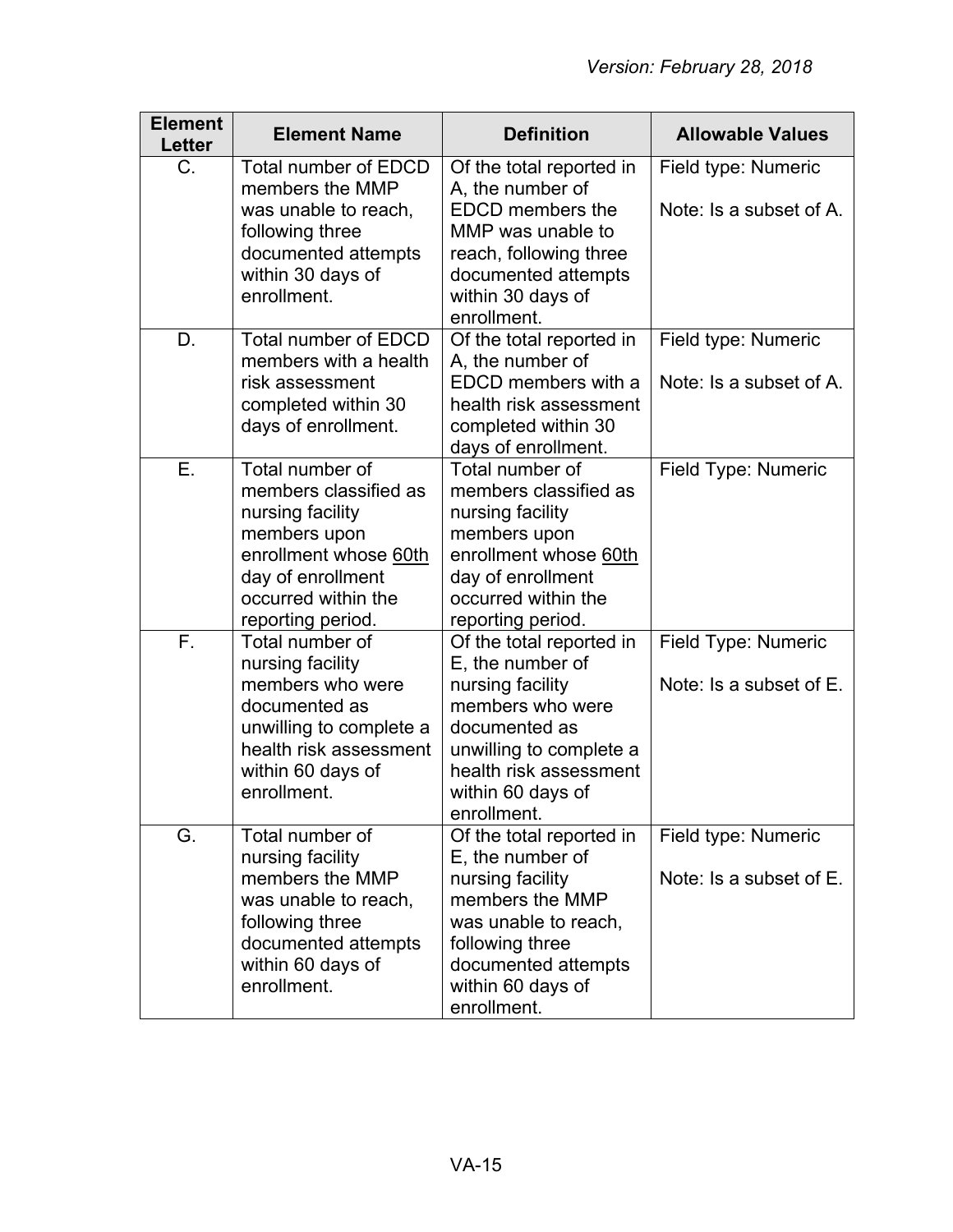| <b>Element</b><br><b>Letter</b> | <b>Element Name</b>                                                                                                                                                                         | <b>Definition</b>                                                                                                                                                                                                   | <b>Allowable Values</b>                                                                 |
|---------------------------------|---------------------------------------------------------------------------------------------------------------------------------------------------------------------------------------------|---------------------------------------------------------------------------------------------------------------------------------------------------------------------------------------------------------------------|-----------------------------------------------------------------------------------------|
| Η.                              | Total number of<br>nursing facility<br>members with a health<br>risk assessment<br>completed within 60<br>days of enrollment.                                                               | Of the total reported in<br>E, the number of<br>nursing facility<br>members with a health<br>risk assessment<br>completed within 60<br>days of enrollment.                                                          | Field type: Numeric<br>Note: Is a subset of E.                                          |
| $\mathbf{I}$ .                  | Total number of<br>members classified as<br>all other vulnerable<br>subpopulation<br>members upon<br>enrollment whose 60th<br>day of enrollment<br>occurred within the<br>reporting period. | Total number of<br>members classified as<br>all other vulnerable<br>subpopulation<br>members upon<br>enrollment whose 60th<br>day of enrollment<br>occurred within the<br>reporting period.                         | Field Type: Numeric<br>Note: Exclude EDCD<br>and NF members.                            |
| J.                              | Total number of all<br>other vulnerable<br>subpopulation<br>members who were<br>documented as<br>unwilling to complete a<br>health risk assessment<br>within 60 days of<br>enrollment.      | Of the total reported in<br>I, the number of all<br>other vulnerable<br>subpopulation<br>members who were<br>documented as<br>unwilling to complete a<br>health risk assessment<br>within 60 days of<br>enrollment. | Field Type: Numeric<br>Note: Is a subset of I.<br>Note: Exclude EDCD<br>and NF members. |
| K.                              | Total number of all<br>other vulnerable<br>subpopulation<br>members the MMP<br>was unable to reach,<br>following three<br>documented attempts<br>within 60 days of<br>enrollment.           | Of the total reported in<br>I, the number of all<br>other vulnerable<br>subpopulation<br>members the MMP<br>was unable to reach,<br>following three<br>documented attempts<br>within 60 days of<br>enrollment.      | Field type: Numeric<br>Note: Is a subset of I.<br>Note: Exclude EDCD<br>and NF members. |
| L.                              | Total number of all<br>other vulnerable<br>subpopulation<br>members with a health<br>risk assessment<br>completed within 60<br>days of enrollment.                                          | Of the total reported in<br>I, the number of all<br>other vulnerable<br>subpopulation<br>members with a health<br>risk assessment<br>completed within 60<br>days of enrollment.                                     | Field type: Numeric<br>Note: Is a subset of I.<br>Note: Exclude EDCD<br>and NF members. |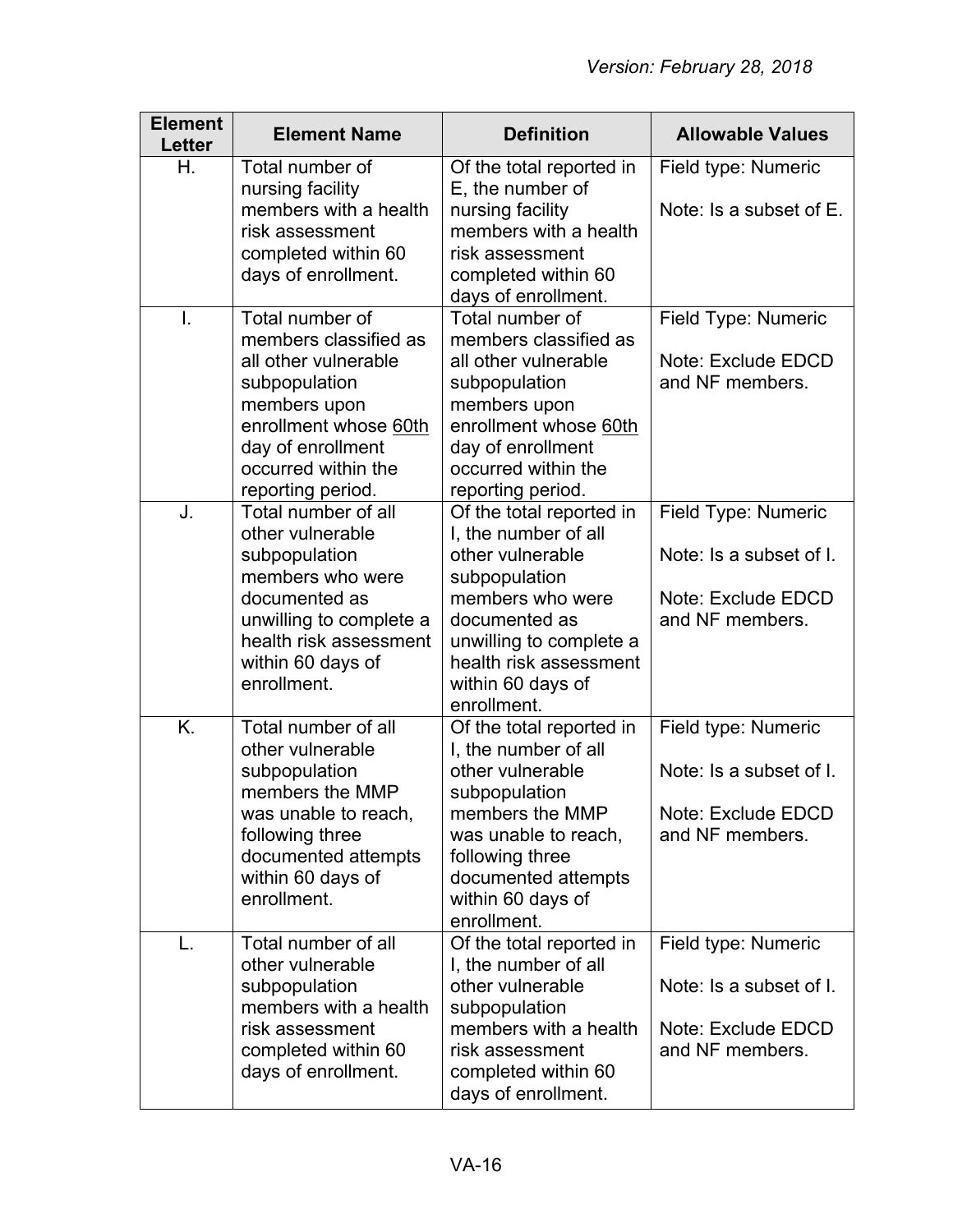- B. QA checks/Thresholds procedures used by CMS and the state to establish benchmarks in order to identify outliers or data that are potentially erroneous.
	- The quality withhold benchmark is 85% for Demonstration Year 2 and 95% for Demonstration Year 3. For more information, refer to the Quality Withhold Technical Notes (DY 2 & 3): Virginia-Specific **Measures**
- C. Edits and Validation checks validation checks that should be performed by each MMP prior to data submission.
	- Confirm those data elements listed above as subsets of other elements.
	- MMPs should validate that data elements B, C, and D are less than or equal to data element A.
	- MMPs should validate that data elements F, G, and H are less than or equal to data element E.
	- MMPs should validate that data elements J, K, and L are less than or equal to data element I.
	- All data elements should be positive values.
- D. Analysis how CMS and the state will evaluate reported data, as well as how other data sources may be monitored. CMS and the state will evaluate the percentage of members classified as:
	- EDCD members upon enrollment who refused to have a health risk assessment completed within 30 days of enrollment.
	- EDCD members upon enrollment who were unable to be reached to have a health risk assessment completed within 30 days of enrollment.
	- EDCD members upon enrollment who had a health risk assessment completed within 30 days of enrollment.
	- EDCD members upon enrollment who were willing to participate and who could be reached who had a health risk assessment completed within 30 days of enrollment.
	- Nursing facility members upon enrollment who refused to have a health risk assessment completed within 60 days of enrollment.
	- Nursing facility members upon enrollment who were unable to be reached to have a health risk assessment completed within 60 days of enrollment.
	- Nursing facility members upon enrollment who had a health risk assessment completed within 60 days of enrollment.
	- Nursing facility members upon enrollment who were willing to participate and who could be reached who had a health risk assessment completed within 60 days of enrollment.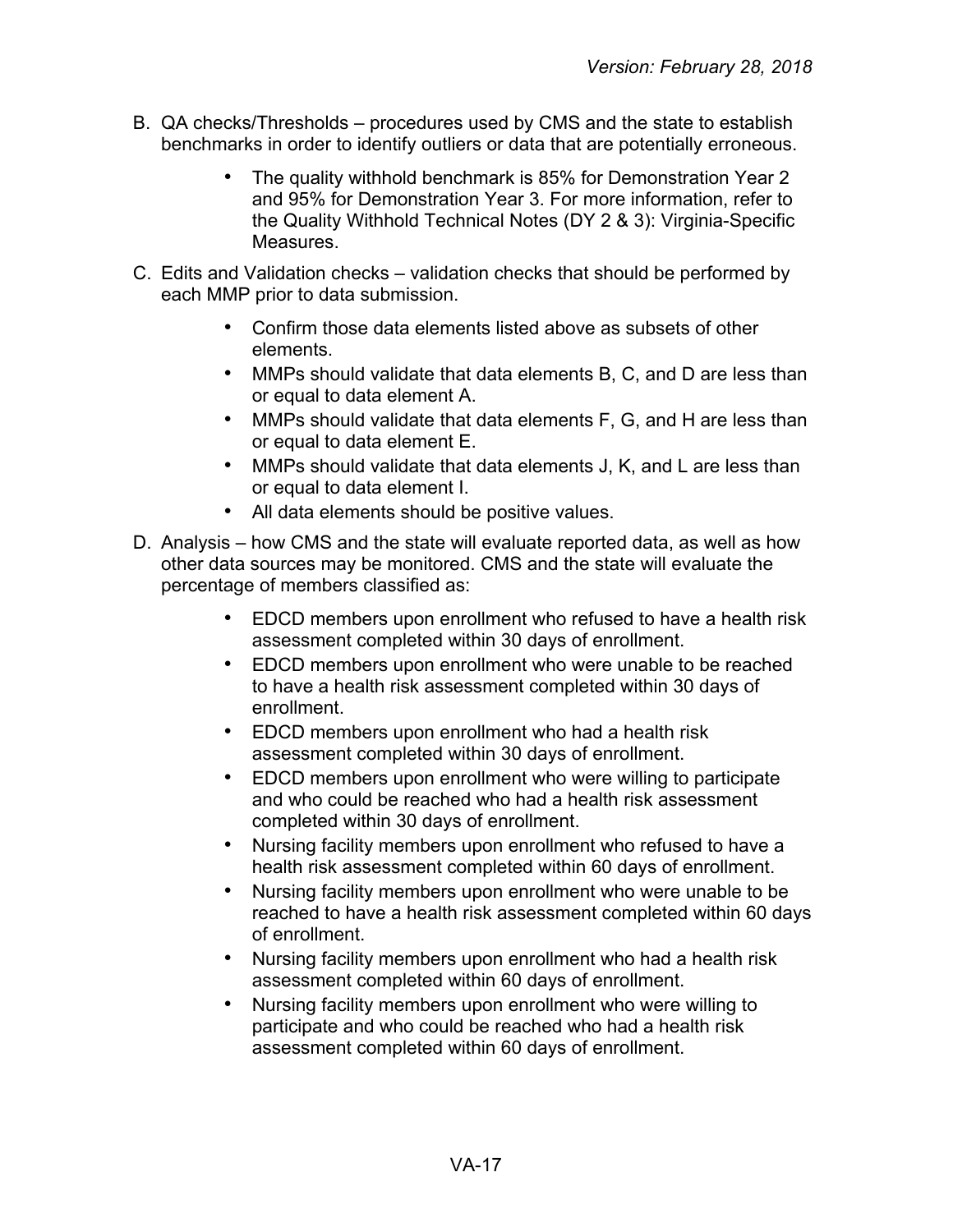- All other vulnerable subpopulation members upon enrollment who refused to have a health risk assessment completed within 60 days of enrollment.
- All other vulnerable subpopulation members upon enrollment who were unable to be reached to have a health risk assessment completed within 60 days of enrollment.
- All other vulnerable subpopulation members upon enrollment who had a health risk assessment completed within 60 days of enrollment.
- All other vulnerable subpopulation members upon enrollment who were willing to participate and who could be reached who had a health risk assessment completed within 60 days of enrollment.
- E. Notes additional clarifications to a reporting section. This section incorporates previously answered frequently asked questions.
	- MMPs should include all members regardless of whether the member was enrolled through passive enrollment or opt-in enrollment. Medicaid-only members should not be included.
	- MMPs should include all members who meet the criteria outlined in data elements A, E, and I regardless of whether they are disenrolled as of the end of the reporting period (i.e., include all members regardless of whether they are currently enrolled or disenrolled as of the last day of the reporting period).
	- MMPs should refer to the Virginia three-way contract for specific requirements pertaining to a health risk assessment.
	- The 30th day of enrollment for EDCD members should be based on each member's effective date of enrollment. For the purposes of reporting this measure, 30 days is equivalent to one full calendar month.
	- The 60th day of enrollment for nursing facility and all other vulnerable subpopulation members should be based on each member's effective date of enrollment. For purposes of reporting this measure, 60 days is equivalent to two full calendar months.
	- The effective date of enrollment is the first date of the member's coverage through the MMP.
	- MMPs should include members classified as EDCD, nursing facility, or other vulnerable subpopulation members on the first effective date of enrollment in this measure, even if the member transitions to another subpopulation within the first 30-60 days of enrollment. These subpopulations are mutually exclusive (e.g., a member designated as other vulnerable subpopulation cannot also be reported as a nursing facility member).
	- Members reported in data elements B, C, and D (for EDCD members), F, G, and H (for nursing facility members), and J, K, and L (for all other vulnerable subpopulation members) must also be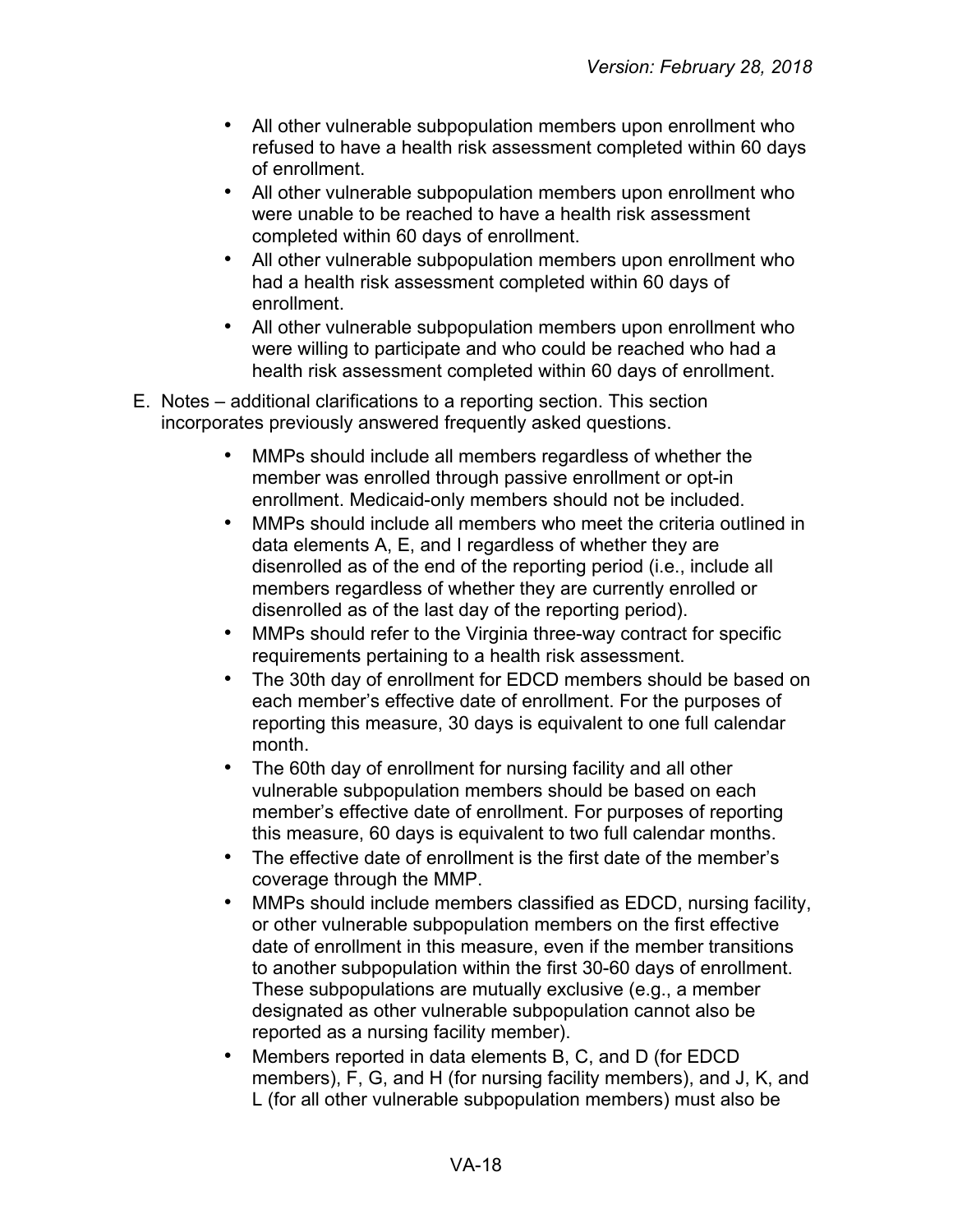reported in data elements A (for EDCD members), E (for nursing facility members), and I (for all other vulnerable subpopulation members) since these data elements are subsets of data elements A, E, and I, respectively. Additionally, these groupings of data elements should be mutually exclusive (e.g., a member reported in data element B or C should not also be reported in data element D, etc.). If a member could meet the criteria for multiple data elements (e.g., B, C, or D) use the following example guidance to ensure the member is included in only one of those three data elements:

- o If an EDCD member initially refused the health risk assessment or could not be reached after three outreach attempts, but then subsequently completes the health risk assessment within 30 days of enrollment, the member should be classified in data element D.
- o If an EDCD member was not reached after three outreach attempts, but then subsequently is reached and refuses the health risk assessment within 30 days of enrollment, the member should be classified in data element B.
- For data elements B, F, and J, MMPs should report the number of members who were unwilling to participate in the health risk assessment if the member (or his or her authorized representative):
	- o Affirmatively declines to participate in the assessment. Member communicates this refusal by phone, mail, fax, or in person.
	- o Expresses willingness to complete the assessment but asks for it to be conducted after the specified timeframe (despite being offered a reasonable opportunity to complete the assessment within that timeframe). Discussions with the member must be documented by the MMP.
	- o Expresses willingness to complete the assessment, but reschedules or is a no-show and then is subsequently nonresponsive. Attempts to contact the member must be documented by the MMP.
	- o Initially agrees to complete the assessment, but then declines to answer a majority of the questions in the assessment.
- For data elements C, G, and K, MMPs should report the number of members the MMP was unable to reach after three attempts to contact the member. MMPs should refer to the Virginia three-way contract or state guidance for any specific requirements pertaining to the method of outreach to members. MMPs must document each attempt to reach the member, including the method of the attempt (i.e., phone, mail, or email), as CMS and the state may validate this number. There may be instances when the MMP has a high degree of confidence that a member's contact information is correct, yet that member is not responsive to the MMP's outreach efforts. So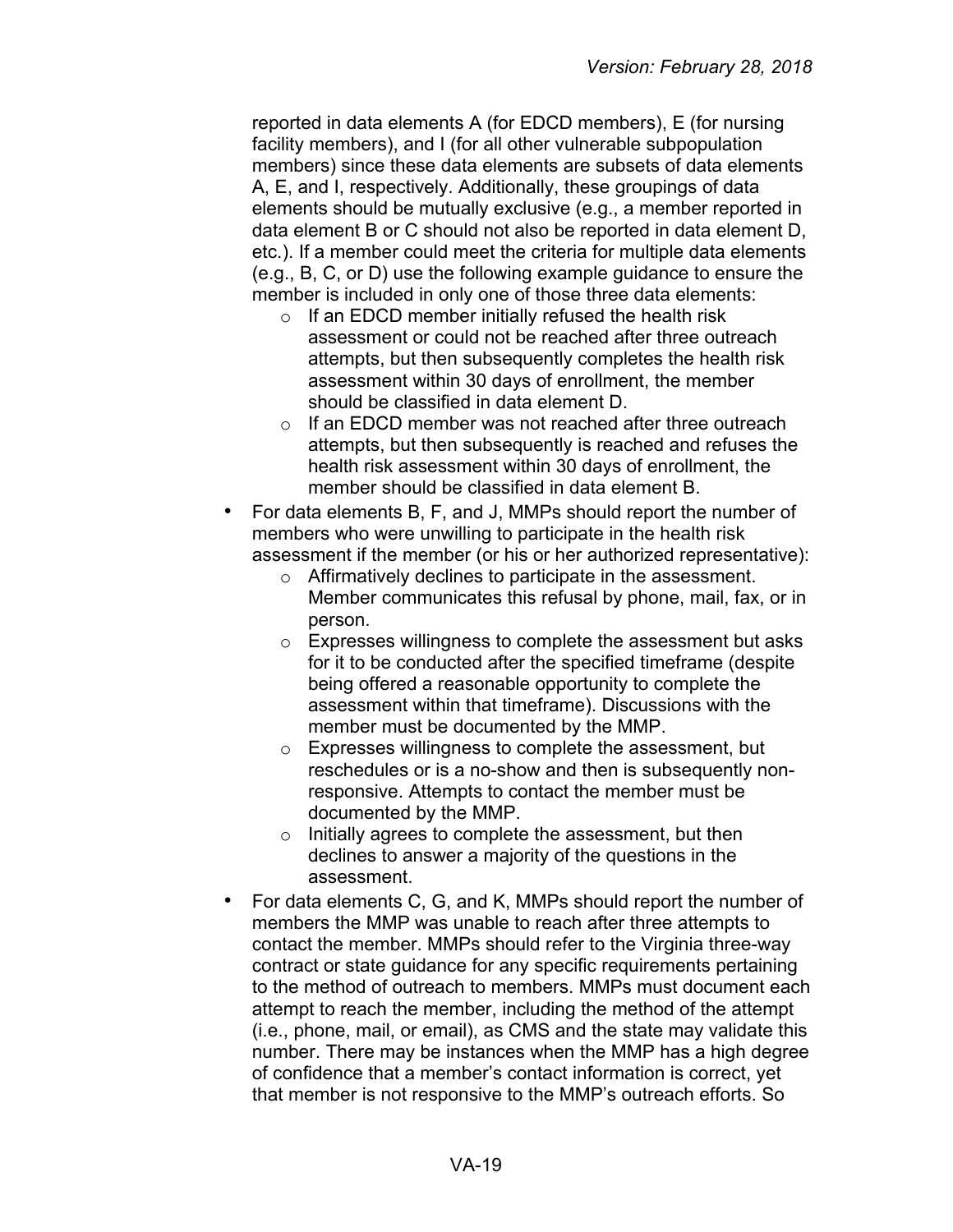long as the MMP follows the guidance regarding outreach attempts, these members may be included in the count for this data element.

- There may be certain circumstances that make it impossible or inappropriate to complete an assessment within the specified timeframe. For example, a member may be medically unable to respond and have no authorized representative to do so on their behalf, or a member may be experiencing an acute medical or behavioral health crisis that requires immediate attention and outweighs the need for an assessment. However, MMPs should not include such members in the counts for data elements B, C, F, G, J, and K.
- If a member's assessment was started but not completed within the specified timeframe, then the assessment should not be considered completed and, therefore, would not be counted in data elements B, C, D, F, G, H, J, K, and L. However, this member would be included in data element A, E, or I.
- Vulnerable subpopulation members are:
	- i. Individuals enrolled in the EDCD waiver;
	- ii. Individuals with intellectual/developmental disabilities;
	- iii. Individuals with cognitive or memory problems (e.g., dementia or traumatic brain injury);
	- iv. Individuals with physical or sensory disabilities;
	- v. Individuals residing in nursing facilities;
	- vi. Individuals with serious and persistent mental illnesses;
	- vii. Individuals with end stage renal disease; and,
	- viii. Individuals with complex or multiple chronic conditions.
- Exclude EDCD and nursing facility members from the vulnerable subpopulation for the calculation of totals in data elements I-L. "All other vulnerable subpopulations" should only include vulnerable subpopulation members not in the EDCD waiver and not residing in a nursing facility.
- An EDCD waiver is a CMS-approved §1915(c) waiver that covers a range of community support services offered to EDCD members. EDCD members are individuals who are elderly or who have a disability who would otherwise require a nursing facility level of care.
- Health risk assessments for individuals enrolled in the EDCD Waiver and for individuals residing in nursing facilities must be conducted face-to-face. The health risk assessments for individuals residing in nursing facilities must also incorporate the Minimum Data Set (MDS).
- MDS is part of the federally-mandated process for assessing individuals receiving care in certified skilled nursing facilities in order to record their overall health status regardless of payer source. The process provides a comprehensive health risk assessment of individuals' current health conditions, treatments,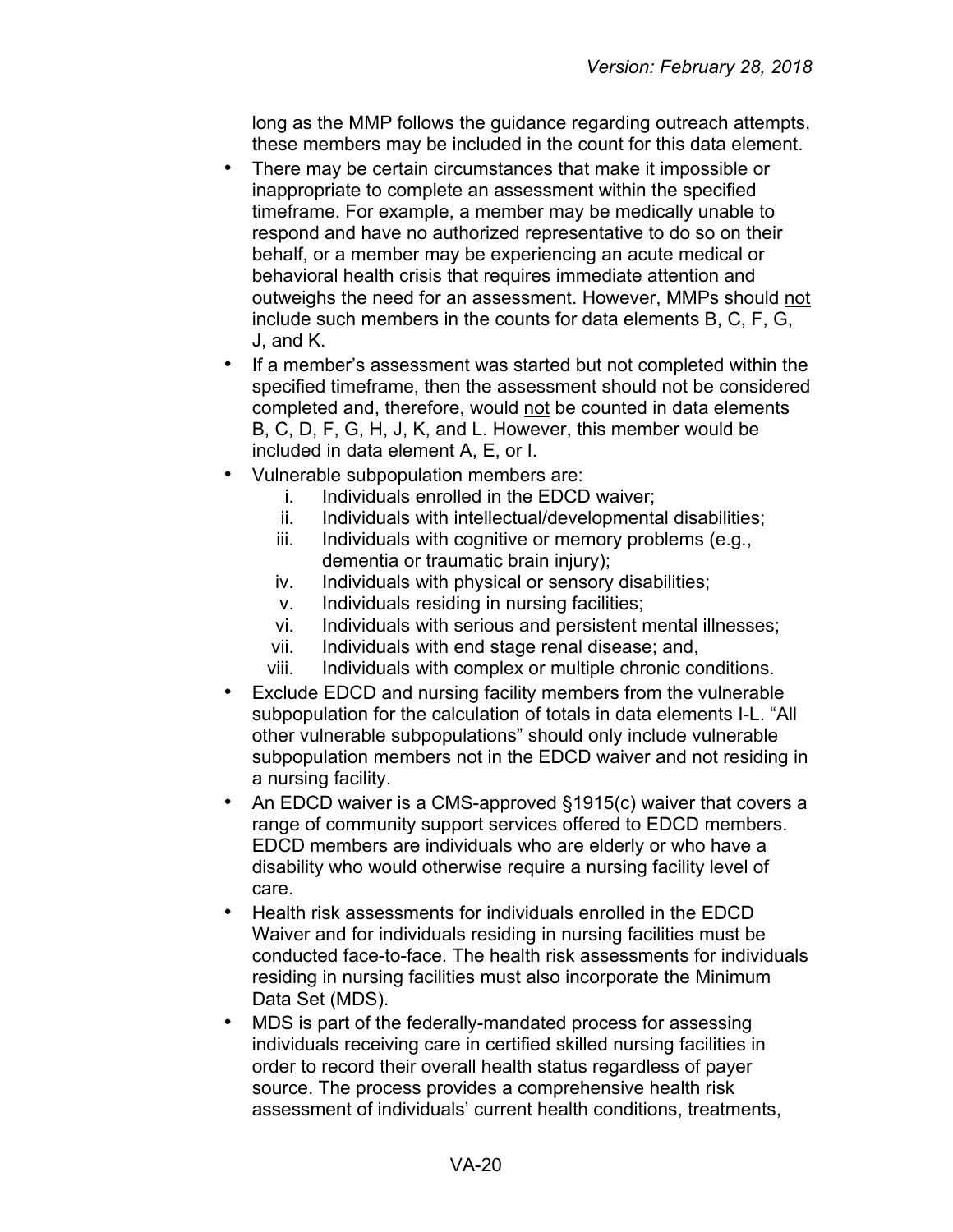abilities, and plans for discharge. The MDS is administered to all residents upon admission, quarterly, yearly, and whenever there is a significant change in an individual's condition. Section Q is the part of the MDS designed to explore meaningful opportunities for nursing facility residents to return to community settings.

- F. Data Submission how MMPs will submit data collected to CMS and the state.
	- MMPs will submit data collected for this measure in the above specified format through a secure data collection site established by CMS. This site can be accessed at the following web address: [https://Financial-Alignment-Initiative.NORC.org.](https://financial-alignment-initiative.norc.org/)
- VA1.3 EDCD waiver enrollees who received an annual LOC evaluation.

**Please note**: No MMP reporting to NORC is required for this measure as part of the reporting requirements; MMPs should continue to follow the CCC LOCERI LOC reassessment process by directly working with DMAS' Long Term Care Division.

VA1.4 EDCD waiver enrollees with service plans developed in accordance with Virginia's regulations and policies.

> **Please note**: No MMP reporting to NORC is required for this measure as part of the reporting requirements; MMPs should continue to follow the CCC MMP Waiver Assurances Sampling Methodology and Other Expectations issued by DMAS in conducting waiver quality assurances and reporting directly to DMAS.

VA1.5 Community Well members, vulnerable subpopulation members, EDCD members, and nursing facility members with a reassessment.

| <b>CONTINUOUS REPORTING</b>        |                                      |          |                                                   |                                                                                           |
|------------------------------------|--------------------------------------|----------|---------------------------------------------------|-------------------------------------------------------------------------------------------|
| <b>Reporting</b><br><b>Section</b> | <b>Reporting</b><br><b>Frequency</b> | Level    | <b>Reporting</b><br><b>Period</b>                 | <b>Due Date</b>                                                                           |
| VA <sub>1</sub><br>Assessment      | Annually                             | Contract | Calendar<br>Year,<br>beginning<br>CY <sub>2</sub> | By the end of the<br>second month<br>following the last<br>day of the reporting<br>period |

A. Data element definitions – details for each data element reported to CMS and the state, including examples, calculation methods, and how various data elements are associated.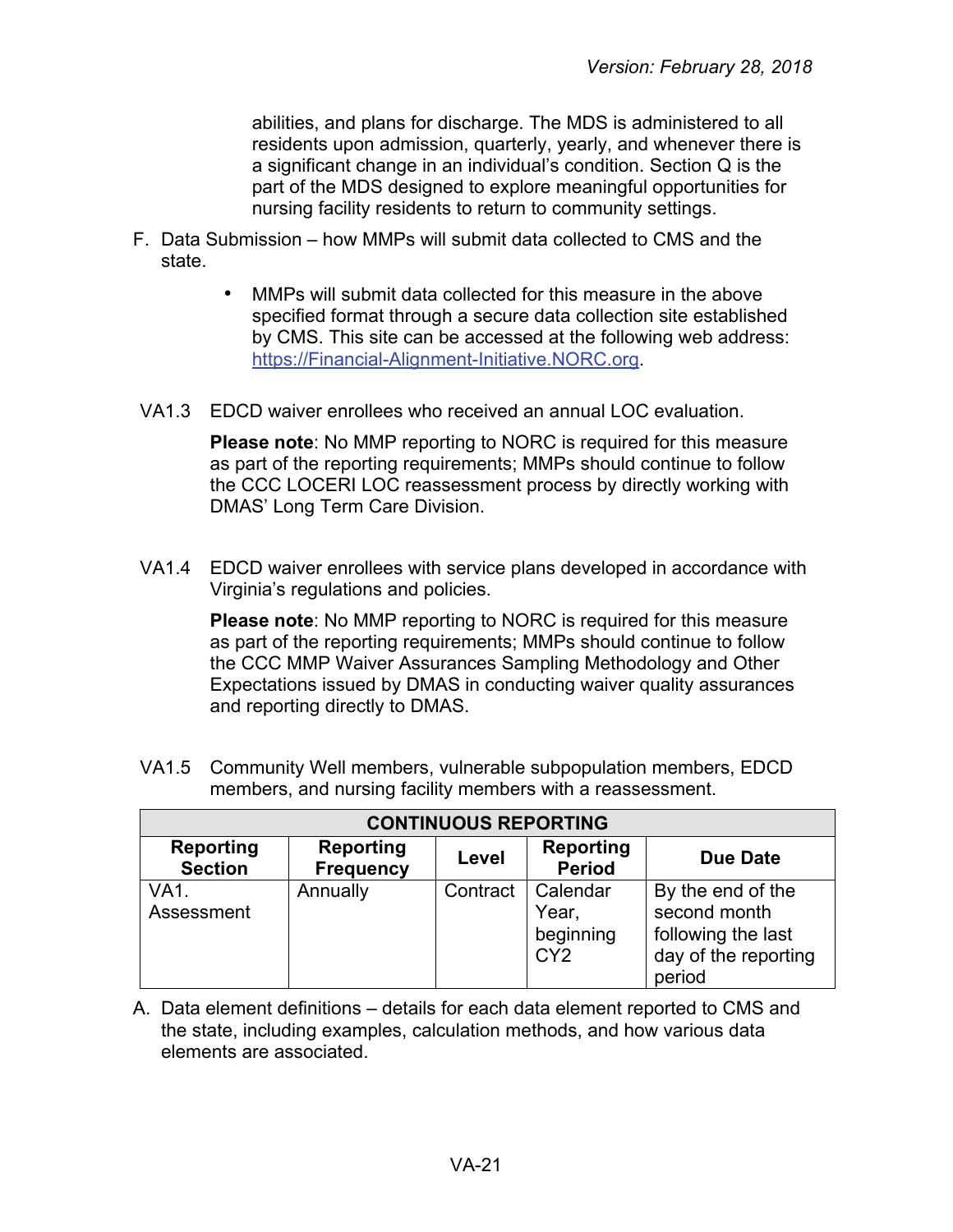| <b>Element</b><br><b>Letter</b> | <b>Element Name</b>                                                                                                                                                                                                                                                                                                    | <b>Definition</b>                                                                                                                                                                                                                                                                                                                                   | <b>Allowable Values</b>                        |
|---------------------------------|------------------------------------------------------------------------------------------------------------------------------------------------------------------------------------------------------------------------------------------------------------------------------------------------------------------------|-----------------------------------------------------------------------------------------------------------------------------------------------------------------------------------------------------------------------------------------------------------------------------------------------------------------------------------------------------|------------------------------------------------|
| A.                              | Total number of<br>members classified as<br>Community Well as of<br>the last day of the<br>reporting period who<br>were eligible for an<br>annual health risk<br>reassessment during<br>the reporting period.                                                                                                          | Total number of<br>members classified as<br>Community Well as of<br>the last day of the<br>reporting period who<br>were eligible for an<br>annual health risk<br>reassessment during<br>the reporting period.                                                                                                                                       | Field Type: Numeric                            |
| <b>B.</b>                       | Total number of<br>eligible Community<br>Well members with an<br>annual health risk<br>reassessment<br>completed during the<br>reporting period.                                                                                                                                                                       | Of the total reported in<br>A, the number of<br>eligible Community<br>Well members with an<br>annual health risk<br>reassessment<br>completed during the<br>reporting period.                                                                                                                                                                       | Field Type: Numeric<br>Note: Is a subset of A. |
| C.                              | Total number of<br>eligible Community<br>Well members whose<br>first completed annual<br>health risk<br>reassessment during<br>the reporting period<br>was no more than 365<br>days from the last<br>health risk<br>assessment (or<br>reassessment) or the<br>member's enrollment<br>date, whichever<br>occurred last. | Of the total reported in<br>B, the number of<br>eligible Community<br>Well members whose<br>first completed annual<br>health risk<br>reassessment during<br>the reporting period<br>was no more than 365<br>days from the last<br>health risk<br>assessment (or<br>reassessment) or the<br>member's enrollment<br>date, whichever<br>occurred last. | Field type: Numeric<br>Note: Is a subset of B. |
| D.                              | Total number of<br>members classified as<br>EDCD members as of<br>the last day of the<br>reporting period who<br>were eligible for an<br>annual health risk<br>reassessment during<br>the reporting period.                                                                                                            | Total number of<br>members classified as<br>EDCD members as of<br>the last day of the<br>reporting period who<br>were eligible for an<br>annual health risk<br>reassessment during<br>the reporting period.                                                                                                                                         | Field Type: Numeric                            |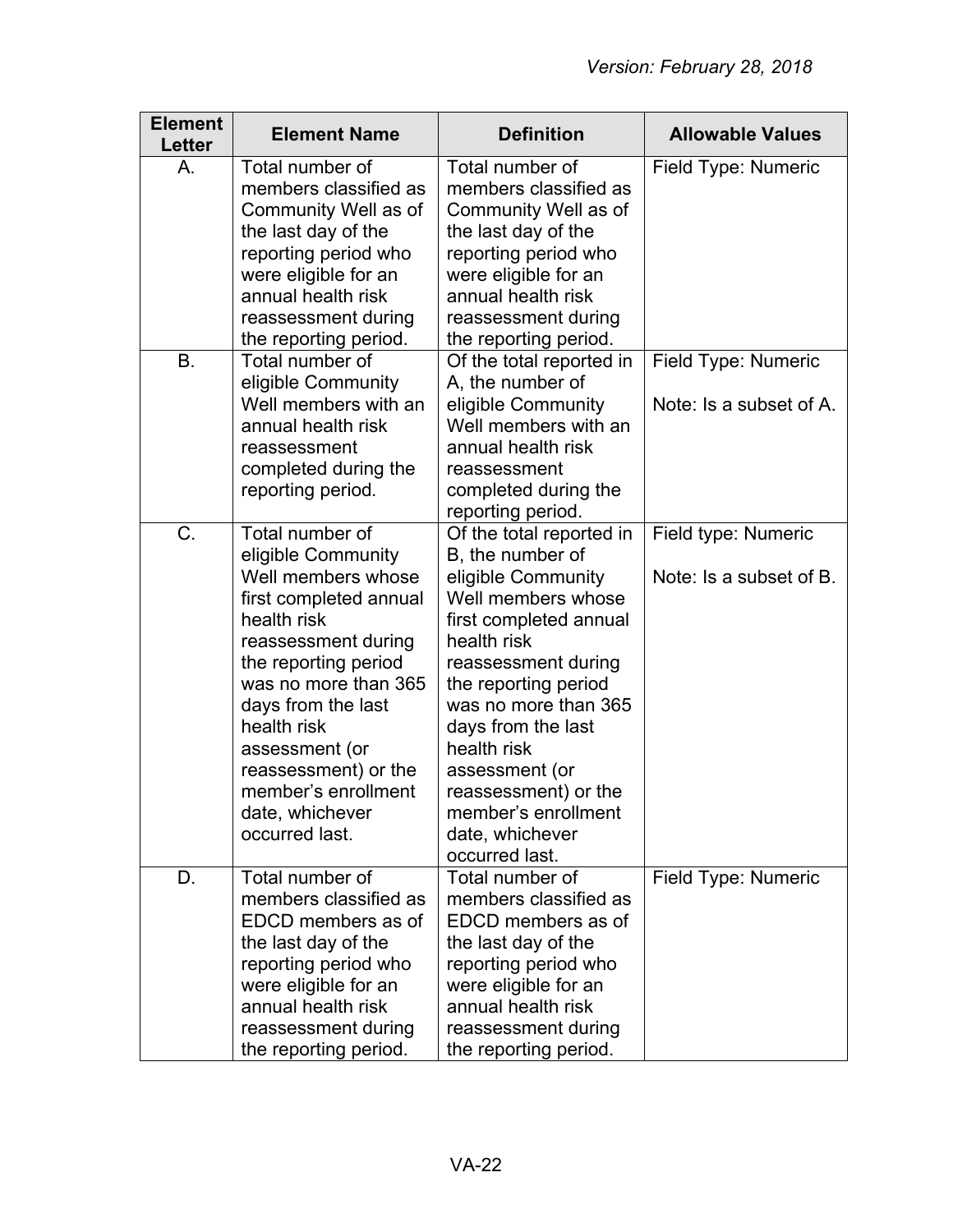| <b>Element</b><br><b>Letter</b> | <b>Element Name</b>                                                                                                                                                                                                                                                      | <b>Definition</b>                                                                                                                                                                                                                                                                         | <b>Allowable Values</b>                        |
|---------------------------------|--------------------------------------------------------------------------------------------------------------------------------------------------------------------------------------------------------------------------------------------------------------------------|-------------------------------------------------------------------------------------------------------------------------------------------------------------------------------------------------------------------------------------------------------------------------------------------|------------------------------------------------|
| Е.                              | Total number of<br>eligible EDCD                                                                                                                                                                                                                                         | Of the total reported in<br>D, the number of                                                                                                                                                                                                                                              | Field Type: Numeric                            |
|                                 | members with an<br>annual health risk<br>reassessment<br>completed during the<br>reporting period.                                                                                                                                                                       | eligible EDCD<br>members with an<br>annual health risk<br>reassessment<br>completed during the<br>reporting period.                                                                                                                                                                       | Note: Is a subset of D.                        |
| F.                              | Total number of<br>eligible EDCD                                                                                                                                                                                                                                         | Of the total reported in<br>E, the number of                                                                                                                                                                                                                                              | Field type: Numeric                            |
|                                 | members whose first<br>completed annual<br>health risk<br>reassessment during<br>the reporting period<br>was no more than 365<br>days from the last<br>health risk<br>assessment (or<br>reassessment) or the<br>member's enrollment<br>date, whichever<br>occurred last. | eligible EDCD<br>members whose first<br>completed annual<br>health risk<br>reassessment during<br>the reporting period<br>was no more than 365<br>days from the last<br>health risk<br>assessment (or<br>reassessment) or the<br>member's enrollment<br>date, whichever<br>occurred last. | Note: Is a subset of E.                        |
| G.                              | Total number of<br>members classified as<br>nursing facility<br>members as of the<br>last day of the<br>reporting period who<br>were eligible for an<br>annual health risk<br>reassessment during<br>the reporting period.                                               | Total number of<br>members classified as<br>nursing facility<br>members as of the last<br>day of the reporting<br>period who were<br>eligible for an annual<br>health risk<br>reassessment during<br>the reporting period.                                                                | Field Type: Numeric                            |
| Н.                              | Total number of<br>eligible nursing facility<br>members with an<br>annual health risk<br>reassessment<br>completed during the<br>reporting period.                                                                                                                       | Of the total reported in<br>G, the number of<br>eligible nursing facility<br>members with an<br>annual health risk<br>reassessment<br>completed during the                                                                                                                                | Field Type: Numeric<br>Note: Is a subset of G. |
|                                 |                                                                                                                                                                                                                                                                          | reporting period.                                                                                                                                                                                                                                                                         |                                                |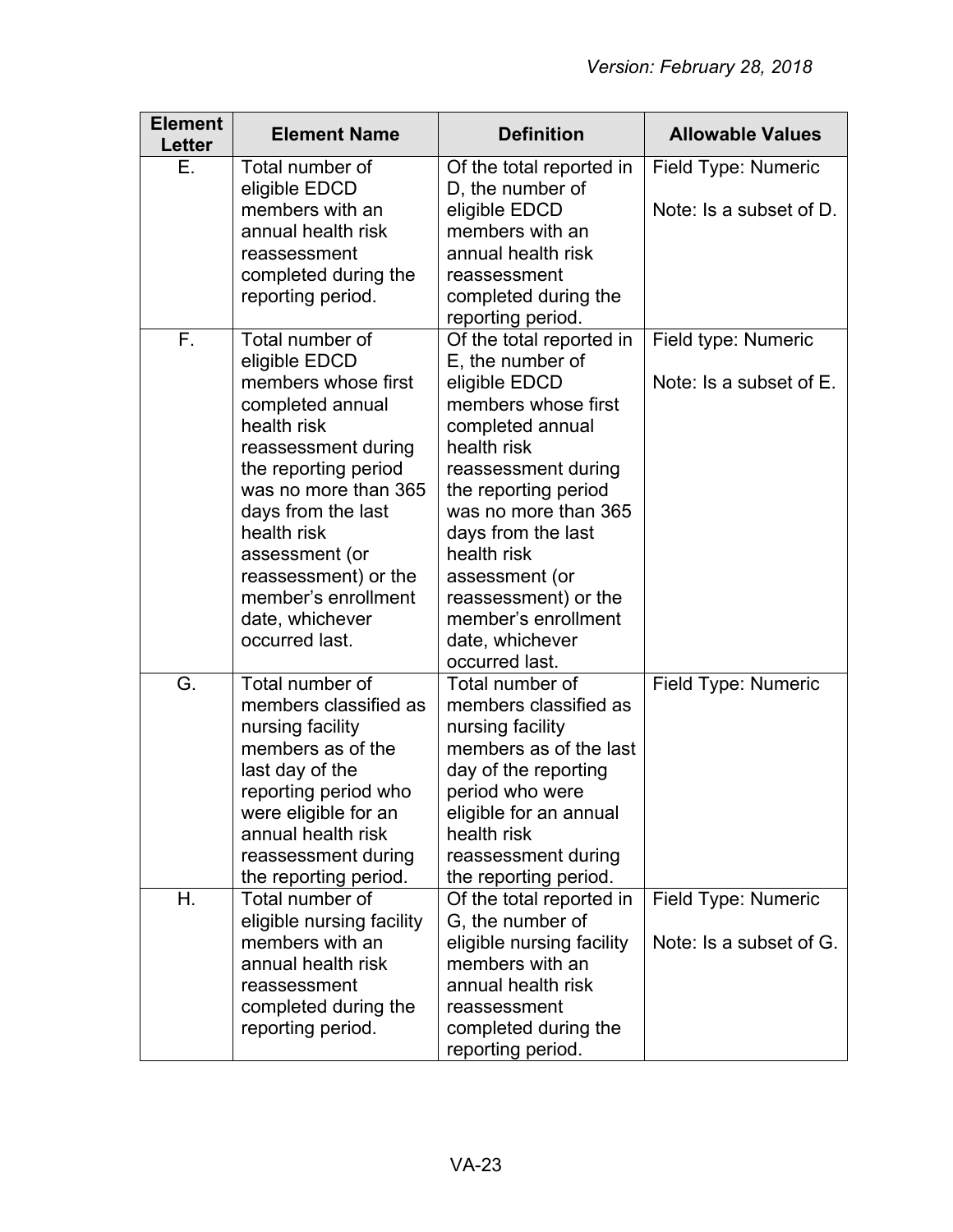| <b>Element</b><br>Letter | <b>Element Name</b>                     | <b>Definition</b>                                | <b>Allowable Values</b> |
|--------------------------|-----------------------------------------|--------------------------------------------------|-------------------------|
| L                        | Total number of                         | Of the total reported in                         | Field type: Numeric     |
|                          | eligible nursing facility               | H, the number of                                 |                         |
|                          | members whose first                     | eligible nursing facility<br>members whose first | Note: Is a subset of H. |
|                          | completed annual<br>health risk         | completed annual                                 |                         |
|                          | reassessment during                     | health risk                                      |                         |
|                          | the reporting period                    | reassessment during                              |                         |
|                          | was no more than 365                    | the reporting period                             |                         |
|                          | days from the last                      | was no more than 365                             |                         |
|                          | health risk                             | days from the last                               |                         |
|                          | assessment (or                          | health risk                                      |                         |
|                          | reassessment) or the                    | assessment (or                                   |                         |
|                          | member's enrollment<br>date, whichever  | reassessment) or the<br>member's enrollment      |                         |
|                          | occurred last.                          | date, whichever                                  |                         |
|                          |                                         | occurred last.                                   |                         |
| J.                       | Total number of                         | Total number of                                  | Field Type: Numeric     |
|                          | members classified as                   | members classified as                            |                         |
|                          | all other vulnerable                    | all other vulnerable                             |                         |
|                          | subpopulation                           | subpopulation                                    |                         |
|                          | members as of the                       | members as of the last                           |                         |
|                          | last day of the<br>reporting period who | day of the reporting<br>period who were          |                         |
|                          | were eligible for an                    | eligible for an annual                           |                         |
|                          | annual health risk                      | health risk                                      |                         |
|                          | reassessment during                     | reassessment during                              |                         |
|                          | the reporting period.                   | the reporting period.                            |                         |
| K.                       | Total number of all                     | Of the total reported in                         | Field Type: Numeric     |
|                          | other vulnerable                        | J, the number of all                             |                         |
|                          | subpopulation                           | other vulnerable                                 | Note: Is a subset of J. |
|                          | members with an<br>annual health risk   | subpopulation<br>members with an                 |                         |
|                          | reassessment                            | annual health risk                               |                         |
|                          | completed during                        | reassessment                                     |                         |
|                          | reporting period.                       | completed during the                             |                         |
|                          |                                         | reporting period.                                |                         |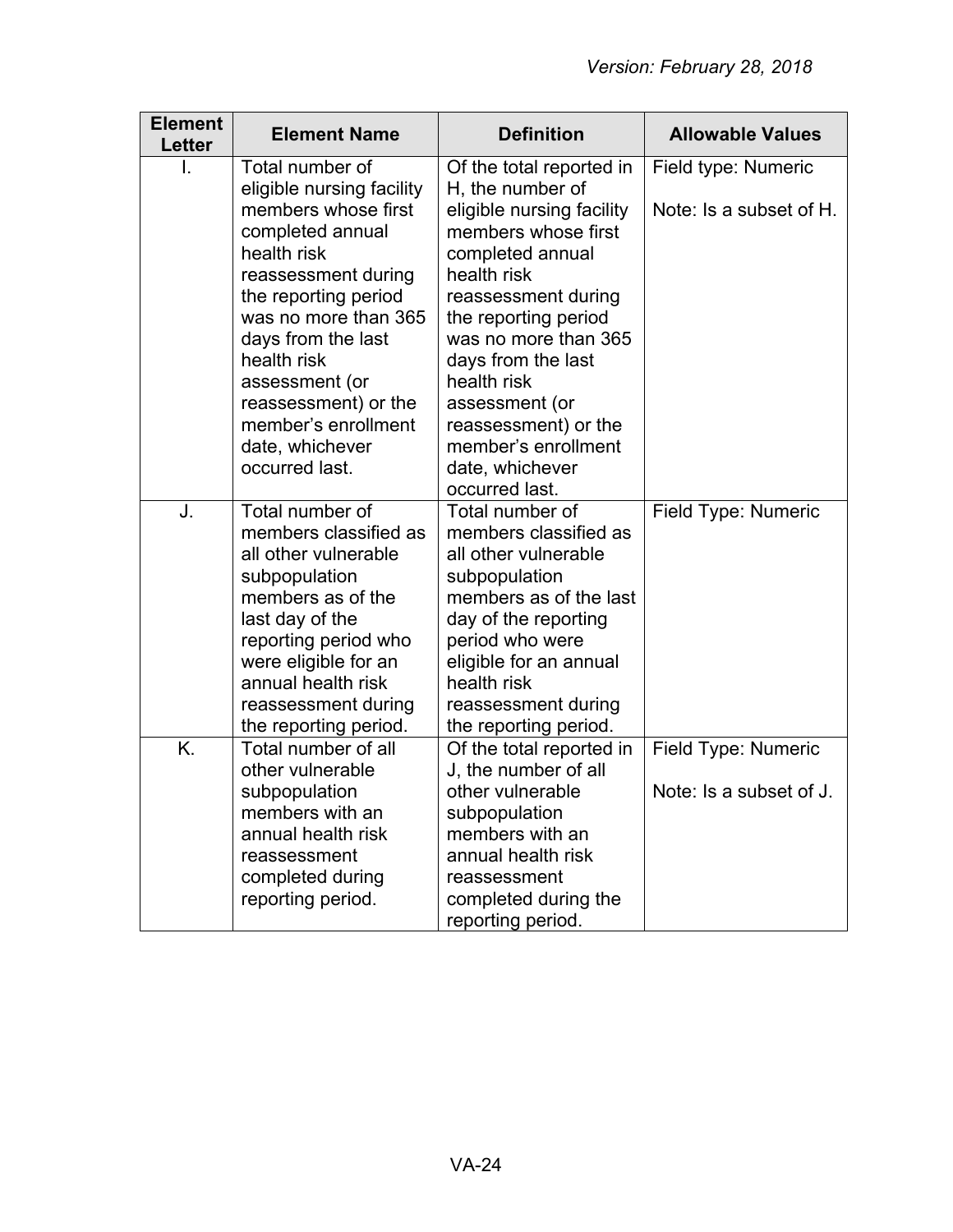| <b>Element</b><br><b>Letter</b> | <b>Element Name</b>                                                                                                                                                                     | <b>Definition</b>                                                                                                                                                                                              | <b>Allowable Values</b>                        |
|---------------------------------|-----------------------------------------------------------------------------------------------------------------------------------------------------------------------------------------|----------------------------------------------------------------------------------------------------------------------------------------------------------------------------------------------------------------|------------------------------------------------|
| L.                              | Total number of<br>eligible all other<br>vulnerable<br>subpopulation<br>members whose first<br>completed annual<br>health risk<br>reassessment during                                   | Of the total reported in<br>K, the number of<br>eligible all other<br>vulnerable<br>subpopulation<br>members whose first<br>completed annual<br>health risk                                                    | Field type: Numeric<br>Note: Is a subset of K. |
|                                 | the reporting period<br>was no more than 365<br>days from the last<br>health risk<br>assessment (or<br>reassessment) or the<br>member's enrollment<br>date, whichever<br>occurred last. | reassessment during<br>the reporting period<br>was no more than 365<br>days from the last<br>health risk<br>assessment (or<br>reassessment) or the<br>member's enrollment<br>date, whichever<br>occurred last. |                                                |

- B. QA checks/Thresholds procedures used by CMS and the state to establish benchmarks in order to identify outliers or data that are potentially erroneous.
	- CMS and the state will perform an outlier analysis.
	- As data are received from MMPs over time, CMS and the state will apply threshold checks.
- C. Edits and Validation checks validation checks that should be performed by each MMP prior to data submission.
	- Confirm those data elements listed above as subsets of other elements.
	- MMPs should validate that data element B is less than or equal to data element A.
	- MMPs should validate that data element C is less than or equal to data element B.
	- MMPs should validate that data element E is less than or equal to data element D.
	- MMPs should validate that data element F is less than or equal to data element E.
	- MMPs should validate that data element H is less than or equal to data element G.
	- MMPs should validate that data element I is less than or equal to data element H.
	- MMPs should validate that data element K is less than or equal to data element J.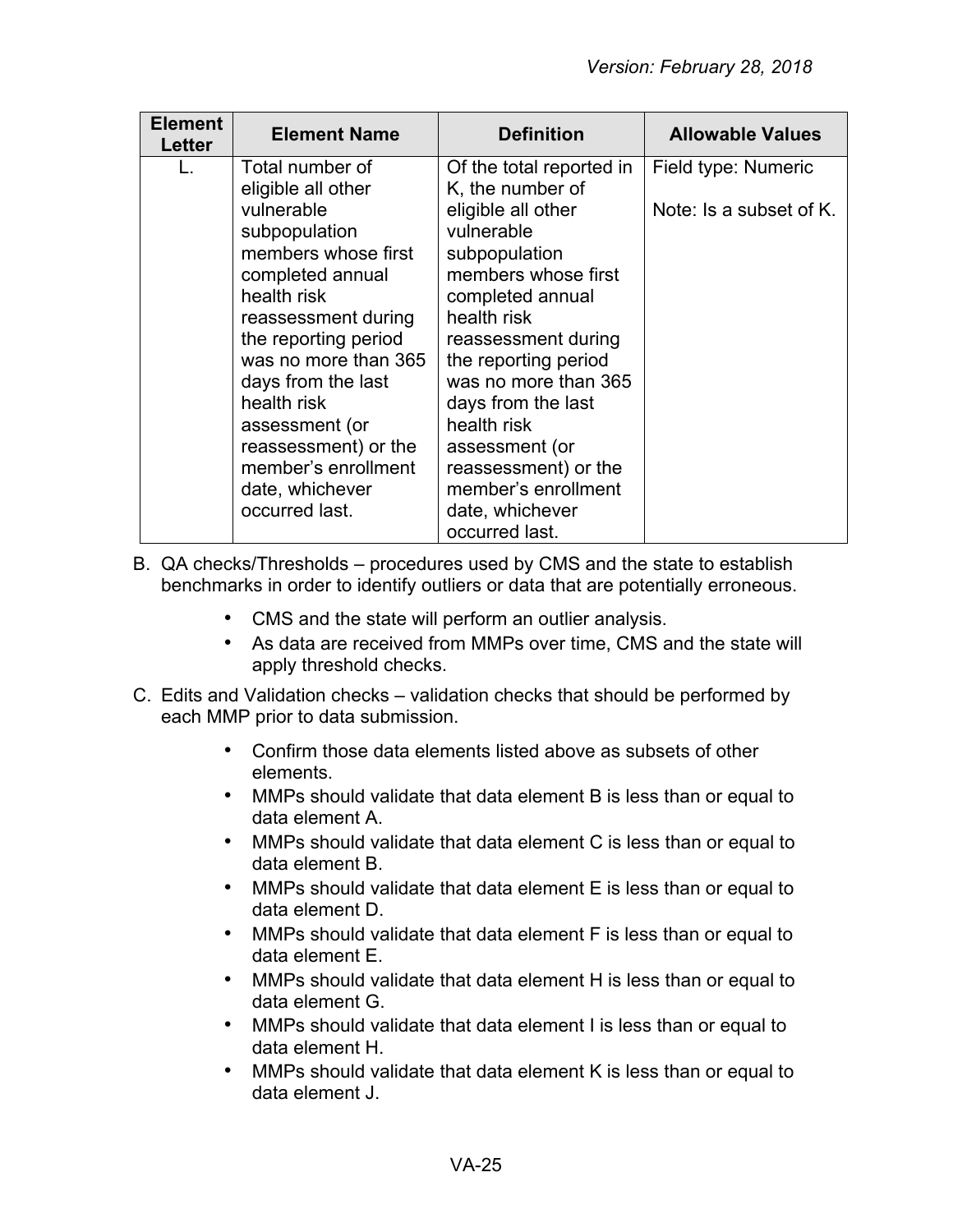- MMPs should validate that data element L is less than or equal to data element K.
- All data elements should be positive values.
- D. Analysis how CMS and the state will evaluate reported data, as well as how other data sources may be monitored. CMS and the state will evaluate the percentage of members who were enrolled as of the last day of the reporting period classified as:
	- Community Well members who were eligible for an annual health risk reassessment who had a reassessment completed during the reporting period that was no more than 365 days from the completion date of the last health risk assessment (or reassessment) or enrollment date, whichever occurred last.
	- EDCD members who were eligible for an annual health risk reassessment who had a reassessment completed during the reporting period that was no more than 365 days from the completion date of the last health risk assessment (or reassessment) or enrollment date, whichever occurred last.
	- Nursing facility members who were eligible for an annual health risk reassessment who had a reassessment completed during the reporting period that was no more than 365 days from the completion date of the last health risk assessment (or reassessment) or enrollment date, whichever occurred last.
	- All other vulnerable subpopulation members who were eligible for an annual health risk reassessment who had a reassessment completed during of the reporting period that was no more than 365 days from the completion date of the last health risk assessment (or reassessment) or enrollment date, whichever occurred last.
- E. Notes additional clarifications to a reporting section. This section incorporates previously answered frequently asked questions.
	- MMPs should include all members regardless of whether the member was enrolled through passive enrollment or opt-in enrollment. Medicaid-only members should not be included.
	- MMPs should only include members who are still enrolled as of the last day of the current reporting period.
	- A members' Community Well, EDCD, nursing facility, or other vulnerable subpopulation status should be based on the member's status at the last day of the reporting period.
	- The assessment for this measure should be the comprehensive health risk reassessment.
	- For purposes of reporting this measure, 365 days will be equivalent to one full year.
	- For reporting all data elements, MMPs should report unduplicated counts of members meeting the criteria for each element. Members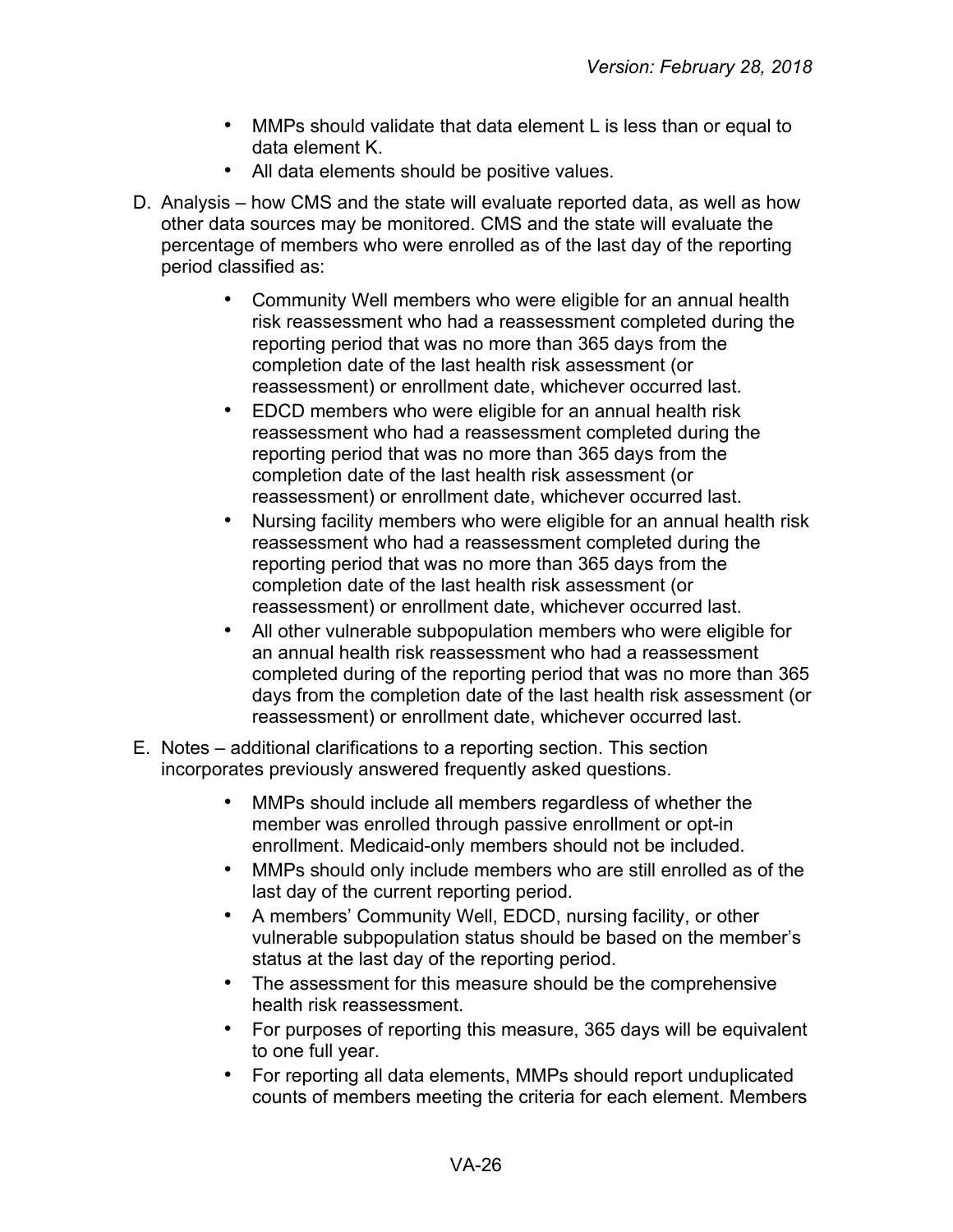with more than one assessment or reassessment completed during the reporting period should be reported only once in the relevant data elements.

- For reporting members eligible for reassessment under data elements A, D, G, and J, report all members within their population in the same MMP who:
	- o Received a reassessment health risk assessment within 365 days of their last health risk assessment (initial or reassessment) during the current reporting period.
	- o Were enrolled for 365 days continuously after their initial health risk assessment or their last health risk reassessment (which could have occurred during the prior reporting period).
	- o Did not receive an initial health risk assessment within 365 days of enrollment and reached the threshold of 365 days of continuous enrollment after initial enrollment without receiving a health risk reassessment.
- MMPs should refer to the "Guidance on Assessments and Care Plans for Members with a Break in Coverage" section.
- F. Data Submission how MMPs will submit data collected to CMS and the state.
	- MMPs will submit data collected for this measure in the above specified format through a secure data collection site established by CMS. This site can be accessed at the following web address: [https://Financial-Alignment-Initiative.NORC.org.](https://financial-alignment-initiative.norc.org/)
- VA1.6 Community Well members, vulnerable subpopulation members, EDCD members, and nursing facility members' reassessment due to triggering event.

| <b>CONTINUOUS REPORTING</b>        |                                      |          |                                   |                                                                                           |
|------------------------------------|--------------------------------------|----------|-----------------------------------|-------------------------------------------------------------------------------------------|
| <b>Reporting</b><br><b>Section</b> | <b>Reporting</b><br><b>Frequency</b> | Level    | <b>Reporting</b><br><b>Period</b> | Due Date                                                                                  |
| <b>VA1.</b><br>Assessment          | Annually                             | Contract | Calendar<br>Year                  | By the end of the<br>second month<br>following the last<br>day of the reporting<br>period |

A. Data element definitions – details for each data element reported to CMS and the state, including examples, calculation methods, and how various data elements are associated.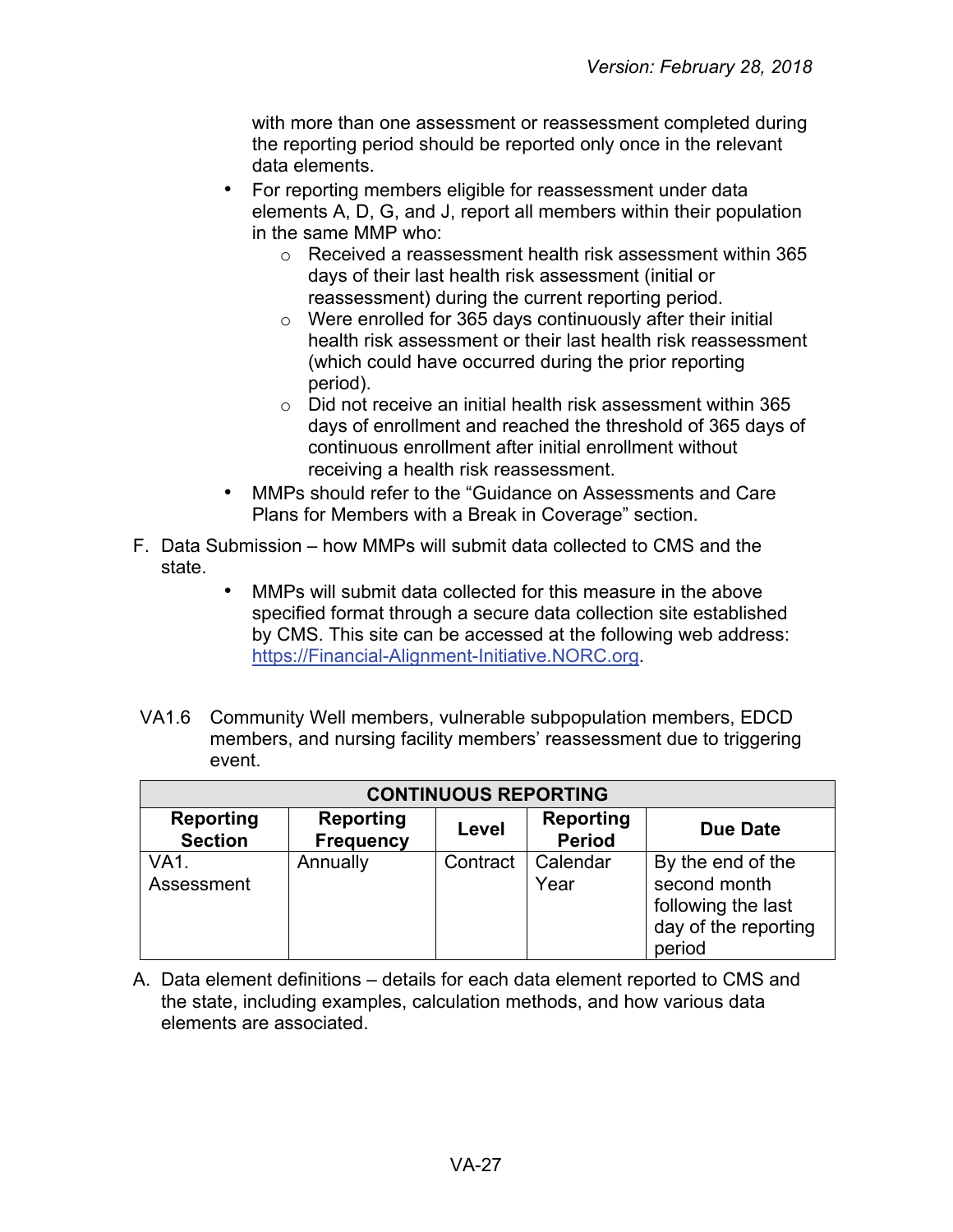| <b>Element</b><br><b>Letter</b> | <b>Element Name</b>                                                                                                                                                                       | <b>Definition</b>                                                                                                                                                                                                         | <b>Allowable Values</b>                        |
|---------------------------------|-------------------------------------------------------------------------------------------------------------------------------------------------------------------------------------------|---------------------------------------------------------------------------------------------------------------------------------------------------------------------------------------------------------------------------|------------------------------------------------|
| Α.                              | Total number of health<br>risk reassessments<br>completed during the<br>reporting period for<br>members classified as<br>Community Well as of<br>the last day of the<br>reporting period. | Total number of health<br>risk reassessments<br>completed during the<br>reporting period for<br>members classified as<br>Community Well as of<br>the last day of the<br>reporting period.                                 | Field Type: Numeric                            |
| <b>B.</b>                       | Total number of health<br>risk reassessments<br>completed during the<br>reporting period for<br>members classified as<br><b>Community Well that</b><br>were due to a<br>triggering event. | Of the total reported in<br>A, the number of<br>health risk<br>reassessments<br>completed during the<br>reporting period for<br>members classified as<br><b>Community Well that</b><br>were due to a<br>triggering event. | Field type: Numeric<br>Note: Is a subset of A. |
| C.                              | Total number of health<br>risk reassessments<br>completed during the<br>reporting period for<br>members classified as<br>EDCD members as of<br>the last day of the<br>reporting period.   | Total number of health<br>risk reassessments<br>completed during the<br>reporting period for<br>members classified as<br>EDCD members as of<br>the last day of the<br>reporting period.                                   | Field Type: Numeric                            |
| D.                              | Total number of health<br>risk reassessments<br>completed during the<br>reporting period for<br>members classified as<br><b>EDCD</b> members that<br>were due to a<br>triggering event.   | Of the total reported in<br>C, the number of<br>health risk<br>reassessments<br>completed during the<br>reporting period for<br>members classified as<br><b>EDCD</b> members that<br>were due to a<br>triggering event.   | Field type: Numeric<br>Note: Is a subset of C. |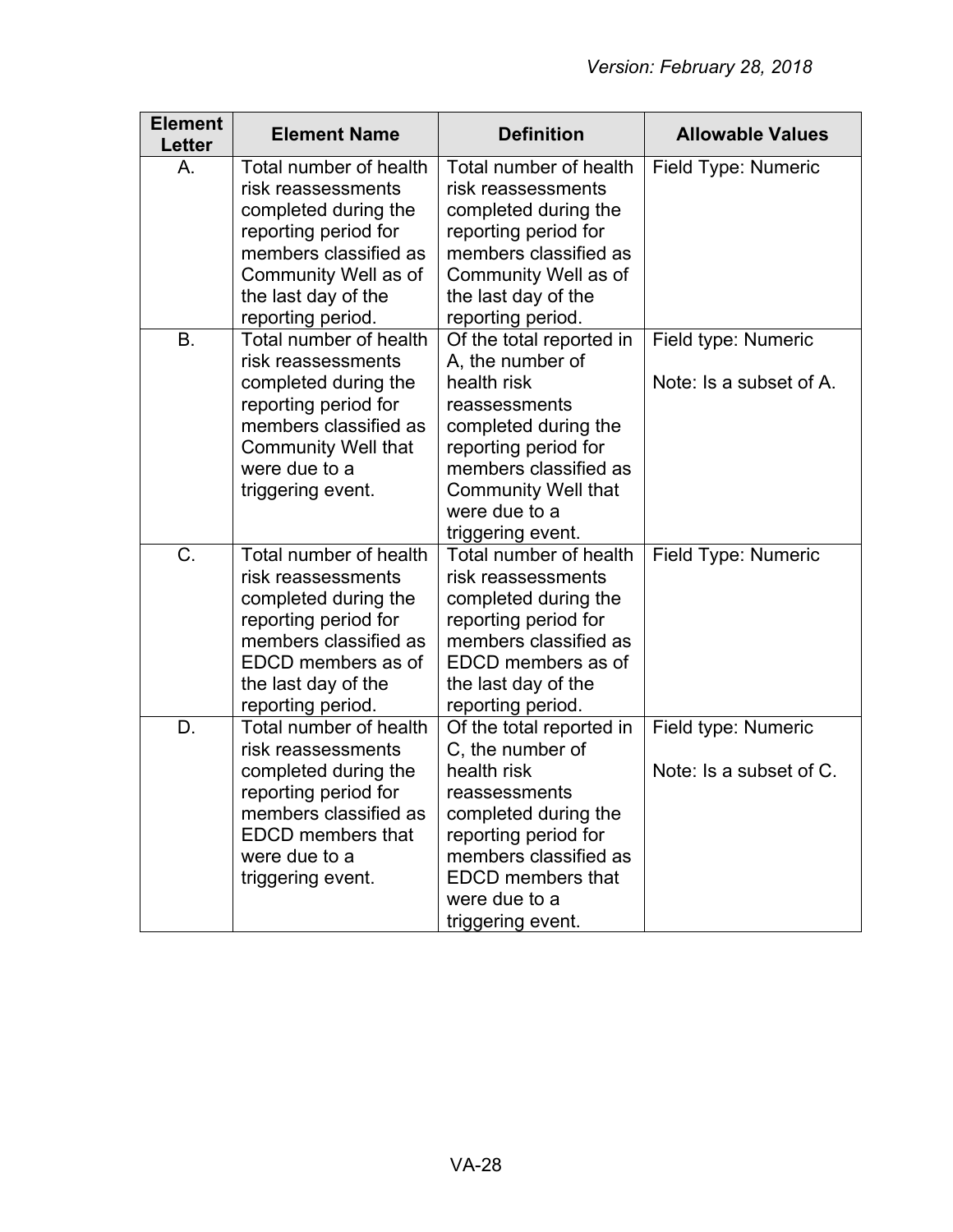| <b>Element</b><br>Letter | <b>Element Name</b>                                                                                                                                                                                                         | <b>Definition</b>                                                                                                                                                                                                                                    | <b>Allowable Values</b>                                                                 |
|--------------------------|-----------------------------------------------------------------------------------------------------------------------------------------------------------------------------------------------------------------------------|------------------------------------------------------------------------------------------------------------------------------------------------------------------------------------------------------------------------------------------------------|-----------------------------------------------------------------------------------------|
| Ε.                       | Total number of health<br>risk reassessments<br>completed during the<br>reporting period for<br>members classified as<br>nursing facility<br>members as of the<br>last day of the<br>reporting period.                      | Total number of health<br>risk reassessments<br>completed during the<br>reporting period for<br>members classified as<br>nursing facility<br>members as of the last<br>day of the reporting<br>period.                                               | Field Type: Numeric                                                                     |
| F.                       | Total number of health<br>risk reassessments<br>completed during the<br>reporting period for<br>members classified as<br>nursing facility<br>members that were<br>due to a triggering<br>event.                             | Of the total reported in<br>E, the number of<br>health risk<br>reassessments<br>completed during the<br>reporting period for<br>members classified as<br>nursing facility<br>members that were<br>due to a triggering<br>event.                      | Field type: Numeric<br>Note: Is a subset of E.                                          |
| G.                       | Total number of health<br>risk reassessments<br>completed during the<br>reporting period for<br>members classified as<br>all other vulnerable<br>subpopulation<br>members as of the<br>last day of the<br>reporting period. | Total number of health<br>risk reassessments<br>completed during the<br>reporting period for<br>members classified as<br>all other vulnerable<br>subpopulation<br>members as of the last<br>day of the reporting<br>period.                          | Field Type: Numeric<br>Note: Exclude EDCD<br>and NF members.                            |
| Н.                       | Total number of health<br>risk reassessments<br>completed during the<br>reporting period<br>members classified as<br>all other vulnerable<br>subpopulation<br>members that were<br>due to a triggering<br>event.            | Of the total reported in<br>G, the number of<br>health risk<br>reassessments<br>completed during the<br>reporting period for<br>members classified as<br>all other vulnerable<br>subpopulation<br>members that were<br>due to a triggering<br>event. | Field type: Numeric<br>Note: Is a subset of G.<br>Note: Exclude EDCD<br>and NF members. |

B. QA checks/Thresholds – procedures used by CMS and the state to establish benchmarks in order to identify outliers or data that are potentially erroneous.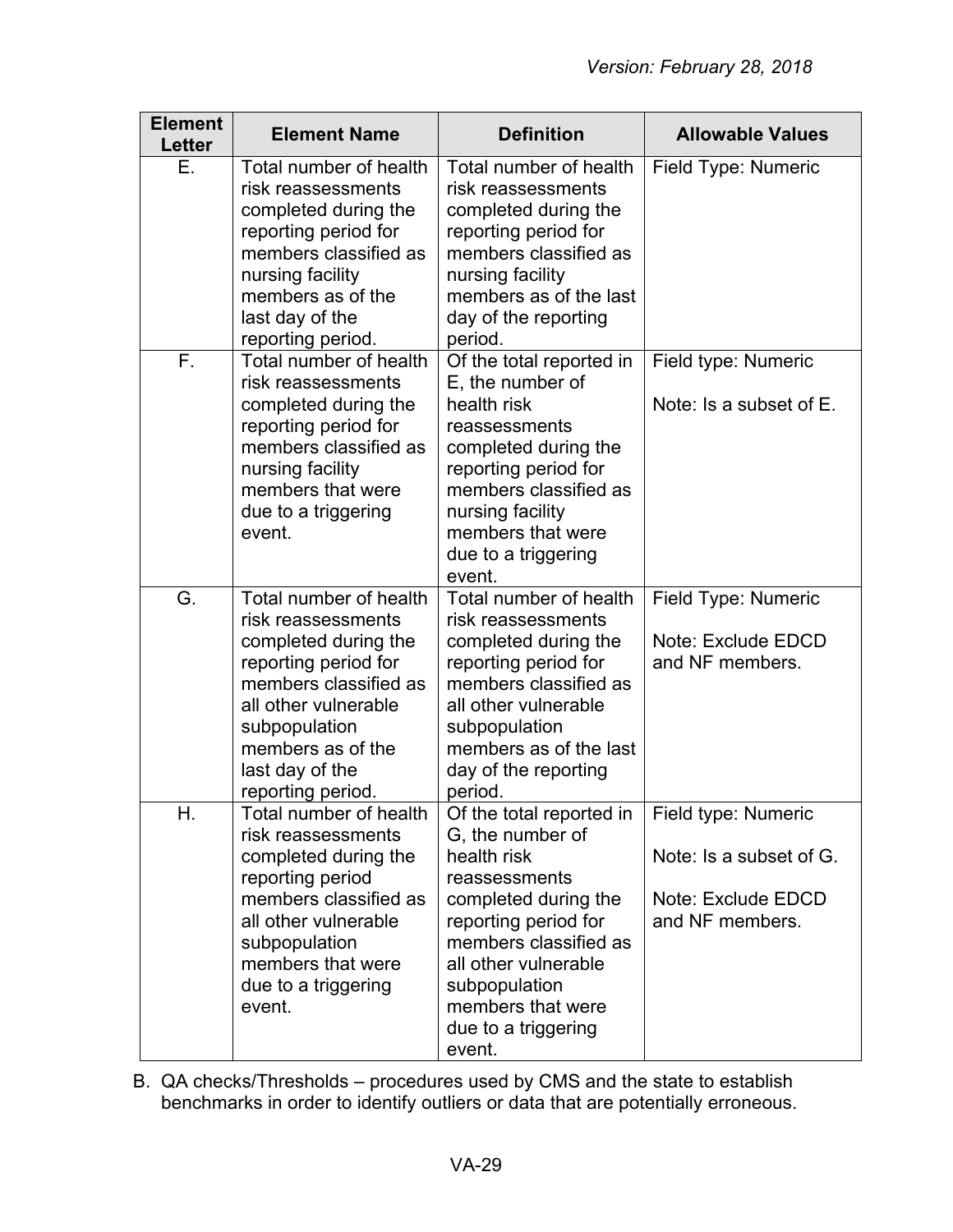- CMS and the state will perform an outlier analysis.
- As data are received from MMPs over time, CMS and the state will apply threshold checks.
- C. Edits and Validation checks validation checks that should be performed by each MMP prior to data submission.
	- Confirm those data elements listed above as subsets of other elements.
	- MMPs should validate that data element B is less than or equal to data element A.
	- MMPs should validate that data element D is less than or equal to data element C.
	- MMPs should validate that data element F is less than or equal to data element E.
	- MMPs should validate that data element H is less than or equal to data element G.
	- All data elements should be positive values.
- D. Analysis how CMS and the state will evaluate reported data, as well as how other data sources may be monitored. CMS and the state will evaluate the percentage of health risk reassessments completed during the reporting period for members classified as:
	- Community Well as of the last day of the reporting period that were due to a triggering event.
	- EDCD members as of the last day of the reporting period that were due to a triggering event.
	- Nursing facility members as of the last day of the reporting period that were due to a triggering event.
	- All other vulnerable subpopulation members as of the last day of the reporting period that were due to a triggering event.
- E. Notes additional clarifications to a reporting section. This section incorporates previously answered frequently asked questions.
	- MMPs should include all members regardless of whether the member was enrolled through passive enrollment or opt-in enrollment. Medicaid-only members should not be included.
	- MMPs should only include members who are still enrolled as of the last day of the current reporting period.
	- A members' Community Well, EDCD, nursing facility, or other vulnerable subpopulation status should be based on the members' status at the last day of the reporting period.
	- This measure is evaluating reassessments, not a member's initial assessment.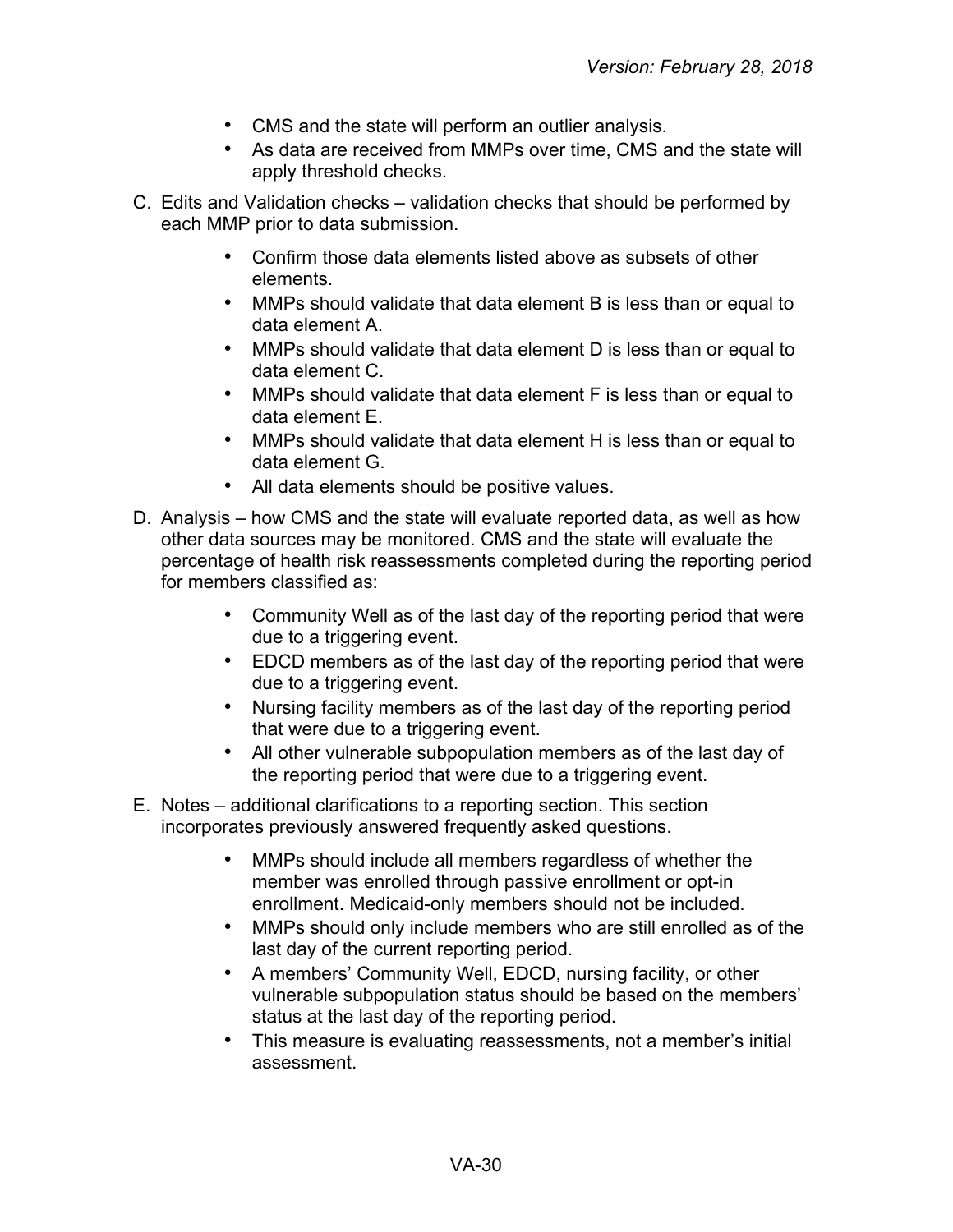- A triggering event is defined as a hospitalization or significant change in health or functional status (e.g., change in the ability to perform activities of daily living and instrumental activities of daily living).
- F. Data Submission how MMPs will submit data collected to CMS and the state.
	- MMPs will submit data collected for this measure in the above specified format through a secure data collection site established by CMS. This site can be accessed at the following web address: [https://Financial-Alignment-Initiative.NORC.org.](https://financial-alignment-initiative.norc.org/)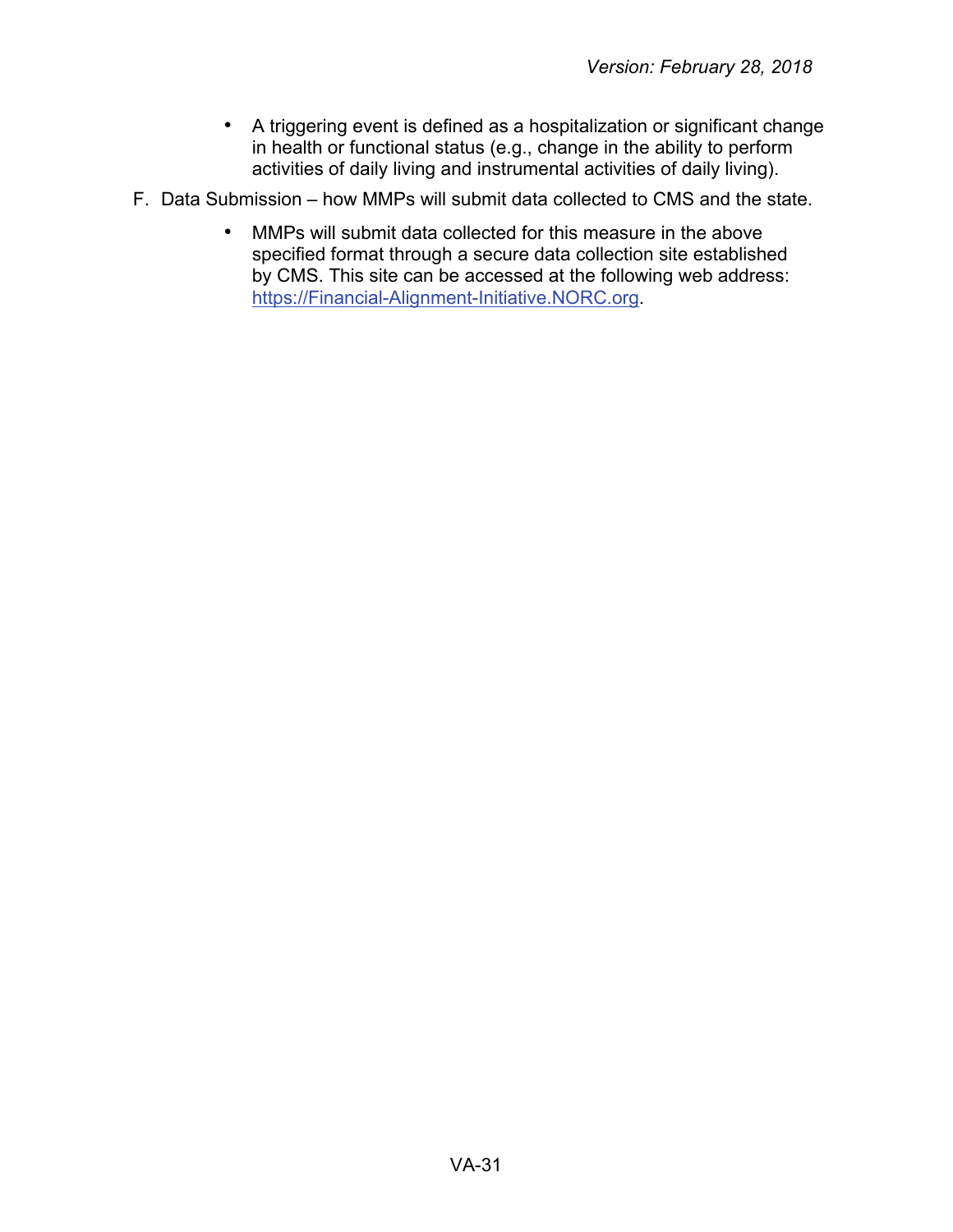# <span id="page-31-0"></span>**Section VAII. Care Coordination**

VA2.1 Community Well members, vulnerable subpopulation members, EDCD members, and nursing facility members with a Plan of Care (POC) completed within the required timeframe.<sup>i, ii</sup>

| <b>CONTINUOUS REPORTING</b> |                                      |          |                                                                                                     |                                                                                           |
|-----------------------------|--------------------------------------|----------|-----------------------------------------------------------------------------------------------------|-------------------------------------------------------------------------------------------|
| Reporting<br><b>Section</b> | <b>Reporting</b><br><b>Frequency</b> | Level    | Reporting<br><b>Periods</b>                                                                         | Due Date                                                                                  |
| VA2. Care<br>Coordination   | Quarterly                            | Contract | Current<br>Calendar<br>Quarter<br>Ex:<br>$1/1 - 3/31$<br>$4/1 - 6/30$<br>$7/1 - 9/30$<br>10/1-12/31 | By the end of the<br>second month<br>following the last day<br>of the reporting<br>period |

A. Data element definitions – details for each data element reported to CMS and the state, including examples, calculation methods, and how various data elements are associated.

# **Community Well Members**

| <b>Element</b><br><b>Letter</b> | <b>Element Name</b>                                                                                           | <b>Definition</b>                                                                                                    | <b>Allowable</b><br><b>Values</b>              |
|---------------------------------|---------------------------------------------------------------------------------------------------------------|----------------------------------------------------------------------------------------------------------------------|------------------------------------------------|
| Α.                              | Total number of<br>members classified as<br>Community Well upon<br>enrollment whose<br>90th day of enrollment | Total number of<br>members classified as<br><b>Community Well upon</b><br>enrollment whose<br>90th day of enrollment | Field Type: Numeric                            |
|                                 | occurred within the<br>reporting period.                                                                      | occurred within the<br>reporting period.                                                                             |                                                |
| B <sub>1</sub>                  | Total number of<br><b>Community Well</b><br>members who were                                                  | Of the total reported<br>in A, the number of<br><b>Community Well</b>                                                | Field Type: Numeric<br>Note: Is a subset of A. |
|                                 | documented as<br>unwilling to complete<br>a POC within 90 days<br>of enrollment.                              | members who were<br>documented as<br>unwilling to complete<br>a POC within 90 days<br>of enrollment.                 |                                                |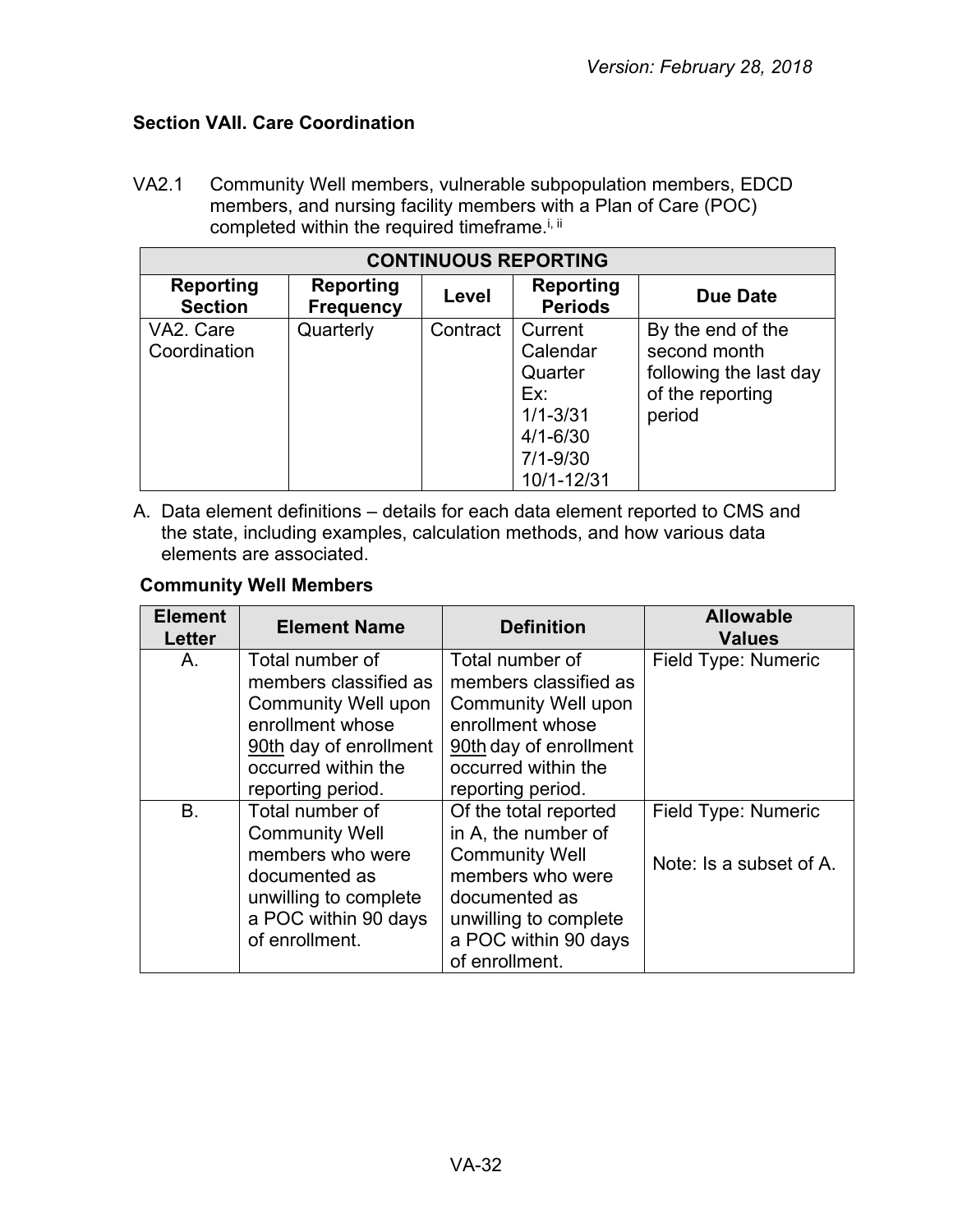| <b>Element</b><br><b>Letter</b> | <b>Element Name</b>                                                                                                                                               | <b>Definition</b>                                                                                                                                                                              | <b>Allowable</b><br><b>Values</b>              |
|---------------------------------|-------------------------------------------------------------------------------------------------------------------------------------------------------------------|------------------------------------------------------------------------------------------------------------------------------------------------------------------------------------------------|------------------------------------------------|
| C.                              | Total number of<br><b>Community Well</b><br>members the MMP<br>was unable to reach,<br>following three<br>documented attempts<br>within 90 days of<br>enrollment. | Of the total reported<br>in A, the number of<br><b>Community Well</b><br>members the MMP<br>was unable to reach,<br>following three<br>documented attempts<br>within 90 days of<br>enrollment. | Field Type: Numeric<br>Note: Is a subset of A. |
| D.                              | Total number of<br><b>Community Well</b><br>members with a POC<br>completed within 90<br>days of enrollment.                                                      | Of the total reported<br>in A, the number of<br><b>Community Well</b><br>members with a POC<br>completed within 90<br>days of enrollment.                                                      | Field Type: Numeric<br>Note: Is a subset of A. |

# **EDCD Member**

| <b>Element</b><br><b>Letter</b> | <b>Element Name</b>                                                                                                                                     | <b>Definition</b>                                                                                                                                                                 | <b>Allowable</b><br><b>Values</b>              |
|---------------------------------|---------------------------------------------------------------------------------------------------------------------------------------------------------|-----------------------------------------------------------------------------------------------------------------------------------------------------------------------------------|------------------------------------------------|
| E.                              | Total number of<br>members classified as<br>EDCD members upon<br>enrollment whose<br>30th day of enrollment<br>occurred within the<br>reporting period. | Total number of<br>members classified as<br>EDCD members upon<br>enrollment whose<br>30th day of enrollment<br>occurred within the<br>reporting period.                           | Field Type: Numeric                            |
| $F_{\rm{H}}$                    | Total number of<br>EDCD members who<br>were documented as<br>unwilling to complete<br>a POC within 30 days<br>of enrollment.                            | Of the total reported<br>in E, the number of<br>EDCD members who<br>were documented as<br>unwilling to complete<br>a POC within 30 days<br>of enrollment.                         | Field Type: Numeric<br>Note: Is a subset of E. |
| G.                              | Total number of<br><b>EDCD</b> members the<br>MMP was unable to<br>reach, following three<br>documented attempts<br>within 30 days of<br>enrollment.    | Of the total reported<br>in E, the number of<br><b>EDCD</b> members the<br>MMP was unable to<br>reach, following three<br>documented attempts<br>within 30 days of<br>enrollment. | Field Type: Numeric<br>Note: Is a subset of E. |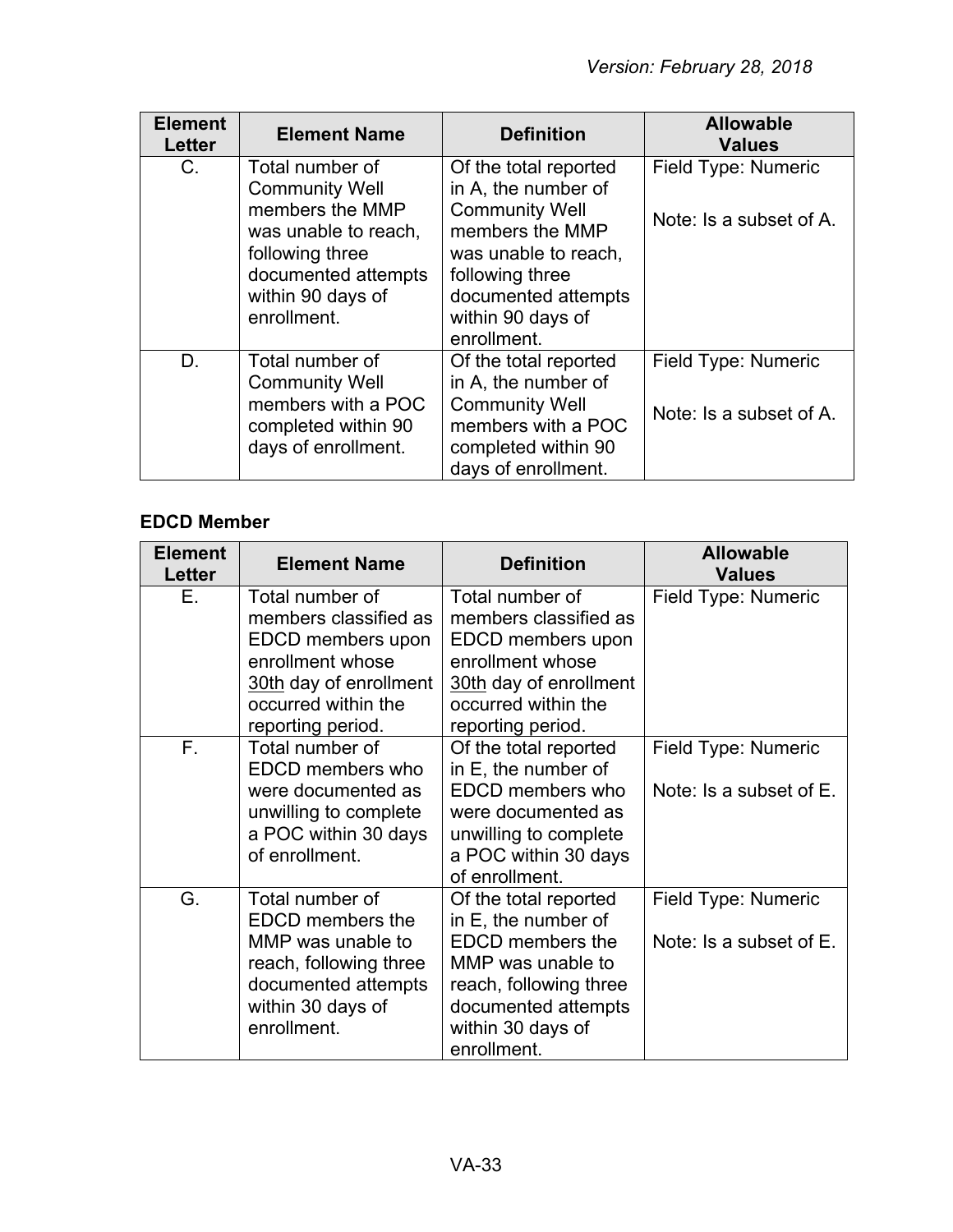| <b>Element</b><br><b>Letter</b> | <b>Element Name</b>                                                                                | <b>Definition</b>                                                                                                | <b>Allowable</b><br><b>Values</b>              |
|---------------------------------|----------------------------------------------------------------------------------------------------|------------------------------------------------------------------------------------------------------------------|------------------------------------------------|
| Η.                              | Total number of<br><b>EDCD</b> members with<br>a POC completed<br>within 30 days of<br>enrollment. | Of the total reported<br>in E, the number of<br><b>EDCD</b> members with<br>a POC completed<br>within 30 days of | Field Type: Numeric<br>Note: Is a subset of E. |
|                                 |                                                                                                    | enrollment.                                                                                                      |                                                |

# **Nursing Facility Members**

| <b>Element</b><br>Letter | <b>Element Name</b>                                                                                                                                                    | <b>Definition</b>                                                                                                                                                                         | <b>Allowable</b><br><b>Values</b>              |
|--------------------------|------------------------------------------------------------------------------------------------------------------------------------------------------------------------|-------------------------------------------------------------------------------------------------------------------------------------------------------------------------------------------|------------------------------------------------|
| I.                       | Total number of<br>members classified as<br>nursing facility<br>members upon<br>enrollment whose<br>60th day of enrollment<br>occurred within the<br>reporting period. | Total number of<br>members classified as<br>nursing facility<br>members upon<br>enrollment whose<br>60th day of enrollment<br>occurred within the<br>reporting period.                    | Field Type: Numeric                            |
| J.                       | Total number of<br>nursing facility<br>members who were<br>documented as<br>unwilling to complete<br>a POC within 60 days<br>of enrollment.                            | Of the total reported<br>in I, the number of<br>nursing facility<br>members who were<br>documented as<br>unwilling to complete<br>a POC within 60 days<br>of enrollment.                  | Field Type: Numeric<br>Note: Is a subset of I. |
| K.                       | Total number of<br>nursing facility<br>members the MMP<br>was unable to reach,<br>following three<br>documented attempts<br>within 60 days of<br>enrollment.           | Of the total reported<br>in I, the number of<br>nursing facility<br>members the MMP<br>was unable to reach,<br>following three<br>documented attempts<br>within 60 days of<br>enrollment. | Field type: Numeric<br>Note: Is a subset of I. |
| L.                       | Total number of<br>nursing facility<br>members with a POC<br>completed within 60<br>days of enrollment.                                                                | Of the total reported<br>in I, the number of<br>nursing facility<br>members with a POC<br>completed within 60<br>days of enrollment.                                                      | Field Type: Numeric<br>Note: Is a subset of I. |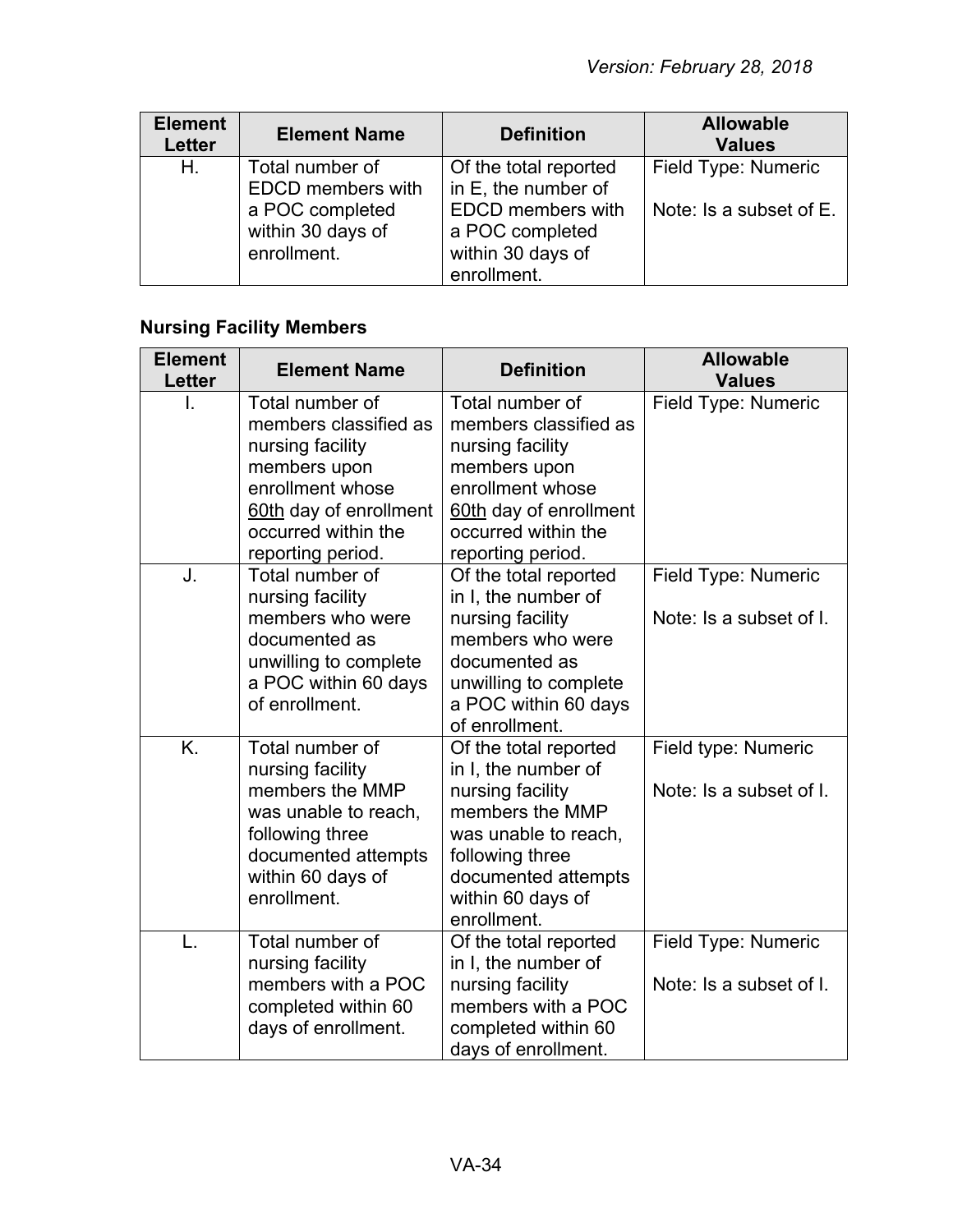| <b>Element</b><br><b>Letter</b> | <b>Element Name</b>                      | <b>Definition</b>                                | <b>Allowable</b><br><b>Values</b> |
|---------------------------------|------------------------------------------|--------------------------------------------------|-----------------------------------|
| M.                              | Total number of<br>members classified as | Total number of<br>members classified as         | Field Type: Numeric               |
|                                 | all other vulnerable                     | all other vulnerable                             | Note: Exclude EDCD                |
|                                 | subpopulation                            | subpopulation                                    | and NF members                    |
|                                 | members upon<br>enrollment whose         | members upon<br>enrollment whose                 |                                   |
|                                 | 60th day of enrollment                   | 60th day of enrollment                           |                                   |
|                                 | occurred within the                      | occurred within the                              |                                   |
|                                 | reporting period.                        | reporting period.                                |                                   |
| N.                              | Total number of all                      | Of the total reported                            | Field Type: Numeric               |
|                                 | other vulnerable                         | in M, the number of all                          |                                   |
|                                 | subpopulation                            | other vulnerable                                 | Note: Is a subset of M.           |
|                                 | members who were<br>documented as        | subpopulation<br>members who were                | Note: Exclude EDCD                |
|                                 | unwilling to complete                    | documented as                                    | and NF members                    |
|                                 | a POC within 60 days                     | unwilling to complete                            |                                   |
|                                 | of enrollment.                           | a POC within 60 days                             |                                   |
|                                 |                                          | of enrollment.                                   |                                   |
| O.                              | Total number of all                      | Of the total reported                            | Field Type: Numeric               |
|                                 | other vulnerable                         | in M, the number of all                          |                                   |
|                                 | subpopulation<br>members the MMP         | other vulnerable<br>subpopulation                | Note: Is a subset of M.           |
|                                 | was unable to reach,                     | members the MMP                                  | Note: Exclude EDCD                |
|                                 | following three                          | was unable to reach,                             | and NF members                    |
|                                 | documented attempts                      | following three                                  |                                   |
|                                 | within 60 days of                        | documented attempts                              |                                   |
|                                 | enrollment.                              | within 60 days of                                |                                   |
| $P_{\cdot}$                     | Total number of all                      | enrollment.                                      |                                   |
|                                 | other vulnerable                         | Of the total reported<br>in M, the number of all | Field Type: Numeric               |
|                                 | subpopulation                            | other vulnerable                                 | Note: Is a subset of M.           |
|                                 | members with a POC                       | subpopulation                                    |                                   |
|                                 | completed within 60                      | members with a POC                               | Note: Exclude EDCD                |
|                                 | days of enrollment.                      | completed within 60                              | and NF members                    |
|                                 |                                          | days of enrollment.                              |                                   |

# **All Other Vulnerable Subpopulation Members**

B. QA checks/Thresholds – procedures used by CMS and the state to establish benchmarks in order to identify outliers or data that are potentially erroneous.

> • The quality withhold benchmark is 30% for Demonstration Year 2 and 40% for Demonstration Year 3. For more information, refer to the Quality Withhold Technical Notes (DY 2 & 3): Virginia-Specific **Measures**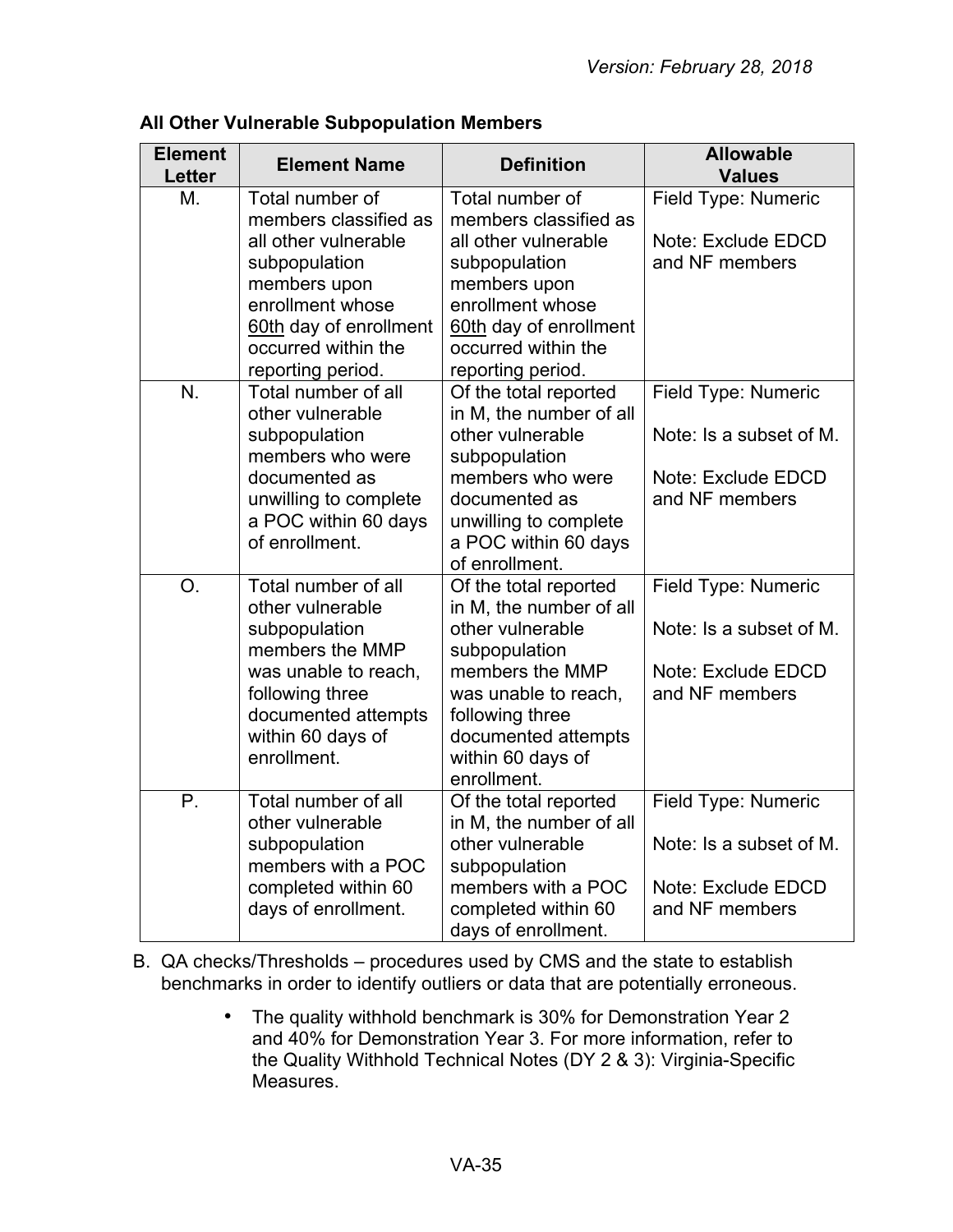- C. Edits and Validation checks validation checks that should be performed by each MMP prior to data submission.
	- Confirm those data elements listed above as subsets of other elements.
	- MMPs should validate that data elements B, C, and D are less than or equal to data element A.
	- MMPs should validate that data elements F, G, and H are less than or equal to data element E.
	- MMPs should validate that data elements J, K, and L are less than or equal to data element I.
	- MMPs should validate that data elements N, O, and P are less than or equal to data element M.
	- All data elements should be positive values.
- D. Analysis how CMS and the state will evaluate reported data, as well as how other data sources may be monitored. CMS and the state will evaluate the percentage of members classified as:
	- Community Well upon enrollment who refused to have a POC completed within 90 days of enrollment.
	- Community Well upon enrollment who were unable to be reached to have a POC completed within 90 days of enrollment.
	- Community Well upon enrollment who had a POC completed within 90 days of enrollment.
	- Community Well upon enrollment who were willing to participate and who could be reached who had a POC completed within 90 days of enrollment.
	- EDCD members upon enrollment who refused to have a POC completed within 30 days of enrollment.
	- EDCD members upon enrollment who were unable to be reached to have a POC completed within 30 days of enrollment.
	- EDCD members upon enrollment who had a POC completed within 30 days of enrollment.
	- EDCD members upon enrollment who were willing to participate and who could be reached who had a POC completed within 30 days of enrollment.
	- Nursing facility members upon enrollment who refused to have a POC completed within 60 days of enrollment.
	- Nursing facility members upon enrollment who were unable to be reached to have a POC completed within 60 days of enrollment.
	- Nursing facility members upon enrollment who had a POC completed within 60 days of enrollment.
	- Nursing facility members upon enrollment who were willing to participate and who could be reached who had a POC completed within 60 days of enrollment.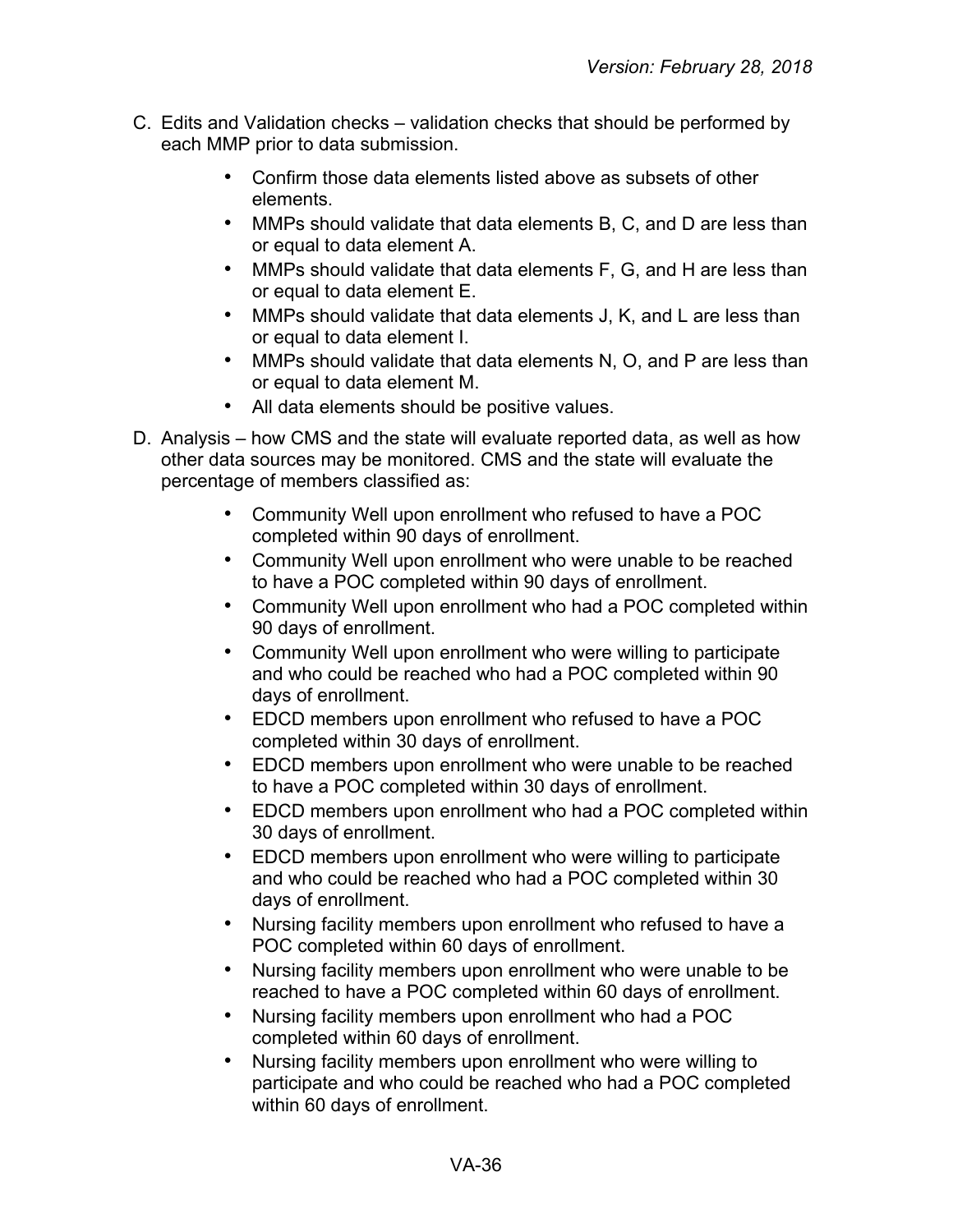- All other vulnerable subpopulation members upon enrollment who refused to have a POC completed within 60 days of enrollment.
- All other vulnerable subpopulation members upon enrollment who were unable to be reached to have a POC completed within 60 days of enrollment.
- All other vulnerable subpopulation members upon enrollment who had a POC completed within 60 days of enrollment.
- All other vulnerable subpopulation members upon enrollment who were willing to participate and who could be reached who had a POC completed within 60 days of enrollment.
- E. Notes additional clarifications to a reporting section. This section incorporates previously answered frequently asked questions.
	- MMPs should include all Community Well, EDCD, nursing facility, and all other vulnerable subpopulation members regardless of whether the member was enrolled through passive enrollment or opt-in enrollment. Medicaid-only members should not be included.
	- MMPs should include all members who meet the criteria outlined in data elements A, E, I, and M regardless of whether they are disenrolled as of the end of the reporting period (i.e., include all members regardless of whether they are currently enrolled or disenrolled as of the last day of the reporting period).
	- MMPs should refer to the Virginia three-way contract for specific requirements pertaining to a POC.
	- The 90th, 60th, and 30th day of enrollment should be based on each member's effective date of enrollment. For purposes of reporting this measure, 90 days of enrollment will be equivalent to three full calendar months, 60 days of enrollment will be equivalent to two full calendar months, and 30 days of enrollment will be equivalent to one full calendar month.
	- The effective date of enrollment is the first date of the member's coverage through the MMP.
	- MMPs should include members classified as Community Well, EDCD members, nursing facility members, or other vulnerable subpopulation members on the first effective date of enrollment in this measure, even if the member transitions to another subpopulation within the first 30-90 days of enrollment. These subpopulations are mutually exclusive (e.g., a member designated as Community Well cannot also be reported as a nursing facility member).
	- Members reported in data elements B, C, and D (for Community Well members), F, G, and H (for EDCD members), J, K, and L (for nursing facility members), and N, O, and P (for all other vulnerable subpopulation members) must also be reported in data elements A (for Community Well members), E (for EDCD members), I (for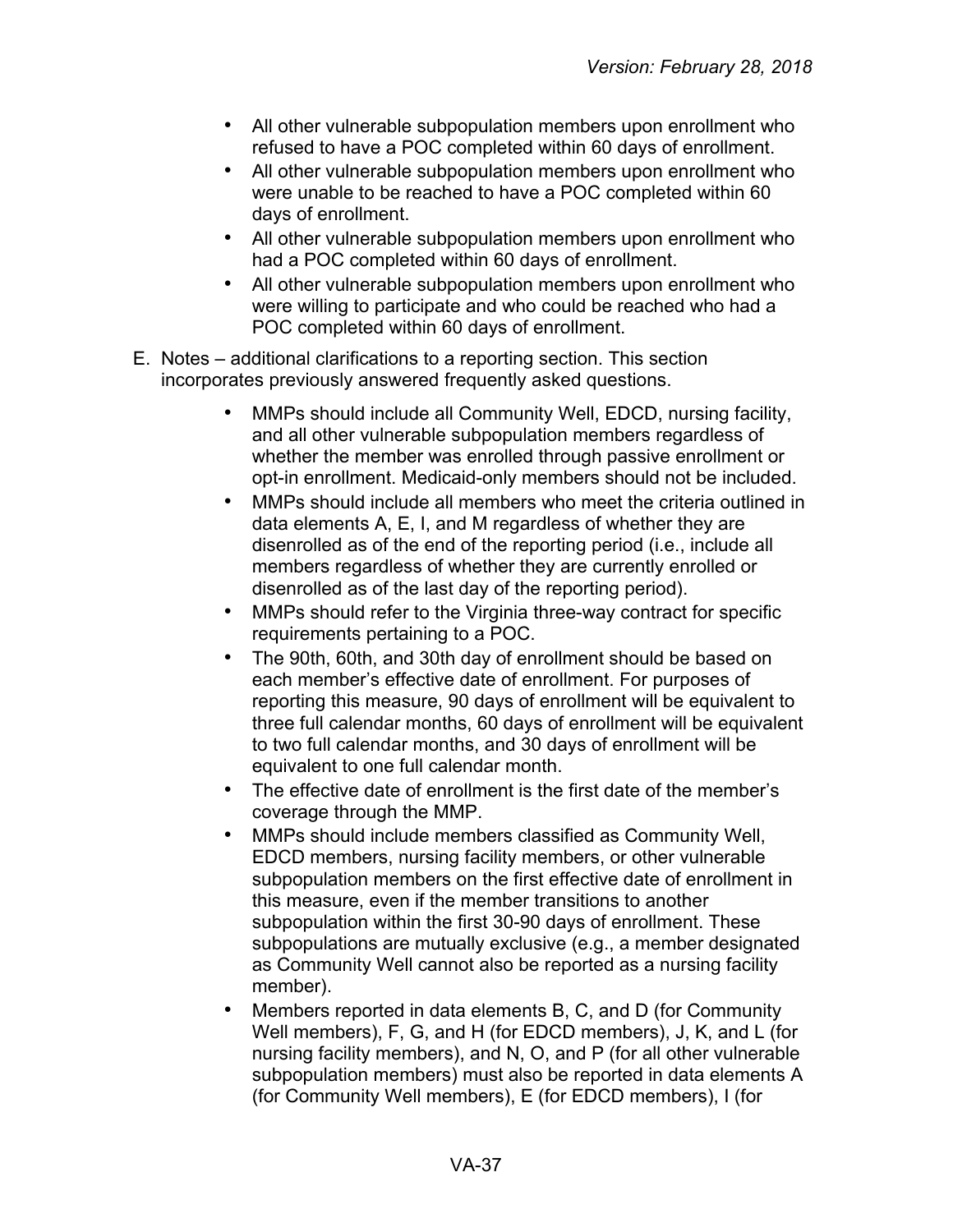nursing facility members), and M (for all other vulnerable subpopulation members) since these data elements are subsets of data elements A, E, I, and M respectively. Additionally, these groupings of data elements should be mutually exclusive (e.g., a member reported in data element B or C should not also be reported in data element D, etc.). If a member could meet the criteria for multiple data elements (e.g., B, C, or D) use the following example guidance to ensure the member is included in only one of those three data elements:

- o If a Community Well member initially refused the health risk assessment or could not be reached after three outreach attempts, but then subsequently completes the health risk assessment within 90 days of enrollment, the member should be classified in data element D.
- $\circ$  If a Community Well member was not reached after three outreach attempts, but then subsequently is reached and refuses the health risk assessment within 90 days of enrollment, the member should be classified in data element B.
- For data elements B, F, J, and N, MMPs should report the number of members who were unwilling to participate in the development of the POC if the member (or his or her authorized representative):
	- o Affirmatively declines to participate in the POC. Member communicates this refusal by phone, mail, fax, or in person.
	- o Expresses willingness to complete the POC but asks for it to be conducted after the specified timeframe (despite being offered a reasonable opportunity to complete the POC within that timeframe). Discussions with the member must be documented by the MMP.
	- o Expresses willingness to complete the POC, but reschedules or is a no-show and then is subsequently non-responsive. Attempts to contact the member must be documented by the MMP.
	- o Initially agrees to complete the POC, but then declines to participate in the POC.
- For data elements C, G, K, and O, MMPs should report the number of members the MMP was unable to reach after three attempts to contact the member. MMPs should refer to the Virginia three-way contract or state guidance for any specific requirements pertaining to the method of outreach to members. MMPs must document each attempt to reach the member, including the method of the attempt (i.e., phone, mail, or email), as CMS and the state may validate this number. There may be instances when the MMP has a high degree of confidence that a member's contact information is correct, yet that member is not responsive to the MMP's outreach efforts. So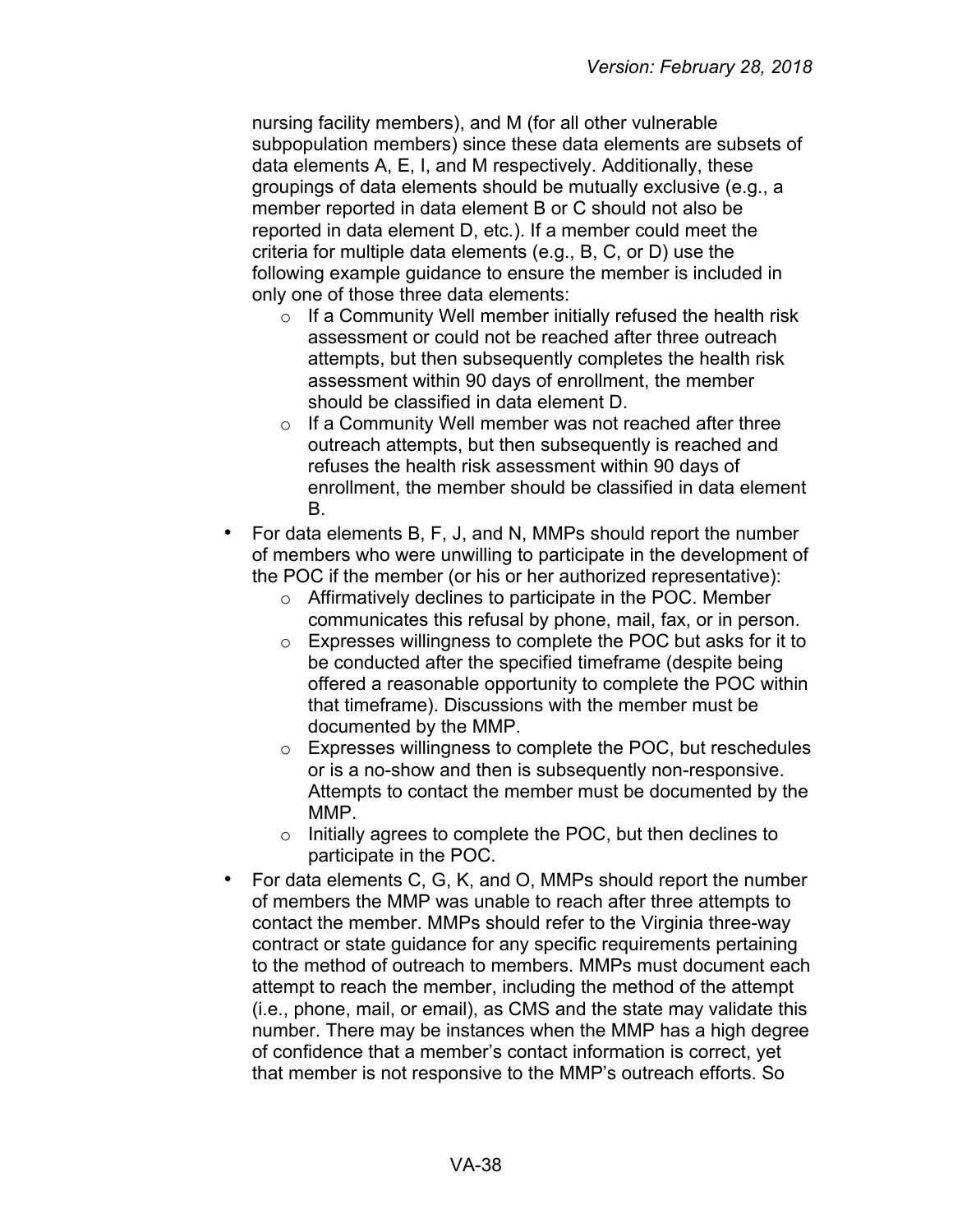long as the MMP follows the guidance regarding outreach attempts, these members may be included in the count for this data element.

- There may be certain circumstances that make it impossible or inappropriate to complete a POC within the specified timeframe. For example, a member may be medically unable to respond and have no authorized representative to do so on their behalf, or a member may be experiencing an acute medical or behavioral health crisis that requires immediate attention and outweighs the need for a POC. However, MMPs should not include such members in the counts for data elements B, C, F, G, J, K, N, and O.
- According to section 2.7.4.3 of the Virginia three-way contract, the member or his/her representative, as appropriate, must agree to and sign the initial POC and all subsequent revisions to the POC. The signature of the member or his/her representative on the established POC should be used as the marker for POC completion (i.e., data elements D, H, L, and P), with the exception of Community Well members. In the event the member or his/her representative, as appropriate, refuses to sign, or the member is not competent to sign, mark or assent to the established POC, the refusal or notation of incompetency should be used as the marker for POC completion.
	- o Community Well members are exempt from the handwritten signature requirement. Communications between MMPs and Community Well members are often telephonic; therefore, verbal approval of the POC and electronic signature on the POC are acceptable for this population. MMPs are required to document the verbal approval and electronic signature process for authentication. These documentations must be available for audit and validation, upon request from CMS, DMAS, and their designees.
- The POC to be reviewed and signed by a member must be the POC finalized by the member's formal full Interdisciplinary Care Team (ICT) meeting based on the completed health risk assessment.
- If a member's POC was started but not completed within the specified timeframe, then the POC should not be considered completed and, therefore, would not be counted in data elements B, C, D, F, G, H, J, K, L, N, O, and P. However, this member would be included in data element A, E, I, or M.
- Community Well members are enrollees ages 21 and older who do not meet a Nursing Facility Level of Care (NFLOC) standard.
- Vulnerable subpopulation members are:
	- i. Individuals enrolled in the EDCD waiver;
	- ii. Individuals with intellectual/developmental disabilities;
	- iii. Individuals with cognitive or memory problems (e.g., dementia or traumatic brain injury);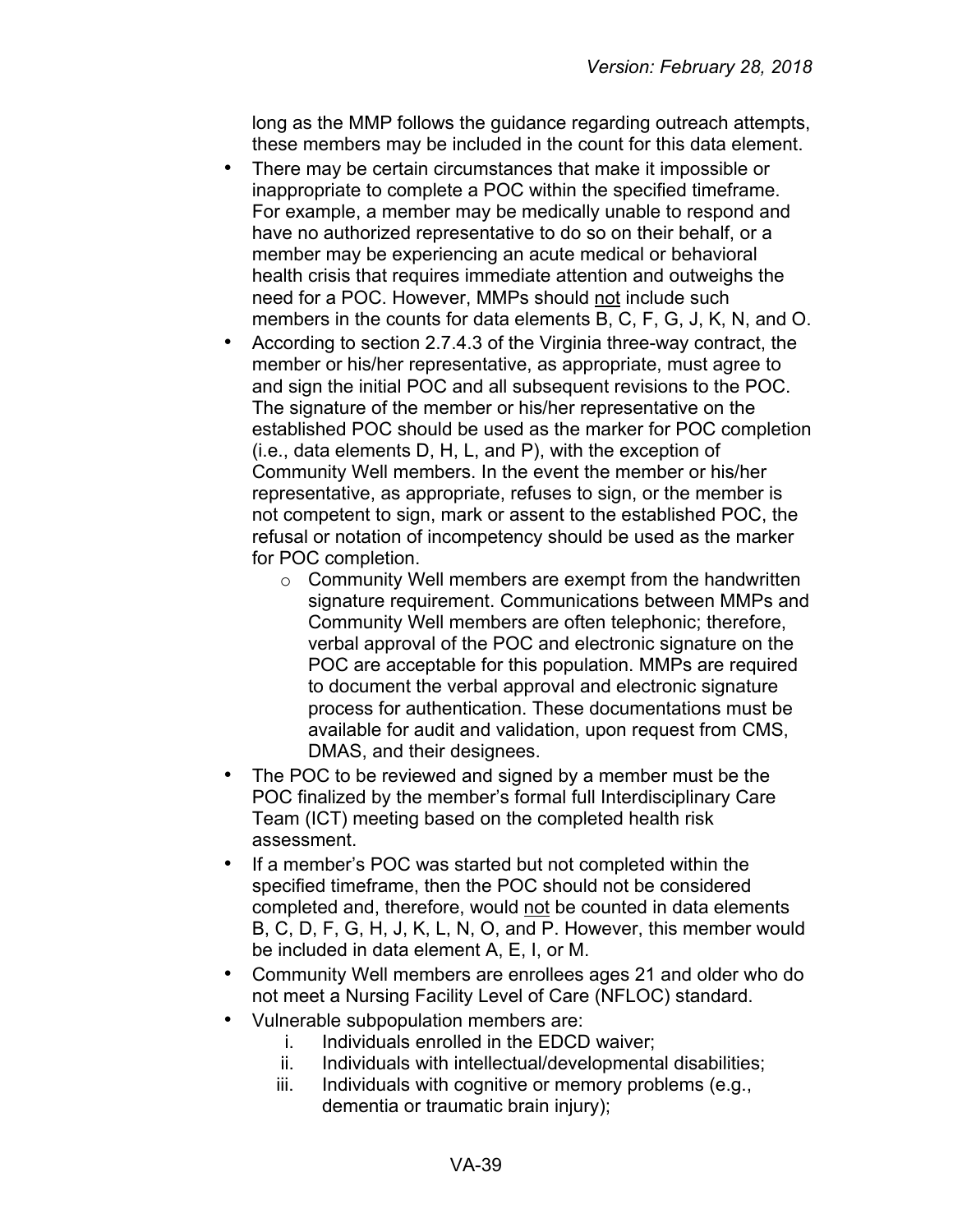- iv. Individuals with physical or sensory disabilities;
- v. Individuals residing in nursing facilities;
- vi. Individuals with serious and persistent mental illnesses;
- vii. Individuals with end stage renal disease; and,
- viii. Individuals with complex or multiple chronic conditions.
- Exclude EDCD and nursing facility members from the vulnerable subpopulation for the calculation the totals in data elements M-P. "All other vulnerable subpopulation" should only include members not in the EDCD waiver and not residing in a nursing facility.
- An EDCD waiver is a CMS-approved §1915(c) waiver that covers a range of community support services offered to EDCD members. EDCD members are individuals who are elderly or who have a disability who would otherwise require a nursing facility level of care.
- F. Data Submission how MMPs will submit data collected to CMS and the state.
	- MMPs will submit data collected for this measure in the above specified format through a secure data collection site established by CMS. This site can be accessed at the following web address: [https://Financial-Alignment-Initiative.NORC.org.](https://financial-alignment-initiative.norc.org/)

| <b>IMPLEMENTATION</b>              |                                      |          |                                                                                                     |                                                                                           |
|------------------------------------|--------------------------------------|----------|-----------------------------------------------------------------------------------------------------|-------------------------------------------------------------------------------------------|
| <b>Reporting</b><br><b>Section</b> | <b>Reporting</b><br><b>Frequency</b> | Level    | <b>Reporting</b><br><b>Period</b>                                                                   | <b>Due Date</b>                                                                           |
| VA2. Care<br>Coordination          | Monthly                              | Contract | Current<br>Month<br>Ex:<br>$1/1 - 1/31$                                                             | By the end of the<br>month following the<br>last day of the<br>reporting period           |
|                                    | <b>ONGOING</b>                       |          |                                                                                                     |                                                                                           |
| <b>Reporting</b><br><b>Section</b> | <b>Reporting</b><br><b>Frequency</b> | Level    | <b>Reporting</b><br><b>Periods</b>                                                                  | <b>Due Date</b>                                                                           |
| VA2. Care<br>Coordination          | Quarterly                            | Contract | Current<br>Calendar<br>Quarter<br>Ex:<br>$1/1 - 3/31$<br>$4/1 - 6/30$<br>$7/1 - 9/30$<br>10/1-12/31 | By the end of the<br>second month<br>following the last<br>day of the reporting<br>period |

VA2.2 Members with documented discussions of care goals.<sup>i</sup>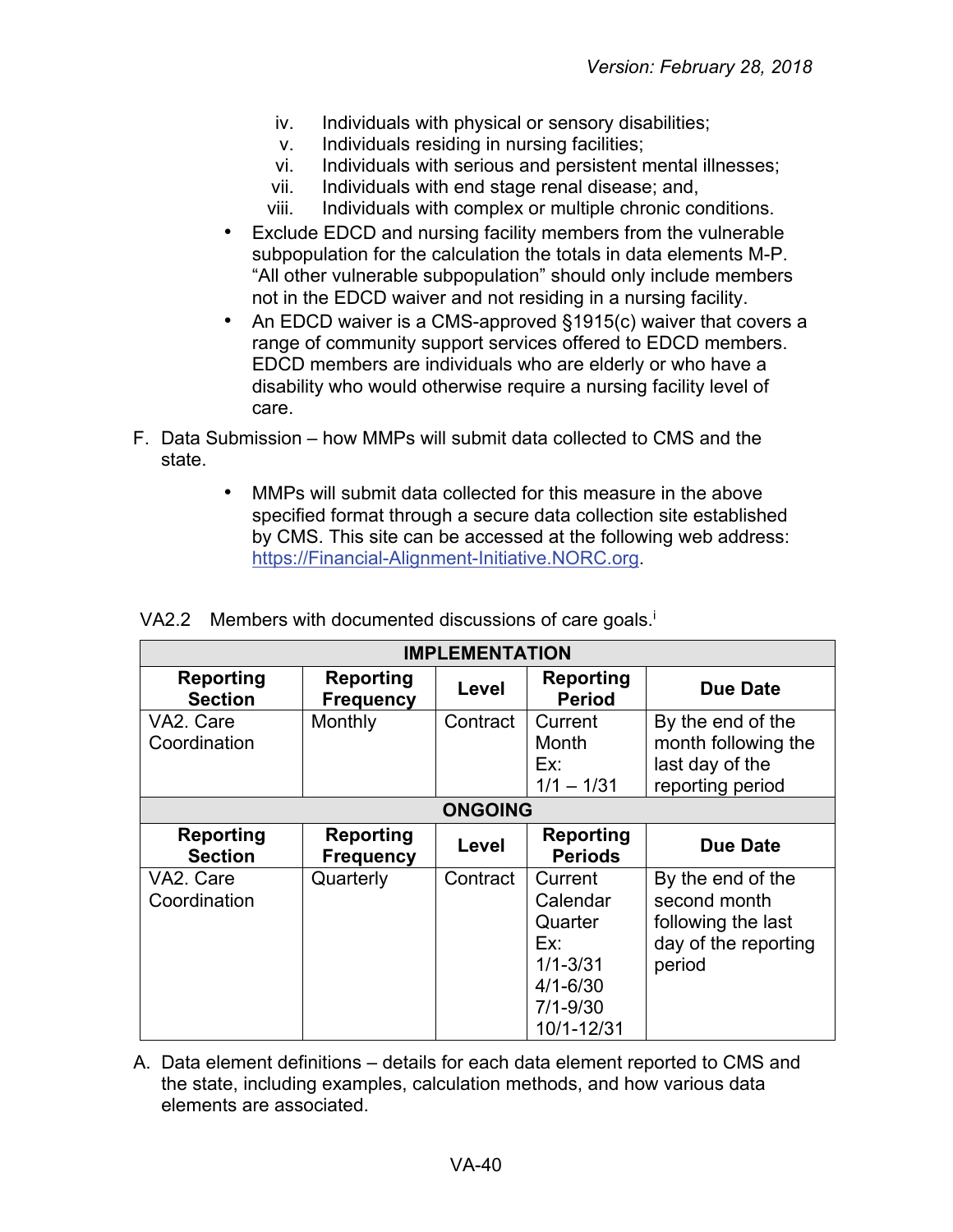| <b>Element</b><br><b>Letter</b> | <b>Element Name</b>                                                                                              | <b>Definition</b>                                                                                                                             | <b>Allowable</b><br><b>Values</b>              |
|---------------------------------|------------------------------------------------------------------------------------------------------------------|-----------------------------------------------------------------------------------------------------------------------------------------------|------------------------------------------------|
| Α.                              | Total number of<br>members with an<br>initial Plan of Care<br>(POC) completed.                                   | Total number of<br>members with an<br>initial POC completed<br>during the reporting<br>period.                                                | Field Type: Numeric                            |
| <b>B.</b>                       | Total number of<br>members with at least<br>one documented<br>discussion of care<br>goals in the initial<br>POC. | Of the total reported<br>in A, the number of<br>members with at least<br>one documented<br>discussion of care<br>goals in the initial<br>POC. | Field Type: Numeric<br>Note: Is a subset of A. |
| C.                              | Total number of<br>existing POCs<br>revised.                                                                     | Total number of<br>existing POCs revised<br>during the reporting<br>period.                                                                   | Field Type: Numeric                            |
| D.                              | Total number of<br>revised POCs with at<br>least one documented<br>discussion of new or<br>existing care goals.  | Of the total reported<br>in C, the number of<br>revised POCs with at<br>least one documented<br>discussion of new or<br>existing care goals.  | Field Type: Numeric<br>Note: Is a subset of C. |

- B. QA checks/Thresholds procedures used by CMS and the state to establish benchmarks in order to identify outliers or data that are potentially erroneous.
	- CMS and the state will perform an outlier analysis.
	- As data are received from MMPs over time, CMS and the state will apply threshold checks.
- C. Edits and Validation checks validation checks that should be performed by each MMP prior to data submission.
	- Confirm those data elements listed above as subsets of other elements.
	- MMPs should validate that data element B is less than or equal to data element A.
	- MMPs should validate that data element D is less than or equal to data element C.
	- All data elements should be positive values.
- D. Analysis how CMS and the state will evaluate reported data, as well as how other data sources may be monitored. CMS and the state will evaluate the percentage of:
	- Members with a POC completed during the reporting period who had at least one documented discussion of care goals in the POC.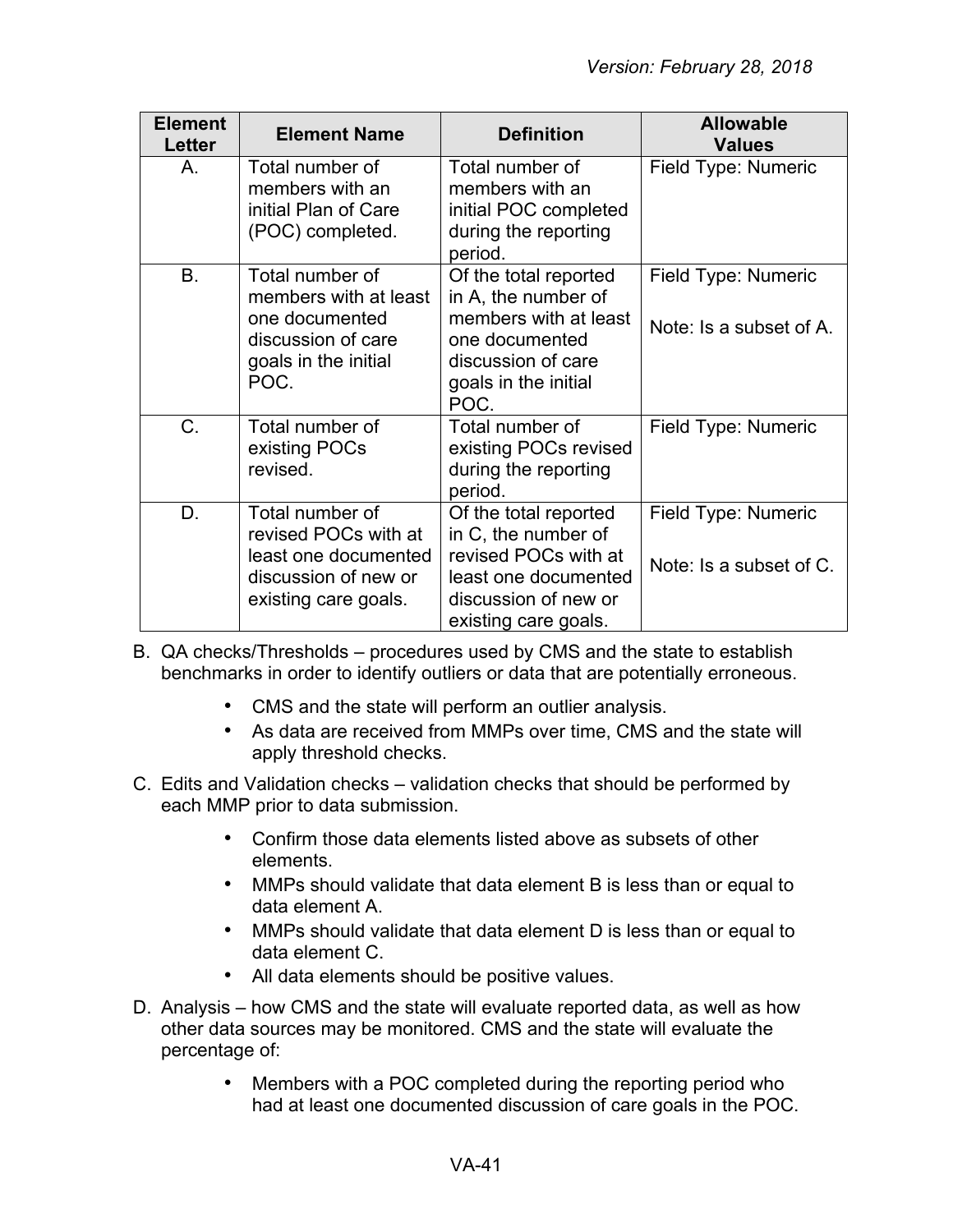- POCs revised during the reporting period that had at least one documented discussion of new or existing care goals.
- E. Notes additional clarifications to a reporting section. This section incorporates previously answered frequently asked questions.
	- MMPs should include all members regardless of whether the member was enrolled through passive enrollment or opt-in enrollment. Medicaid-only members should not be included.
	- MMPs should include all members and revised POCs for members that meet the criteria outlined in data element A or data element C, regardless if the members are disenrolled as of the end of the reporting period (i.e., include all members regardless if they are currently enrolled or disenrolled as of the last day of the reporting period).
	- Data element A should include all members with POCs that were completed for the first time during the reporting period (i.e., the member did not previously have a POC completed prior to the start of the reporting period). There can be no more than one initial POC completed per member.
	- MMPs should only include members in data element B when the discussion of care goals is clearly documented in the member's initial POC.
	- Data element C should include all existing POCs that were revised during the reporting period. MMPs should refer to the Virginia threeway contract for specific requirements pertaining to updating the POC.
	- MMPs should only include POCs in data element D when a new or previously documented care goal is discussed and is clearly documented in the member's revised POC. If the initial POC clearly documented the discussion of care goals, but those existing care goals were not revised or discussed, or new care goals are not discussed and documented during the revision of the POC, then that POC should not be reported in data element D.
	- If a member has an initial POC completed during the reporting period, and has their POC revised during the same reporting period, then the member should be reported in data element A and the member's revised POC should be reported in data element C.
	- If a member's POC is revised multiple times during the same reporting period, each revision should be reported in data element C. For example, if a member's POC is revised twice during the same reporting period, two POCs should be counted in data element C.
	- According to section 2.7.4.3 of the Virginia three-way contract, the member or his/her representative, as appropriate, must agree to and sign the initial POC and all subsequent revisions to the POC.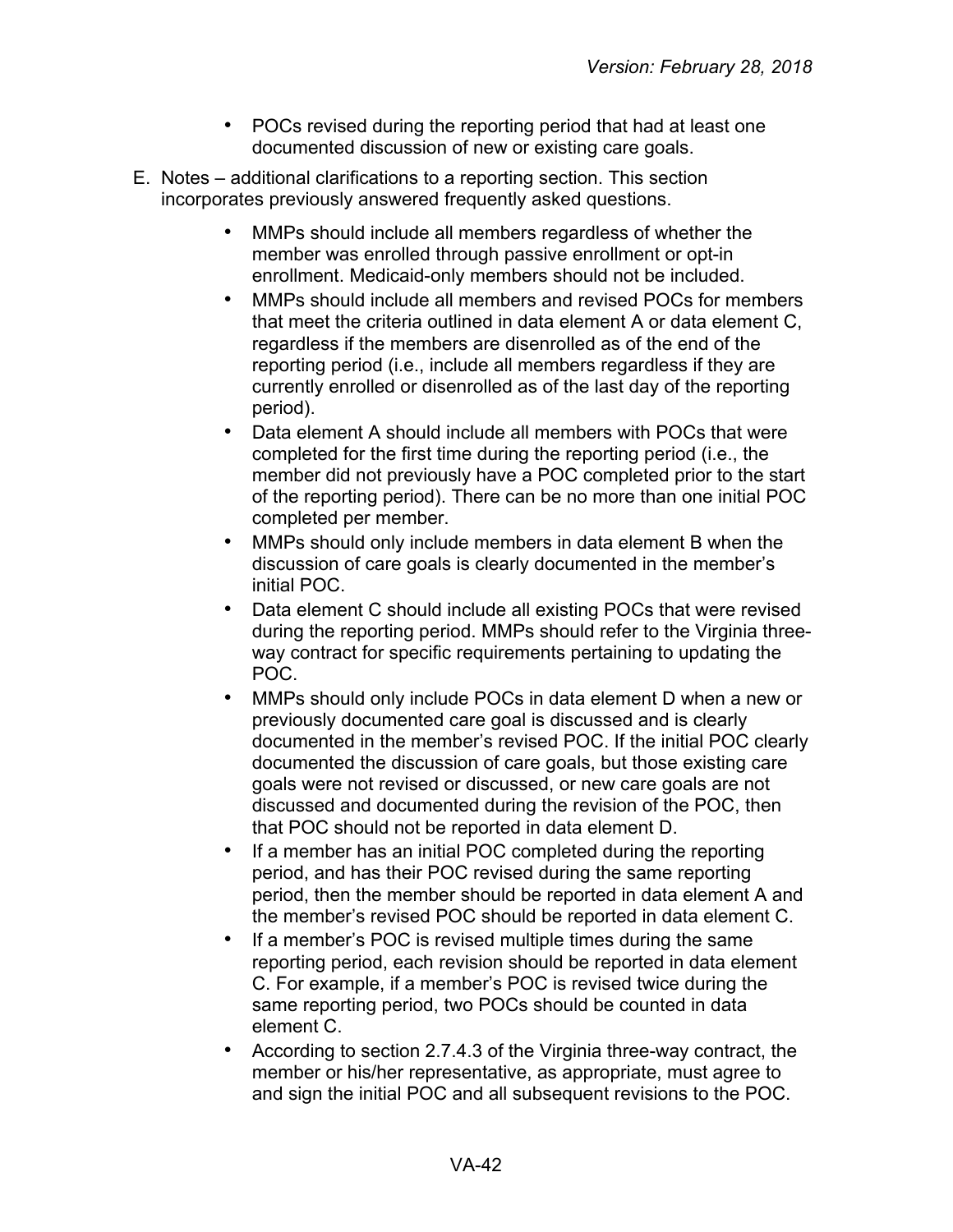The signature of the member or his/her representative on the established POC should be used as the marker for POC completion (i.e., data elements A and C), with the exception of Community Well members. In the event the member or his/her representative, as appropriate, refuses to sign, or the member is not competent to sign, mark or assent to the established POC, the refusal or notation of incompetency should be used as the marker for POC completion.

- $\circ$  Community Well members are exempt from the handwritten signature requirement. Communications between MMPs and Community Well members are often telephonic; therefore, verbal approval of the POC and electronic signature on the POC are acceptable for this population. MMPs are required to document the verbal approval and electronic signature process for authentication. These documentations must be available for audit and validation, upon request from CMS, DMAS, and their designees.
- The POC to be reviewed and signed by a member must be the POC finalized by the member's formal full Interdisciplinary Care Team (ICT) meeting based on the completed health risk assessment.
- F. Data Submission how MMPs will submit data collected to CMS and the state.
	- MMPs will submit data collected for this measure in the above specified format through a secure data collection site established by CMS. This site can be accessed at the following web address: [https://Financial-Alignment-Initiative.NORC.org.](https://financial-alignment-initiative.norc.org/)

| <b>CONTINUOUS REPORTING</b>        |                                      |          |                                    |                                   |  |
|------------------------------------|--------------------------------------|----------|------------------------------------|-----------------------------------|--|
| <b>Reporting</b><br><b>Section</b> | <b>Reporting</b><br><b>Frequency</b> | Level    | <b>Reporting</b><br><b>Periods</b> | Due Date                          |  |
| VA2. Care<br>Coordination          | Quarterly                            | Contract | Current<br>Calendar                | By the end of the<br>fourth month |  |
|                                    |                                      |          | Quarter                            | following the last                |  |
|                                    |                                      |          | Ex:<br>$1/1 - 3/31$                | day of the reporting<br>period    |  |
|                                    |                                      |          | $4/1 - 6/30$                       |                                   |  |
|                                    |                                      |          | $7/1 - 9/30$                       |                                   |  |
|                                    |                                      |          | 10/1-12/31                         |                                   |  |

VA2.3 Members with first follow-up visit within 30 days of hospital discharge.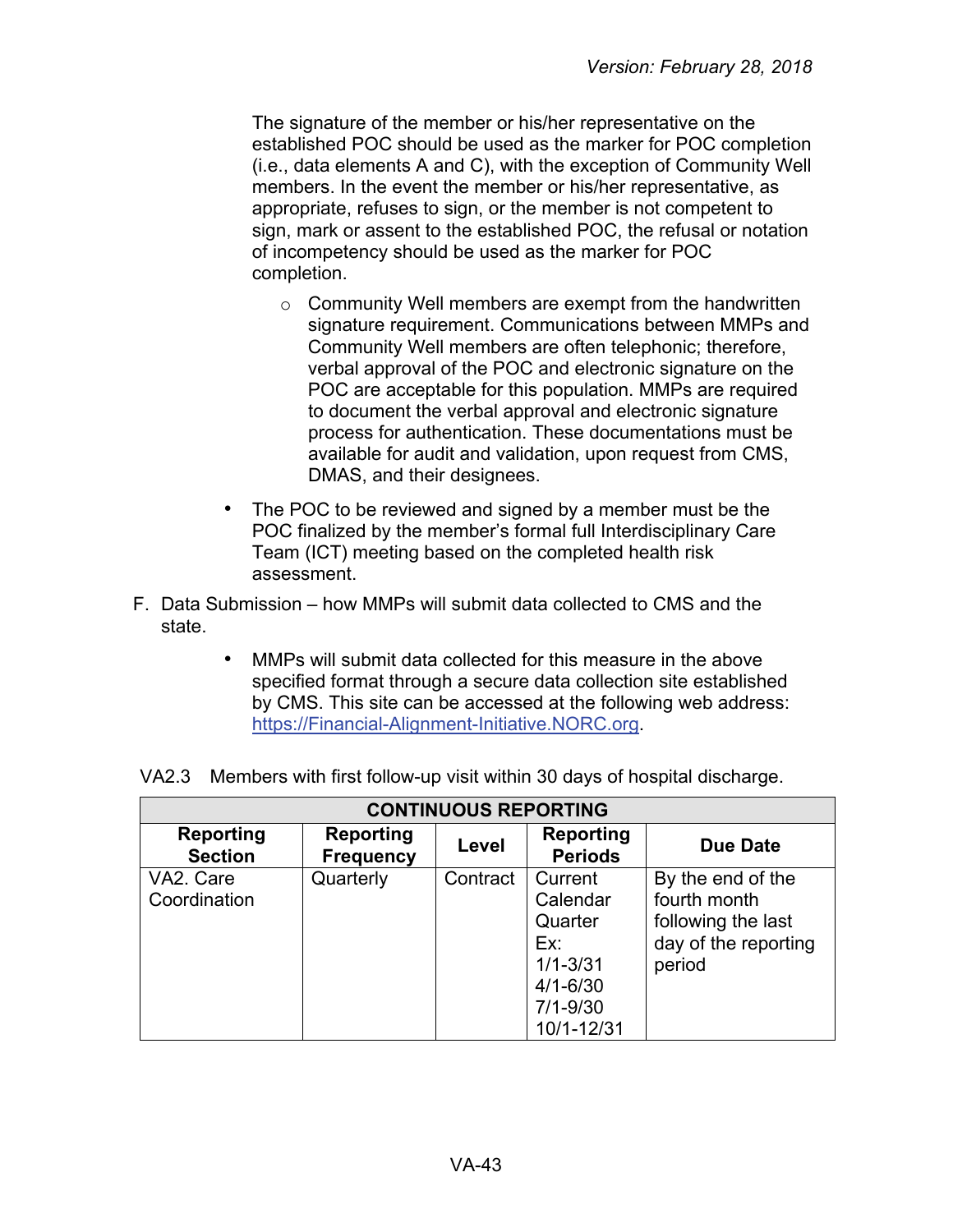| <b>Element</b><br><b>Letter</b> | <b>Element Name</b>                                                                                                                                         | <b>Definition</b>                                                                                                                                                                      | <b>Allowable</b><br><b>Values</b>              |
|---------------------------------|-------------------------------------------------------------------------------------------------------------------------------------------------------------|----------------------------------------------------------------------------------------------------------------------------------------------------------------------------------------|------------------------------------------------|
| A.                              | Total number of<br>hospital discharges.                                                                                                                     | Total number of<br>hospital discharges<br>during the reporting<br>period.                                                                                                              | Field Type: Numeric                            |
| B.                              | Total number of<br>hospital discharges<br>that resulted in an<br>ambulatory care<br>follow-up visit within<br>30 days of<br>discharge from the<br>hospital. | Of the total reported in<br>A, the number of<br>hospital discharges<br>that resulted in an<br>ambulatory care follow-<br>up visit within 30 days<br>of discharge from the<br>hospital. | Field Type: Numeric<br>Note: Is a subset of A. |

- B. QA checks/Thresholds procedures used by CMS and the state to establish benchmarks in order to identify outliers or data that are potentially erroneous.
	- CMS and the state will perform an outlier analysis.
	- As data are received from MMPs over time, CMS and the state will apply threshold checks.
- C. Edits and Validation checks validation checks that should be performed by each MMP prior to data submission.
	- Confirm those data elements listed above as subsets of other elements.
	- MMPs should validate that data element B is less than or equal to data element A.
	- All data elements should be positive values.
- D. Analysis how CMS and the state will evaluate reported data, as well as how other data sources may be monitored.
	- CMS and the state will evaluate the percentage of hospital discharges that resulted in an ambulatory care follow-up visit within 30 days of the discharge from the hospital.
- E. Notes additional clarifications to a reporting section. This section incorporates previously answered frequently asked questions.
	- MMPs should include all members regardless of whether the member was enrolled through passive enrollment or opt-in enrollment. Medicaid-only members should not be included.
	- MMPs should include all hospital discharges for members who meet the criteria outlined in data element A and who were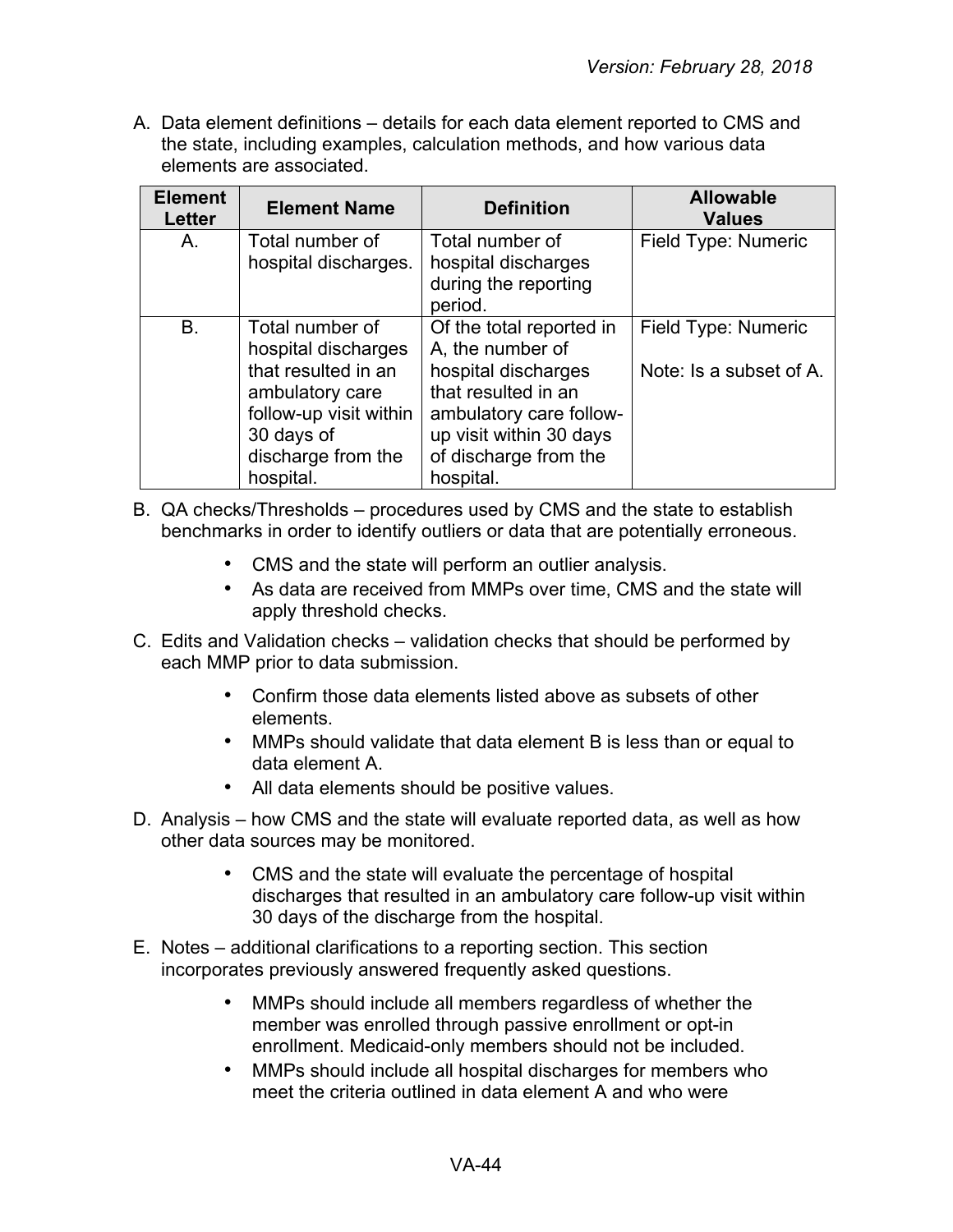continuously enrolled from the date of the hospital discharge through 30 days after the hospital discharge, regardless if they are disenrolled as of the end of the reporting period.

- The date of discharge must occur within the reporting period, but the follow-up visit may not be in the same reporting period. For example, if a discharge occurs during the last month of the reporting period, look to the first month of the following reporting period to identify the follow-up visit.
- The member needs to be enrolled from the date of the hospital discharge through 30 days after the hospital discharge, with no gaps in enrollment.
- A follow-up visit is defined as an ambulatory care follow-up visit to assess the member's health following a hospitalization. Codes to identify follow-up visits are provided in the Ambulatory Visits value set and Other Ambulatory Visits value set. MMPs should report ambulatory care follow-up visits based on all visits identified, including denied and pended claims, and including encounter data as necessary in cases where follow-up case is included as part of a bundled payment covering the services delivered during the inpatient stay. MMPs should use all information available, including encounter data supplied by providers, to ensure complete and accurate reporting.
- To identify all inpatient discharges during the reporting period (data element A):
	- o Identify all acute and non-acute inpatient stays (Inpatient Stay value set).
	- o Identify the discharge date for the stay. The date of discharge should be within the reporting period.
- MMPs should report discharges based on all inpatient stay identified, including denied and pended claims.
- Exclude discharges in which the patient was transferred directly or readmitted to an acute or non-acute facility on the date of the discharge or within 30 days after discharge. These discharges are excluded because a re-hospitalization or transfer may prevent an outpatient follow-up visit from taking place. To identify readmissions to an acute or non-acute inpatient care setting:
	- o Identify all acute and non-acute inpatient stays (Inpatient Stay value set).
	- $\circ$  Identify the admission date for the stay. The date of admission should be within the reporting period or 30 days after the end of the reporting period.
	- o Determine if the admission date for the stay occurred within 30 days of a previous inpatient discharge. If yes, exclude the initial discharge.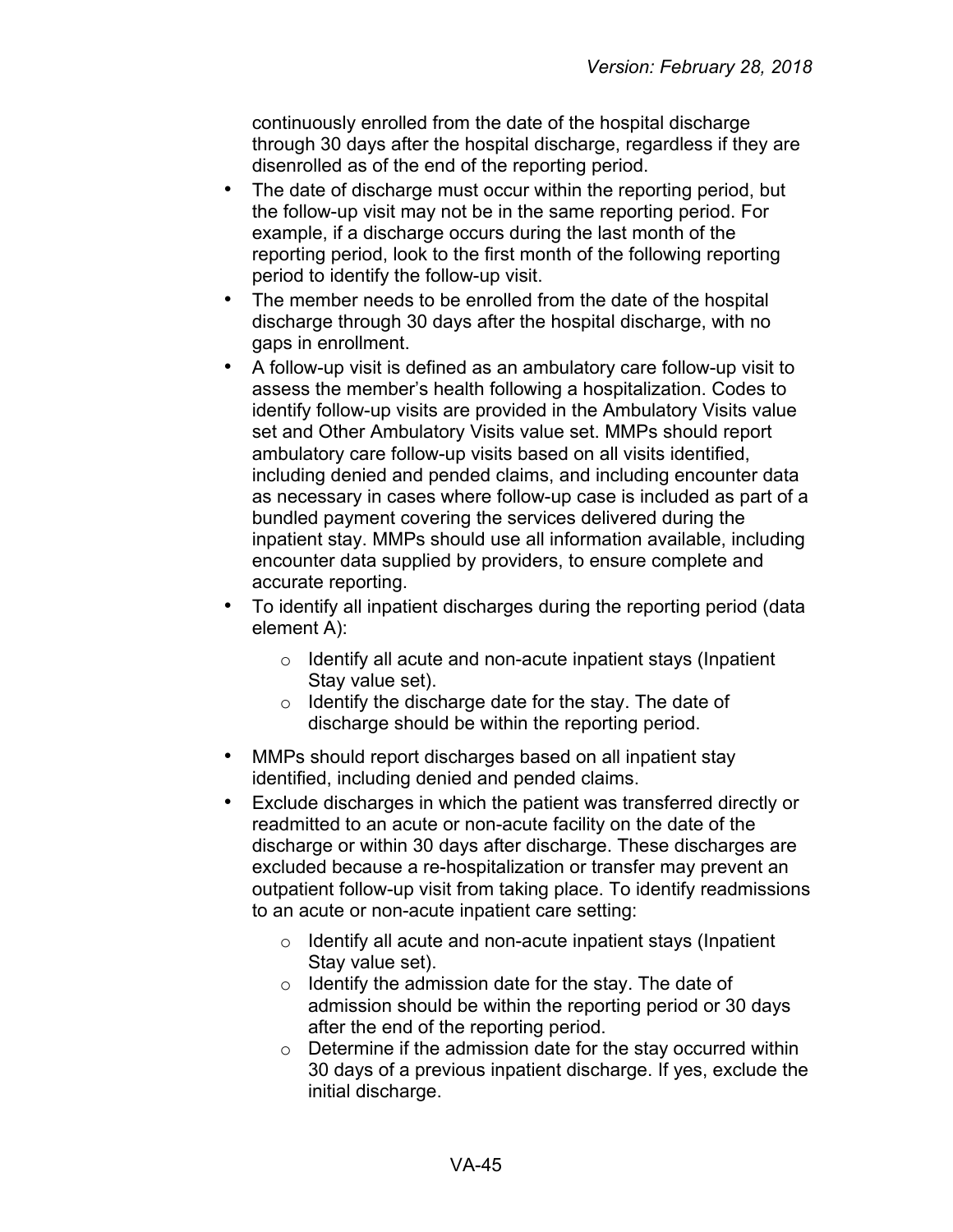For example, the following direct transfers/readmissions should be excluded from this measure:

- An inpatient discharge on June 1, followed by an admission to another inpatient setting on June 1 (a direct transfer)
- An inpatient discharge on June 1, followed by a readmission to a hospital on June 15 (readmission within 30 days)
- Exclude discharges due to death, using the Discharges due to Death value set.
- F. Data Submission how MMPs will submit data collected to CMS and the state.
	- MMPs will submit data collected for this measure in the above specified format through a secure data collection site established by CMS. This site can be accessed at the following web address: [https://Financial-Alignment-Initiative.NORC.org.](https://financial-alignment-initiative.norc.org/)
- VA2.4 EDCD waiver enrollees with a service plan.

**Please note:** No MMP reporting to NORC is required for this measure as part of the reporting requirements; MMPs should continue to follow the CCC MMP Waiver Assurances Sampling Methodology and Other Expectations issued by DMAS in conducting waiver quality assurances and reporting directly to DMAS.

VA2.5 Service plans that were revised as needed.

**Please note:** No MMP reporting to NORC is required for this measure as part of the reporting requirements; MMPs should continue to follow the CCC MMP Waiver Assurances Sampling Methodology and Other Expectations issued by DMAS in conducting waiver quality assurances and reporting directly to DMAS.

VA2.6 EDCD waiver enrollees who received services specified in the service plan.

> **Please note:** No MMP reporting to NORC is required for this measure as part of the reporting requirements; MMPs should continue to follow the CCC MMP Waiver Assurances Sampling Methodology and Other Expectations issued by DMAS in conducting waiver quality assurances and reporting directly to DMAS.

VA2.7 EDCD waiver enrollee records that contain an appropriately completed and signed form that specifies a choice was offered.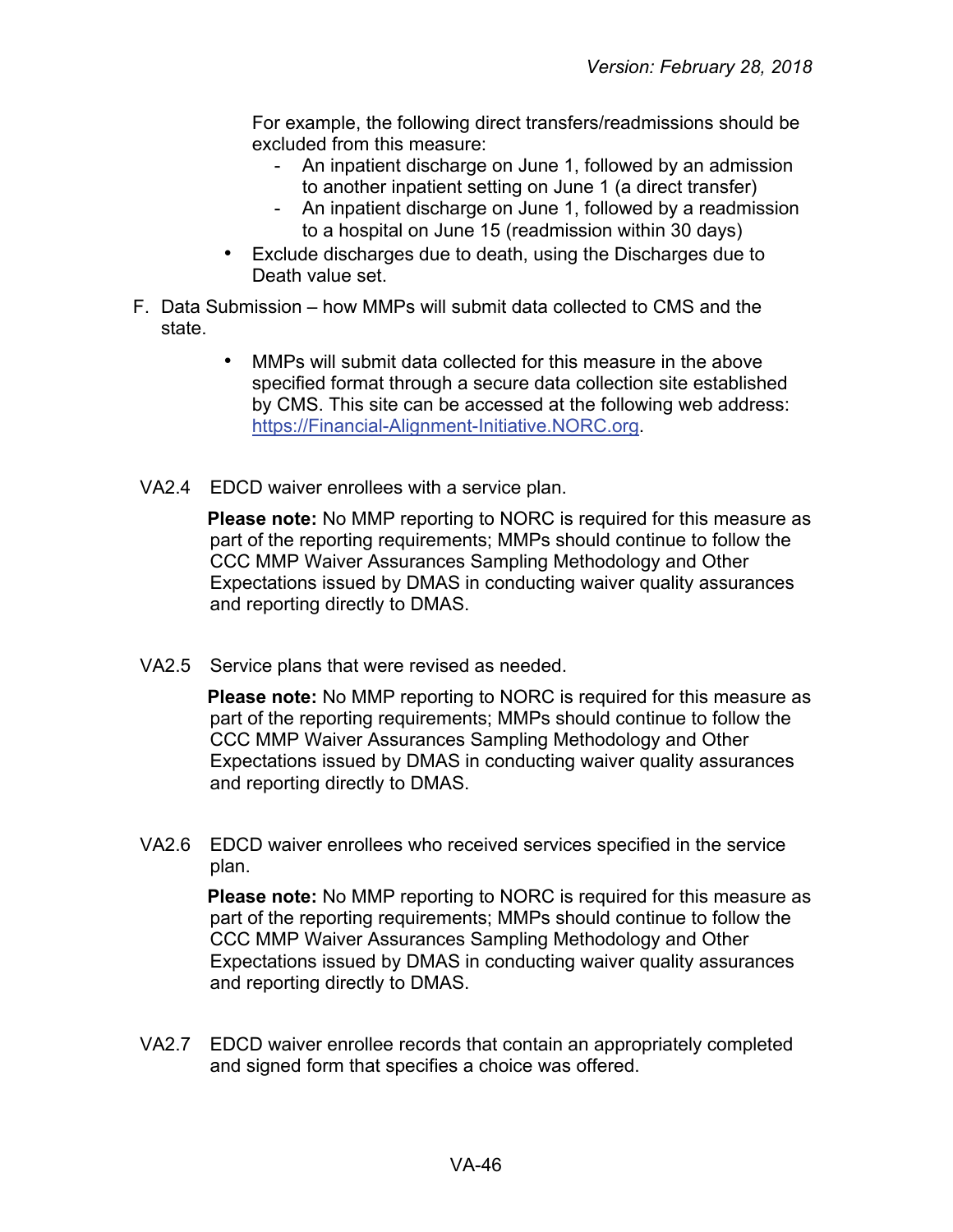**Please note:** No MMP reporting to NORC is required for this measure as part of the reporting requirements; MMPs should continue to follow the CCC MMP Waiver Assurances Sampling Methodology and Other Expectations issued by DMAS in conducting waiver quality assurances and reporting directly to DMAS.

VA2.8 Case management records reviewed for documentation of a choice of waiver providers.

> **Please note:** No MMP reporting to NORC is required for this measure as part of the reporting requirements; MMPs should continue to follow the CCC MMP Waiver Assurances Sampling Methodology and Other Expectations issued by DMAS in conducting waiver quality assurances and reporting directly to DMAS.

VA2.9 Transition of members between Community, waiver, and long-term care services.

| <b>CONTINUOUS REPORTING</b> |                               |          |                                                                                                     |                                                                                           |  |
|-----------------------------|-------------------------------|----------|-----------------------------------------------------------------------------------------------------|-------------------------------------------------------------------------------------------|--|
| Reporting<br><b>Section</b> | Reporting<br><b>Frequency</b> | Level    | Reporting<br><b>Periods</b>                                                                         | Due Date                                                                                  |  |
| VA2. Care<br>Coordination   | Quarterly                     | Contract | Current<br>Calendar<br>Quarter<br>Ex:<br>$1/1 - 3/31$<br>$4/1 - 6/30$<br>$7/1 - 9/30$<br>10/1-12/31 | By the end of the<br>second month<br>following the last day<br>of the reporting<br>period |  |

| <b>Element</b><br>Letter | <b>Element Name</b>     | <b>Definition</b>       | <b>Allowable</b><br><b>Values</b> |
|--------------------------|-------------------------|-------------------------|-----------------------------------|
| A.                       | Total number of         | Total number of         | Field Type: Numeric               |
|                          | <b>Community Well</b>   | <b>Community Well</b>   |                                   |
|                          | members enrolled at     | members enrolled at     |                                   |
|                          | the beginning of the    | the beginning of the    |                                   |
|                          | reporting period, who   | reporting period, who   |                                   |
|                          | were continuously       | were continuously       |                                   |
|                          | enrolled for the entire | enrolled for the entire |                                   |
|                          | reporting period.       | reporting period.       |                                   |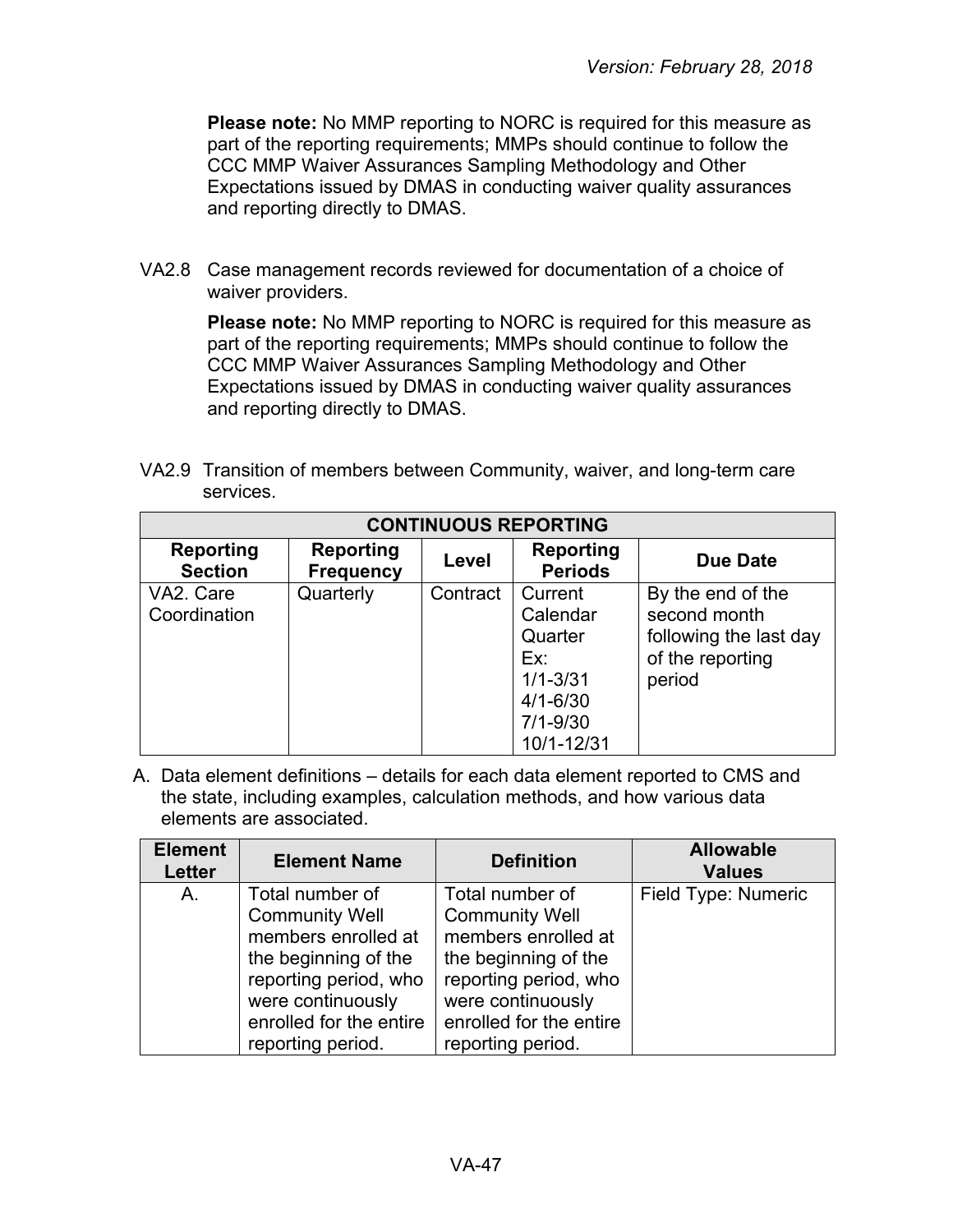| <b>Element</b><br>Letter | <b>Element Name</b>                                                                                                                                                                    | <b>Definition</b>                                                                                                                                                                      | <b>Allowable</b><br><b>Values</b>                                  |
|--------------------------|----------------------------------------------------------------------------------------------------------------------------------------------------------------------------------------|----------------------------------------------------------------------------------------------------------------------------------------------------------------------------------------|--------------------------------------------------------------------|
| В.                       | Total number of new<br><b>Community Well</b><br>members enrolled<br>during the reporting<br>period, who were<br>continuously enrolled<br>for the remainder of<br>the reporting period. | Total number of new<br><b>Community Well</b><br>members enrolled<br>during the reporting<br>period, who were<br>continuously enrolled<br>for the remainder of<br>the reporting period. | Field Type: Numeric                                                |
| C.                       | Total number of<br><b>Community Well</b><br>members who<br>transitioned to EDCD<br>waiver services.                                                                                    | Of the total reported<br>in A and B, the<br>number of<br><b>Community Well</b><br>members who<br>transitioned to EDCD<br>waiver services<br>during the reporting<br>period.            | Field Type: Numeric<br>Note: Is a subset of<br>the sum of A and B. |
| D.                       | Total number of<br><b>Community Well</b><br>members who<br>transitioned to a<br>nursing facility.                                                                                      | Of the total reported<br>in A and B, the<br>number of<br><b>Community Well</b><br>members who<br>transitioned to a<br>nursing facility during<br>the reporting period.                 | Field Type: Numeric<br>Note: Is a subset of<br>the sum of A and B. |
| E.                       | Total number of<br><b>EDCD</b> waiver<br>members enrolled at<br>the beginning of the<br>reporting period, who<br>were continuously<br>enrolled for the entire<br>reporting period.     | Total number of<br><b>EDCD</b> waiver<br>members enrolled at<br>the beginning of the<br>reporting period, who<br>were continuously<br>enrolled for the entire<br>reporting period.     | Field Type: Numeric                                                |
| F.                       | Total number of new<br><b>EDCD</b> waiver<br>members enrolled<br>during the reporting<br>period, who were<br>continuously enrolled<br>for the remainder of<br>the reporting period.    | Total number of new<br><b>EDCD</b> waiver<br>members enrolled<br>during the reporting<br>period, who were<br>continuously enrolled<br>for the remainder of<br>the reporting period.    | Field Type: Numeric                                                |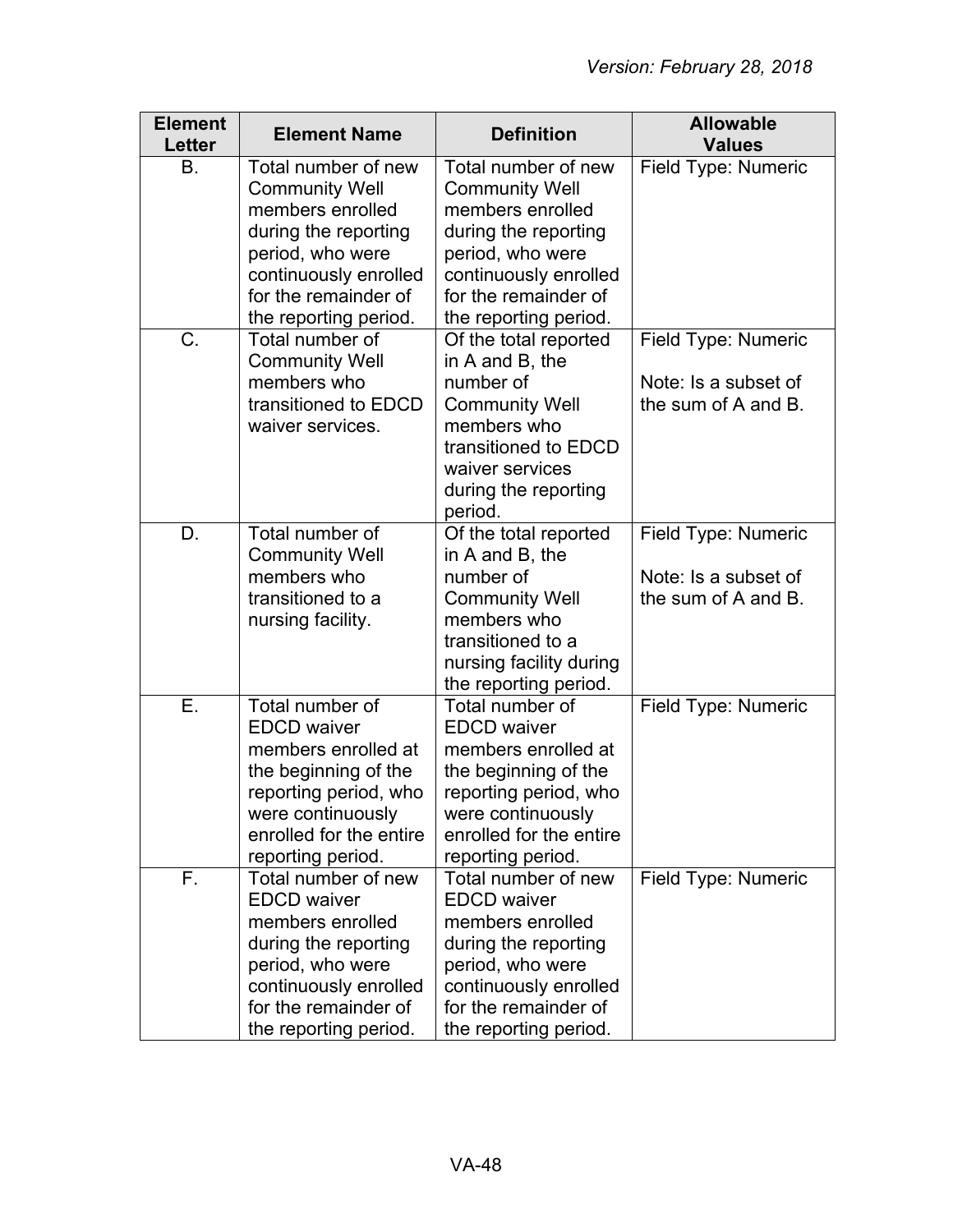| <b>Element</b><br><b>Letter</b> | <b>Element Name</b>                                                                                                                                                               | <b>Definition</b>                                                                                                                                                                 | <b>Allowable</b><br><b>Values</b>                                  |
|---------------------------------|-----------------------------------------------------------------------------------------------------------------------------------------------------------------------------------|-----------------------------------------------------------------------------------------------------------------------------------------------------------------------------------|--------------------------------------------------------------------|
| G.                              | Total number of<br><b>EDCD</b> waiver                                                                                                                                             | Of the total reported<br>in $E$ and $F$ , the                                                                                                                                     | Field Type: Numeric                                                |
|                                 | members who<br>transitioned to the<br>Community.                                                                                                                                  | number of EDCD<br>waiver members who<br>transitioned to the<br>Community during<br>the reporting period.                                                                          | Note: Is a subset of<br>the sum of E and F.                        |
| Η.                              | Total number of<br><b>EDCD</b> waiver<br>members who                                                                                                                              | Of the total reported<br>in $E$ and $F$ , the<br>number of EDCD                                                                                                                   | Field Type: Numeric<br>Note: Is a subset of                        |
|                                 | transitioned to a<br>nursing facility.                                                                                                                                            | waiver members who<br>transitioned to a<br>nursing facility during<br>the reporting period.                                                                                       | the sum of E and F.                                                |
| $\mathsf{L}$                    | Total number of<br>nursing facility<br>members enrolled at<br>the beginning of the<br>reporting period, who<br>were continuously<br>enrolled for the entire<br>reporting period.  | Total number of<br>nursing facility<br>members enrolled at<br>the beginning of the<br>reporting period, who<br>were continuously<br>enrolled for the entire<br>reporting period.  | Field Type: Numeric                                                |
| J.                              | Total number of new<br>nursing facility<br>members enrolled<br>during the reporting<br>period, who were<br>continuously enrolled<br>for the remainder of<br>the reporting period. | Total number of new<br>nursing facility<br>members enrolled<br>during the reporting<br>period, who were<br>continuously enrolled<br>for the remainder of<br>the reporting period. | Field Type: Numeric                                                |
| Κ.                              | Total number of<br>nursing facility<br>members who<br>transitioned to the<br>Community.                                                                                           | Of the total reported<br>in I and J, the<br>number of nursing<br>facility members who<br>transitioned to the<br>Community during<br>the reporting period.                         | Field Type: Numeric<br>Note: Is a subset of<br>the sum of I and J. |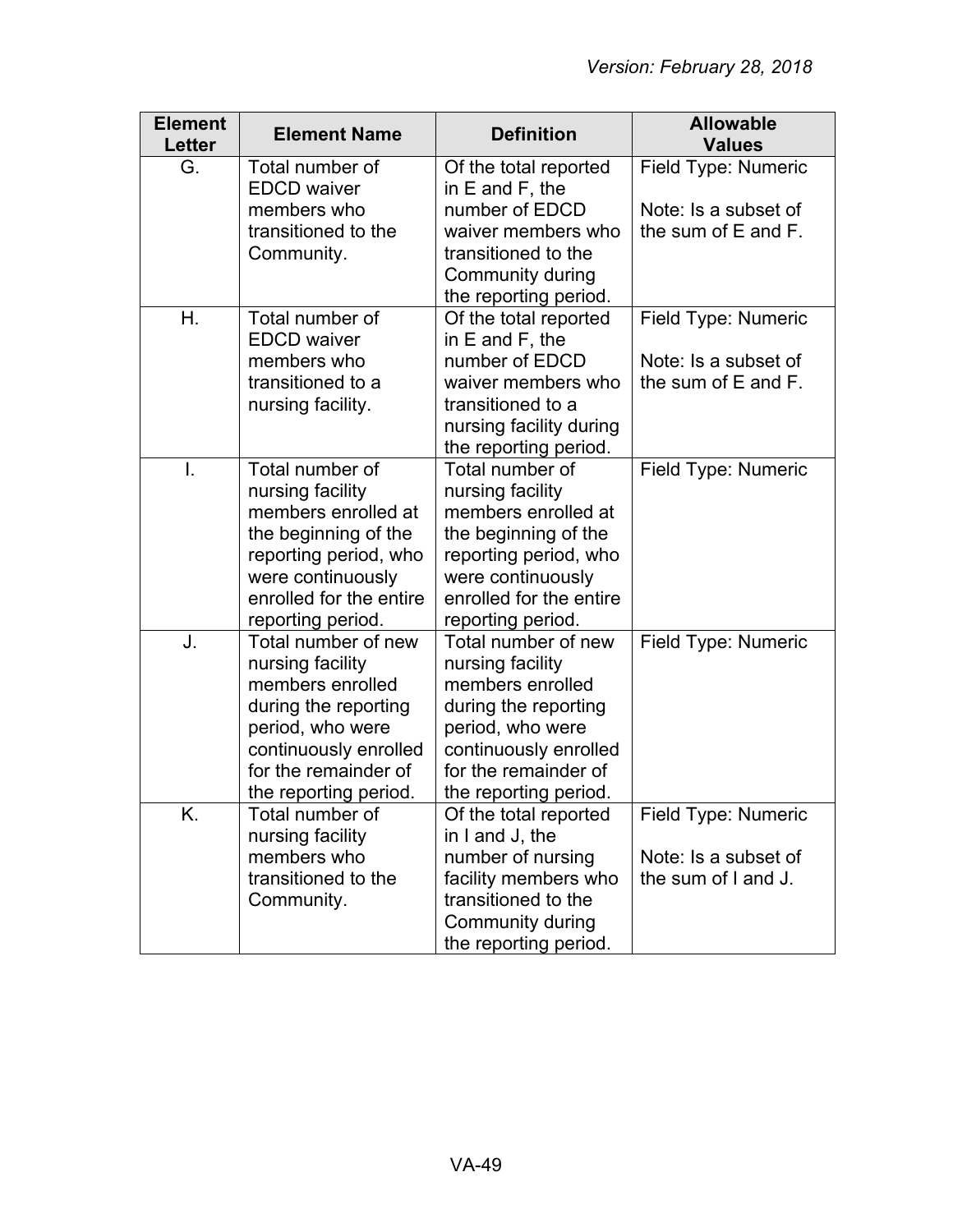| <b>Element</b><br><b>Letter</b> | <b>Element Name</b>                                                                            | <b>Definition</b>                                                                                                                                                   | <b>Allowable</b><br><b>Values</b>                                  |
|---------------------------------|------------------------------------------------------------------------------------------------|---------------------------------------------------------------------------------------------------------------------------------------------------------------------|--------------------------------------------------------------------|
|                                 | Total number of<br>nursing facility<br>members who<br>transitioned to EDCD<br>waiver services. | Of the total reported<br>in I and J, the<br>number of nursing<br>facility members who<br>transitioned to EDCD<br>waiver services<br>during the reporting<br>period. | Field Type: Numeric<br>Note: Is a subset of<br>the sum of I and J. |

- B. QA checks/Thresholds procedures used by CMS and the state to establish benchmarks in order to identify outliers or data that are potentially erroneous.
	- CMS and the state will perform an outlier analysis.
	- As data are received from MMPs over time, CMS and the state will apply threshold checks.
- C. Edits and Validation checks validation checks that should be performed by each MMP prior to data submission.
	- Confirm those data elements listed above as subsets of other elements.
	- MMPs should validate that data elements C and D are less than or equal to the sum of data elements A and B.
	- MMPs should validate that data elements G and H are less than or equal to the sum of data elements E and F.
	- MMPs should validate that data elements K and L are less than or equal to the sum of data elements I and J.
	- All data elements should be positive values.
- D. Analysis how CMS and the state will evaluate reported data, as well as how other data sources may be monitored. CMS and the state will evaluate the percentage of:
	- Community Well members enrolled at the beginning of the reporting period and new Community Well members enrolled during the reporting period who transitioned to EDCD waiver services during the reporting period.
	- Community Well members enrolled at the beginning of the reporting period and new Community Well members enrolled during the reporting period who transitioned to a nursing facility during the reporting period.
	- EDCD waiver members enrolled at the beginning of the reporting period and new EDCD waiver members enrolled during the reporting period who transitioned to the Community during the reporting period.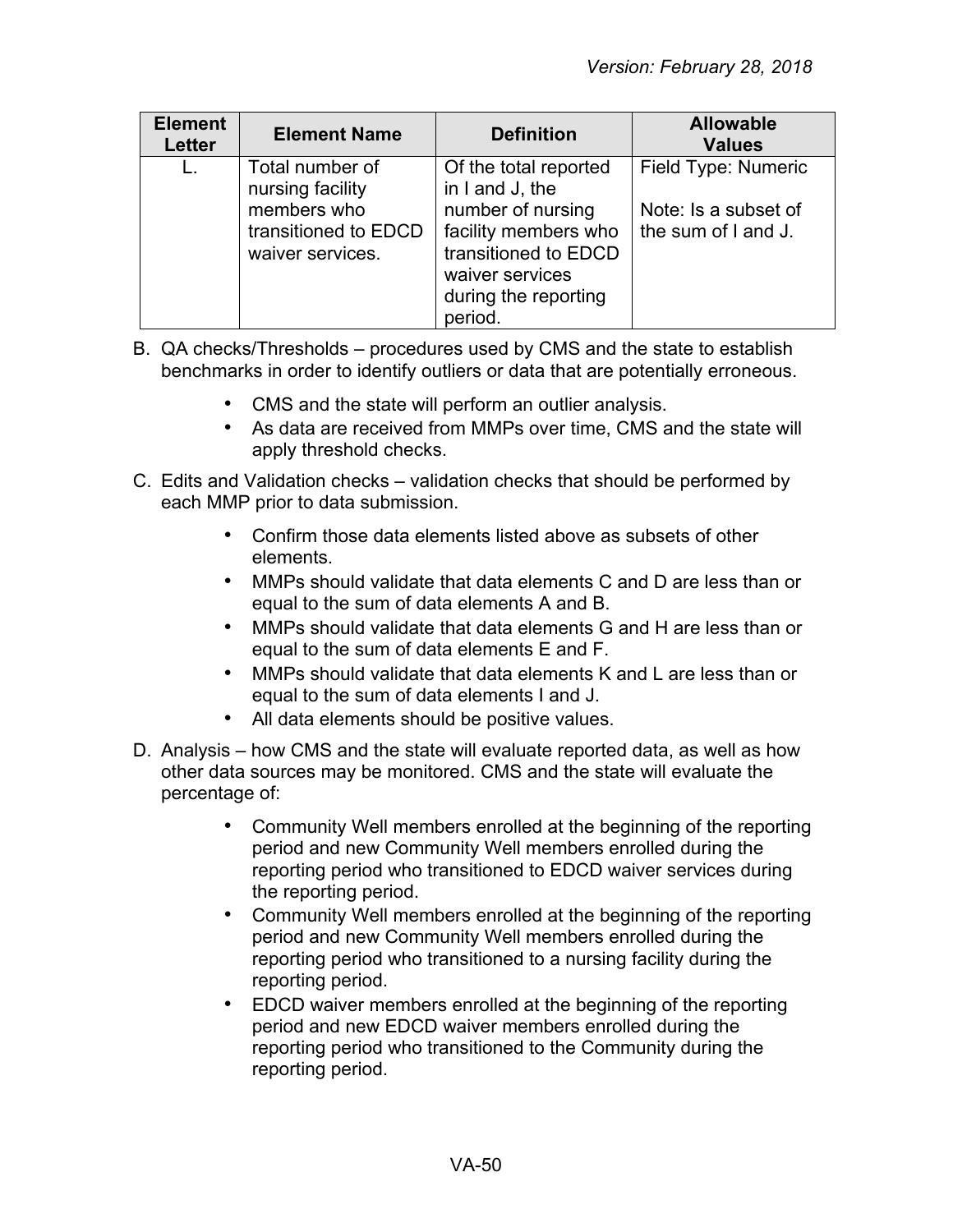- EDCD waiver members enrolled at the beginning of the reporting period and new EDCD waiver members enrolled during the reporting period who transitioned to a nursing facility during the reporting period.
- Nursing facility members enrolled at the beginning of the reporting period and new nursing facility members enrolled during the reporting period who transitioned to the Community during the reporting period.
- Nursing facility members enrolled at the beginning of the reporting period and new nursing facility members enrolled during the reporting period who transitioned to EDCD waiver services during the reporting period.
- E. Notes additional clarifications to a reporting section. This section incorporates previously answered frequently asked questions.
	- MMPs should include all members regardless of whether the member was enrolled through passive enrollment or opt-in enrollment. Medicaid-only members should not be included.
	- Members must be continuously enrolled during the reporting period, with no gaps in enrollment, to be included in this measure.
	- Exclude institutional stays less than 20 days.
	- Exclude transitions that resulted in an admission or transfer to a hospital.
	- For members who had more than one eligible transition during the reporting period, please only count the first eligible transition when reporting data for this measure. For example, if a Community Well member who enrolled on April 1 transitioned to a nursing facility on April 14, then transitioned back to Community Well on May 14, the member would only be reported in data elements A and D for the quarterly reporting period April 1 – June 30 (i.e., only the transition from Community Well to the nursing facility is reported).
	- Data elements A, E, and I, include members who were enrolled in the MMP as of the first day of the reporting period who were continuously enrolled for the entire reporting period. For example, a Community Well member enrolled on April 1 would be reported in data element A for the quarterly reporting period April 1 – June 30, because they were enrolled on the first day of the reporting period and remained enrolled through June 30.
	- Conversely, data elements B, F, and J include new members who were enrolled in the MMP during the reporting period and who remained enrolled continuously for the remainder of the reporting period. For example, a Community Well member enrolled on May 1 would be reported in data element B for the quarterly reporting period April 1 – June 30, because they were enrolled during the reporting period and remained enrolled through June 30, and were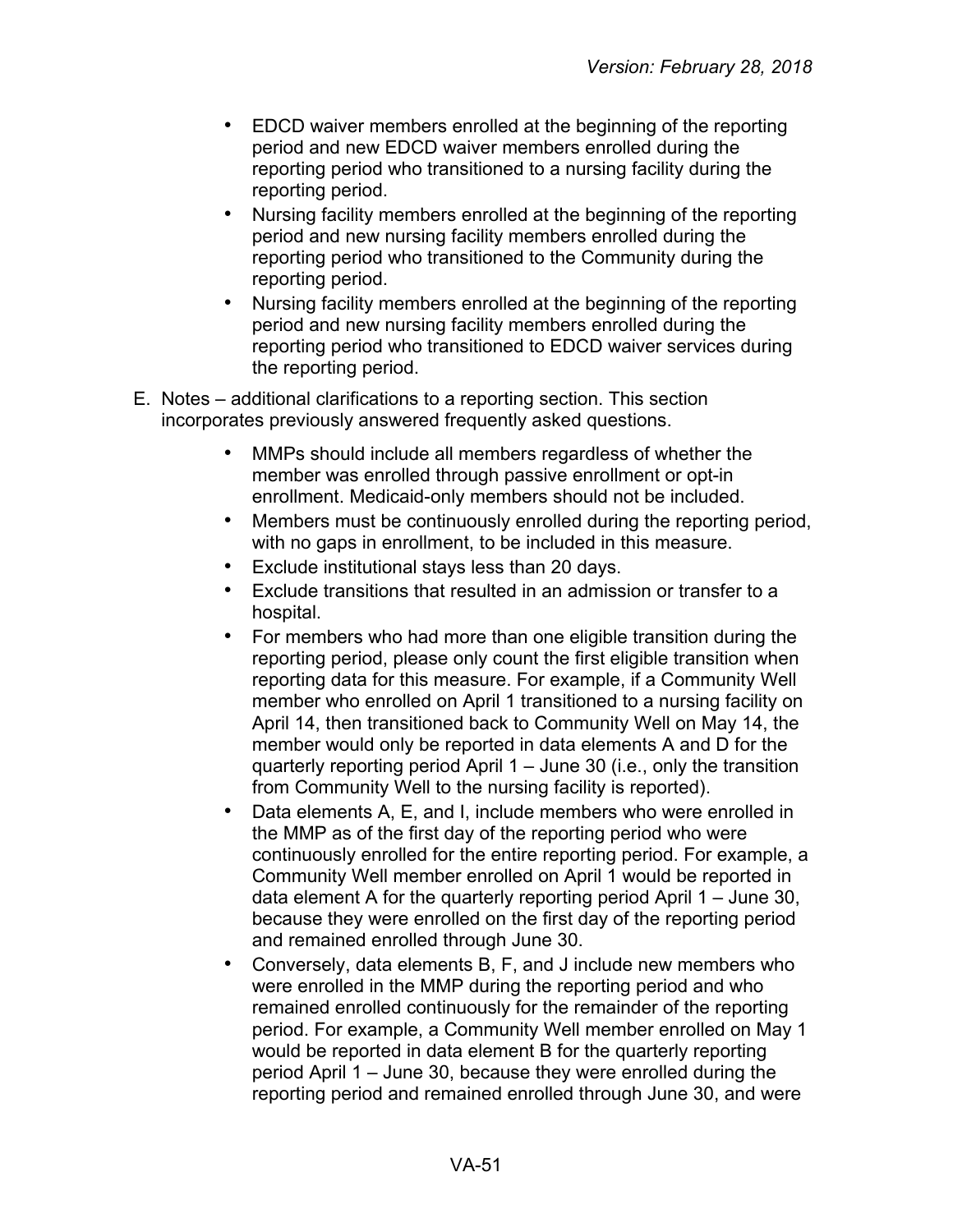not enrolled on the first day of the reporting period. Data elements B, F, and J only include members newly enrolled in the MMP, not members who transitioned between different subpopulations during the reporting period.

- F. Data Submission how MMPs will submit data collected to CMS and the state.
	- MMPs will submit data collected for this measure in the above specified format through a secure data collection site established by CMS. This site can be accessed at the following web address: [https://Financial-Alignment-Initiative.NORC.org.](https://financial-alignment-initiative.norc.org/)
- VA2.10 MMPs with established work plan and systems in place for ensuring smooth transition to and from hospitals, nursing facilities, and the Community.i – *Retired*
- VA2.11 Transitions (admissions and discharges) between hospitals, nursing facilities, and the Community.<sup>ii</sup>

| <b>CONTINUOUS REPORTING</b> |                               |          |                             |                      |  |
|-----------------------------|-------------------------------|----------|-----------------------------|----------------------|--|
| Reporting<br><b>Section</b> | Reporting<br><b>Frequency</b> | Level    | Reporting<br><b>Periods</b> | Due Date             |  |
| VA2. Care                   | Quarterly                     | Contract | Current                     | By the end of the    |  |
| Coordination                |                               |          | Calendar                    | fourth month         |  |
|                             |                               |          | Quarter                     | following the last   |  |
|                             |                               |          | Ex:                         | day of the reporting |  |
|                             |                               |          | $1/1 - 3/31$                | period               |  |
|                             |                               |          | $4/1 - 6/30$                |                      |  |
|                             |                               |          | $7/1 - 9/30$                |                      |  |
|                             |                               |          | 10/1-12/31                  |                      |  |

| <b>Element</b><br><b>Letter</b> | <b>Element Name</b>                                                           | <b>Definition</b>                                                                                                                         | <b>Allowable</b><br><b>Values</b> |
|---------------------------------|-------------------------------------------------------------------------------|-------------------------------------------------------------------------------------------------------------------------------------------|-----------------------------------|
| A.                              | Total number of<br>member months<br>during the reporting<br>period.           | Total number of<br>member months<br>during the reporting<br>period.                                                                       | Field Type: Numeric               |
| B.                              | Total number of<br>inpatient hospital<br>discharges to nursing<br>facilities. | Of the total reported<br>in A, the number of<br>inpatient hospital<br>discharges to nursing<br>facilities during the<br>reporting period. | Field Type: Numeric               |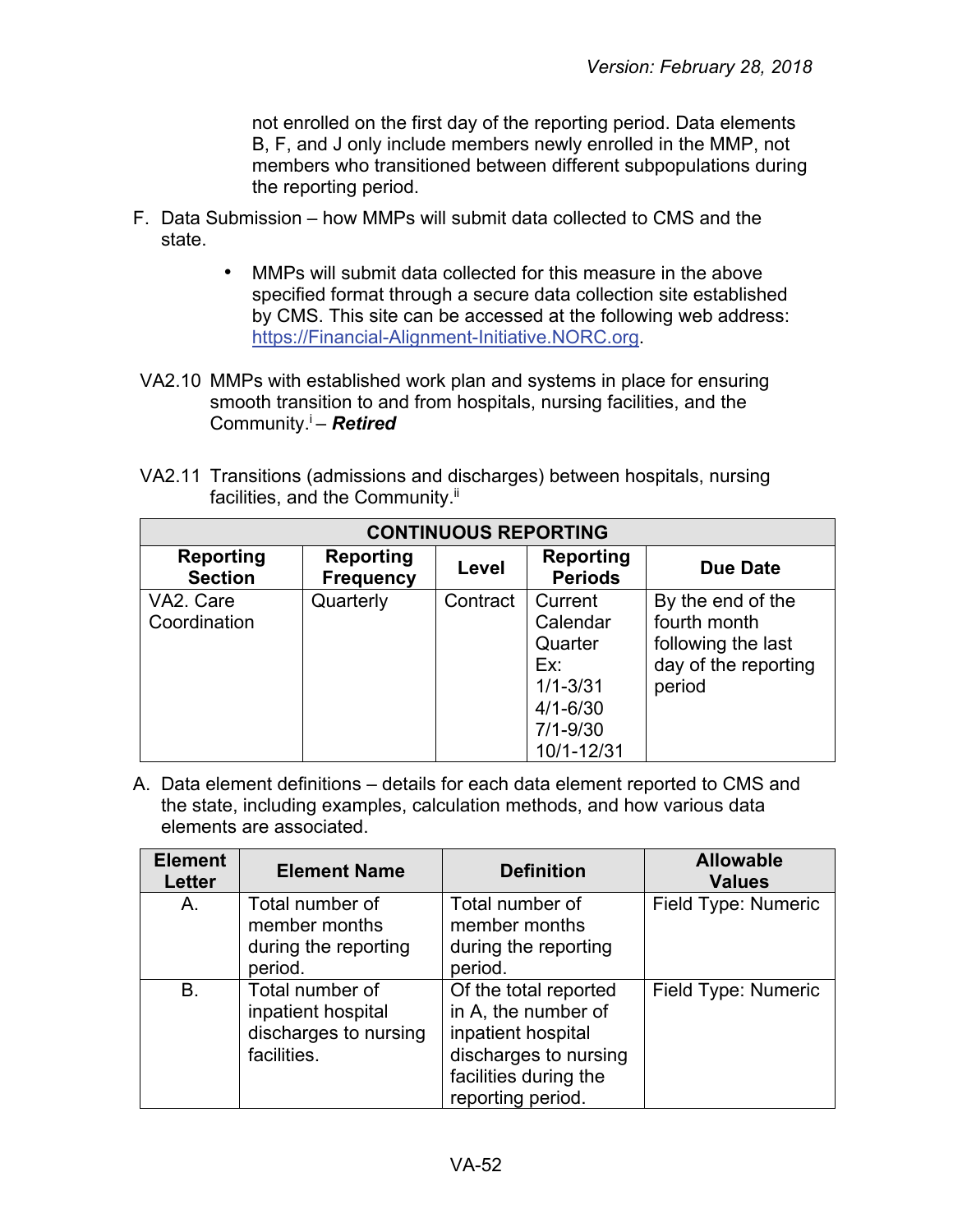| <b>Element</b><br><b>Letter</b> | <b>Element Name</b>                                                             | <b>Definition</b>                                                                                                                                          | <b>Allowable</b><br><b>Values</b> |
|---------------------------------|---------------------------------------------------------------------------------|------------------------------------------------------------------------------------------------------------------------------------------------------------|-----------------------------------|
| $C_{\cdot}$                     | Total number of<br>inpatient hospital<br>discharges to the<br>Community.        | Of the total reported<br>in A, the number of<br>inpatient hospital<br>discharges to the<br>Community during the<br>reporting period.                       | Field Type: Numeric               |
| D.                              | Total number of<br>inpatient hospital<br>admissions from the<br>Community.      | Of the total reported<br>in A, the number of<br>inpatient hospital<br>admissions from the<br>Community during the<br>reporting period.                     | <b>Field Type: Numeric</b>        |
| Ε.                              | Total number of<br>nursing facility<br>admissions from the<br>Community.        | Of the total reported<br>in A, the number of<br>nursing facility<br>admissions from the<br>Community during the<br>reporting period.                       | Field Type: Numeric               |
| F.                              | Total number of<br>nursing facility<br>discharges to the<br>Community.          | Of the total reported<br>in A, the number of<br>nursing facility<br>discharges to the<br>Community during the<br>reporting period.                         | Field Type: Numeric               |
| G.                              | Total number of<br>inpatient hospital<br>admissions from<br>nursing facilities. | Of the total reported<br>in A, the number of<br>inpatient hospital<br>admissions from<br>nursing facilities<br>during the reporting<br>period.             | Field Type: Numeric               |
| Η.                              | Total number of<br>unplanned transitions.                                       | Of the total reported<br>in A, the number of<br>unplanned transitions<br>for members moving<br>to and from the<br>hospital during the<br>reporting period. | Field Type: Numeric               |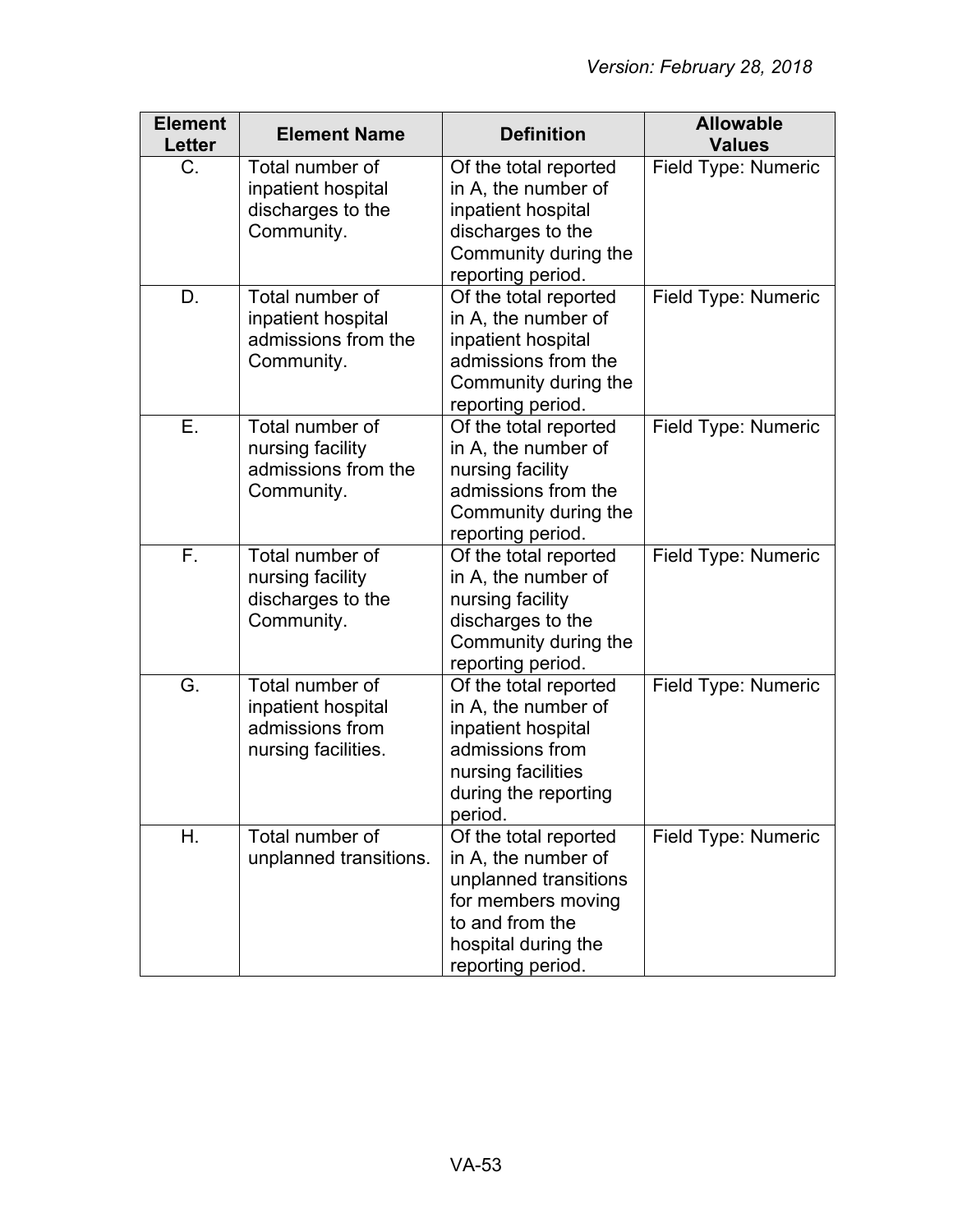| <b>Element</b><br><b>Letter</b> | <b>Element Name</b>                                                                                                                                                        | <b>Definition</b>                                                                                                                                                                                                                     | <b>Allowable</b><br><b>Values</b>                                                     |
|---------------------------------|----------------------------------------------------------------------------------------------------------------------------------------------------------------------------|---------------------------------------------------------------------------------------------------------------------------------------------------------------------------------------------------------------------------------------|---------------------------------------------------------------------------------------|
|                                 | Total number of<br>planned transitions.                                                                                                                                    | Of the total reported<br>in A, the number of<br>planned transitions for<br>members moving to<br>and from the hospital<br>during the reporting<br>period.                                                                              | Field Type: Numeric                                                                   |
| J.                              | Total number of<br>transitions where the<br>member's PCP was<br>notified of the<br>transition within 3<br>business days of the<br>transition.                              | Of the sum of B, C, D,<br>E, F, and G, the<br>number of transitions<br>where the member's<br>PCP was notified of<br>the transition within 3<br>business days of the<br>transition during the<br>reporting period.                     | Field Type: Numeric<br>Note: Is a subset of<br>the sum of $B, C, D$ ,<br>E, F, and G. |
| K.                              | Total number of<br>discharges with<br>documented<br>participation in the<br>discharge plan by the<br>care manager and the<br>member, or the<br>member's<br>representative. | Of the sum of B, C,<br>and F, the number of<br>discharges with<br>documented<br>participation in the<br>discharge plan by the<br>care manager and the<br>member, or the<br>member's<br>representative during<br>the reporting period. | Field Type: Numeric<br>Note: Is a subset of<br>the sum of B, C, and<br>F.             |

- B. QA checks/Thresholds procedures used by CMS and the state to establish benchmarks in order to identify outliers or data that are potentially erroneous.
	- The quality withhold benchmark is 40% for Demonstration Year 2 and 60% for Demonstration Year 3. For more information, refer to the Quality Withhold Technical Notes (DY 2 & 3): Virginia-Specific Measures.
- C. Edits and Validation checks validation checks that should be performed by each MMP prior to data submission.
	- Confirm those data elements listed above as subsets of other elements.
	- MMPs should validate that data element J is less than or equal to the sum of data elements B, C, D, E, F, and G.
	- MMPs should validate that data element K is less than or equal to the sum of data elements B, C, and F.
	- All data elements should be positive values.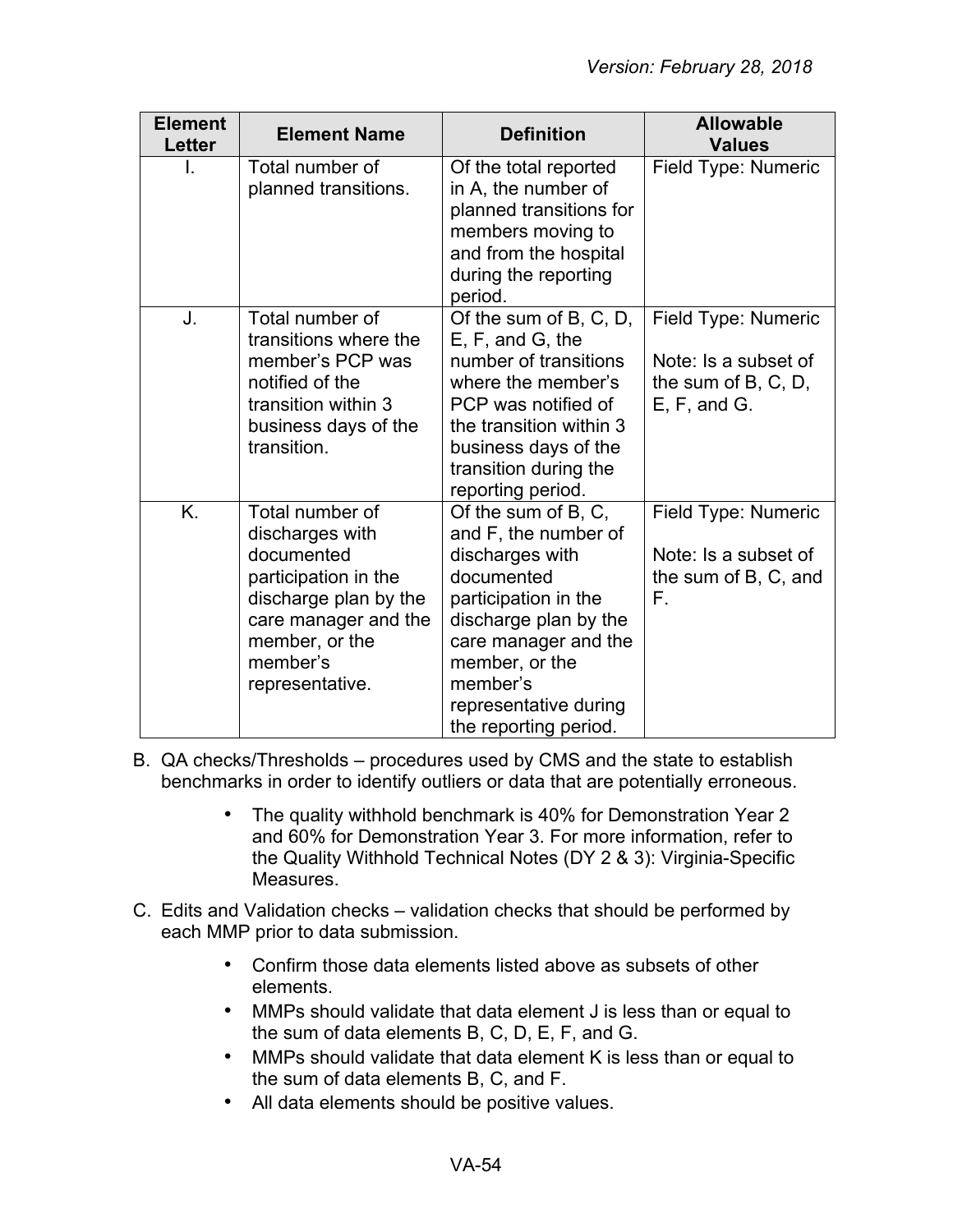- D. Analysis how CMS and the state will evaluate reported data, as well as how other data sources may be monitored. CMS and the state will evaluate:
	- Inpatient hospital discharges to nursing facilities during the reporting period per 1,000 member months.
	- Inpatient hospital discharges to the Community during the reporting period per 1,000 member months.
	- Inpatient hospital admissions from the Community during the reporting period per 1,000 member months.
	- Nursing facility admissions from the Community during the reporting period per 1,000 member months.
	- Nursing facility discharges to the Community during the reporting period per 1,000 member months.
	- Inpatient hospital admissions from nursing facilities during the reporting period per 1,000 member months.
	- Unplanned transitions for members moving to and from the hospital during the reporting period per 1,000 member months.
	- Planned transitions for members moving to and from the hospital during the reporting period per 1,000 member months.
	- Percentage of transitions where the member's PCP was notified of the transition within 3 business days of the transition during the reporting period.
	- Percentage of discharges with documented participation in the discharge plan by the care manager and the member, or the member's representative during the reporting period.
- E. Notes additional clarifications to a reporting section. This section incorporates previously answered frequently asked questions.
	- MMPs should include all discharges and admissions for members who meet the criteria outlined in all data elements, regardless if they are disenrolled as of the end of the reporting period (i.e., include all members regardless if they are currently enrolled or disenrolled as of the last day of the reporting period).
	- A transition is the movement (i.e., admission or discharge) of a member from one care setting to another as the member's health status changes; for example, moving from home to a hospital as the result of an exacerbation of a chronic condition or moving from the hospital to a rehabilitation facility after surgery.
	- Inpatient hospital admissions and discharges are based on the CMS 2 midnight rule. The 2 midnight rule requires members to be admitted to the hospital for a minimum of 2 midnights to be considered an inpatient hospital admission. For further guidance on applying the 2 midnight rule, please review the FAQ posted on CMS' Web site: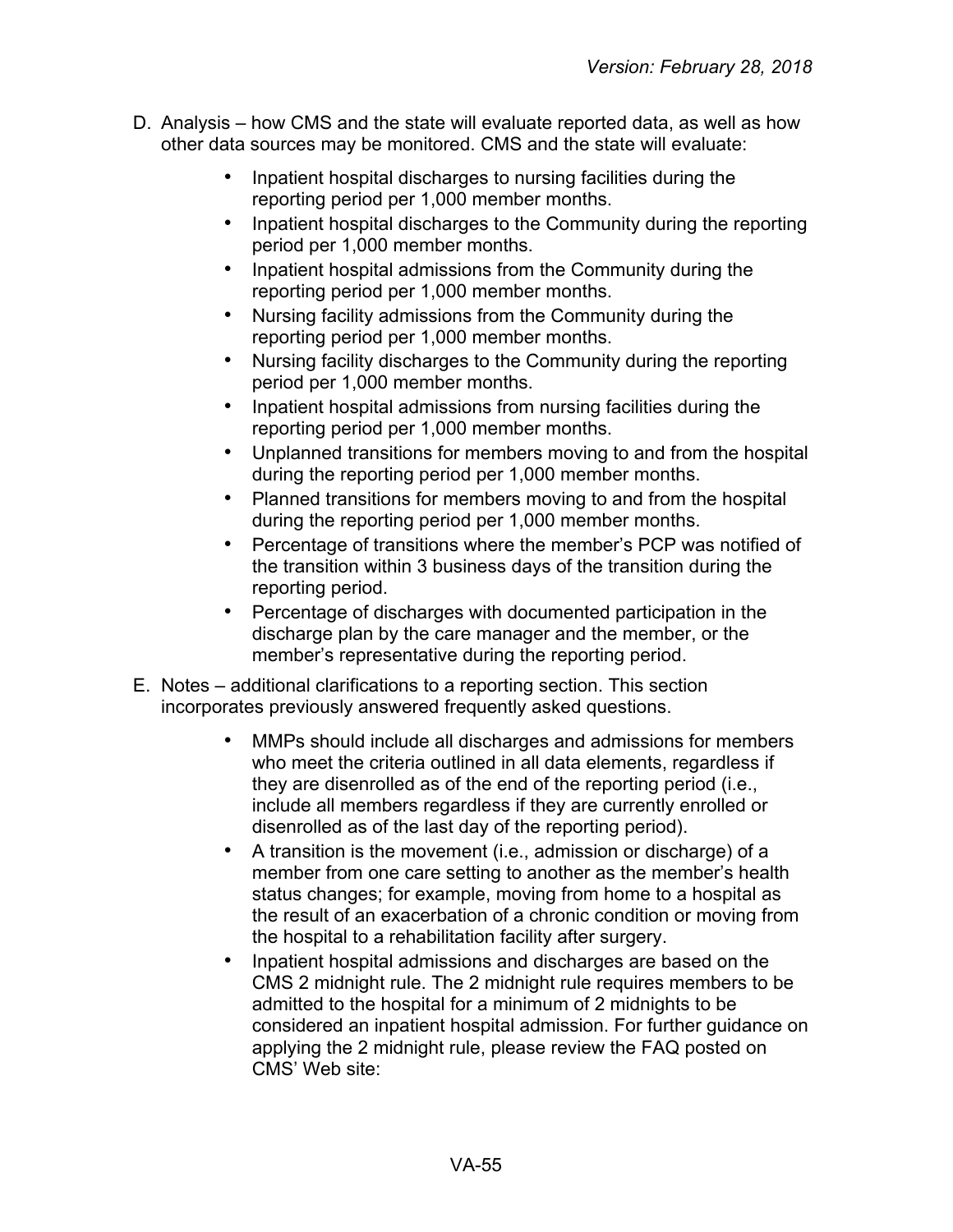[http://www.cms.gov/Research-Statistics-Data-and-](http://www.cms.gov/Research-Statistics-Data-and-Systems/Monitoring-Programs/Medicare-FFS-Compliance-Programs/Medical-Review/Downloads/Questions_andAnswersRelatingtoPatientStatusReviewsforPosting_31214.pdf)[Systems/Monitoring-Programs/Medicare-FFS-Compliance-](http://www.cms.gov/Research-Statistics-Data-and-Systems/Monitoring-Programs/Medicare-FFS-Compliance-Programs/Medical-Review/Downloads/Questions_andAnswersRelatingtoPatientStatusReviewsforPosting_31214.pdf)[Programs/Medical-](http://www.cms.gov/Research-Statistics-Data-and-Systems/Monitoring-Programs/Medicare-FFS-Compliance-Programs/Medical-Review/Downloads/Questions_andAnswersRelatingtoPatientStatusReviewsforPosting_31214.pdf)[Review/Downloads/Questions\\_andAnswersRelatingtoPatientStatus](http://www.cms.gov/Research-Statistics-Data-and-Systems/Monitoring-Programs/Medicare-FFS-Compliance-Programs/Medical-Review/Downloads/Questions_andAnswersRelatingtoPatientStatusReviewsforPosting_31214.pdf) [ReviewsforPosting\\_31214.pdf](http://www.cms.gov/Research-Statistics-Data-and-Systems/Monitoring-Programs/Medicare-FFS-Compliance-Programs/Medical-Review/Downloads/Questions_andAnswersRelatingtoPatientStatusReviewsforPosting_31214.pdf)

- A planned transition is a scheduled transition, which includes scheduled procedures, elective surgery or a decision to enter a long-term care facility.
- An unplanned transition is an unscheduled transition, which includes an emergency leading to a hospital admission from the emergency department.
- Data elements H and I are limited to planned and unplanned transitions for members moving to and from the hospital from the community and nursing facilities during the reporting period (i.e., hospital admissions from the community and nursing facilities, and hospital discharges to the community and nursing facilities).
- The total number of transitions reported in data element J includes all transitions related to movement between the Community, hospital, and nursing facility.
- Data element K is limited to hospital and nursing facility discharges with documented participation in the discharge plan by the care manager and the member, or the member's representative.
- Data element K is intended to capture pre-discharge interactions between a member or the member's representative and care managers, not post-discharge interactions.
- Exclude outpatient hospitalizations.
- Data element J, per state and statutory regulations for behavioral health, MMPs are required to obtain consent from the member before notifying his/her primary care provider (PCP).
- F. Data Submission how MMPs will submit data collected to CMS and the state.
	- MMPs will submit data collected for this measure in the above specified format through a secure data collection site established by CMS. This site can be accessed at the following web address: [https://Financial-Alignment-Initiative.NORC.org.](https://financial-alignment-initiative.norc.org/)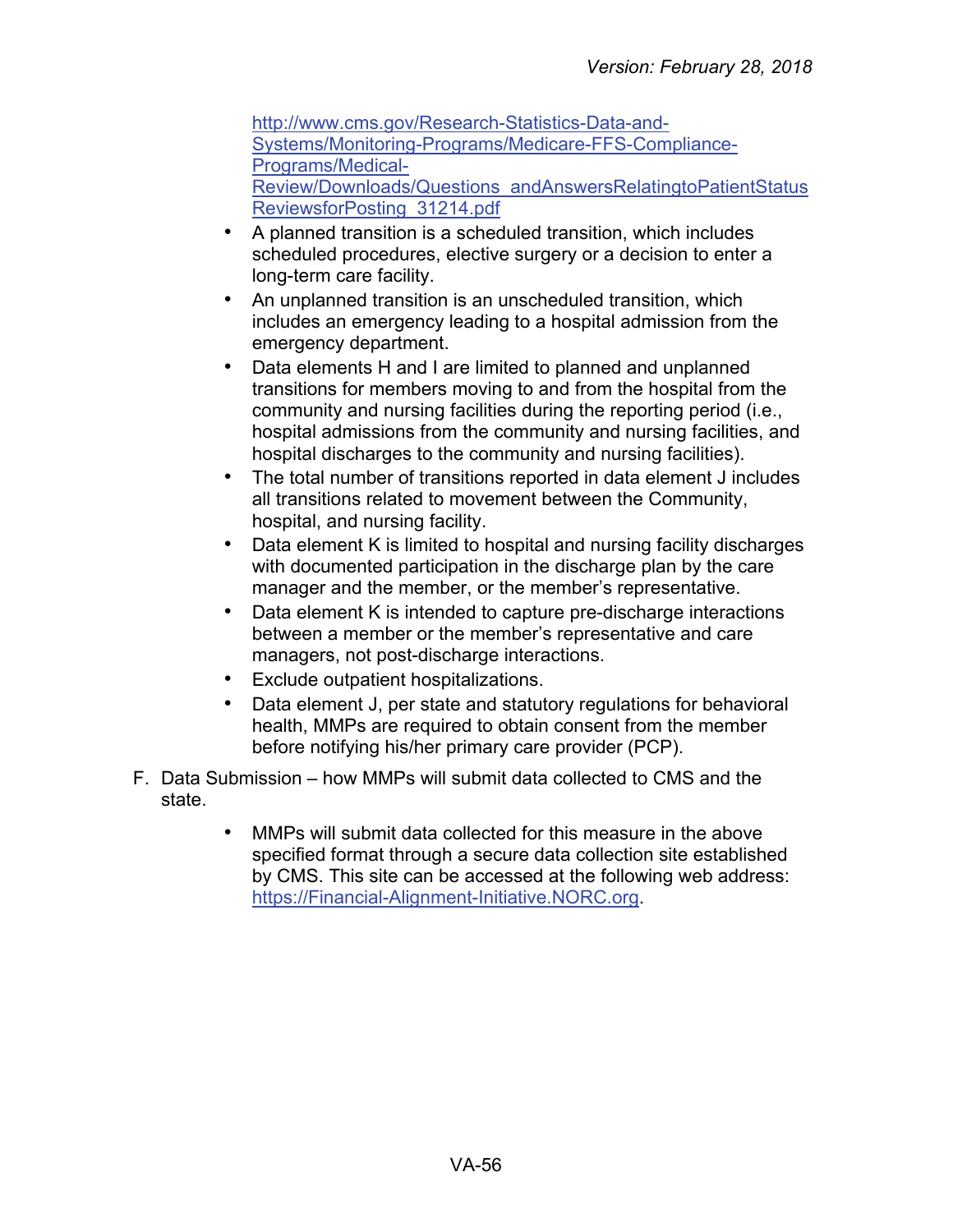VA2.12 Community Well members, EDCD members, nursing facility members, and vulnerable subpopulation members with an annual Plan of Care (POC) Reviewed or Revised.

| <b>CONTINUOUS REPORTING</b>        |                                      |          |                                                   |                                                                                           |
|------------------------------------|--------------------------------------|----------|---------------------------------------------------|-------------------------------------------------------------------------------------------|
| <b>Reporting</b><br><b>Section</b> | <b>Reporting</b><br><b>Frequency</b> | Level    | <b>Reporting</b><br><b>Period</b>                 | <b>Due Date</b>                                                                           |
| VA2. Care<br>Coordination          | Annually                             | Contract | Calendar<br>Year,<br>beginning<br>CY <sub>2</sub> | By the end of the<br>second month<br>following the last<br>day of the reporting<br>period |

| <b>Element</b><br>Letter | <b>Element Name</b>                                                                                                                                                                                                   | <b>Definition</b>                                                                                                                                                                                   | <b>Allowable Values</b>                        |
|--------------------------|-----------------------------------------------------------------------------------------------------------------------------------------------------------------------------------------------------------------------|-----------------------------------------------------------------------------------------------------------------------------------------------------------------------------------------------------|------------------------------------------------|
| Α.                       | Total number of<br>members classified<br>as Community Well<br>as of the last day of<br>the reporting period<br>who were eligible for<br>a plan of care (POC)<br>review or revision<br>during the reporting<br>period. | Total number of<br>members classified<br>as Community Well<br>as of the last day of<br>the reporting period<br>who were eligible for<br>a POC review or<br>revision during the<br>reporting period. | Field Type: Numeric                            |
| B.                       | Total number of<br>eligible Community<br>Well members with a<br>POC review or<br>revision completed<br>during the reporting<br>period.                                                                                | Of those reported in<br>A, the number of<br>eligible Community<br>Well members with a<br>POC review or<br>revision completed<br>during the reporting<br>period.                                     | Field Type: Numeric<br>Note: Is a subset of A. |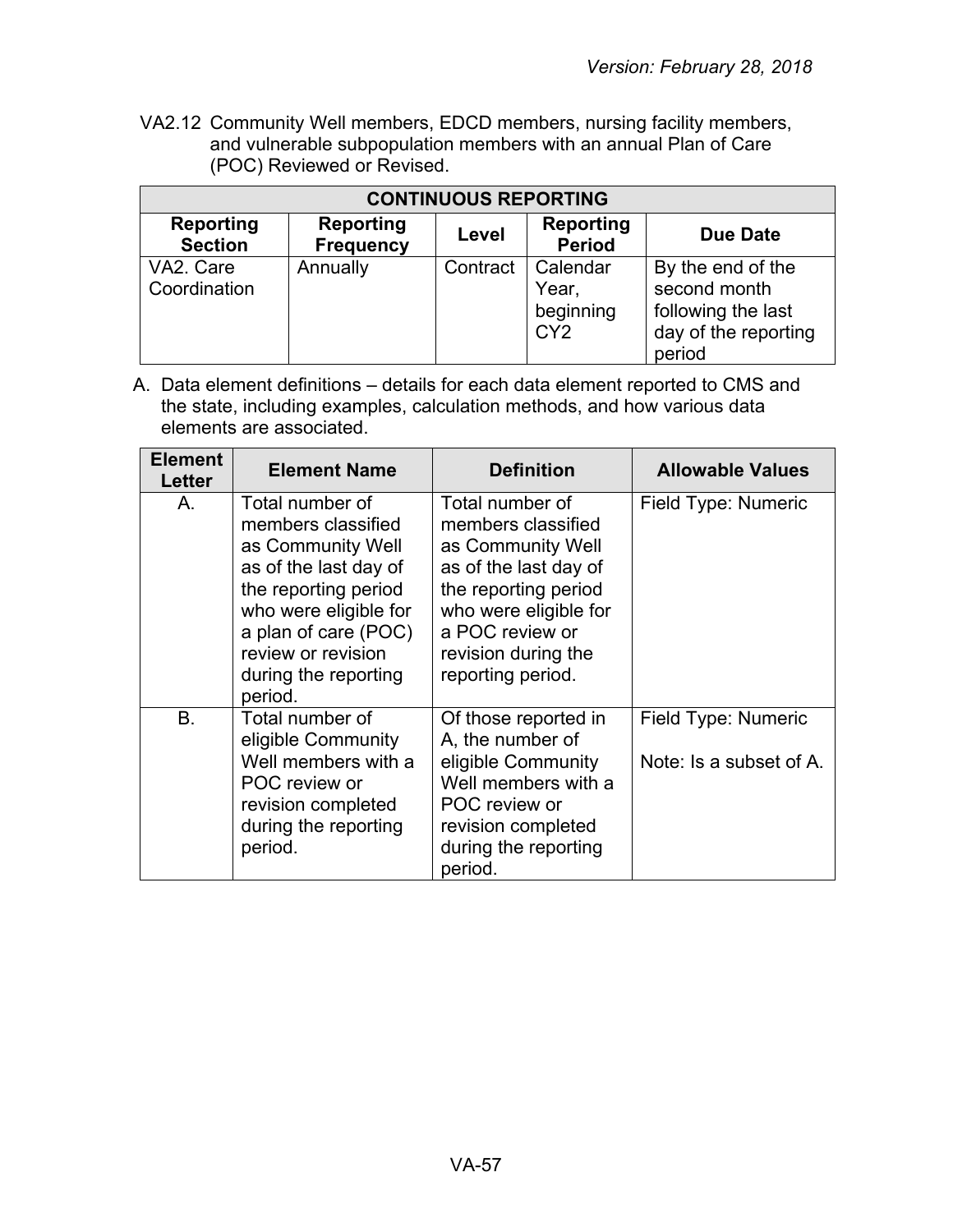| <b>Element</b><br><b>Letter</b> | <b>Element Name</b>                                                                                                                                                                                                                                   | <b>Definition</b>                                                                                                                                                                                                                                                                  | <b>Allowable Values</b>                        |
|---------------------------------|-------------------------------------------------------------------------------------------------------------------------------------------------------------------------------------------------------------------------------------------------------|------------------------------------------------------------------------------------------------------------------------------------------------------------------------------------------------------------------------------------------------------------------------------------|------------------------------------------------|
| C.                              | Total number of<br>eligible Community                                                                                                                                                                                                                 | Of the total reported<br>in B, the number of                                                                                                                                                                                                                                       | Field type: Numeric                            |
|                                 | Well members whose<br>first POC review or<br>revision completed<br>during the reporting<br>period was no more<br>than 365 days from<br>the last POC or the<br>member's enrollment<br>date, whichever<br>occurred last.                                | eligible Community<br>Well members whose<br>first POC review or<br>revision completed<br>during the reporting<br>period was no more<br>than 365 days from<br>the last POC or the<br>member's enrollment<br>date, whichever<br>occurred last.                                       | Note: Is a subset of B.                        |
| D.                              | Total number of<br>members classified<br>as EDCD members<br>as of the last day of<br>the reporting period<br>who were eligible for<br>a POC review or<br>revision during the<br>reporting period.                                                     | Total number of<br>members classified<br>as EDCD members<br>as of the last day of<br>the reporting period<br>who were eligible for<br>a POC review or<br>revision during the<br>reporting period.                                                                                  | Field Type: Numeric                            |
| Е.                              | Total number of<br>eligible EDCD<br>members with a POC<br>review or revision<br>completed during<br>reporting period.                                                                                                                                 | Of those reported in<br>D, the number of<br>eligible EDCD<br>members with a POC<br>review or revision<br>completed during the<br>reporting period.                                                                                                                                 | Field Type: Numeric<br>Note: Is a subset of D. |
| F.                              | Total number of<br>eligible EDCD<br>members whose first<br>POC review or<br>revision completed<br>during the reporting<br>period was no more<br>than 365 days from<br>the last POC or the<br>member's enrollment<br>date, whichever<br>occurred last. | Of the total reported<br>in E, the number of<br>eligible EDCD<br>members whose first<br>POC review or<br>revision completed<br>during the reporting<br>period was no more<br>than 365 days from<br>the last POC or the<br>member's enrollment<br>date, whichever<br>occurred last. | Field type: Numeric<br>Note: Is a subset of E. |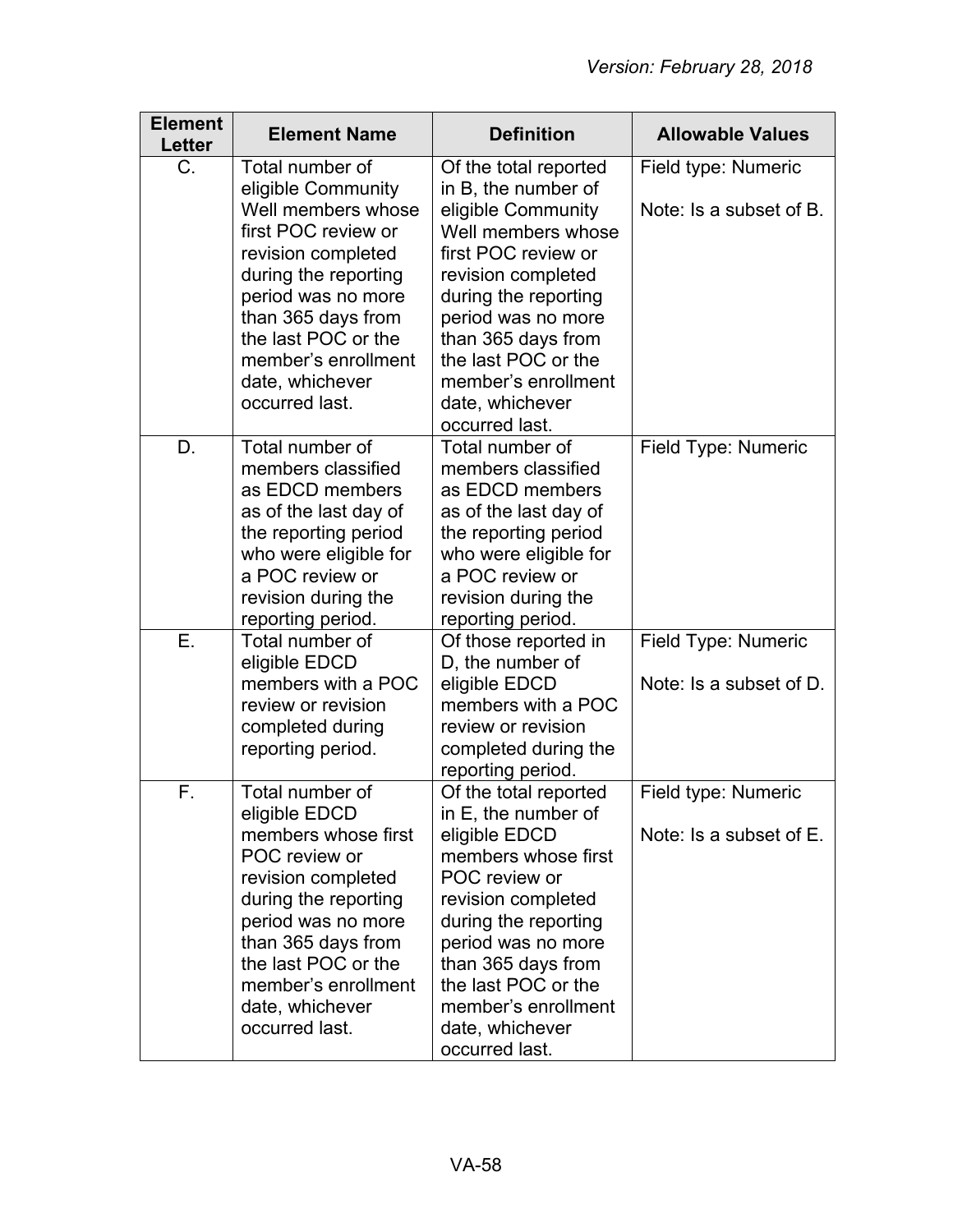| <b>Element</b><br>Letter | <b>Element Name</b>                                                                                                                                                                                                                                               | <b>Definition</b>                                                                                                                                                                                                                                                                              | <b>Allowable Values</b>                        |
|--------------------------|-------------------------------------------------------------------------------------------------------------------------------------------------------------------------------------------------------------------------------------------------------------------|------------------------------------------------------------------------------------------------------------------------------------------------------------------------------------------------------------------------------------------------------------------------------------------------|------------------------------------------------|
| G.                       | Total number of<br>members classified<br>as nursing facility<br>members as of the<br>last day of the<br>reporting period who<br>were eligible for a<br>POC review or<br>revision during the<br>reporting period.                                                  | Total number of<br>members classified<br>as nursing facility<br>members as of the<br>last day of the<br>reporting period who<br>were eligible for a<br>POC review or<br>revision during the<br>reporting period.                                                                               | Field Type: Numeric                            |
| Η.                       | Total number of<br>eligible nursing facility<br>members with a POC<br>review or revision<br>completed during the<br>reporting period.                                                                                                                             | Of those reported in<br>G, the number of<br>eligible nursing facility<br>members with a POC<br>review or revision<br>completed during the<br>reporting period.                                                                                                                                 | Field Type: Numeric<br>Note: Is a subset of G. |
| $\mathsf{l}$ .           | Total number of<br>eligible nursing facility<br>members whose first<br>POC review or<br>revision completed<br>during the reporting<br>period was no more<br>than 365 days from<br>the last POC or the<br>member's enrollment<br>date, whichever<br>occurred last. | Of the total reported<br>in H, the number of<br>eligible nursing facility<br>members whose first<br>POC review or<br>revision completed<br>during the reporting<br>period was no more<br>than 365 days from<br>the last POC or the<br>member's enrollment<br>date, whichever<br>occurred last. | Field type: Numeric<br>Note: Is a subset of H. |
| J.                       | Total number of<br>members classified<br>as all other vulnerable<br>subpopulation<br>members as of the<br>last day of the<br>reporting period who<br>were eligible for a<br>POC review or<br>revision during the<br>reporting period.                             | Total number of<br>members classified<br>as all other vulnerable<br>subpopulation<br>members as of the<br>last day of the<br>reporting period who<br>were eligible for a<br>POC review or<br>revision during the<br>reporting period.                                                          | Field Type: Numeric                            |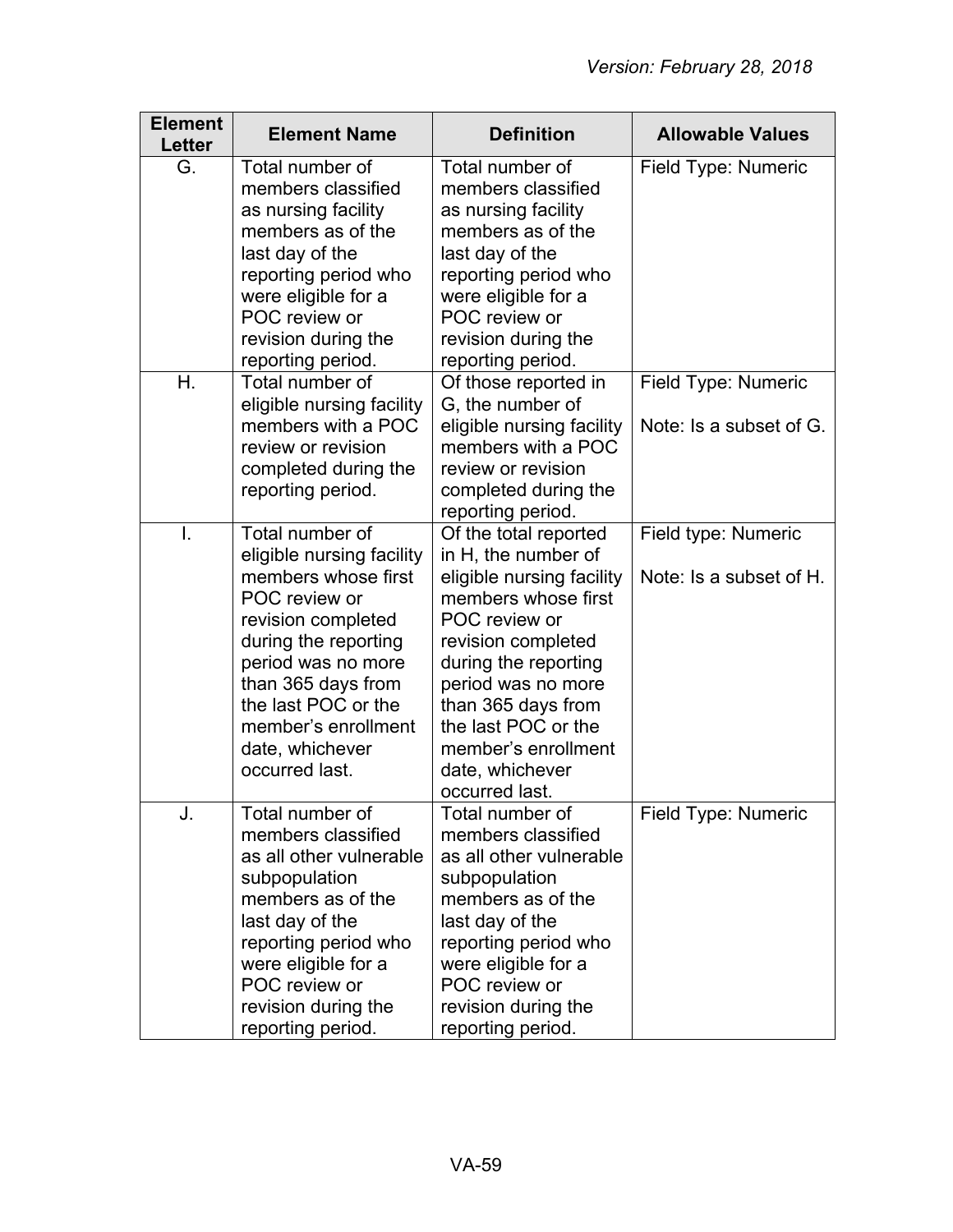| <b>Element</b><br><b>Letter</b> | <b>Element Name</b>                                                                                                                                                                                                                                                                       | <b>Definition</b>                                                                                                                                                                                                                                                                                                      | <b>Allowable Values</b>                        |
|---------------------------------|-------------------------------------------------------------------------------------------------------------------------------------------------------------------------------------------------------------------------------------------------------------------------------------------|------------------------------------------------------------------------------------------------------------------------------------------------------------------------------------------------------------------------------------------------------------------------------------------------------------------------|------------------------------------------------|
| Κ.                              | Total number of<br>eligible all other<br>vulnerable<br>subpopulation<br>members with a POC<br>review or revision<br>completed during the<br>reporting period.                                                                                                                             | Of those reported in<br>J, the number of<br>eligible all other<br>vulnerable<br>subpopulation<br>members with a POC<br>review or revision<br>completed during the<br>reporting period.                                                                                                                                 | Field Type: Numeric<br>Note: Is a subset of J. |
| L.                              | Total number of<br>eligible all other<br>vulnerable<br>subpopulation<br>members whose first<br>POC review or<br>revision completed<br>during the reporting<br>period was no more<br>than 365 days from<br>the last POC or the<br>member's enrollment<br>date, whichever<br>occurred last. | Of the total reported<br>in K, the number of<br>eligible all other<br>vulnerable<br>subpopulation<br>members whose first<br>POC review or<br>revision completed<br>during the reporting<br>period was no more<br>than 365 days from<br>the last POC or the<br>member's enrollment<br>date, whichever<br>occurred last. | Field type: Numeric<br>Note: Is a subset of K. |

- B. QA checks/Thresholds procedures used by CMS and the state to establish benchmarks in order to identify outliers or data that are potentially erroneous.
	- CMS and the state will perform an outlier analysis.
	- As data are received from MMPs over time, CMS and the state will apply threshold checks.
- C. Edits and Validation checks validation checks that should be performed by each MMP prior to data submission.
	- Confirm those data elements listed above as subsets of other elements.
	- MMPs should validate that data element B is less than or equal to data element A.
	- MMPs should validate that data element C is less than or equal to data element B.
	- MMPs should validate that data element E is less than or equal to data element D.
	- MMPs should validate that data element F is less than or equal to data element E.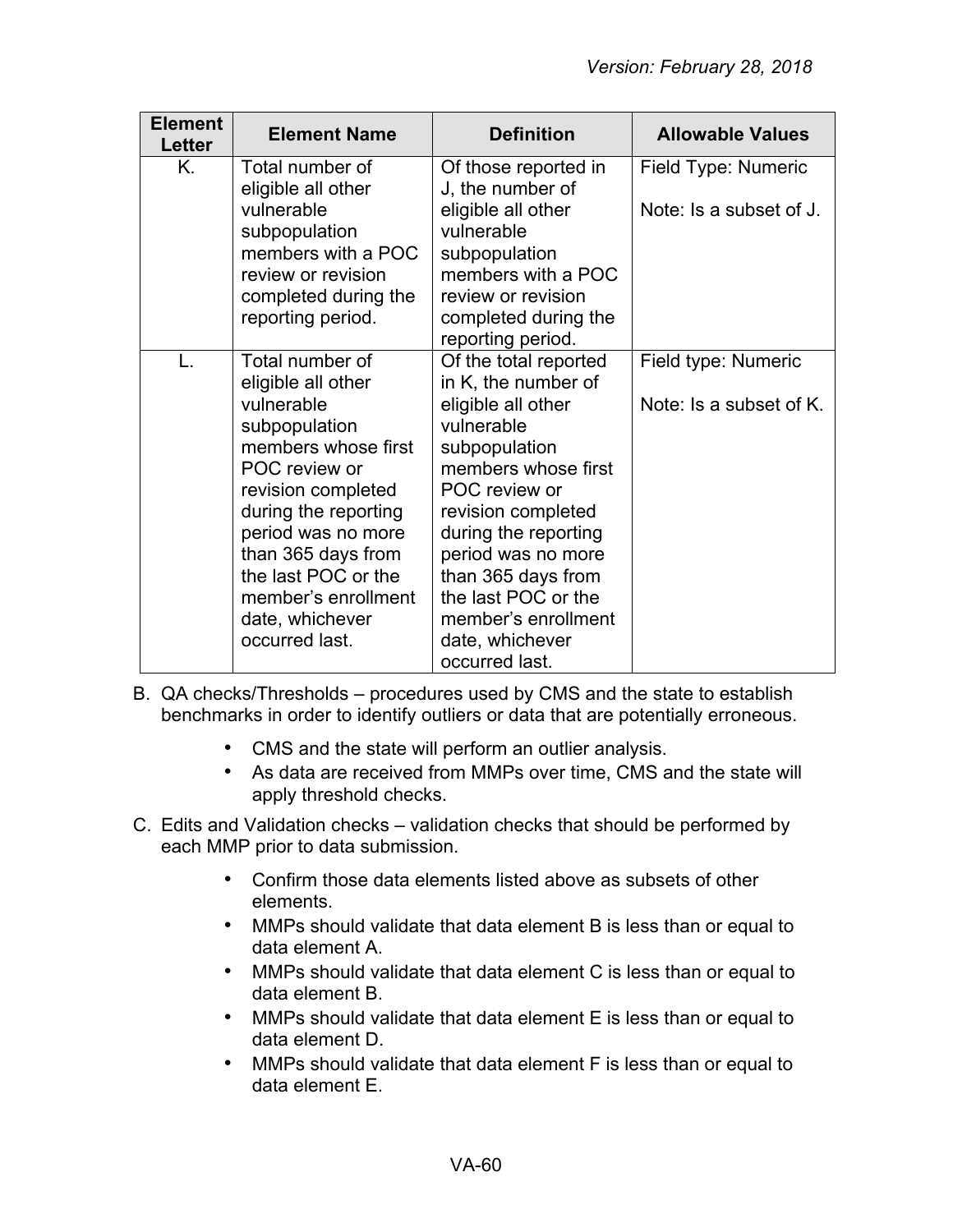- MMPs should validate that data element H is less than or equal to data element G.
- MMPs should validate that data element I is less than or equal to data element H.
- MMPs should validate that data element K is less than or equal to data element J.
- MMPs should validate that data element L is less than or equal to data element K.
- All data elements should be positive values.
- D. Analysis how CMS and the state will evaluate reported data, as well as how other data sources may be monitored. CMS and the state will evaluate the percentage of members classified as:
	- Community Well members as of the last day of the reporting period who were eligible for a POC review or revision who had a POC review or revision completed during the reporting period that was no more than 365 days from the completion date of the last POC or enrollment date, whichever occurred last.
	- EDCD members as of the last day of the reporting period who were eligible for a POC review or revision who had a POC review or revision completed during the reporting period that was no more than 365 days from the completion date of the last POC or enrollment date, whichever occurred last.
	- Nursing facility members as of the last day of the reporting period who were eligible for a POC review or revision who had a POC review or revision completed during the reporting period that was no more than 365 days from the completion date of the last POC or enrollment date, whichever occurred last.
	- All other vulnerable subpopulation members as of the last day of the reporting period who were eligible for a POC review or revision who had a POC review or revision completed during the reporting period that was no more than 365 days from the completion date of the last POC or enrollment date, whichever occurred last.
- E. Notes additional clarifications to a reporting section. This section incorporates previously answered frequently asked questions.
	- MMPs should include all members regardless of whether the member was enrolled through passive enrollment or opt-in enrollment. Medicaid-only members should not be included.
	- MMPs should only include members who are still enrolled as of the last day of the current reporting period.
	- A members' Community Well, EDCD, nursing facility, or other vulnerable subpopulation status should be based on the members' status at the last day of the reporting period.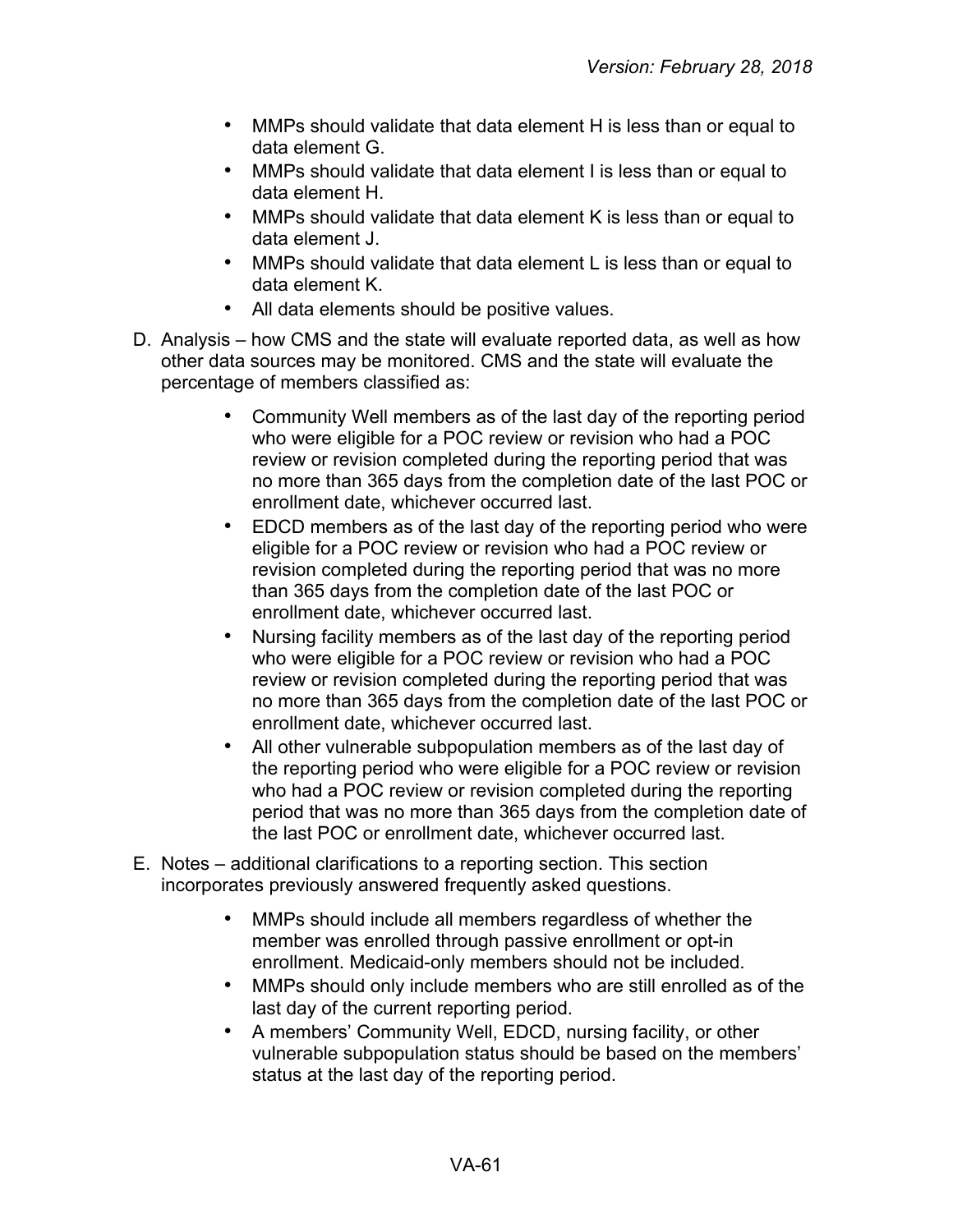- For purposes of reporting this measure, 365 days will be equivalent to one full year.
- For reporting all data elements, MMPs should report unduplicated counts of members meeting the criteria for each data element. Members with more than one POC review or revision completed during the reporting period should be reported only once in the relevant data elements.
- For reporting member eligible for POC review or revision under data element A, D, G, and J, report all members within their population in the same MMP who:
	- o Received a POC review or revision within 365 days of their last POC (initial or reassessment) during the current reporting period.
	- o Were enrolled for 365 days continuously after their initial POC or their last POC review or revision (which could have occurred during the prior reporting period).
	- o Did not receive an initial POC within 365 days of enrollment and reached the threshold of 365 days of continuous enrollment after initial enrollment without receiving a POC review or revision.
- MMPs should refer to the "Guidance on Assessments and Care Plans for Members with a Break in Coverage" section.
- F. Data Submission how MMPs will submit data collected to CMS and the state.
	- MMPs will submit data collected for this measure in the above specified format through a secure data collection site established by CMS. This site can be accessed at the following web address: [https://Financial-Alignment-Initiative.NORC.org.](https://financial-alignment-initiative.norc.org/)
- VA2.13 Community Well members, vulnerable subpopulation members, EDCD members, and nursing facility members' POC review or revision due to triggering event.

| <b>CONTINUOUS REPORTING</b>        |                                      |          |                                   |                                                                                           |
|------------------------------------|--------------------------------------|----------|-----------------------------------|-------------------------------------------------------------------------------------------|
| <b>Reporting</b><br><b>Section</b> | <b>Reporting</b><br><b>Frequency</b> | Level    | <b>Reporting</b><br><b>Period</b> | <b>Due Date</b>                                                                           |
| VA2. Care<br>Coordination          | Annually                             | Contract | Calendar<br>Year                  | By the end of the<br>second month<br>following the last<br>day of the reporting<br>period |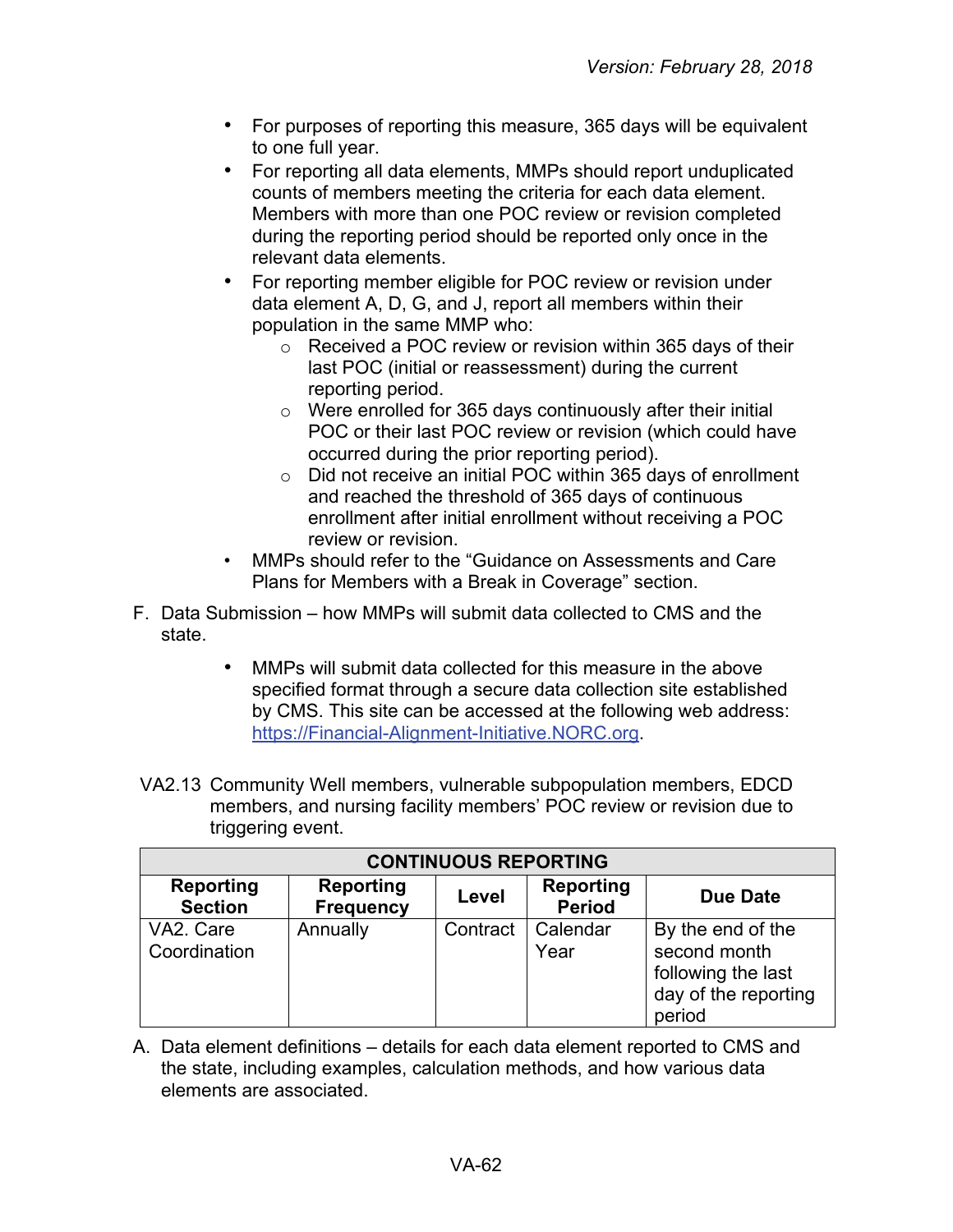| <b>Element</b><br><b>Letter</b> | <b>Element Name</b>                                                                                                                                                                                | <b>Definition</b>                                                                                                                                                                                                     | <b>Allowable Values</b>                        |
|---------------------------------|----------------------------------------------------------------------------------------------------------------------------------------------------------------------------------------------------|-----------------------------------------------------------------------------------------------------------------------------------------------------------------------------------------------------------------------|------------------------------------------------|
| Α.                              | Total number of<br>POC reviews or<br>revisions completed<br>during the reporting<br>period for members<br>classified as<br><b>Community Well as</b><br>of the last day of the<br>reporting period. | Total number of POC<br>reviews or revisions<br>completed during the<br>reporting period for<br>members classified as<br>Community Well as of<br>the last day of the<br>reporting period.                              | Field Type: Numeric                            |
| <b>B.</b>                       | Total number of<br>POC reviews or<br>revisions completed<br>during the reporting<br>period for members<br>classified as<br><b>Community Well that</b><br>were due to a<br>triggering event.        | Of the total reported in<br>A, the number of POC<br>reviews or revisions<br>completed during the<br>reporting period for<br>members classified as<br><b>Community Well that</b><br>were due to a<br>triggering event. | Field type: Numeric<br>Note: Is a subset of A. |
| C.                              | Total number of<br>POC reviews or<br>revisions completed<br>during the reporting<br>period for members<br>classified as EDCD<br>members as of the<br>last day of the<br>reporting period.          | Total number of POC<br>reviews or revisions<br>completed during the<br>reporting period for<br>members classified as<br>EDCD members as of<br>the last day of the<br>reporting period.                                | Field Type: Numeric                            |
| D.                              | Total number of<br>POC reviews or<br>revisions completed<br>during the reporting<br>period for members<br>classified as EDCD<br>members that were<br>due to a triggering<br>event.                 | Of the total reported in<br>C, the number of POC<br>reviews or revisions<br>completed during the<br>reporting period for<br>members classified as<br><b>EDCD</b> members that<br>were due to a<br>triggering event.   | Field type: Numeric<br>Note: Is a subset of C. |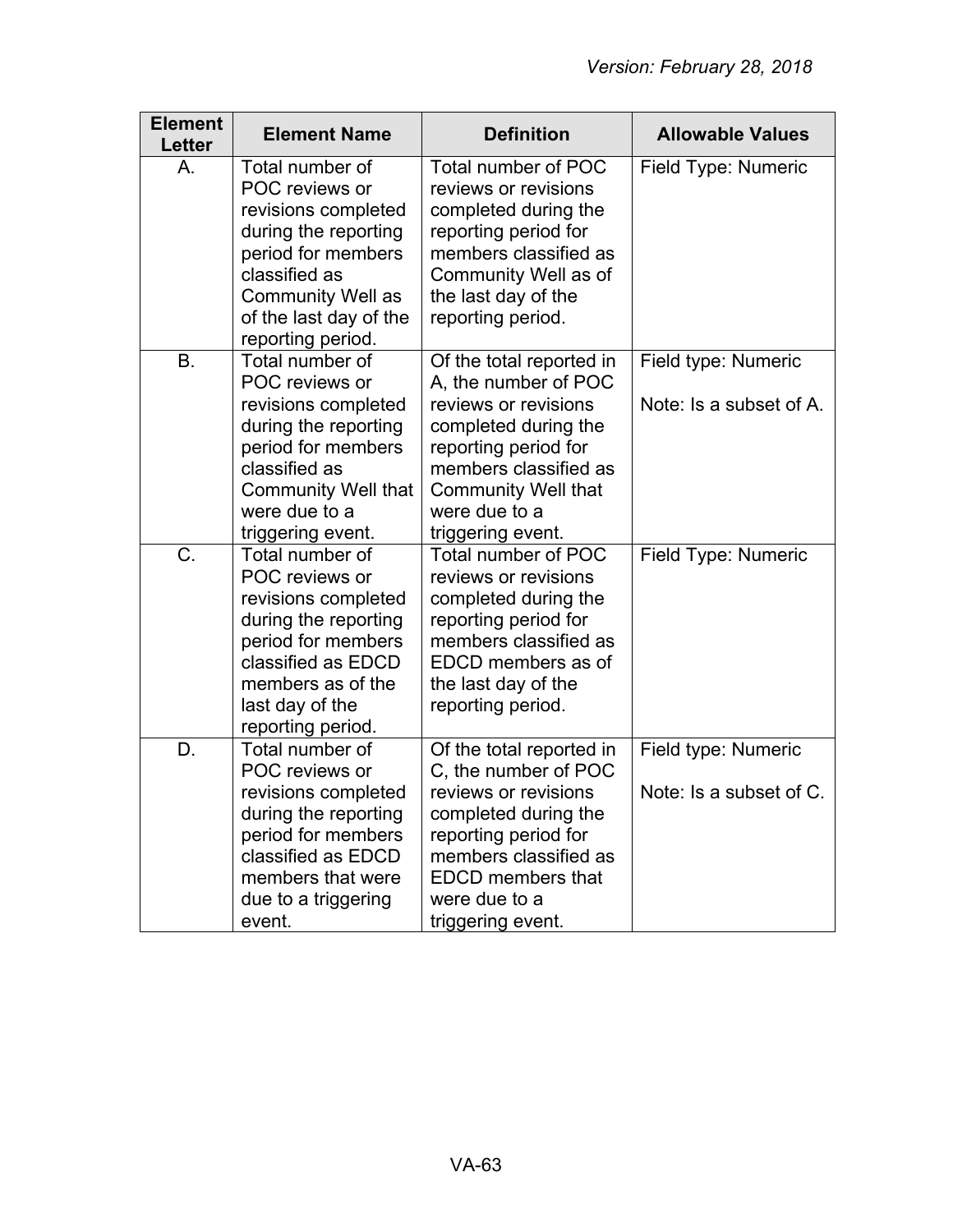| <b>Element</b><br>Letter | <b>Element Name</b>                                                                                                                                                                                                           | <b>Definition</b>                                                                                                                                                                                                           | <b>Allowable Values</b>                                                                 |
|--------------------------|-------------------------------------------------------------------------------------------------------------------------------------------------------------------------------------------------------------------------------|-----------------------------------------------------------------------------------------------------------------------------------------------------------------------------------------------------------------------------|-----------------------------------------------------------------------------------------|
| Е.                       | Total number of<br>POC reviews or<br>revisions completed<br>during the reporting<br>period for members<br>classified as nursing<br>facility members as<br>of the last day of the<br>reporting period.                         | Total number of POC<br>reviews or revisions<br>completed during the<br>reporting period for<br>members classified as<br>nursing facility<br>members as of the last<br>day of the reporting<br>period.                       | Field Type: Numeric                                                                     |
| F.                       | Total number of<br>POC reviews or<br>revisions completed<br>during the reporting<br>period for members<br>classified as nursing<br>facility members that<br>were due to a<br>triggering event.                                | Of the total reported in<br>E, the number of POC<br>reviews or revisions<br>completed during the<br>reporting period for<br>members classified as<br>nursing facility<br>members that were<br>due to a triggering<br>event. | Field type: Numeric<br>Note: Is a subset of E.                                          |
| G.                       | Total number of<br>POC reviews or<br>revisions completed<br>during the reporting<br>period for members<br>classified as all<br>other vulnerable<br>subpopulation<br>members as of the<br>last day of the<br>reporting period. | Total number of POC<br>reviews or revisions<br>completed during the<br>reporting period for<br>members classified as<br>all other vulnerable<br>subpopulation<br>members as of the last<br>day of the reporting<br>period.  | Field Type: Numeric<br>Note: Exclude EDCD<br>and NF members.                            |
| Η.                       | Total number of<br>POC reviews or<br>revisions completed<br>during the reporting<br>period for members<br>classified as all<br>other vulnerable<br>subpopulation<br>members that were<br>due to a triggering<br>event.        | Total number of POC<br>reviews or revisions<br>completed during the<br>reporting period for<br>members classified as<br>all other vulnerable<br>subpopulation<br>members that were<br>due to a triggering<br>event.         | Field type: Numeric<br>Note: Is a subset of G.<br>Note: Exclude EDCD<br>and NF members. |

B. QA checks/Thresholds – procedures used by CMS and the state to establish benchmarks in order to identify outliers or data that are potentially erroneous.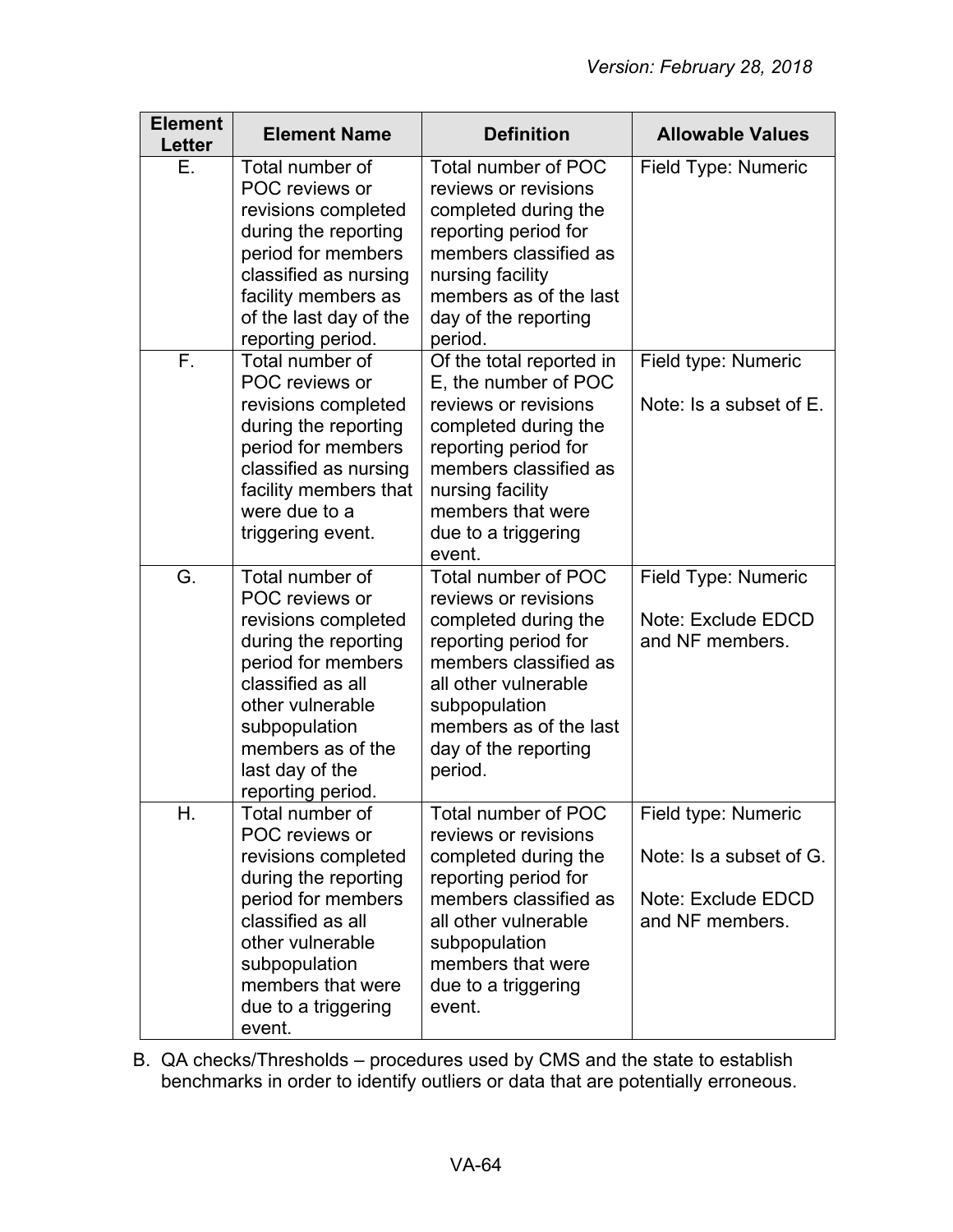- CMS and the state will perform an outlier analysis.
- As data are received from MMPs over time, CMS and the state will apply threshold checks.
- C. Edits and Validation checks validation checks that should be performed by each MMP prior to data submission.
	- Confirm those data elements listed above as subsets of other elements.
	- MMPs should validate that data element B is less than or equal to data element A.
	- MMPs should validate that data element D is less than or equal to data element C.
	- MMPs should validate that data element F is less than or equal to data element E.
	- MMPs should validate that data element H is less than or equal to data element G.
	- All data elements should be positive values.
- D. Analysis how CMS and the state will evaluate reported data, as well as how other data sources may be monitored. CMS and the state will evaluate the percentage of POC reviews or revisions completed during the reporting period for members classified as:
	- Community Well as of the last day of the reporting period that were due to a triggering event.
	- EDCD members as of the last day of the reporting period that were due to a triggering event.
	- Nursing facility members as of the last day of the reporting period that were due to a triggering event.
	- All other vulnerable subpopulation members as of the last day of the reporting period that were due to a triggering event.
- E. Notes additional clarifications to a reporting section. This section incorporates previously answered frequently asked questions.
	- MMPs should include all members regardless of whether the member was enrolled through passive enrollment or opt-in enrollment. Medicaid-only members should not be included.
	- MMPs should only include members who are still enrolled as of the last day of the current reporting period.
	- A members' Community Well, EDCD, nursing facility, or other vulnerable subpopulation status should be based on the members' status at the last day of the reporting period.
	- This measure is evaluating existing POCs that are reviewed or revised, not a member's initial POC.
	- A triggering event is defined as a hospitalization or significant change in health or functional status (e.g., change in the ability to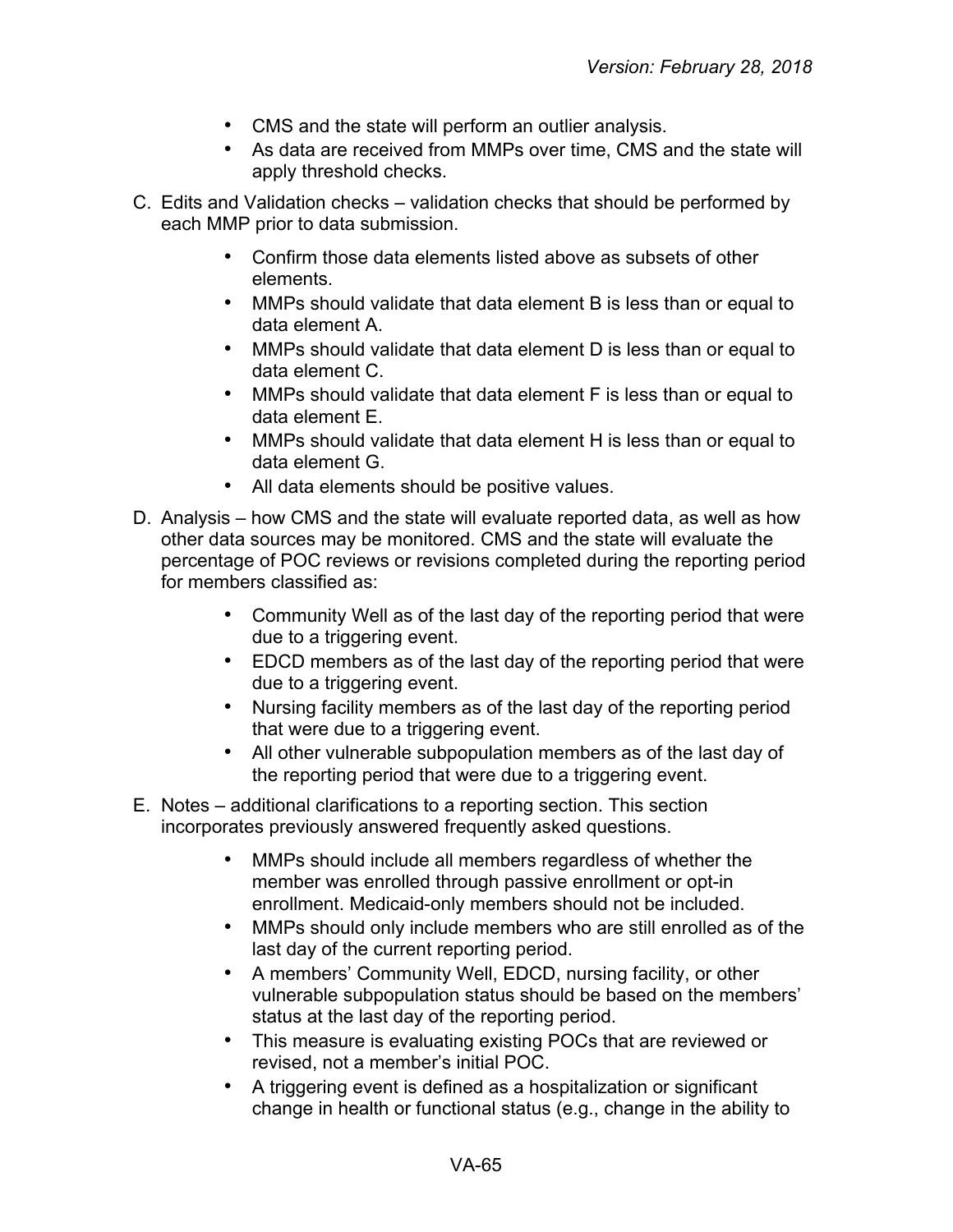perform activities of daily living and instrumental activities of daily living).

- F. Data Submission how MMPs will submit data collected to CMS and the state.
	- MMPs will submit data collected for this measure in the above specified format through a secure data collection site established by CMS. This site can be accessed at the following web address: [https://Financial-Alignment-Initiative.NORC.org.](https://financial-alignment-initiative.norc.org/)

|  |  |  | VA2.14 Medication Reconciliation Post-Discharge. |
|--|--|--|--------------------------------------------------|
|--|--|--|--------------------------------------------------|

| <b>CONTINUOUS REPORTING</b>        |                               |          |                                   |                                                                                          |
|------------------------------------|-------------------------------|----------|-----------------------------------|------------------------------------------------------------------------------------------|
| <b>Reporting</b><br><b>Section</b> | <b>Reporting</b><br>Frequency | Level    | <b>Reporting</b><br><b>Period</b> | <b>Due Date</b>                                                                          |
| VA2. Care<br>Coordination          | Annually                      | Contract | <b>Calendar Year</b>              | By the end of the<br>sixth month<br>following the last<br>day of the<br>reporting period |

| <b>Element</b><br><b>Letter</b> | <b>Element Name</b>                                                           | <b>Definition</b>                                                                                                               | <b>Allowable</b><br><b>Values</b> |
|---------------------------------|-------------------------------------------------------------------------------|---------------------------------------------------------------------------------------------------------------------------------|-----------------------------------|
| A.                              | Total number of<br>inpatient<br>discharges during<br>the reporting<br>period. | Total number of<br>inpatient discharges<br>that occurred between<br>January 1 and<br>December 1 during<br>the reporting period. | Field Type: Numeric               |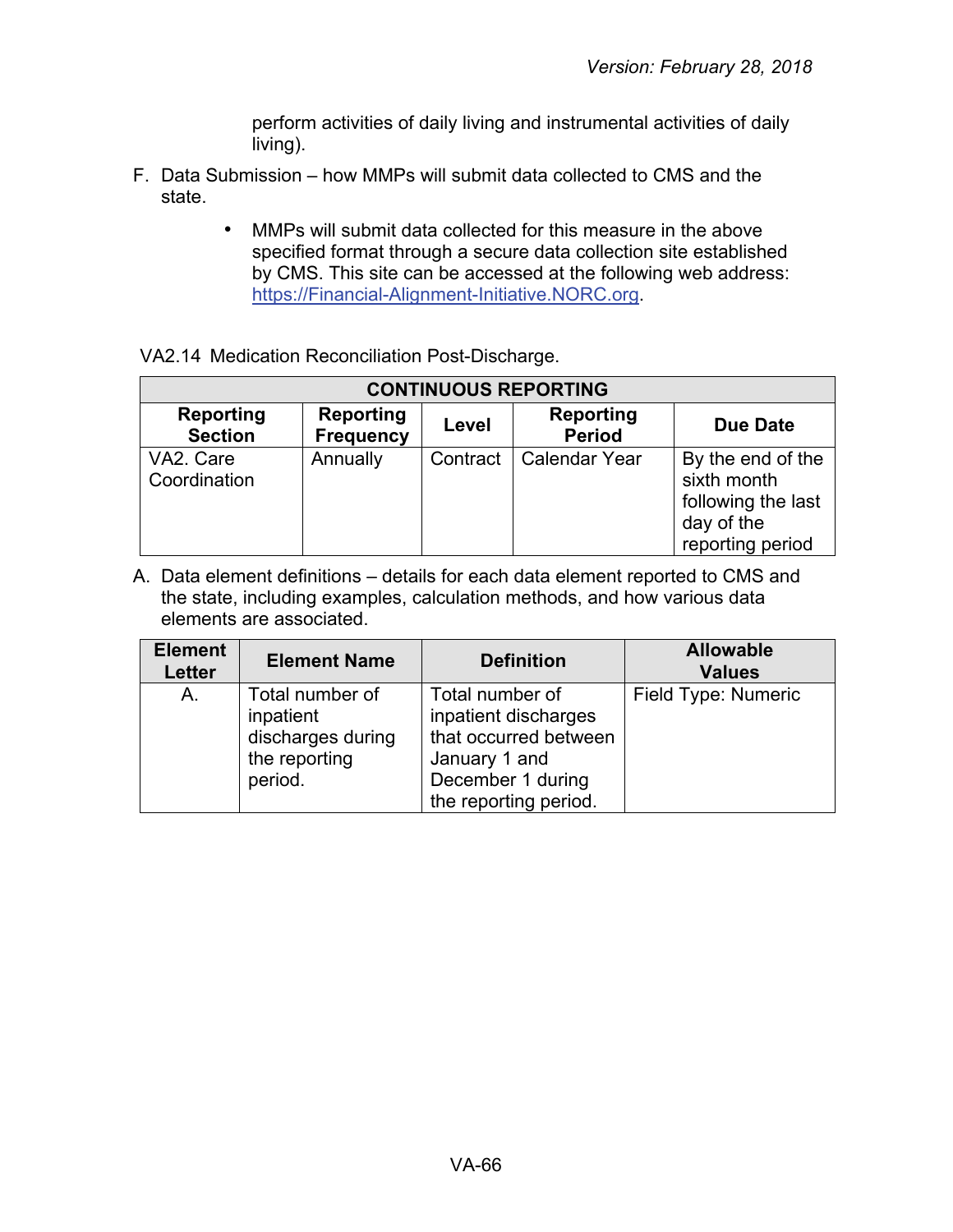| <b>Element</b><br><b>Letter</b> | <b>Element Name</b>                                                                                                                                                                                                                                                            | <b>Definition</b>                                                                                                                                                                                                                                                                                                 | <b>Allowable</b><br><b>Values</b>              |
|---------------------------------|--------------------------------------------------------------------------------------------------------------------------------------------------------------------------------------------------------------------------------------------------------------------------------|-------------------------------------------------------------------------------------------------------------------------------------------------------------------------------------------------------------------------------------------------------------------------------------------------------------------|------------------------------------------------|
| <b>B.</b>                       | Total number of<br>inpatient<br>discharges for<br>which a medication<br>reconciliation was<br>conducted by a<br>prescribing<br>practitioner, clinical<br>pharmacist, or<br>registered nurse on<br>the date of<br>discharge through<br>30 days after the<br>inpatient discharge | Of the total reported in<br>A, the number of<br>inpatient discharges<br>for which a medication<br>reconciliation was<br>conducted by a<br>prescribing<br>practitioner, clinical<br>pharmacist, or<br>registered nurse on<br>the date of discharge<br>through 30 days after<br>the inpatient<br>discharge (31 days | Field Type: Numeric<br>Note: Is a subset of A. |
|                                 | (31 days total).                                                                                                                                                                                                                                                               | total).                                                                                                                                                                                                                                                                                                           |                                                |

- B. QA checks/Thresholds procedures used by CMS and the state to establish benchmarks in order to identify outliers or data that are potentially erroneous.
	- CMS and the state will perform an outlier analysis.
	- As data are received from MMPs over time, CMS and the state will apply threshold checks.
- C. Edits and Validation checks validation checks that should be performed by each MMP prior to data submission.
	- Confirm those data elements listed above as subsets of other elements.
	- MMPs should validate that data element B is less than or equal to data element A.
	- All data elements should be positive values.
- D. Analysis how CMS and the state will evaluate reported data, as well as how other data sources may be monitored.
	- CMS and the state will evaluate the percentage of inpatient discharges from January 1–December 1 of the reporting period for which a medication reconciliation was conducted by a prescribing practitioner, clinical pharmacist, or registered nurse on the date of discharge through 30 days of the inpatient discharge during the reporting period (31 days total).
- E. Notes additional clarifications to a reporting section. This section incorporates previously answered frequently asked questions.
	- MMPs should include all members regardless of whether the member was enrolled through passive enrollment or opt-in enrollment. Medicaid-only members should not be included.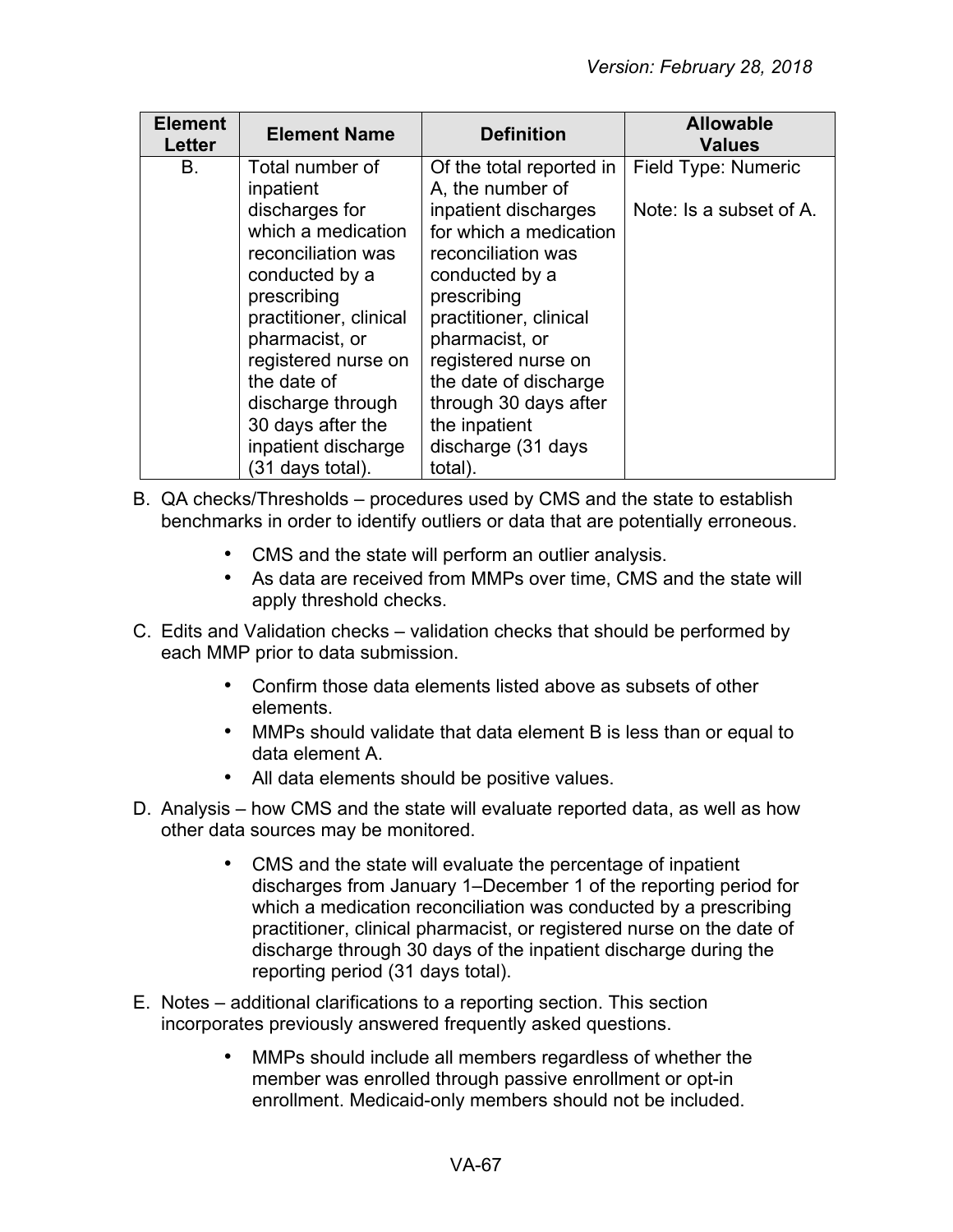- MMPs should include all inpatient discharges for members who meet the criteria outlined in data element A and were continuously enrolled from the date of discharge through 30 days after the discharge, regardless of whether they are disenrolled as of the end of the reporting period (i.e., include all members regardless of whether they are currently enrolled or disenrolled as of the last day of the reporting period).
- Reporting for this measure is limited to administrative data only (i.e., hybrid reporting is not required).
- Members who use hospice services or elect to use a hospice benefit at any time during the reporting period are excluded from the eligible population for this measure. These members may be identified using various methods, which may include but are not limited to enrollment data, medical record or claims/encounter data (Hospice value set).
- The denominator for this measure is based on discharges, not members.
- If a member has more than one discharge, include all discharges on or between January 1 and December 1 of the reporting period. To identify acute and non-acute inpatient discharges:
	- o Identify all acute and non-acute inpatient stays (Inpatient Stay value set)
	- $\circ$  Identify the discharge date for the stay
- Medication reconciliation is a type of review in which the discharge medications are reconciled with the most recent medication list in the outpatient medical record.
- Medication Reconciliation can be identified using the Medication Reconciliation value set.
- For data element A, if the discharge is followed by a readmission or direct transfer to an acute or non-acute inpatient care setting on the date of discharge through 30 days after discharge (31 total days), count only the last discharge. To identify readmissions during the 31-day period:
	- o Identify all acute and non-acute inpatient stays (Inpatient Stay value set)
	- $\circ$  Identify the admission date for the stay (the admission date must occur during the 31-day period)
	- $\circ$  Identify the discharge date for the stay (the discharge date is the event date)
- For data element A, exclude both the initial and the readmission/direct transfer discharges if the last discharge occurs after December 1 of the reporting period.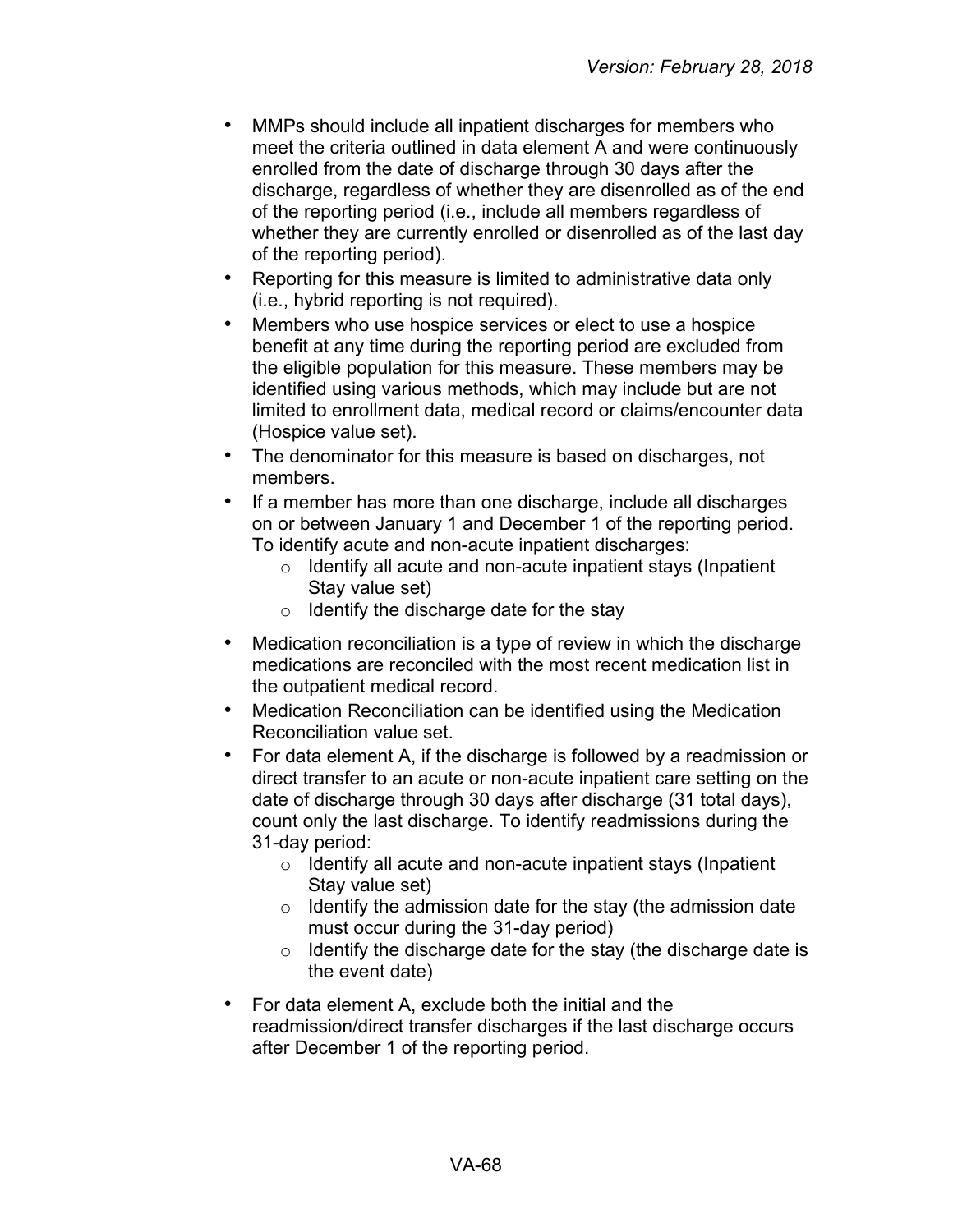- Members must be continuously enrolled in the MMP from the date of discharge through 30 days after discharge (31 total days) with no gap in enrollment, to be included in this measure.
- If a member remains in an acute or non-acute care setting through December 1 of the reporting period, a discharge is not included in the measure for this member, but the MMP must have a method for identifying the member's status for the remainder of the reporting period, and may not assume the member remained admitted based only on the absence of a discharge before December 1. If the MMP is unable to confirm the member remained in the acute or nonacute care setting through December 1, disregard the readmission or direct transfer and use the initial discharge date.
- F. Data Submission how MMPs will submit data collected to CMS and the state.
	- MMPs will submit data collected for this measure in the above specified format through a secure data collection site established by CMS. This site can be accessed at the following web address: [https://Financial-Alignment-Initiative.NORC.org.](https://financial-alignment-initiative.norc.org/)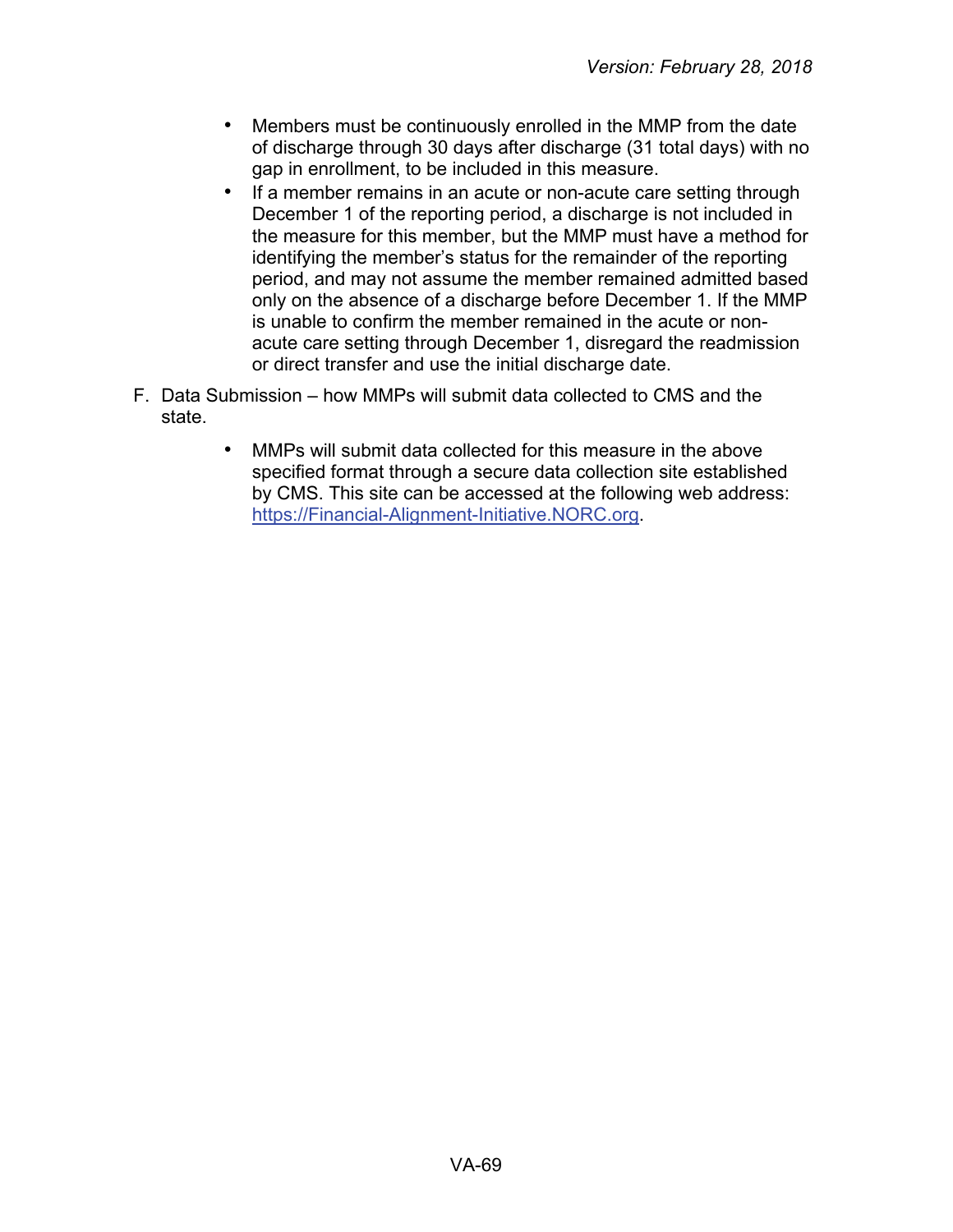## **Section VAIII. Enrollee Protections**

| <b>IMPLEMENTATION</b>               |                                      |          |                                                                                                     |                                                                                           |  |  |
|-------------------------------------|--------------------------------------|----------|-----------------------------------------------------------------------------------------------------|-------------------------------------------------------------------------------------------|--|--|
| <b>Reporting</b><br><b>Section</b>  | <b>Reporting</b><br><b>Frequency</b> | Level    | <b>Reporting</b><br><b>Period</b>                                                                   | Due Date                                                                                  |  |  |
| VA3. Enrollee<br><b>Protections</b> | Monthly                              | Contract | <b>Current Month</b><br>Ex:<br>$1/1 - 1/31$                                                         | By the end of the<br>month following<br>the last day of the<br>reporting period           |  |  |
| <b>ONGOING</b>                      |                                      |          |                                                                                                     |                                                                                           |  |  |
| Reporting<br><b>Section</b>         | Reporting<br><b>Frequency</b>        | Level    | Reporting<br><b>Periods</b>                                                                         | <b>Due Date</b>                                                                           |  |  |
| VA3. Enrollee<br><b>Protections</b> | Quarterly                            | Contract | Current<br>Calendar<br>Quarter<br>Ex:<br>$1/1 - 3/31$<br>$4/1 - 6/30$<br>$7/1 - 9/30$<br>10/1-12/31 | By the end of the<br>second month<br>following the last<br>day of the<br>reporting period |  |  |

VA3.1 The number of critical incident and abuse reports for members receiving LTSS.

| <b>Element</b><br>Letter | <b>Element Name</b>                                        | <b>Definition</b>                                                                                                      | <b>Allowable</b><br><b>Values</b> |
|--------------------------|------------------------------------------------------------|------------------------------------------------------------------------------------------------------------------------|-----------------------------------|
| A.                       | Total number of<br>members receiving<br>LTSS.              | Total number of<br>members receiving<br>LTSS during the<br>reporting period.                                           | Field Type: Numeric               |
| <b>B.</b>                | Total number of<br>critical incident and<br>abuse reports. | Of the total reported<br>in A, the number of<br>critical incident and<br>abuse reports during<br>the reporting period. | Field Type: Numeric               |

- B. QA checks/Thresholds procedures used by CMS and the state to establish benchmarks in order to identify outliers or data that are potentially erroneous.
	- CMS and the state will perform an outlier analysis.
	- As data are received from MMPs over time, CMS and the state will apply threshold checks.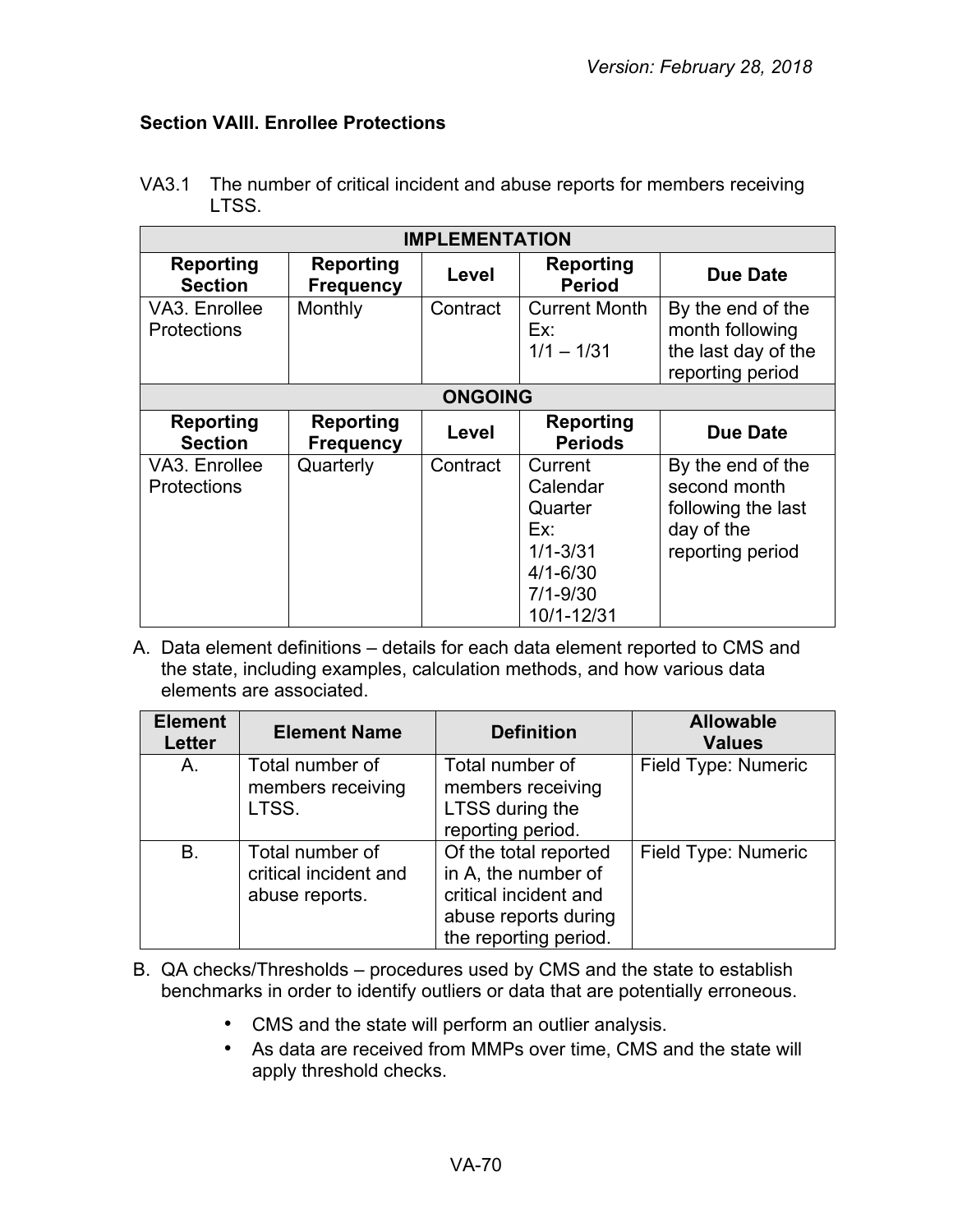- C. Edits and Validation checks validation checks that should be performed by each MMP prior to data submission.
	- All data elements should be positive values.
- D. Analysis how CMS and the state will evaluate reported data, as well as how other data sources may be monitored.
	- CMS and the state will evaluate the number of critical incident and abuse reports per 1,000 members receiving LTSS.
- E. Notes additional clarifications to a reporting section. This section incorporates previously answered frequently asked questions.
	- MMPs should include all members regardless of whether the member was enrolled through passive enrollment or opt-in enrollment. Medicaid-only members should not be included.
	- MMPs should include all members who meet the criteria outlined in data element A regardless if they are disenrolled as of the end of the reporting period (i.e., include all members regardless if they are currently enrolled or disenrolled as of the last day of the reporting period).
	- For data element B, MMPs should include all new critical incident and abuse cases that are reported during the reporting period, regardless if the case status is open or closed as of the last day of the reporting period.
	- Critical incident and abuse reports could be reported by the MMP or any provider, and are not limited to only those providers defined as LTSS providers.
	- It is possible for members to have more than one critical incident and/or abuse report during the reporting period. All critical incident and abuse reports during the reporting period should be counted.
	- Critical incident refers to any actual or alleged event or situation that creates a significant risk of substantial or serious harm to the physical or mental health, safety or well-being of a member.
	- Abuse refers to:
		- o Willful use of offensive, abusive, or demeaning language by a caretaker that causes mental anguish;
		- o Knowing, reckless, or intentional acts or failures to act which cause injury or death to an individual or which places that individual at risk of injury or death;
		- o Rape or sexual assault;
		- o Corporal punishment or striking of an individual;
		- $\circ$  Unauthorized use or the use of excessive force in the placement of bodily restraints on an individual; and
		- $\circ$  Use of bodily or chemical restraints on an individual which is not in compliance with federal or state laws and administrative regulations.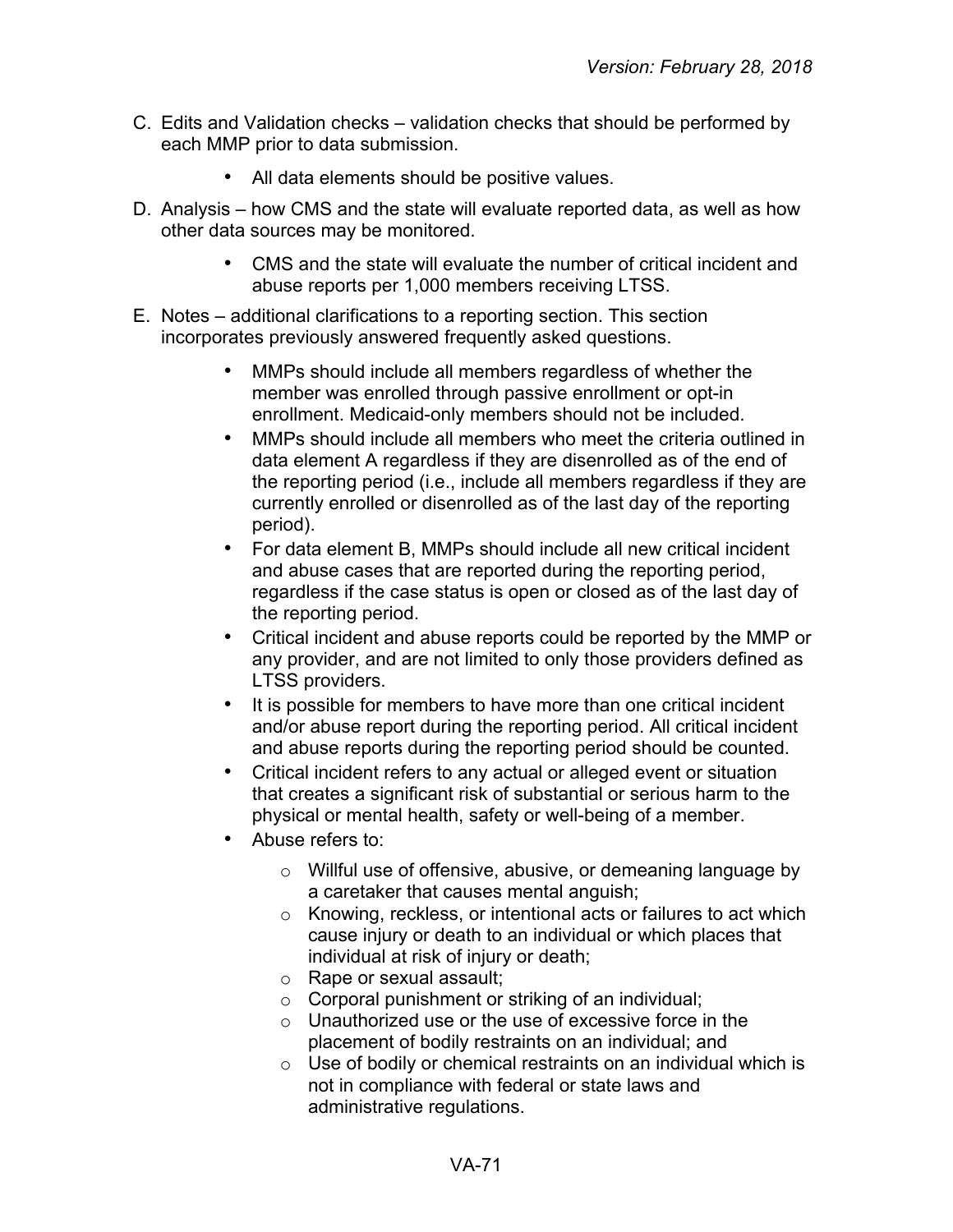- F. Data Submission how MMPs will submit data collected to CMS and the state.
	- MMPs will submit data collected for this measure in the above specified format through a secure data collection site established by CMS. This site can be accessed at the following web address: [https://Financial-Alignment-Initiative.NORC.org.](https://financial-alignment-initiative.norc.org/)
- VA3.2 Documentation of abuse, neglect, or exploitation and safety concerns or risk in the physical environment.

**Please note:** No MMP reporting to NORC is required for this measure as part of the reporting requirements; MMPs should continue to follow the CCC MMP Waiver Assurances Sampling Methodology and Other Expectations issued by DMAS in conducting waiver quality assurances and reporting directly to DMAS.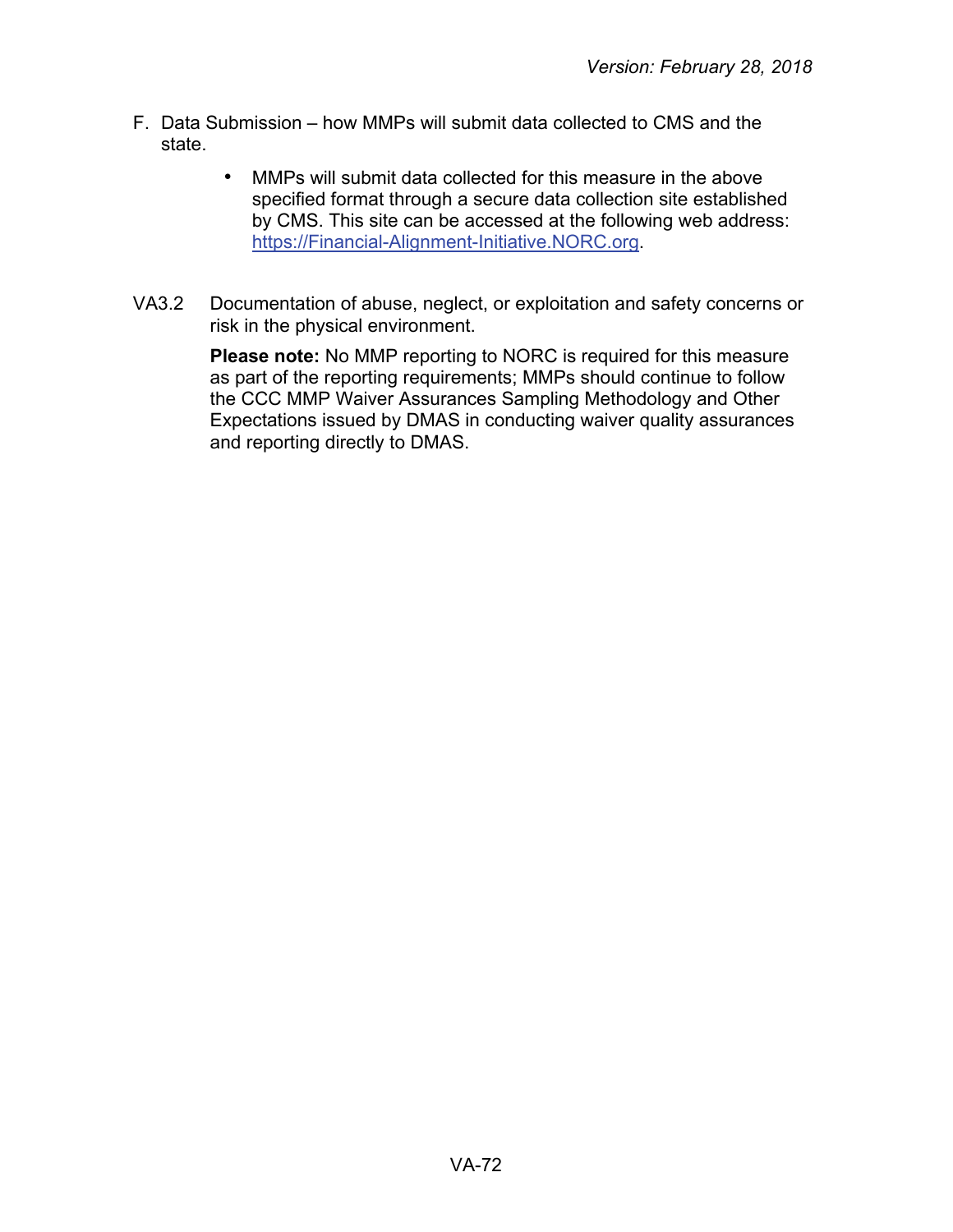## **Section VAIV. Organizational Structure and Staffing**

- VA4.1 Americans with Disabilities Act (ADA) compliance. *Retired*
- VA4.2 Care manager training for supporting self-direction under the demonstration.

| <b>IMPLEMENTATION</b>                            |                               |                |                                          |                                                                                           |
|--------------------------------------------------|-------------------------------|----------------|------------------------------------------|-------------------------------------------------------------------------------------------|
| <b>Reporting Section</b>                         | Reporting<br><b>Frequency</b> | Level          | <b>Reporting</b><br><b>Period</b>        | <b>Due Date</b>                                                                           |
| VA4. Organizational<br>Structure and<br>Staffing | Monthly                       | Contract       | <b>Current Month</b><br>Ex: $1/1 - 1/31$ | By the end of the<br>first month<br>following the last<br>day of the<br>reporting period  |
|                                                  |                               | <b>ONGOING</b> |                                          |                                                                                           |
| <b>Reporting Section</b>                         | Reporting<br><b>Frequency</b> | Level          | <b>Reporting</b><br><b>Period</b>        | <b>Due Date</b>                                                                           |
| VA4. Organizational<br>Structure and<br>Staffing | Annually                      | Contract       | <b>Calendar Year</b>                     | By the end of the<br>second month<br>following the last<br>day of the<br>reporting period |

| <b>Element</b><br><b>Letter</b> | <b>Element Name</b>                                                                                                                      | <b>Definition</b>                                                                                                                                                     | <b>Allowable</b><br><b>Values</b>              |
|---------------------------------|------------------------------------------------------------------------------------------------------------------------------------------|-----------------------------------------------------------------------------------------------------------------------------------------------------------------------|------------------------------------------------|
| A.                              | Total number of FTE<br>care managers.                                                                                                    | Total number of FTE<br>care managers in the<br>MMP during the<br>reporting period.                                                                                    | Field Type: Numeric                            |
| <b>B.</b>                       | Total number of FTE<br>care managers that<br>have undergone<br>training for<br>supporting self-<br>direction under the<br>demonstration. | Of the total reported<br>in A, the number of<br>FTE care managers<br>that have undergone<br>training for<br>supporting self-<br>direction under the<br>demonstration. | Field Type: Numeric<br>Note: Is a subset of A. |

- B. QA checks/Thresholds procedures used by CMS and the state to establish benchmarks in order to identify outliers or data that are potentially erroneous.
	- CMS and the state will perform an outlier analysis.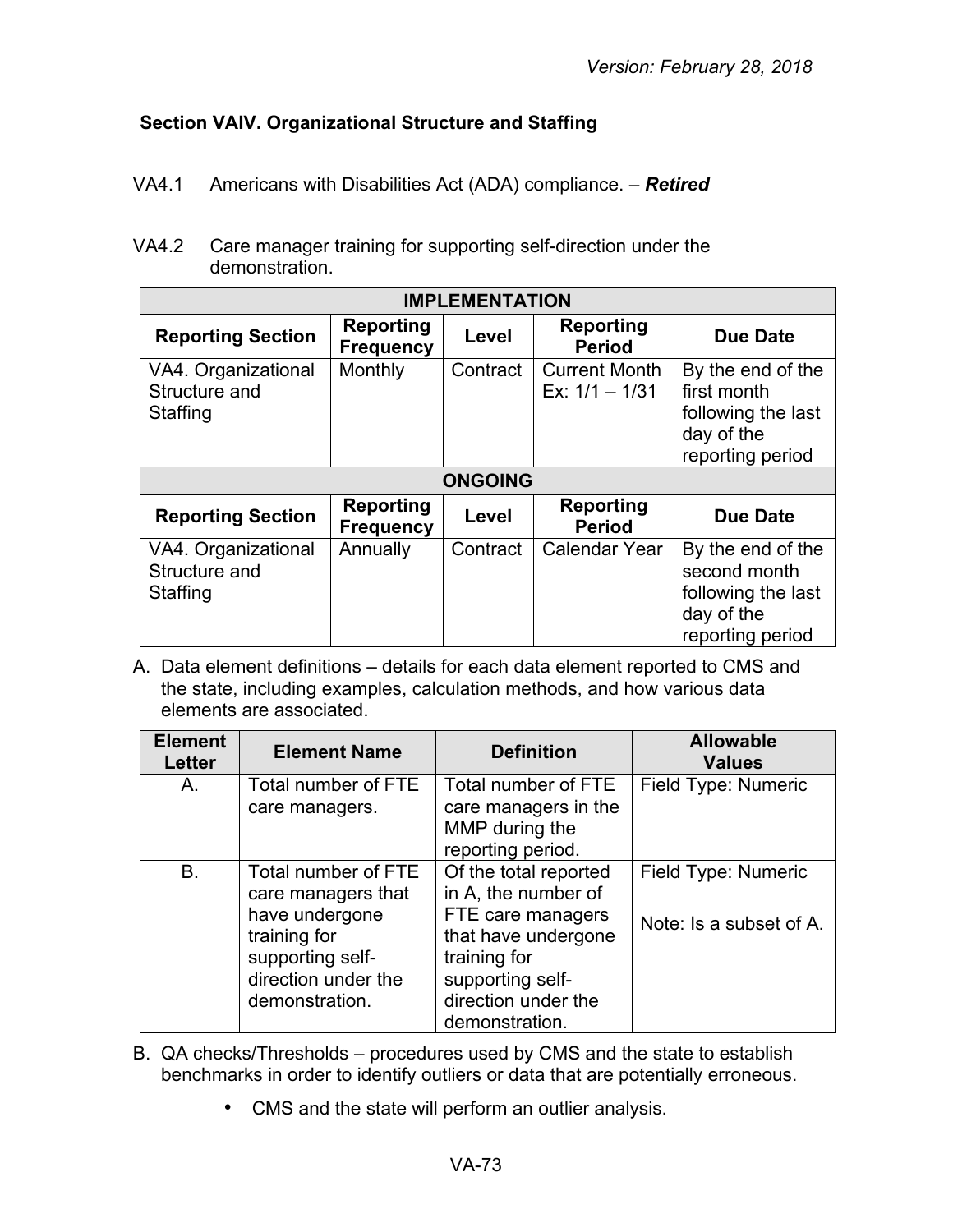- As data are received from MMPs over time, CMS and the state will apply threshold checks.
- C. Edits and Validation checks validation checks that should be performed by each MMP prior to data submission.
	- Confirm those data elements listed above as subsets of other elements.
	- MMPs should validate that data element B is less than or equal to data element A.
	- All data elements should be positive values.
- D. Analysis how CMS and the state will evaluate reported data, as well as how other data sources may be monitored.
	- CMS and the state will evaluate the percentage of FTE care managers that have undergone training for supporting selfdirection.
- E. Notes additional clarifications to a reporting section. This section incorporates previously answered frequently asked questions.
	- MMPs should refer to the Virginia three-way contract for specific requirements pertaining to a care manager.
	- MMPs should refer to the Virginia three-way contract for specific requirements pertaining to training for supporting self-direction.
	- A care manager includes all full-time and part-time staff.
	- FTE is full time equivalent. FTE is based on the average number of hours worked per week. For example, a care manager who works an average of 35 hours a week counts as one FTE. A care manager who works an average of 17.5 hours a week counts as half an FTE.
	- The training referenced in data element B is defined within the training plan submitted by the MMP to DMAS for review.
- F. Data Submission how MMPs will submit data collected to CMS and the state.
	- MMPs will submit data collected for this measure in the above specified format through a secure data collection site established by CMS. This site can be accessed at the following web address: [https://Financial-Alignment-Initiative.NORC.org.](https://financial-alignment-initiative.norc.org/)
- VA4.3 Licensure/certification requirements for new EDCD waiver providers.

**Please note:** No MMP reporting to NORC is required for this measure as part of the reporting requirements; MMPs should continue to follow the CCC MMP Waiver Assurances Sampling Methodology and Other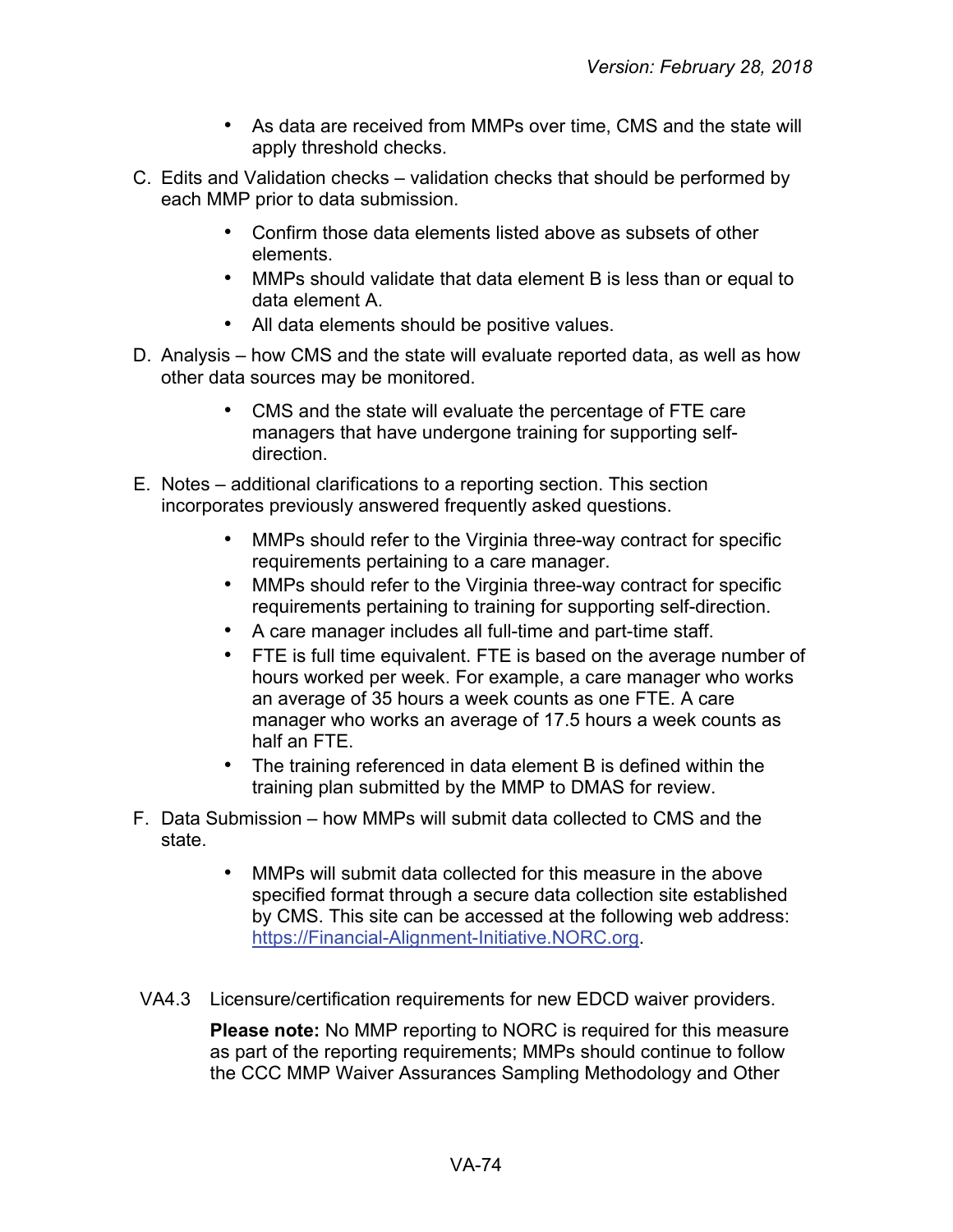Expectations issued by DMAS in conducting waiver quality assurances and reporting directly to DMAS.

VA4.4 Continuing licensure/certification requirements for EDCD waiver providers.

> **Please note:** No MMP reporting to NORC is required for this measure as part of the reporting requirements; MMPs should continue to follow the CCC MMP Waiver Assurances Sampling Methodology and Other Expectations issued by DMAS in conducting waiver quality assurances and reporting directly to DMAS.

VA4.5 Non-licensed/non-certified EDCD waiver provider enrollment.

**Please note:** No MMP reporting to NORC is required for this measure as part of the reporting requirements; MMPs should continue to follow the CCC MMP Waiver Assurances Sampling Methodology and Other Expectations issued by DMAS in conducting waiver quality assurances and reporting directly to DMAS.

VA4.6 EDCD waiver provider agency direct support staff with criminal background checks.

> **Please note:** No MMP reporting to NORC is required for this measure as part of the reporting requirements; MMPs should continue to follow the CCC MMP Waiver Assurances Sampling Methodology and Other Expectations issued by DMAS in conducting waiver quality assurances and reporting directly to DMAS.

VA4.7 EDCD waiver provider staff training requirements.

**Please note:** No MMP reporting to NORC is required for this measure as part of the reporting requirements; MMPs should continue to follow the CCC MMP Waiver Assurances Sampling Methodology and Other Expectations issued by DMAS in conducting waiver quality assurances and reporting directly to DMAS.

VA4.8 Consumer-directed employees who are trained.

**Please note:** No MMP reporting to NORC is required for this measure as part of the reporting requirements; MMPs should continue to follow the CCC MMP Waiver Assurances Sampling Methodology and Other Expectations issued by DMAS in conducting waiver quality assurances and reporting directly to DMAS.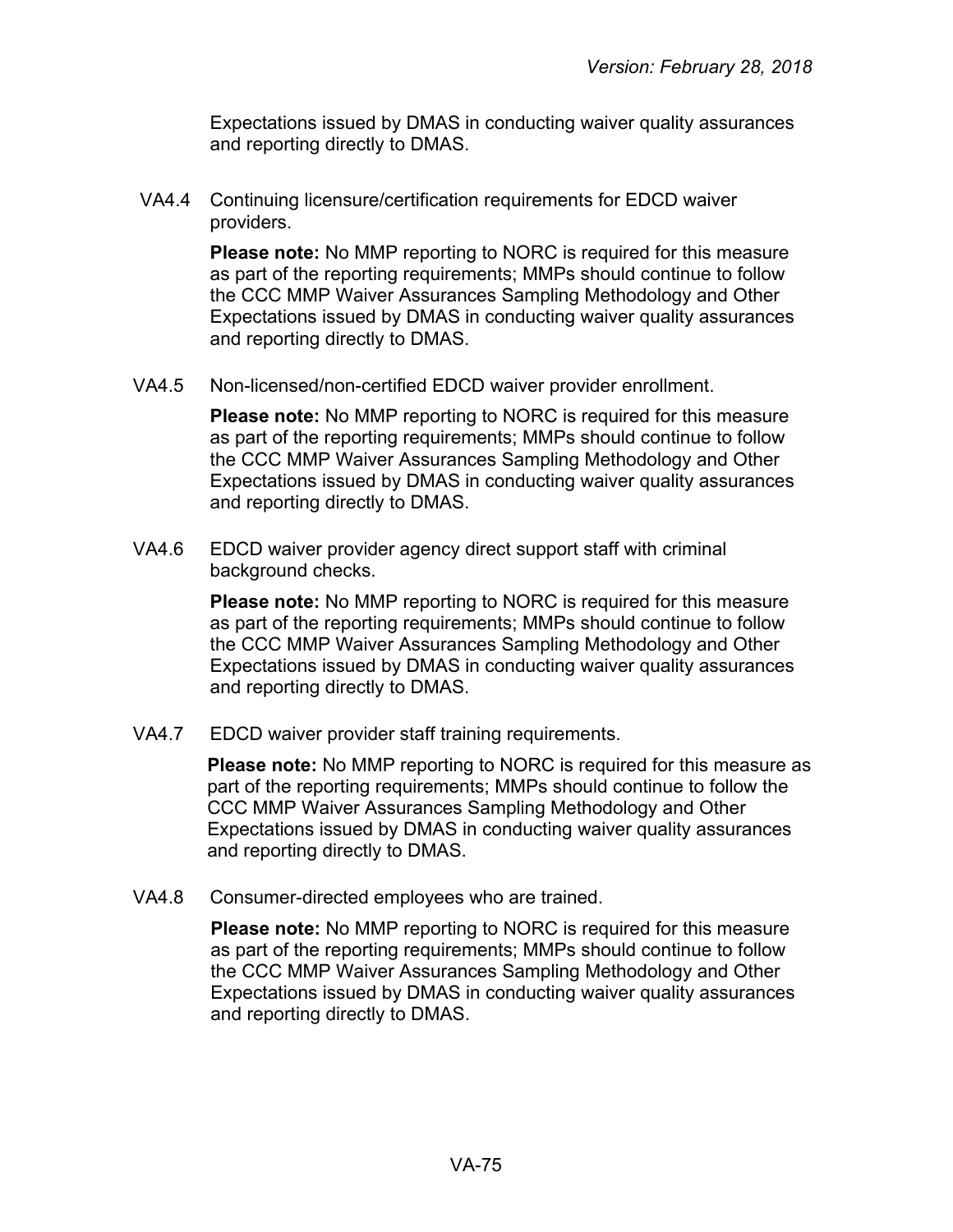## **Section VAV. Performance and Quality Improvement**

VA5.1 Members with Severe Mental Illness (SMI) receiving primary care services.<sup>ii</sup>

| <b>CONTINUOUS REPORTING</b>                    |                                      |          |                                   |                                                                                           |
|------------------------------------------------|--------------------------------------|----------|-----------------------------------|-------------------------------------------------------------------------------------------|
| <b>Reporting Section</b>                       | <b>Reporting</b><br><b>Frequency</b> | Level    | <b>Reporting</b><br><b>Period</b> | <b>Due Date</b>                                                                           |
| VA5. Performance<br>and Quality<br>Improvement | Annually                             | Contract | <b>Calendar Year</b>              | By the end of the<br>fourth month<br>following the last<br>day of the<br>reporting period |

| <b>Element</b><br><b>Letter</b> | <b>Element Name</b>                                                                           | <b>Definition</b>                                                                                                                                                     | <b>Allowable Values</b>                        |
|---------------------------------|-----------------------------------------------------------------------------------------------|-----------------------------------------------------------------------------------------------------------------------------------------------------------------------|------------------------------------------------|
| Α.                              | Total number of<br>members with an<br>SMI diagnosis.                                          | Total number of<br>members who were<br>continuously enrolled<br>in the MMP during<br>the reporting period<br>with an SMI<br>diagnosis during the<br>reporting period. | Field Type: Numeric                            |
| <b>B.</b>                       | Total number of<br>members with an<br>SMI diagnosis who<br>received primary<br>care services. | Of the total reported<br>in A, the number of<br>members with an<br>SMI diagnosis who<br>received primary<br>care services during<br>the reporting period.             | Field Type: Numeric<br>Note: Is a subset of A. |

- B. QA checks/Thresholds procedures used by CMS and the state to establish benchmarks in order to identify outliers or data that are potentially erroneous.
	- The quality withhold benchmark is 85% for Demonstration Year 2 and 95% for Demonstration Year 3. For more information, refer to the Quality Withhold Technical Notes (DY 2 & 3): Virginia-Specific Measures.
- C. Edits and Validation Checks validation checks that should be performed by each MMP prior to data submission.
	- Confirm those data elements listed above as subsets of other elements.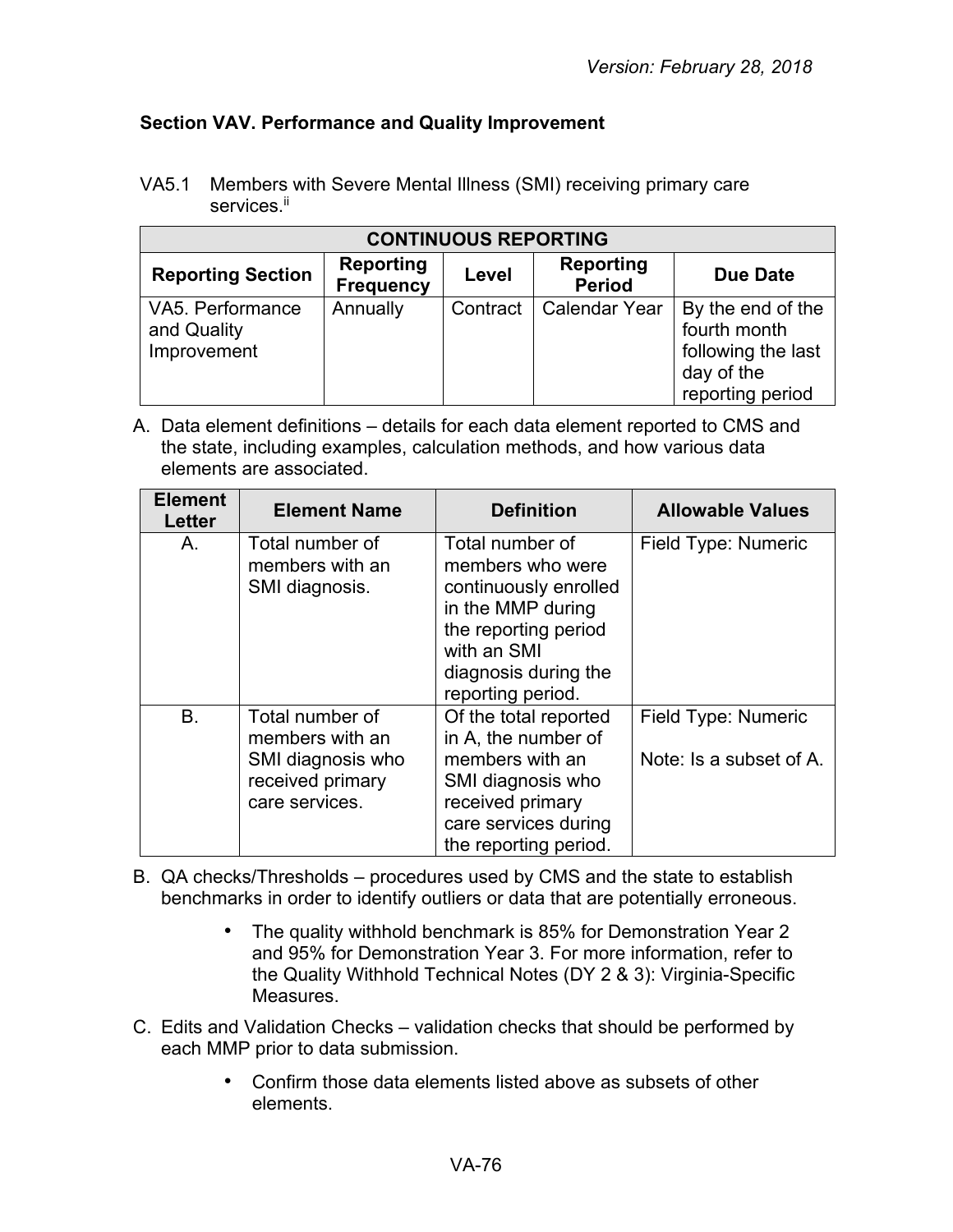- MMPs should validate that data element B is less than or equal to data element A.
- All data elements should be positive values.
- D. Analysis how CMS and the state will evaluate reported data, as well as how other data sources may be monitored.
	- CMS and the state will evaluate the percentage of members with an SMI diagnosis during the reporting period who received primary care services during the reporting period.
- E. Notes additional clarifications to a reporting section. This section incorporates previously answered frequently asked questions.
	- MMPs should include all members regardless of whether the member was enrolled through passive enrollment or opt-in enrollment. Medicaid-only members should not be included.
	- During CY1, members must be continuously enrolled in the MMP for six months during the reporting period, with no gaps in enrollment, to be included in this measure.
	- Beginning CY2, members must be continuously enrolled in the MMP for 11 out of 12 months during the reporting period to be included in this measure.
	- Codes to identify mental illness diagnosis are provided in the Severe Mental Illness Diagnosis value set. Members with a principal diagnosis code of severe mental illness should be included in this measure.
	- Codes to identify primary care services are provided in the Ambulatory Visits value set and Other Ambulatory Visits value set.
- F. Data Submission how MMPs will submit data collected to CMS and the state.
	- MMPs will submit data collected for this measure in the above specified format through a secure data collection site established by CMS. This site can be accessed at the following web address: [https://Financial-Alignment-Initiative.NORC.org.](https://financial-alignment-initiative.norc.org/)
- VA5.2 Recovery-oriented measures for persons with Severe Mental Illness receiving mental health services. – *Retired*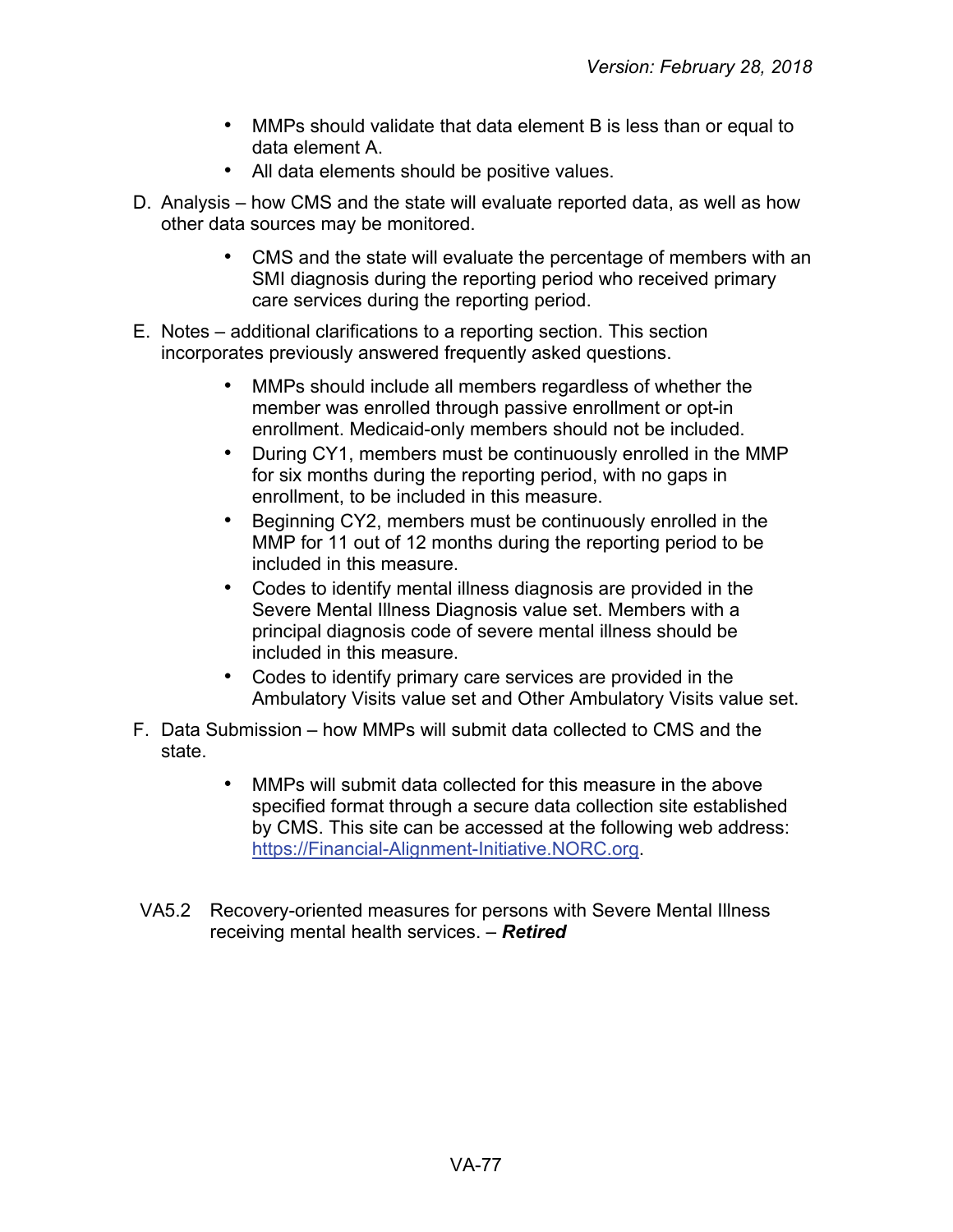| <b>CONTINUOUS REPORTING</b>                       |                                      |          |                                                                                                     |                                                                                           |  |
|---------------------------------------------------|--------------------------------------|----------|-----------------------------------------------------------------------------------------------------|-------------------------------------------------------------------------------------------|--|
| Reporting<br><b>Section</b>                       | <b>Reporting</b><br><b>Frequency</b> | Level    | <b>Reporting</b><br><b>Periods</b>                                                                  | <b>Due Date</b>                                                                           |  |
| VA5.<br>Performance and<br>Quality<br>Improvement | Quarterly                            | Contract | Current<br>Calendar<br>Quarter<br>Ex:<br>$1/1 - 3/31$<br>$4/1 - 6/30$<br>$7/1 - 9/30$<br>10/1-12/31 | By the end of the<br>second month<br>following the last<br>day of the reporting<br>period |  |

VA5.3 Adjudicated clean claims.<sup>i, ii</sup>

| <b>Element</b><br>Letter | <b>Element Name</b>                                                                                                                                                           | <b>Definition</b>                                                                                                                                                                                              | <b>Allowable</b><br><b>Values</b>              |
|--------------------------|-------------------------------------------------------------------------------------------------------------------------------------------------------------------------------|----------------------------------------------------------------------------------------------------------------------------------------------------------------------------------------------------------------|------------------------------------------------|
| А.                       | Total number of<br>adjudicated clean<br>claims.                                                                                                                               | Total number of<br>adjudicated clean<br>claims during the<br>reporting period.                                                                                                                                 | Field Type: Numeric                            |
| B.                       | Total number of<br>adjudicated clean<br>claims for<br>traditional Medicaid<br>covered EDCD<br>waiver services.                                                                | Of the total reported in<br>A, the number of<br>adjudicated clean<br>claims for traditional<br>Medicaid covered<br><b>EDCD waiver services</b><br>during the reporting<br>period.                              | Field Type: Numeric<br>Note: Is a subset of A. |
| $C_{\cdot}$              | Total number of<br>adjudicated clean<br>claims for<br>traditional Medicaid<br>covered EDCD<br>waiver services<br>paid using the<br>correct rate within<br>14 days of receipt. | Of the total reported in<br>B, the number of<br>adjudicated clean<br>claims for traditional<br>Medicaid covered<br><b>EDCD waiver services</b><br>paid using the correct<br>rate within 14 days of<br>receipt. | Field Type: Numeric<br>Note: Is a subset of B. |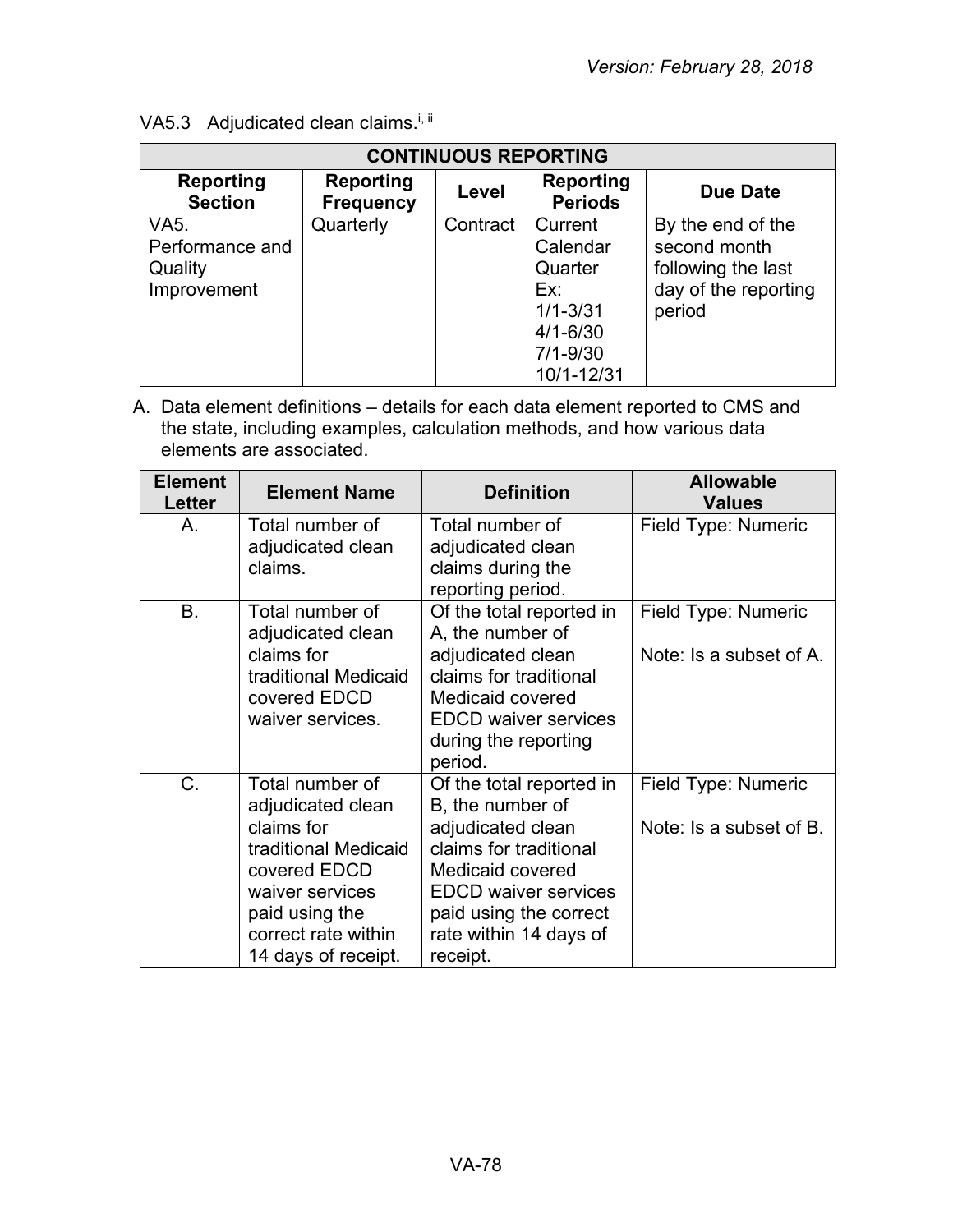| <b>Element</b><br><b>Letter</b> | <b>Element Name</b>                                                                                                                                                                | <b>Definition</b>                                                                                                                                                                                            | <b>Allowable</b><br><b>Values</b>              |
|---------------------------------|------------------------------------------------------------------------------------------------------------------------------------------------------------------------------------|--------------------------------------------------------------------------------------------------------------------------------------------------------------------------------------------------------------|------------------------------------------------|
| D.                              | Total number of<br>adjudicated clean<br>claims for<br>traditional Medicaid<br>covered EDCD                                                                                         | Of the total reported in<br>B, the number of<br>adjudicated clean<br>claims for traditional<br>Medicaid covered                                                                                              | Field Type: Numeric<br>Note: Is a subset of B. |
|                                 | waiver services<br>paid using the<br>correct rate within<br>30 days of receipt.                                                                                                    | <b>EDCD waiver services</b><br>paid using the correct<br>rate within 30 days of<br>receipt.                                                                                                                  |                                                |
| Ε.                              | Total number of<br>adjudicated clean<br>claims for<br>traditional Medicaid<br>covered nursing<br>facility services.                                                                | Of the total reported in<br>A, the number of<br>adjudicated clean<br>claims for traditional<br>Medicaid covered<br>nursing facility services<br>during the reporting<br>period.                              | Field Type: Numeric<br>Note: Is a subset of A. |
| F.                              | Total number of<br>adjudicated clean<br>claims for<br>traditional Medicaid<br>covered nursing<br>facility services<br>paid using the<br>correct rate within<br>14 days of receipt. | Of the total reported in<br>E, the number of<br>adjudicated clean<br>claims for traditional<br>Medicaid covered<br>nursing facility services<br>paid using the correct<br>rate within 14 days of<br>receipt. | Field Type: Numeric<br>Note: Is a subset of E. |
| G.                              | Total number of<br>adjudicated clean<br>claims for<br>traditional Medicaid<br>covered nursing<br>facility services<br>paid using the<br>correct rate within<br>30 days of receipt. | Of the total reported in<br>E, the number of<br>adjudicated clean<br>claims for traditional<br>Medicaid covered<br>nursing facility services<br>paid using the correct<br>rate within 30 days of<br>receipt. | Field Type: Numeric<br>Note: Is a subset of E. |
| Η.                              | Total number of<br>adjudicated clean<br>claims for<br>traditional Medicaid<br>covered behavioral<br>health services.                                                               | Of the total reported in<br>A, the number of<br>adjudicated clean<br>claims for traditional<br><b>Medicaid behavioral</b><br>health covered<br>services during the<br>reporting period.                      | Field Type: Numeric<br>Note: Is a subset of A. |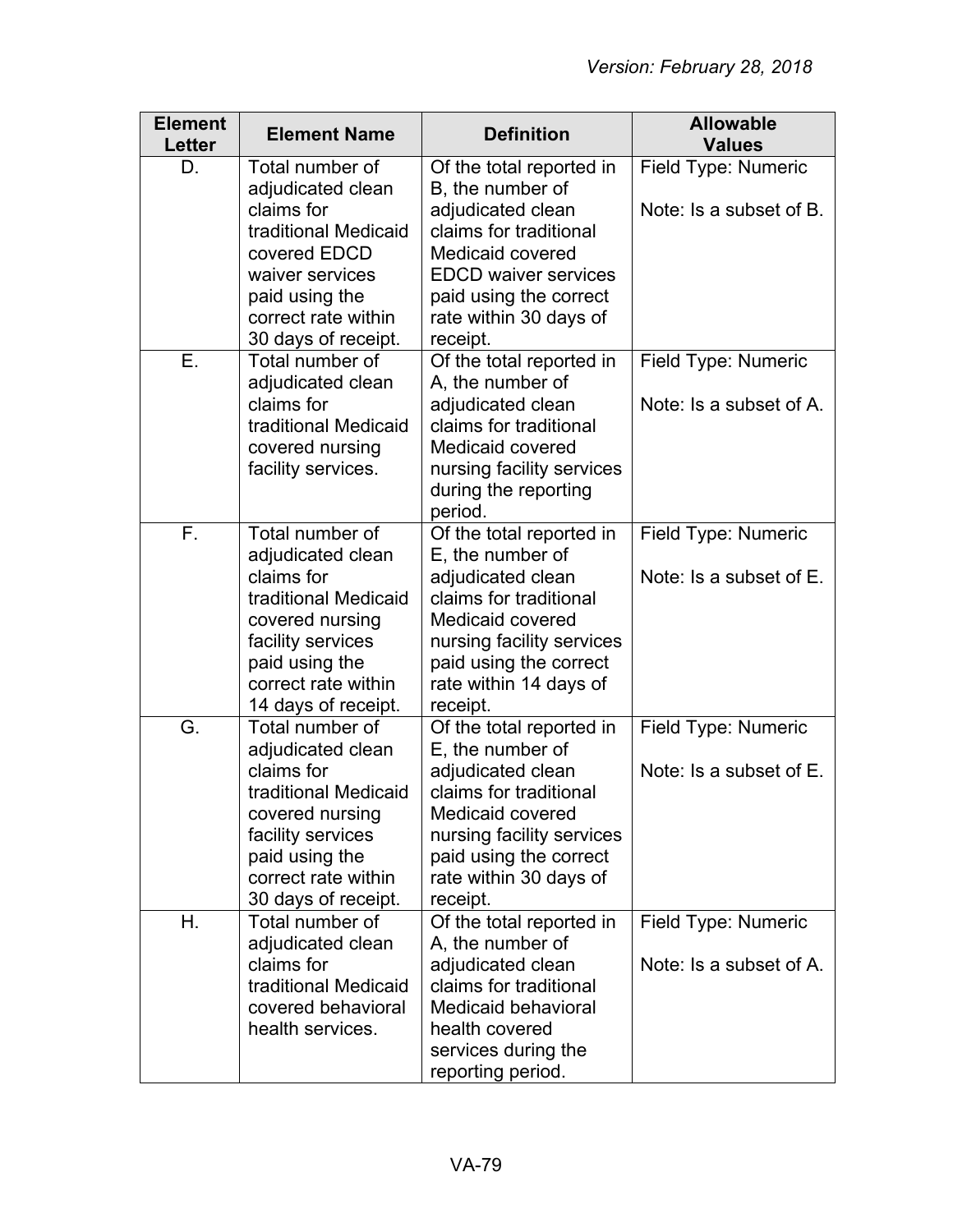| <b>Element</b><br><b>Letter</b> | <b>Element Name</b>                                                                                                                         | <b>Definition</b>                                                                                                                                             | <b>Allowable</b><br><b>Values</b>                                                     |
|---------------------------------|---------------------------------------------------------------------------------------------------------------------------------------------|---------------------------------------------------------------------------------------------------------------------------------------------------------------|---------------------------------------------------------------------------------------|
|                                 | Total number of<br>adjudicated clean                                                                                                        | Of the total reported in<br>H, the number of                                                                                                                  | Field Type: Numeric                                                                   |
|                                 | claims for<br>traditional Medicaid<br>covered behavioral                                                                                    | adjudicated clean<br>claims for traditional<br>Medicaid covered                                                                                               | Note: Is a subset of H.                                                               |
|                                 | health services paid                                                                                                                        | behavioral health                                                                                                                                             |                                                                                       |
|                                 | using the correct<br>rate within 14 days<br>of receipt.                                                                                     | services paid using the<br>correct rate within 14<br>days of receipt.                                                                                         |                                                                                       |
| J.                              | Total number of<br>adjudicated clean                                                                                                        | Of the total reported in<br>H, the number of                                                                                                                  | Field Type: Numeric                                                                   |
|                                 | claims for<br>traditional Medicaid<br>covered behavioral<br>health services paid<br>using the correct<br>rate within 30 days<br>of receipt. | adjudicated clean<br>claims for traditional<br>Medicaid covered<br>behavioral health<br>services paid using the<br>correct rate within 30<br>days of receipt. | Note: Is a subset of H.                                                               |
| K.                              | Total number of                                                                                                                             | Of the total reported in                                                                                                                                      | Field Type: Numeric                                                                   |
|                                 | adjudicated clean<br>claims for other<br>traditional Medicaid                                                                               | A, the number of<br>adjudicated clean<br>claims for other                                                                                                     | Note: Is a subset of A.                                                               |
|                                 | covered services.                                                                                                                           | traditional Medicaid<br>covered services                                                                                                                      | Note: Exclude EDCD,<br>nursing facility, and                                          |
|                                 |                                                                                                                                             | during the reporting<br>period.                                                                                                                               | behavioral health<br>services claims.                                                 |
| L.                              | Total number of<br>adjudicated clean                                                                                                        | Of the total reported in<br>K, the number of                                                                                                                  | Field Type: Numeric                                                                   |
|                                 | claims for other<br>traditional Medicaid                                                                                                    | adjudicated clean<br>claims for other                                                                                                                         | Note: Is a subset of K.                                                               |
|                                 | covered services<br>paid using the<br>correct rate within<br>14 days of receipt.                                                            | traditional Medicaid<br>covered services paid<br>using the correct rate<br>within 14 days of<br>receipt.                                                      | Note: Exclude EDCD,<br>nursing facility, and<br>behavioral health<br>services claims. |
| M.                              | Total number of<br>adjudicated clean                                                                                                        | Of the total reported in<br>K, the number of                                                                                                                  | Field Type: Numeric                                                                   |
|                                 | claims for other<br>traditional Medicaid                                                                                                    | adjudicated clean<br>claims for other                                                                                                                         | Note: Is a subset of K.                                                               |
|                                 | covered services<br>paid using the                                                                                                          | traditional Medicaid<br>covered services paid                                                                                                                 | Note: Exclude EDCD,<br>nursing facility, and                                          |
|                                 | correct rate within<br>30 days of receipt.                                                                                                  | using the correct rate<br>within 30 days of<br>receipt.                                                                                                       | behavioral health<br>services claims.                                                 |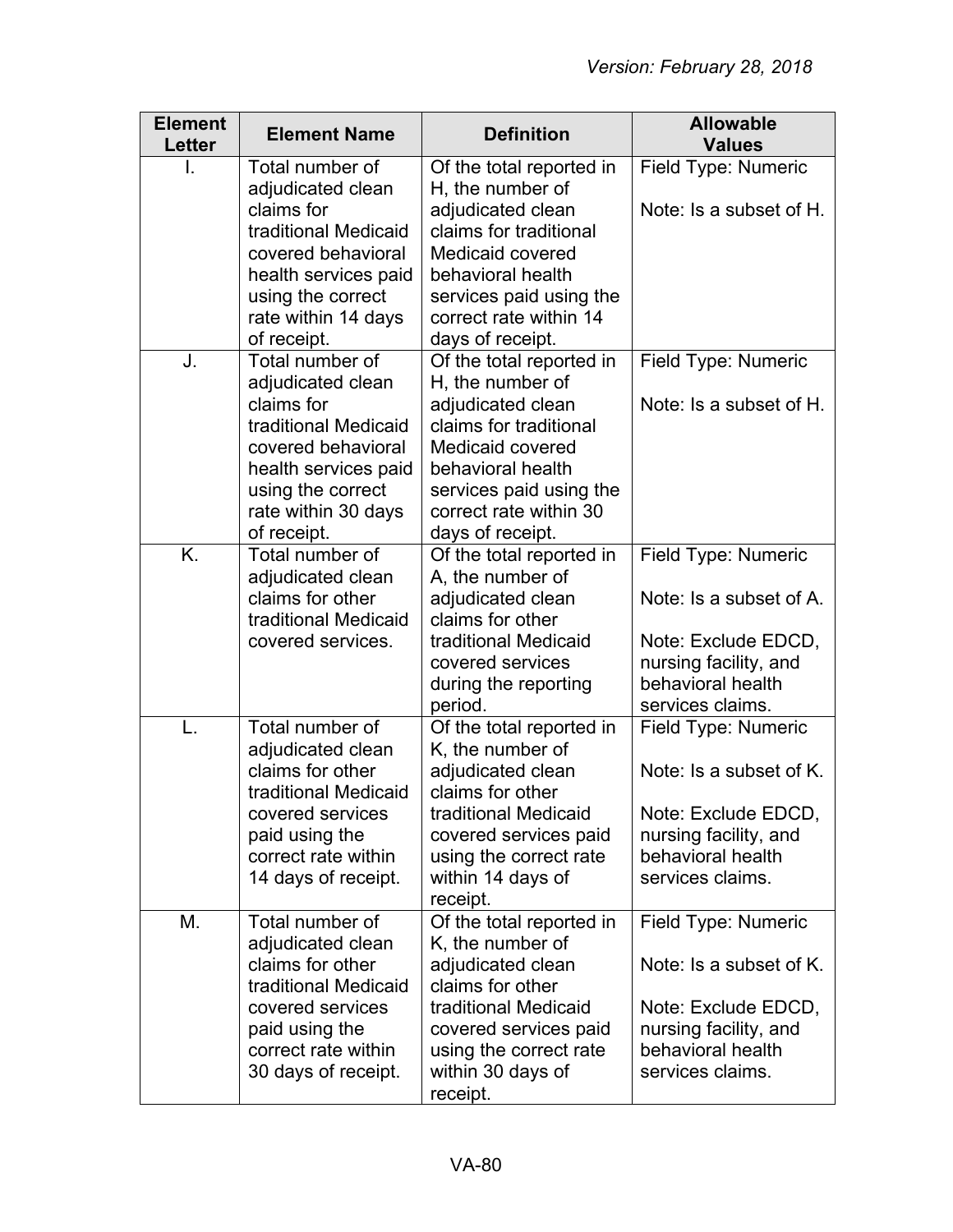- B. QA checks/Thresholds procedures used by CMS and the state to establish benchmarks in order to identify outliers or data that are potentially erroneous.
	- The quality withhold benchmark is 92% for Demonstration Year 2 and 95% for Demonstration Year 3. For more information, refer to the Quality Withhold Technical Notes (DY 2 & 3): Virginia-Specific **Measures**
- C. Edits and Validation checks validation checks that should be performed by each MMP prior to data submission.
	- Confirm those data elements listed above as subsets of other elements.
	- MMPs should validate that data elements B, E, H, and K are less than or equal to data element A.
	- MMPs should validate that data elements C and D are less than or equal to data element B.
	- MMPs should validate that data elements F and G are less than or equal to data element E.
	- MMPs should validate that data element I and J are less than or equal to data element H.
	- MMPs should validate that data elements L and M are less than or equal to data element K.
	- All data elements should be positive values.
- D. Analysis how CMS and the state will evaluate reported data, as well as how other data sources may be monitored. CMS and the state will evaluate the percentage of:
	- Adjudicated clean claims for traditional Medicaid covered EDCD waiver services that were paid using the correct rate within 14 days of receipt.
	- Adjudicated clean claims for traditional Medicaid covered EDCD waiver services that were paid using the correct rate within 30 days of receipt.
	- Adjudicated clean claims for traditional Medicaid covered nursing facility services that were paid using the correct rate within 14 days of receipt.
	- Adjudicated clean claims for traditional Medicaid covered nursing facility services that were paid using the correct rate within 30 days of receipt.
	- Adjudicated clean claims for traditional Medicaid covered behavioral health services that were paid using the correct rate within 14 days of receipt.
	- Adjudicated clean claims for traditional Medicaid covered behavioral health services that were paid using the correct rate within 30 days of receipt.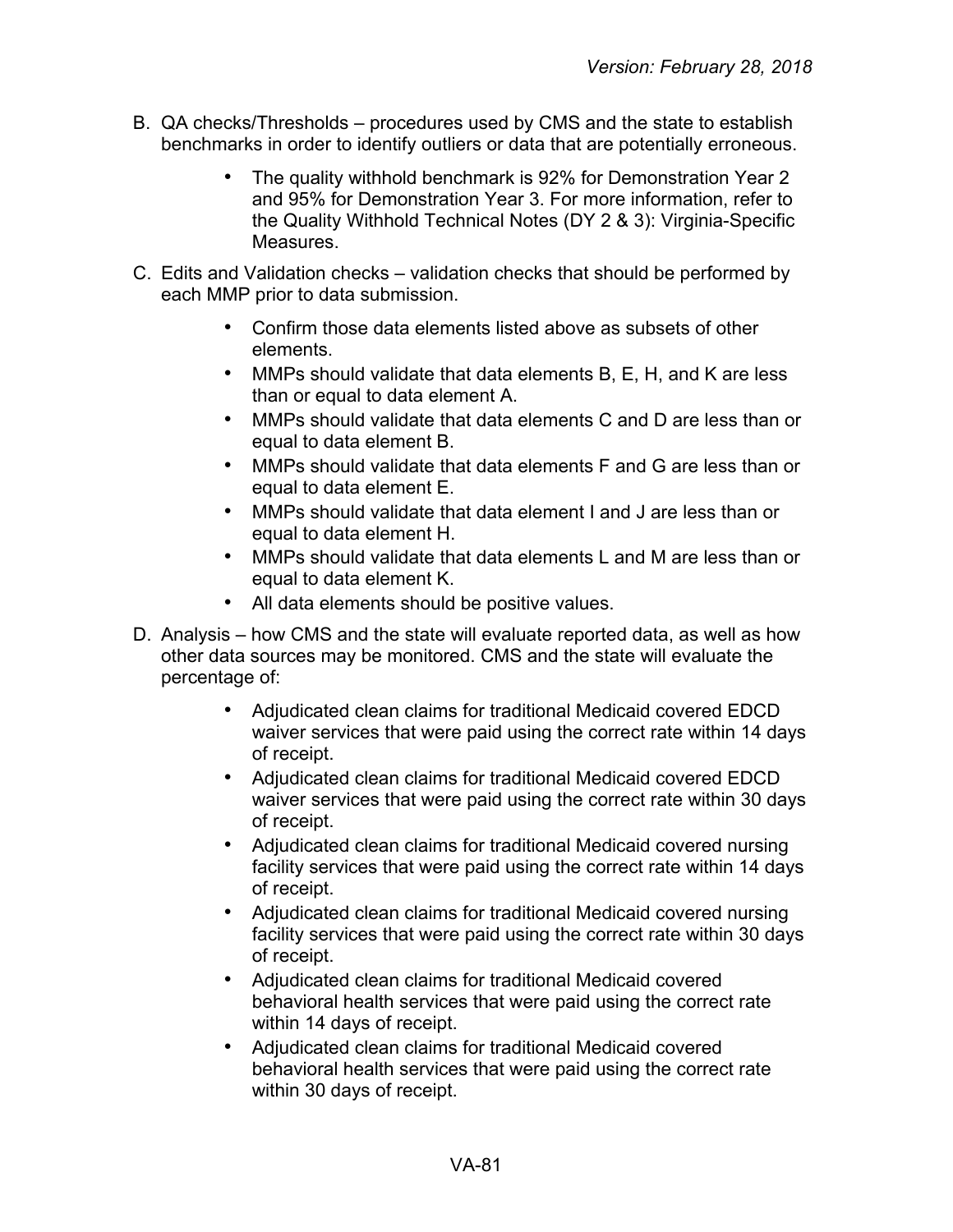- Adjudicated clean claims for other traditional Medicaid covered services that were paid using the correct rate within 14 days of receipt.
- Adjudicated clean claims for other traditional Medicaid covered services that were paid using the correct rate within 30 days of receipt.
- E. Notes additional clarifications to a reporting section. This section incorporates previously answered frequently asked questions.
	- MMPs should refer to Chapter 5 of the Provider Manual to identify adjudicated claim requirements. This manual can be accessed via the following web address: [https://www.virginiamedicaid.dmas.virginia.gov/wps/portal/Provider](https://www.virginiamedicaid.dmas.virginia.gov/wps/portal/ProviderManual) **Manual**
	- MMPs should include all adjudicated clean claims for members who meet the criteria outlined in data element A, regardless if they are disenrolled as of the end of the reporting period (i.e., include all members regardless if they are currently enrolled or disenrolled as of the last day of the reporting period).
	- Clean claims include claims with errors originating from the Contractor's claims systems, but do not include claims from a provider who is under investigation for fraud or abuse, or claims under review for Medical Necessity.
	- Please refer to the Virginia three-way contract for more information regarding timely provider payments.
	- Other traditional Medicaid covered services include all services that would be paid by Medicaid historically excluding EDCD waiver and NF services, behavioral health services, transportation services, and Public Partnerships LLC (PPL) services.
	- Exclude nursing facilities, EDCD services, and LTC pharmacies within a nursing facility from other traditional Medicaid covered services.
	- Report the number of adjudicated clean claims for Medicaid including crossover claims.
	- A "clean" claim is one that has no defect, impropriety, lack of any required substantiating documentation, or particular circumstance requiring special treatment that prevents timely payment.
	- Do not include reprocessed claims or denied claims.
	- Transportation clean claims should be included in other traditional Medicaid clean claims (data element K).
- F. Data Submission how MMPs will submit data collected to CMS and the state.
	- MMPs will submit data collected for this measure in the above specified format through a secure data collection site established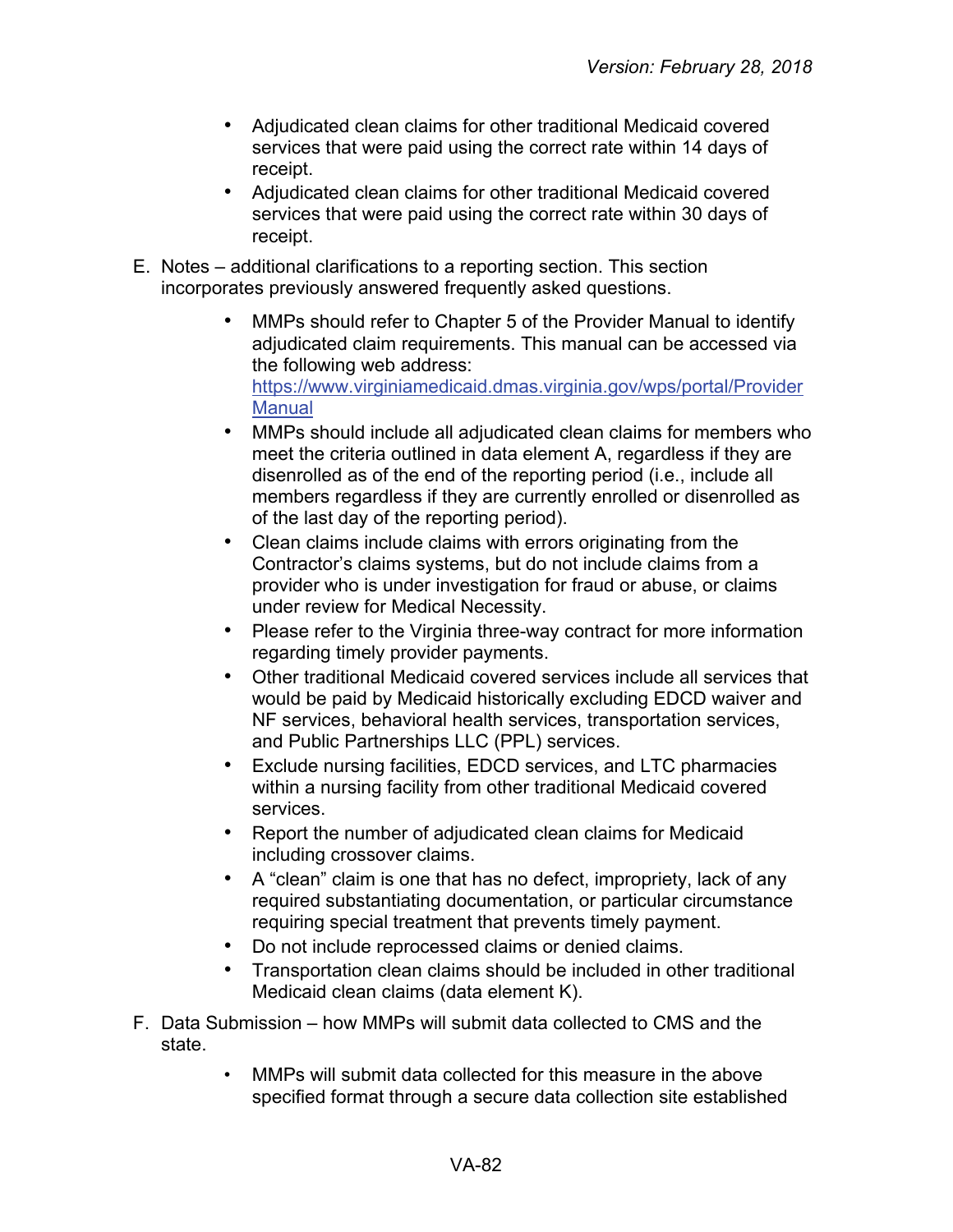by CMS. This site can be accessed at the following web address: [https://Financial-Alignment-Initiative.NORC.org.](https://financial-alignment-initiative.norc.org/)

VA5.4 Adherence to Antipsychotic Medications for Individuals with Schizophrenia.

| <b>CONTINUOUS REPORTING</b>                              |                                      |          |                                   |                                                                                          |
|----------------------------------------------------------|--------------------------------------|----------|-----------------------------------|------------------------------------------------------------------------------------------|
| <b>Reporting</b><br><b>Section</b>                       | <b>Reporting</b><br><b>Frequency</b> | Level    | <b>Reporting</b><br><b>Period</b> | <b>Due Date</b>                                                                          |
| <b>VA5.</b><br>Performance and<br>Quality<br>Improvement | Annually                             | Contract | <b>Calendar Year</b>              | By the end of the<br>sixth month<br>following the last<br>day of the<br>reporting period |

| <b>Element</b><br>Letter | <b>Element Name</b>                                                                                                                                                                 | <b>Definition</b>                                                                                                                                                                                                     | <b>Allowable</b><br><b>Values</b>              |
|--------------------------|-------------------------------------------------------------------------------------------------------------------------------------------------------------------------------------|-----------------------------------------------------------------------------------------------------------------------------------------------------------------------------------------------------------------------|------------------------------------------------|
| A.                       | Total number of<br>members age 21-<br>64 with<br>schizophrenia.                                                                                                                     | Total number of<br>members age 21-64<br>with schizophrenia,<br>who were<br>continuously enrolled<br>in the MMP during the<br>reporting period, and<br>who were enrolled on<br>December 31 of the<br>reporting period. | Field Type: Numeric                            |
| B.                       | Total number of<br>members who<br>received a<br>proportion of days<br>covered (PDC) of at<br>least 80% for their<br>antipsychotic<br>medications during<br>the reporting<br>period. | Of the total reported in<br>A, the number of<br>members who<br>received a PDC of at<br>least 80% for their<br>antipsychotic<br>medications during<br>the reporting period.                                            | Field Type: Numeric<br>Note: Is a subset of A. |

- B. QA checks/Thresholds procedures used by CMS and the state to establish benchmarks in order to identify outliers or data that are potentially erroneous.
	- CMS and the state will perform an outlier analysis.
	- As data are received from MMPs over time, CMS and the state will apply threshold checks.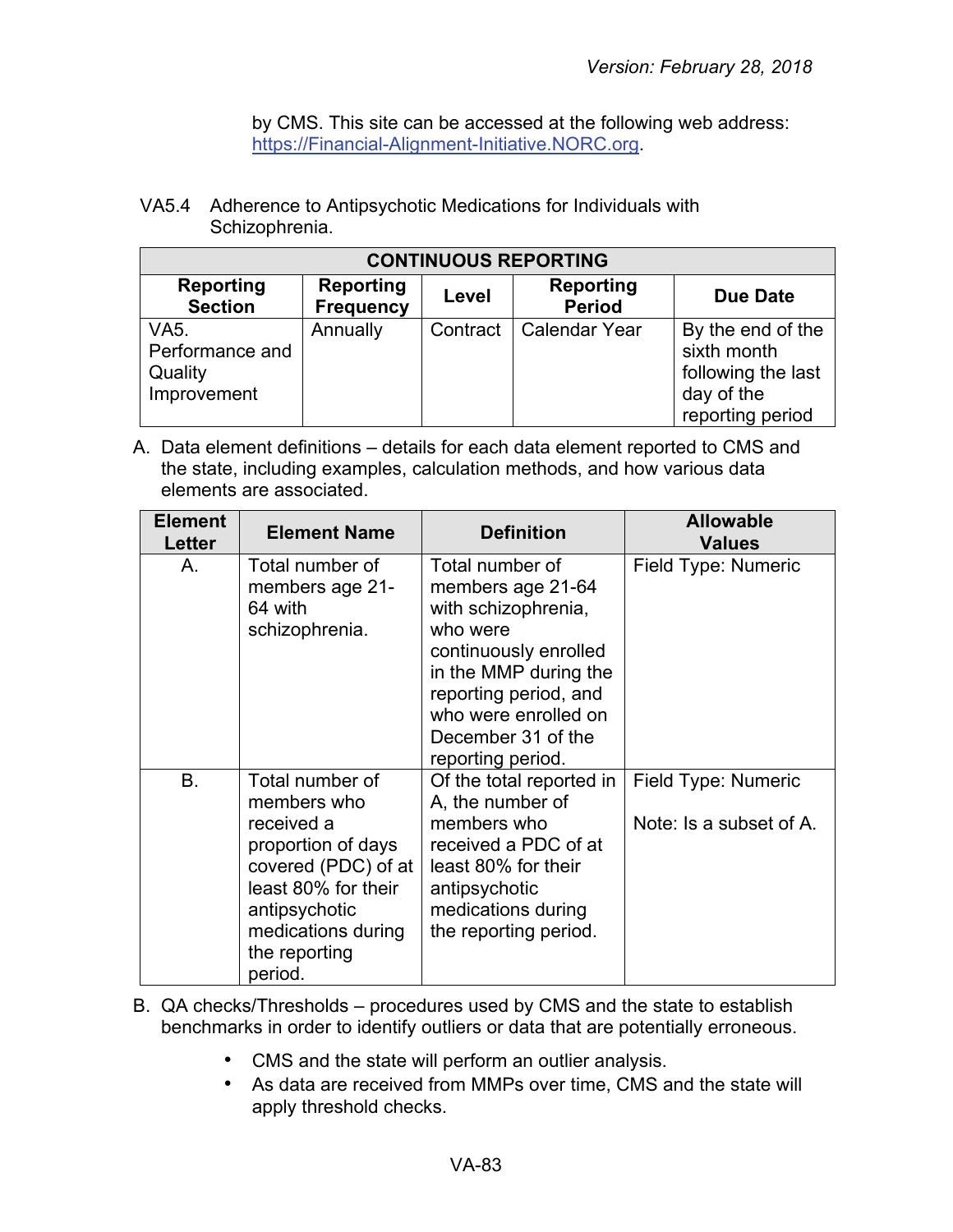- C. Edits and Validation checks validation checks that should be performed by each MMP prior to data submission.
	- Confirm those data elements listed above as subsets of other elements.
	- MMPs should validate that data element B is less than or equal to data element A.
	- All data elements should be positive values.
- D. Analysis how CMS and the state will evaluate reported data, as well as how other data sources may be monitored.
	- CMS and the state will evaluate the percentage of members 21–64 years of age during the reporting period with schizophrenia who achieved a PDC of at least 80% for their antipsychotic medications during the reporting period.
- E. Notes additional clarifications to a reporting section. This section incorporates previously answered frequently asked questions.
	- MMPs should include all members regardless of whether the member was enrolled through passive enrollment or opt-in enrollment. Medicaid-only members should not be included.
	- The index prescription start date (IPSD) refers to the earliest prescription dispensing date for any antipsychotic medication during the reporting period.
	- **Treatment Period refers to the period of time beginning on the IPSD** through the last day of the reporting period.
	- The proportion of days covered (PDC) refers to the number of days a member is covered by at least one antipsychotic medication prescription, divided by the number of days in the treatment period.
	- Oral medication dispensing event refers to one prescription of an amount lasting 30 days or less. To calculate dispensing events for prescriptions longer than 30 days, divide the days' supply by 30 and round down to the convert. For example, a 100-day prescription is equal to three dispensing events.
		- o Multiple prescriptions for different medications dispensed on the same day are counted as separate dispensing events. If multiple prescriptions for the same medication are dispensed on the same day, use the prescription with the longest days' supply. Use the Drug ID to determine of the prescriptions are the same or different.
	- Long-acting injections dispensing event refers to injections, which count as one dispensing event. Multiple J codes or National Drug Codes (NDCs) for the same or different medication on the same day are counted as a single dispensing event.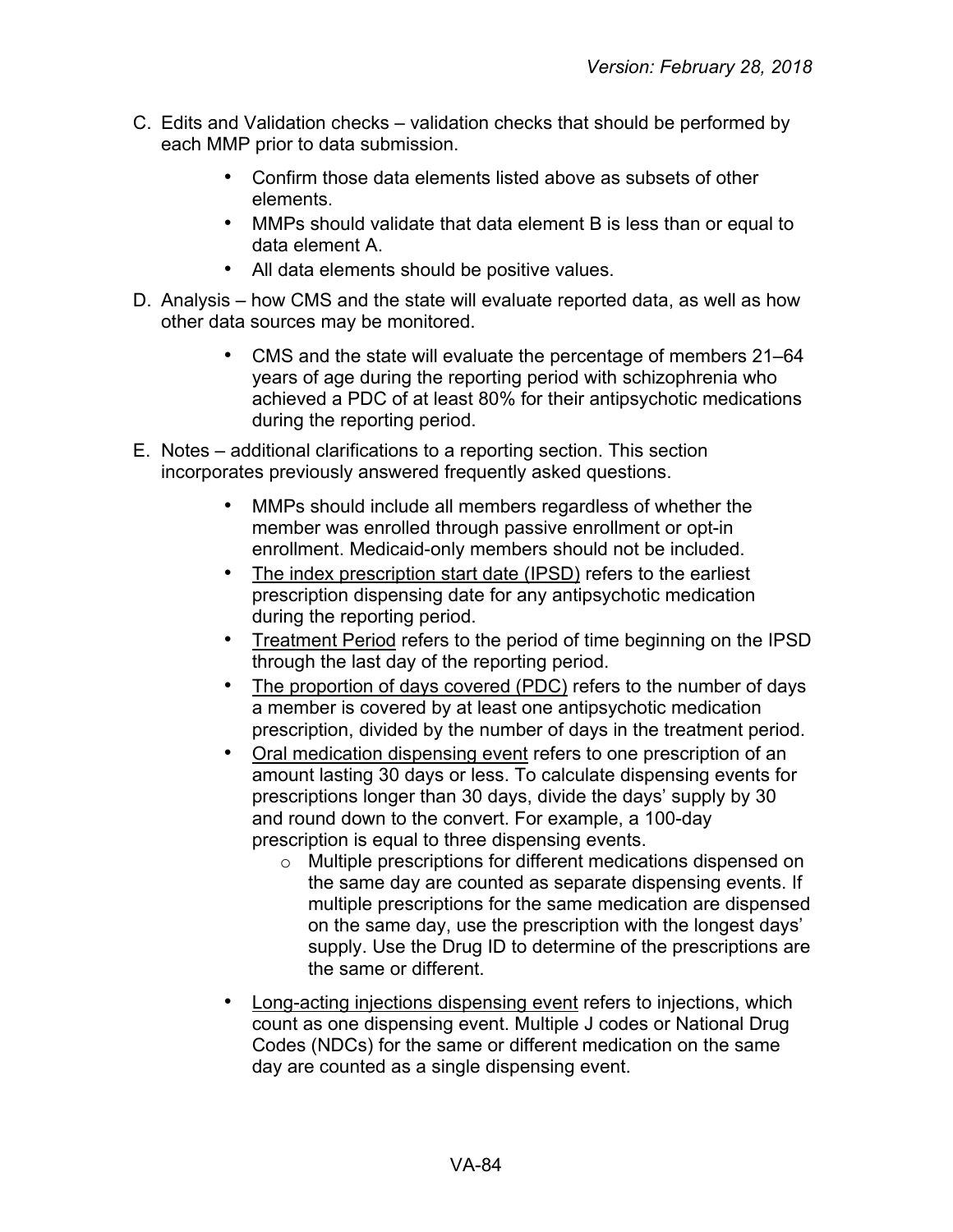- Follow the instructions below to determine how to calculate the number of days covered for oral medications
	- o If multiple prescriptions for the same or different oral medications are dispensed on the same day, calculate number of days covered by an antipsychotic medication (for data element B) using the prescription with the longest days' supply.
	- o If multiple prescriptions for different oral medications are dispensed on different days, count each day within the treatment period only once toward data element B.
	- $\circ$  If multiple prescriptions for the same oral medication are dispensed on different days, sum the days' supply and use the total to calculate the number of days covered by an antipsychotic medication (for data element B).
		- 1. For example, if three antipsychotic prescriptions for the same oral medication are dispensed on different days, each with a 30-day supply; sum the days' supply for a total of 90 days covered by an oral antipsychotic (even if there is overlap). Use the drug ID provided on the Medication List Directory of NDC codes to determine if the prescriptions are the same or different.
- To calculate the number of days covered for long acting injections (for data element B), use the days' supply specified for the medication in the medication list or in the value set name.
	- o For multiple J Codes or NDCs for the same or different medications on the same day, use the medication with the longest days' supply.
	- o For multiple J Codes or NDCs for the same or different medications on different days with overlapping days' supply, count each day within the treatment period only once toward data element B.
- If an oral medication and a long-acting injection are dispensed on the same day, calculate number of days covered by an antipsychotic medication (for data element B) using the prescription with the longest days' supply.
- If an oral medication and long-acting injection are dispensed on different days, with some overlapping days of supply, count each day within the treatment period only once toward data element B.
- Continuous enrollment is defined as no more than one gap in enrollment of up to 45 days during the reporting period (i.e., January through December). To determine continuous enrollment for a member for whom enrollment is verified monthly, the member may not have more than a 1-month gap in coverage (i.e., a member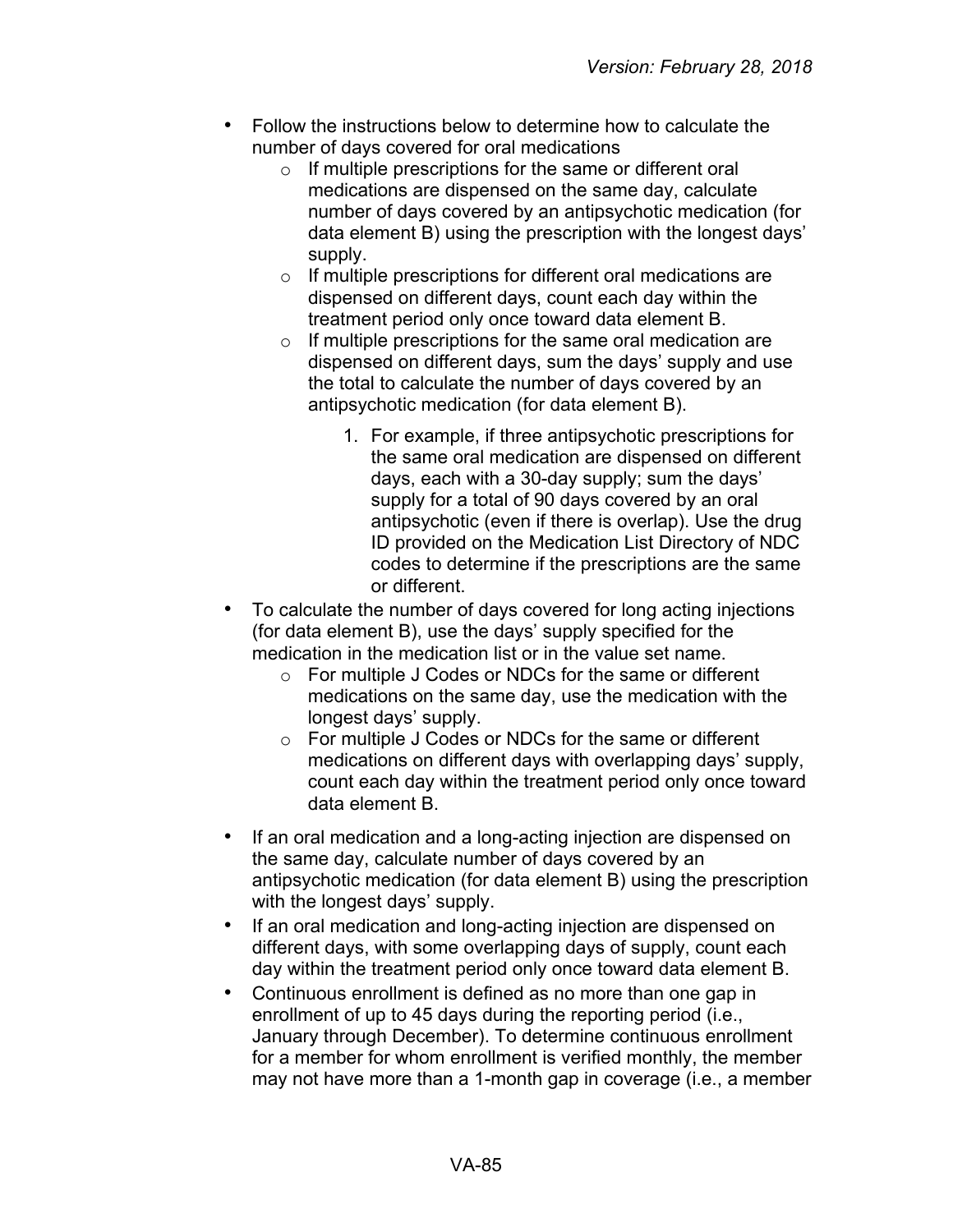whose coverage lapses for 2 months [60 days] is not considered continuously enrolled).

- Follow the steps outlined below to identify the eligible population for data element A. Members who use hospice services or elect to use a hospice benefit at any time during the reporting period are excluded from the eligible population. These members may be identified using various methods, which may include but are not limited to enrollment data, medical record or claims/encounter data (Hospice value set).
	- 1. Identify members with schizophrenia as those who met at least one of the following criteria during the reporting period:
		- a. At least one acute inpatient encounter with any diagnosis of schizophrenia. Either of the following combinations meets criteria:
			- i. BH Stand Alone Acute Inpatient value set *with* Schizophrenia value set.
			- ii. BH Acute Inpatient value set *with* BH Acute Inpatient POS value set *and* Schizophrenia value set.
		- b. At least two visits in an outpatient, intensive outpatient, partial hospitalization, ED or nonacute inpatient setting, on different dates of service, with any diagnosis of schizophrenia. Any two of the follow code combinations meet criteria:
			- i. BH Stand Alone Outpatient/PH/IOP value set *with* Schizophrenia value set.
			- ii. BH Outpatient/PH/IOP value set *with* BH Outpatient/PH/IOP POS value set *with* Schizophrenia value set.
			- iii. ED value set *with* Schizophrenia value set.
			- iv. BH ED value set *with* ED POS value set *with* Schizophrenia value set.
			- v. BH Stand Alone Nonacute Inpatient value set *with* Schizophrenia value set.
			- vi. BH Nonacute Inpatient value set *with* BH Nonacute Inpatient POS value set *with* Schizophrenia value set.
	- 2. Identify required exclusions. Exclude members who met at least one of the following during the reporting period:
		- a. A diagnosis of dementia (Dementia value set).
		- b. Did not have at least two antipsychotic medication dispensing events. There are two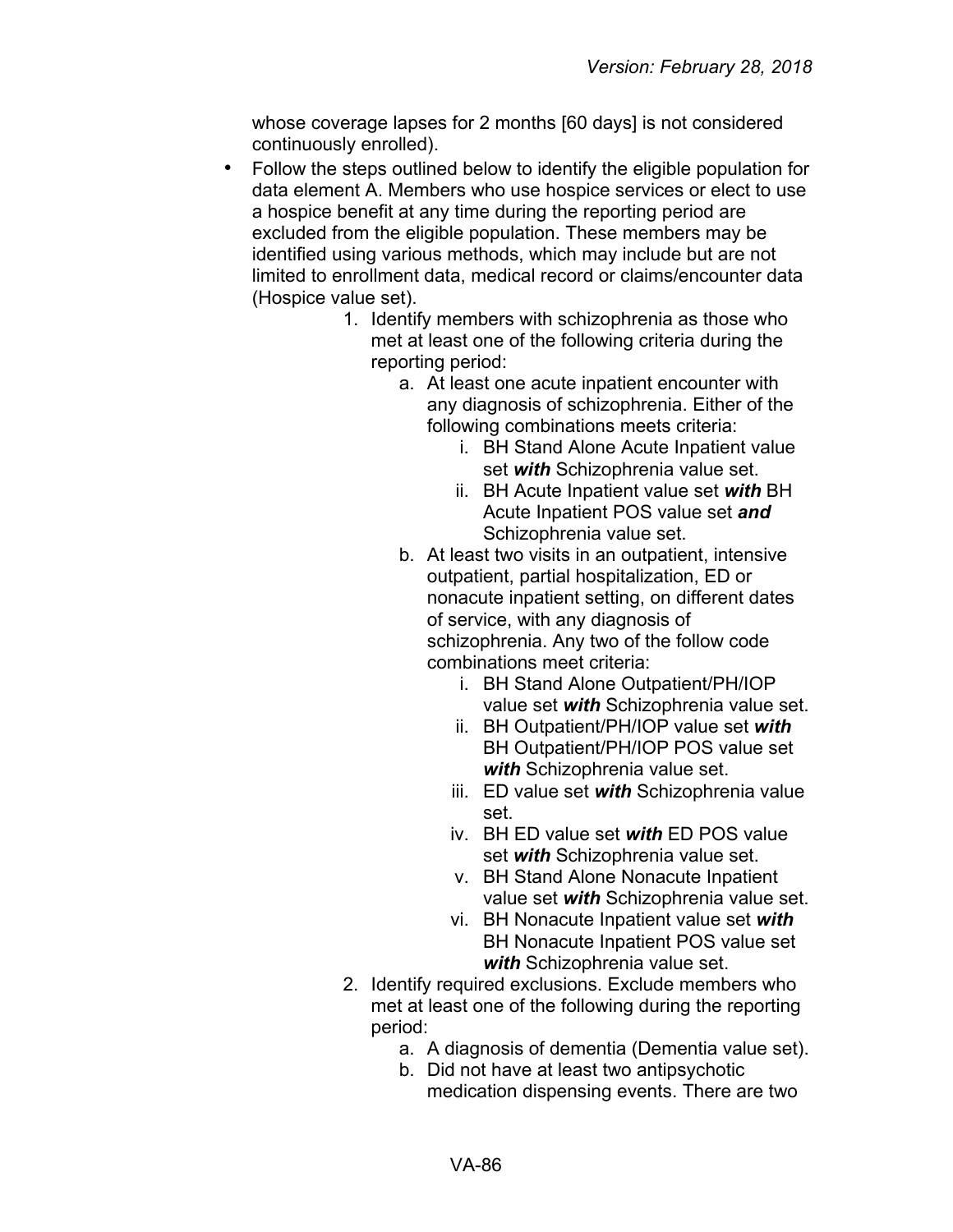ways to identify dispensing events: by claim/encounter data and by pharmacy data. The MMP must use both methods to identify dispensing events, but an event need only be identified by one method to be counted.

- i. *Claim/encounter data*. An antipsychotic medication (Long-Acting Injections 14 Days Supply value set or Long-Acting Injections 28 Days Supply value set).
- ii. *Pharmacy data*. Dispensed an antipsychotic medication on an ambulatory basis (Oral Antipsychotic Medications List; Long-Acting Injections 14 Days Supply Medications List or Long-Acting Injections 28 Days Supply Medication List).
- Follow the steps outlined below to identify numerator compliance (data element B).
	- 1. Identify the IPSD. The IPSD is the earliest dispensing event for any antipsychotic medication (Oral Antipsychotic Medications List; Long-Acting Injections 14 Days Supply Medications List; Long-Acting Injections 28 Days Supply Medication List; Long-Acting Injections 14 Days Supply value set; Long-Acting Injections 28 Days Supply value set) during the reporting period.
	- 2. To determine the treatment period, calculate the number of days beginning on the IPSD through the end of the reporting period.
	- 3. Count the days covered by at least one antipsychotic medication (Oral Antipsychotic Medications List; Long-Acting Injections 14 Days Supply Medications List or Long-Acting Injections 28 Days Supply Medication List; Long-Acting Injections 14 Days Supply value set; Long-Acting Injections 28 Days Supply value set) during the treatment period. To ensure that days' supply that extend beyond the reporting period are not counted, subtract any days' supply that extends beyond December 31 of the reporting period.
	- 4. Calculate the member's PDC using the following equation. Round to two decimal places, using the .5 rule.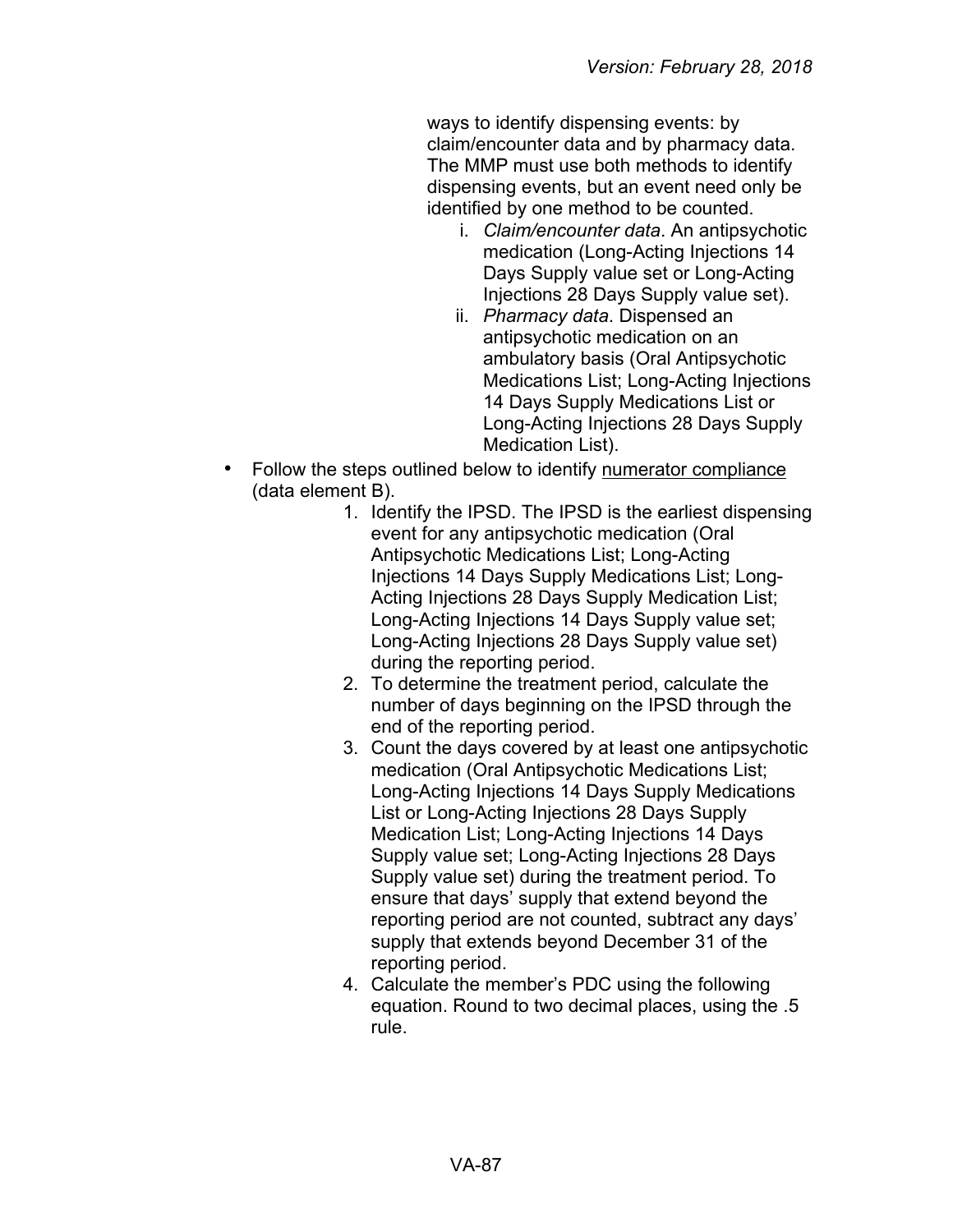### **Total days covered by an antipsychotic medication in the treatment period (Step 3)**

## **Total days in treatment period (Step 2)**

- 5. Sum the number of members whose PDC is ≥80% for their treatment period.
- F. Data Submission how MMPs will submit data collected to CMS and the state.
	- MMPs will submit data collected for this measure in the above specified format through a secure data collection site established by CMS. This site can be accessed at the following web address: [https://Financial-Alignment-Initiative.NORC.org.](https://financial-alignment-initiative.norc.org/)
- VA5.5 Antidepressant Medication Management. *Retired*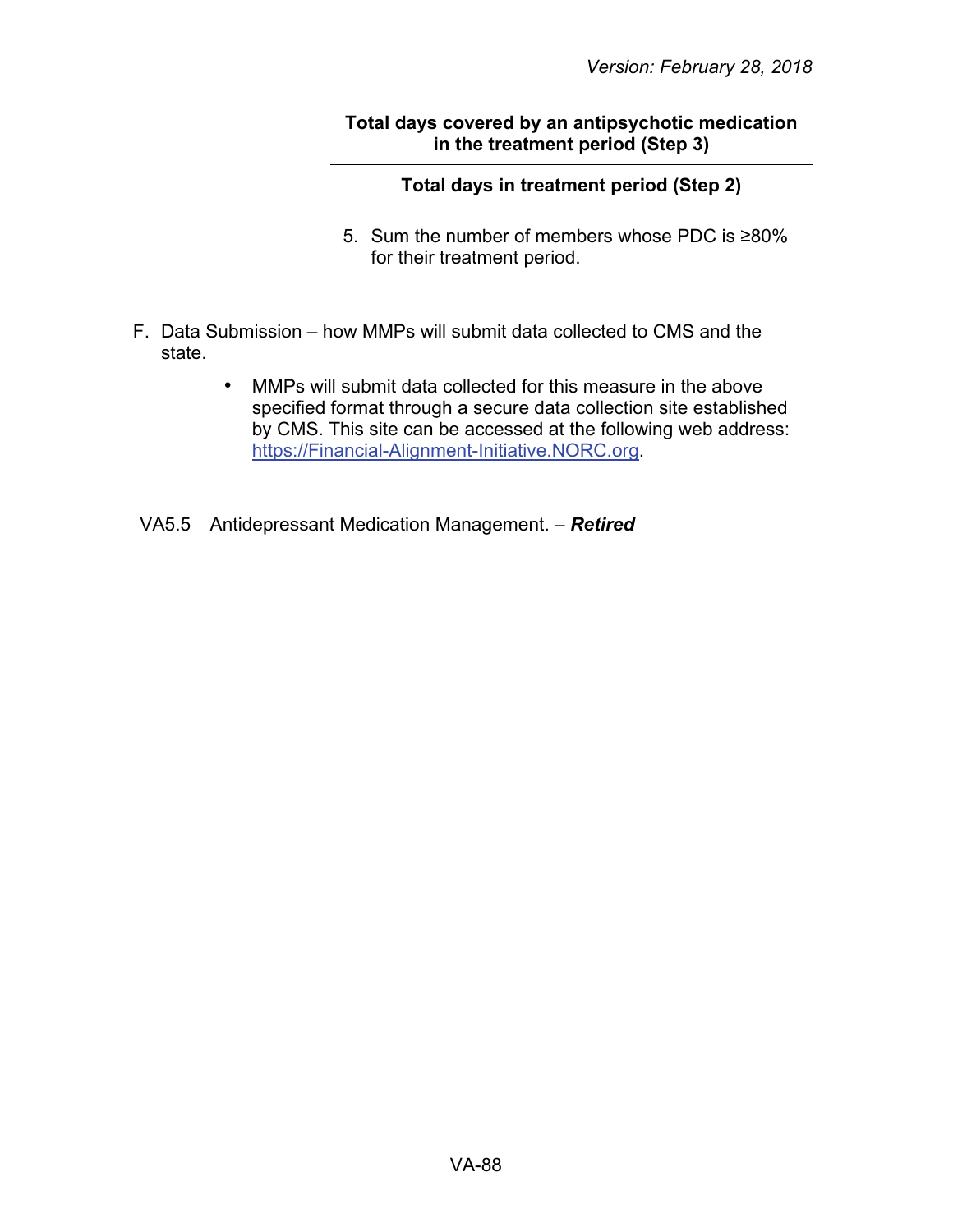# **Section VAVI. Systems**

## VA6.1 Plan Enrollee Medical Record.– *Retired*

# **Section VAVII. Utilization**

VA7.1 EDCD waiver members who used consumer-directed services.

| <b>IMPLEMENTATION</b>              |                                      |                |                                                                                                     |                                                                                           |
|------------------------------------|--------------------------------------|----------------|-----------------------------------------------------------------------------------------------------|-------------------------------------------------------------------------------------------|
| <b>Reporting</b><br><b>Section</b> | <b>Reporting</b><br><b>Frequency</b> | Level          | <b>Reporting</b><br><b>Period</b>                                                                   | <b>Due Date</b>                                                                           |
| <b>VA7. Utilization</b>            | Monthly                              | Contract       | <b>Current Month</b><br>Ex:<br>$1/1 - 1/31$                                                         | By the end of the<br>first month following<br>the last day of the<br>reporting period     |
|                                    |                                      | <b>ONGOING</b> |                                                                                                     |                                                                                           |
| <b>Reporting</b><br><b>Section</b> | <b>Reporting</b><br><b>Frequency</b> | Level          | <b>Reporting</b><br><b>Periods</b>                                                                  | Due Date                                                                                  |
| VA7. Utilization                   | Quarterly                            | Contract       | Current<br>Calendar<br>Quarter<br>Ex:<br>$1/1 - 3/31$<br>$4/1 - 6/30$<br>$7/1 - 9/30$<br>10/1-12/31 | By the end of the<br>second month<br>following the last<br>day of the reporting<br>period |

| <b>Element</b><br><b>Letter</b> | <b>Element Name</b>                   | <b>Definition</b>                                  | <b>Allowable Values</b> |
|---------------------------------|---------------------------------------|----------------------------------------------------|-------------------------|
| A.                              | Total number of<br>members who are    | Total number of<br>members who are                 | Field Type: Numeric     |
|                                 | covered under an                      | covered under an                                   |                         |
|                                 | EDCD waiver.                          | <b>EDCD</b> waiver during<br>the reporting period. |                         |
| <b>B.</b>                       | Total number of<br><b>EDCD</b> waiver | Of the total reported in<br>A, the number of EDCD  | Field Type: Numeric     |
|                                 | members who used<br>consumer-directed | waiver members who<br>used consumer-               | Note: Is a subset of A. |
|                                 | services.                             | directed services during<br>the reporting period.  |                         |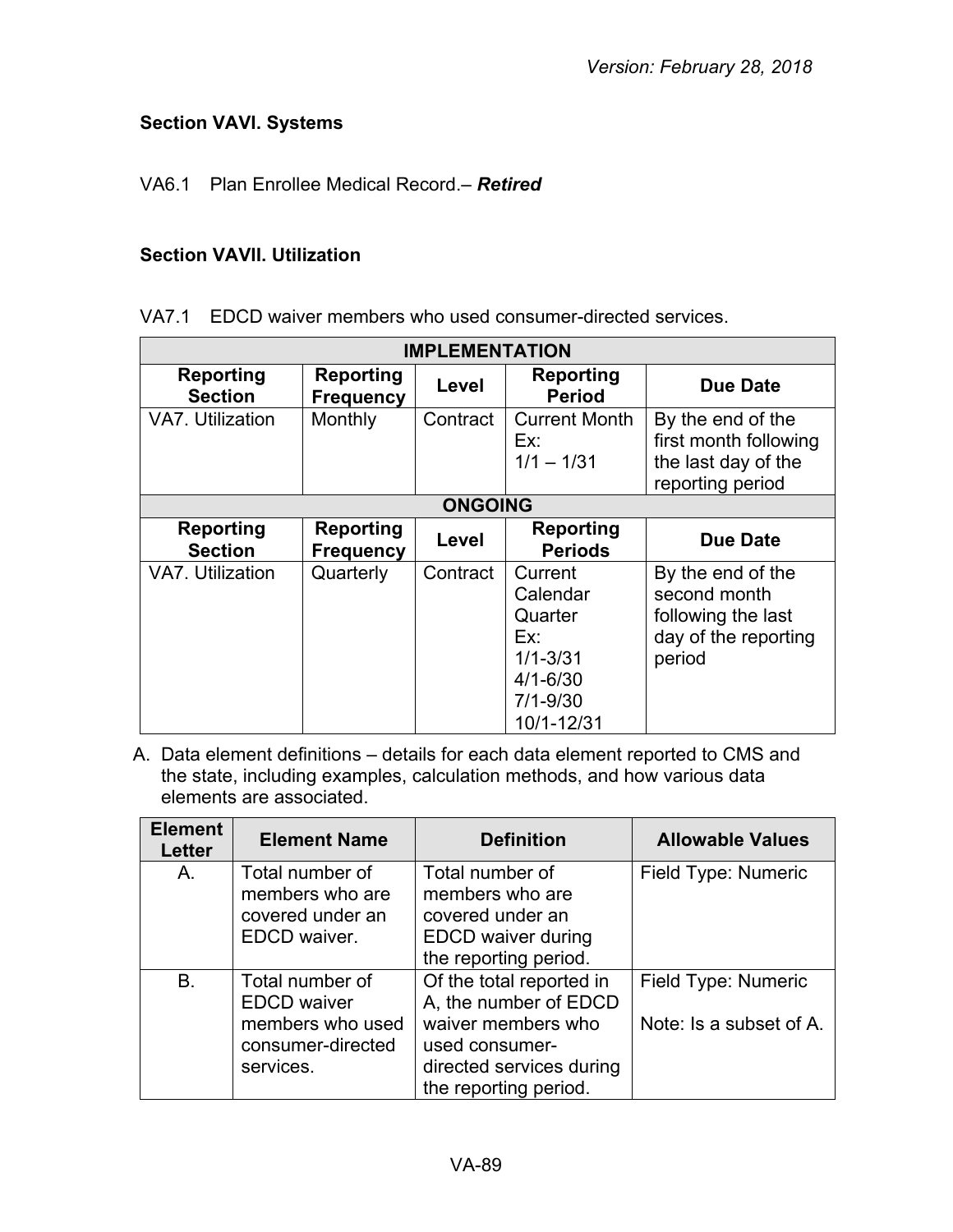- B. QA checks/Thresholds procedures used by CMS and the state to establish benchmarks in order to identify outliers or data that are potentially erroneous.
	- CMS and the state will perform an outlier analysis.
	- As data are received from MMPs over time, CMS and the state will apply threshold checks.
- C. Edits and Validation checks validation checks that should be performed by each MMP prior to data submission.
	- Confirm those data elements listed above as subsets of other elements.
	- MMPs should validate that data element B is less than or equal to data element A.
	- All data elements should be positive values.
- D. Analysis how CMS and the state will evaluate reported data, as well as how other data sources may be monitored.
	- CMS and the state will evaluate the percentage of EDCD waiver members who used consumer-directed services during the reporting period.
- E. Notes additional clarifications to a reporting section. This section incorporates previously answered frequently asked questions.
	- MMPs should include all EDCD waiver members regardless of whether the waiver member was enrolled through passive enrollment or opt-in enrollment. Medicaid-only members should not be included.
	- MMPs should include all members who meet the criteria outlined in data element A, regardless of whether they are disenrolled as of the end of the reporting period (i.e., include all members regardless of whether they are currently enrolled or disenrolled as of the last day of the reporting period).
	- Members should only be reported in data element A once, regardless of the number of EDCD waiver or consumer-directed services used during the reporting period (i.e., data element A captures an unduplicated count of members who are covered under an EDCD waiver).
	- Consumer-directed services are support services that are necessary to enable an individual to remain at or return home rather than enter an institution. Services may include assistance with bathing, dressing, toileting, transferring, and nutritional support necessary for consumers to remain in their own homes or in the community. Services can also include supervision, respite, and companion services.
- F. Data Submission how MMPs will submit data collected to CMS and the state.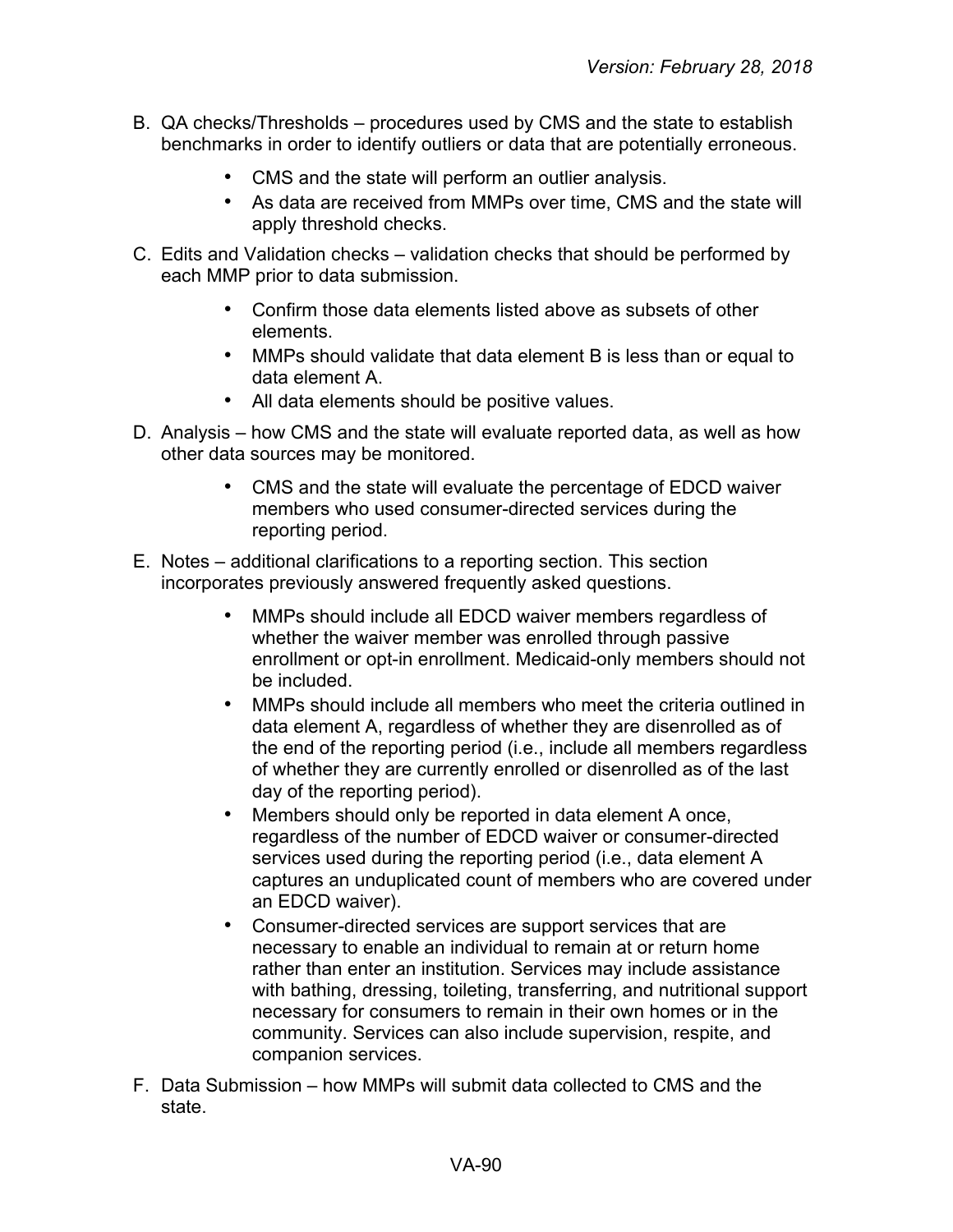- MMPs will submit data collected for this measure in the above specified format through a secure data collection site established by CMS. This site can be accessed at the following web address: [https://Financial-Alignment-Initiative.NORC.org.](https://financial-alignment-initiative.norc.org/)
- VA7.2 EDCD waiver members who experienced an increase or decrease in authorized personal care hours or respite care hours.

| <b>CONTINUOUS REPORTING</b> |                                      |          |                                                                                                     |                                                                                           |  |
|-----------------------------|--------------------------------------|----------|-----------------------------------------------------------------------------------------------------|-------------------------------------------------------------------------------------------|--|
| Reporting<br><b>Section</b> | <b>Reporting</b><br><b>Frequency</b> | Level    | Reporting<br><b>Periods</b>                                                                         | Due Date                                                                                  |  |
| VA7. Utilization            | Quarterly                            | Contract | Current<br>Calendar<br>Quarter<br>Ex:<br>$1/1 - 3/31$<br>$4/1 - 6/30$<br>$7/1 - 9/30$<br>10/1-12/31 | By the end of the<br>second month<br>following the last<br>day of the reporting<br>period |  |

| <b>Element</b><br>Letter | <b>Element Name</b>                 | <b>Definition</b>                   | <b>Allowable Values</b> |
|--------------------------|-------------------------------------|-------------------------------------|-------------------------|
| Α.                       | Total number of<br>members who were | Total number of<br>members who were | Field Type: Numeric     |
|                          | covered under an                    | continuously enrolled in            |                         |
|                          | EDCD waiver.                        | the MMP during the                  |                         |
|                          |                                     | reporting period who                |                         |
|                          |                                     | were covered under an               |                         |
|                          |                                     | EDCD waiver for the                 |                         |
|                          |                                     | entire reporting period.            |                         |
| <b>B.</b>                | Total number of                     | Of the total reported in            | Field Type: Numeric     |
|                          | <b>EDCD</b> waiver                  | A, the number of EDCD               |                         |
|                          | members whose                       | waiver members whose                | Note: Is a subset of A. |
|                          | authorized personal                 | authorized personal                 |                         |
|                          | care hours                          | care hours decreased                |                         |
|                          | decreased.                          | during the reporting                |                         |
|                          |                                     | period.                             |                         |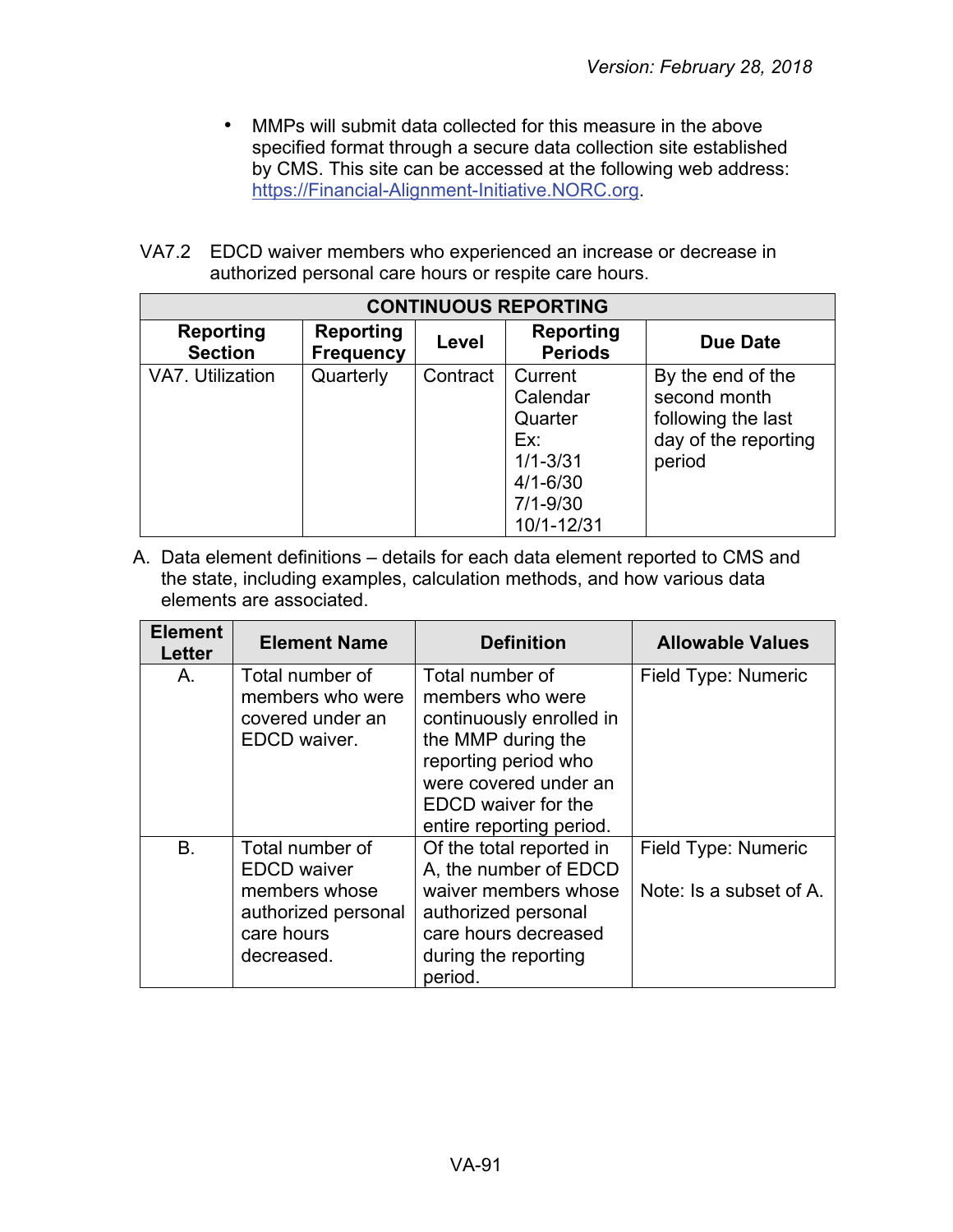| <b>Element</b><br>Letter | <b>Element Name</b>      | <b>Definition</b>               | <b>Allowable Values</b> |
|--------------------------|--------------------------|---------------------------------|-------------------------|
| C.                       | Total number of          | Of the total reported in        | Field Type: Numeric     |
|                          | <b>EDCD</b> waiver       | A, the number of EDCD           |                         |
|                          | members whose            | waiver members whose            | Note: Is a subset of A. |
|                          | authorized personal      | authorized personal             |                         |
|                          | care hours<br>increased. | care hours increased            |                         |
|                          |                          | during the reporting<br>period. |                         |
| D.                       | Total number of          | Of the total reported in        | Field Type: Numeric     |
|                          | <b>EDCD</b> waiver       | A, the number of EDCD           |                         |
|                          | members whose            | waiver members whose            | Note: Is a subset of A. |
|                          | authorized respite       | authorized respite care         |                         |
|                          | care hours               | hours decreased during          |                         |
|                          | decreased.               | the reporting period.           |                         |
| E.                       | Total number of          | Of the total reported in        | Field Type: Numeric     |
|                          | <b>EDCD</b> waiver       | A, the number of EDCD           |                         |
|                          | members whose            | waiver members whose            | Note: Is a subset of A. |
|                          | authorized respite       | authorized respite care         |                         |
|                          | care hours               | hours increased during          |                         |
|                          | increased.               | the reporting period.           |                         |

- B. QA checks/Thresholds procedures used by CMS and the state to establish benchmarks in order to identify outliers or data that are potentially erroneous.
	- CMS and the state will perform an outlier analysis.
	- As data are received from MMPs over time, CMS and the state will apply threshold checks.
- C. Edits and Validation checks validation checks that should be performed by each MMP prior to data submission.
	- Confirm those data elements listed above as subsets of other elements.
	- MMPs should validate that data elements B, C, D, and E are less than or equal to data element A.
	- All data elements should be positive values.
- D. Analysis how CMS and the state will evaluate reported data, as well as how other data sources may be monitored. CMS and the state will evaluate the percentage of EDCD waiver members whose authorized:
	- Personal care hours decreased during the reporting period.
	- Personal care hours increased during the reporting period.
	- Respite care hours decreased during the reporting period.
	- Respite care hours increased during the reporting period.
- E. Notes additional clarifications to a reporting section. This section incorporates previously answered frequently asked questions.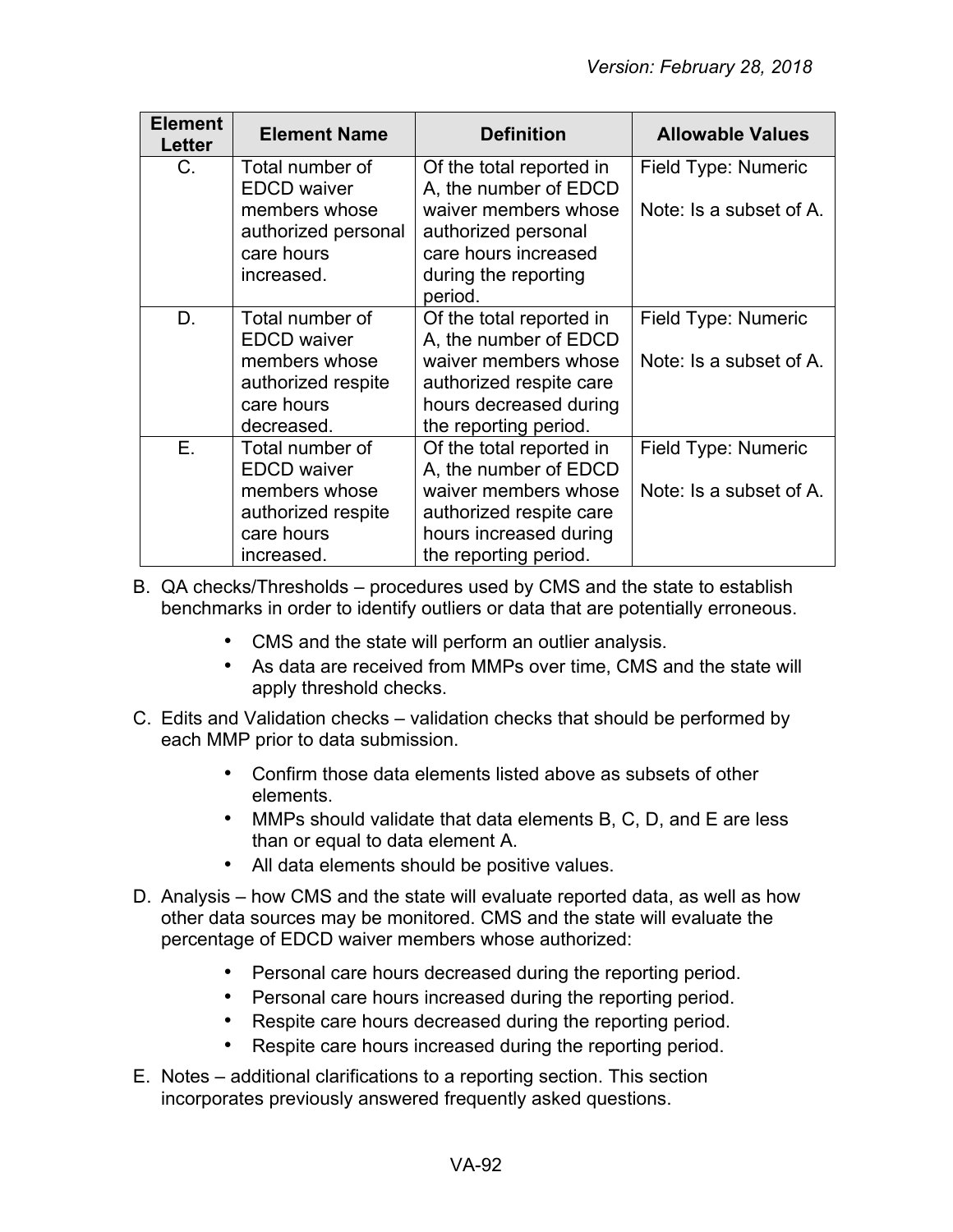- MMPs should include all EDCD waiver members regardless of whether the waiver member was enrolled through passive enrollment or opt-in enrollment. Medicaid-only members should not be included.
- The EDCD waiver member must be continuously enrolled in the MMP during the reporting period, with no gaps in enrollment.
- Personal care services means long-term maintenance or support services necessary to enable the individual to remain at or return home rather than enter a nursing facility. Personal care services are provided to individuals in the areas of activities of daily living, access to the community, monitoring of self-administered medications or other medical needs, and the monitoring of health status and physical condition. Where the individual requires assistance with activities of daily living, and where specified in the plan of care, such supportive services may include assistance with instrumental activities of daily living. Services may be provided in home and community settings to enable an individual to maintain the health status and functional skills necessary to live in the community or participate in community activities.
- Respite care services means those short-term personal care services provided to individuals who are unable to care for themselves because of the absence of or need for the relief of the unpaid caregiver who normally provides the care.
- Authorized hours are service hours authorized by a county social worker. The social worker will assess the types of services the member needs and the number of hours the county will authorize for each of these services.
- F. Data Submission how MMPs will submit data collected to CMS and the state.
	- MMPs will submit data collected for this measure in the above specified format through a secure data collection site established by CMS. This site can be accessed at the following web address: [https://Financial-Alignment-Initiative.NORC.org.](https://financial-alignment-initiative.norc.org/)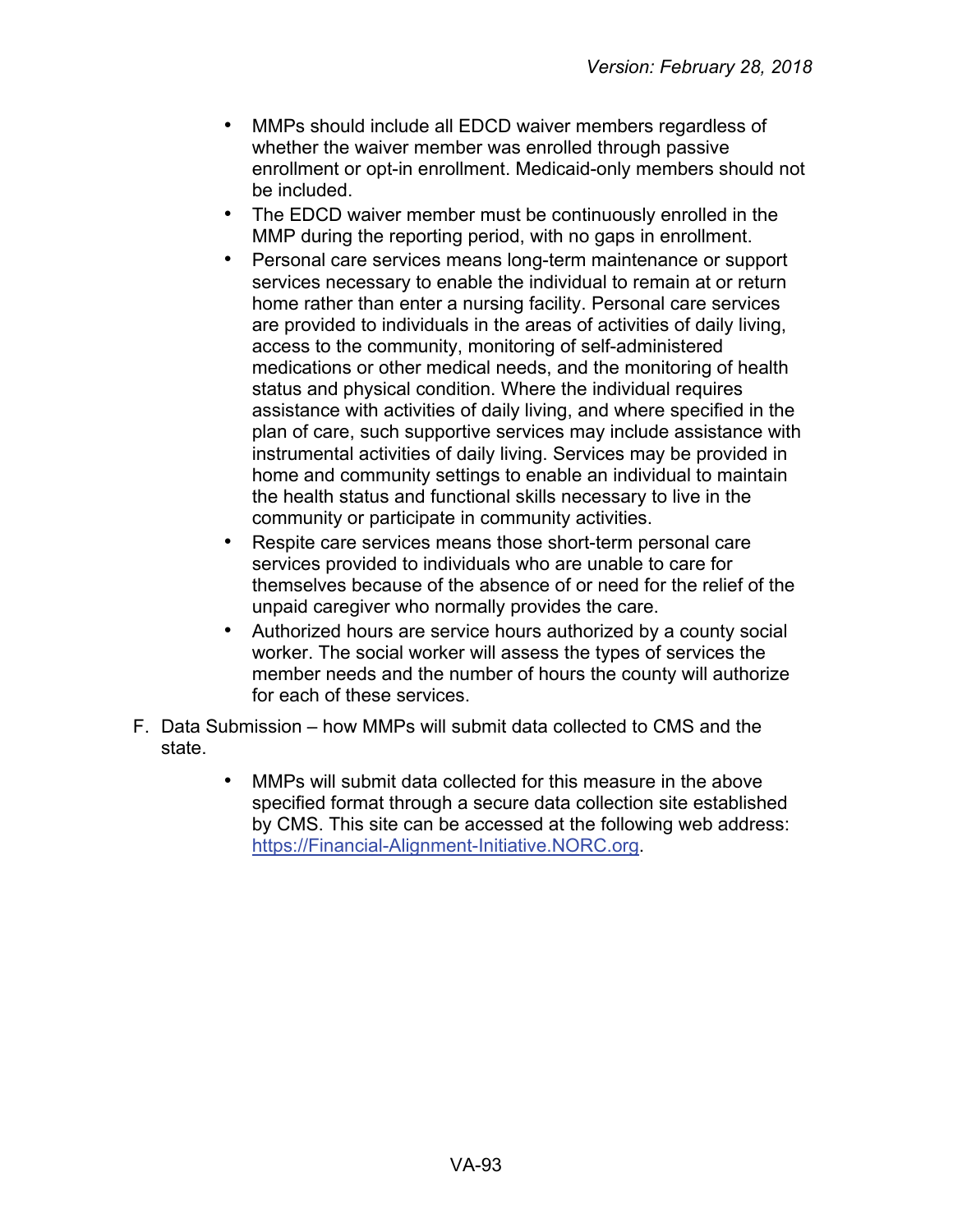VA7.3 Unduplicated members receiving HCBS and unduplicated members receiving nursing facility services.

| <b>CONTINUOUS REPORTING</b>        |                                      |          |                            |                                                                                           |
|------------------------------------|--------------------------------------|----------|----------------------------|-------------------------------------------------------------------------------------------|
| <b>Reporting</b><br><b>Section</b> | <b>Reporting</b><br><b>Frequency</b> | Level    | Reporting<br><b>Period</b> | <b>Due Date</b>                                                                           |
| VA7. Utilization                   | Annually                             | Contract | <b>Calendar Year</b>       | By the end of the<br>fourth month<br>following the last<br>day of the reporting<br>period |

| <b>Element</b><br>Letter | <b>Element Name</b>                                                   | <b>Definition</b>                                                                                                                                                                                      | <b>Allowable</b><br><b>Values</b>              |
|--------------------------|-----------------------------------------------------------------------|--------------------------------------------------------------------------------------------------------------------------------------------------------------------------------------------------------|------------------------------------------------|
| Α.                       | Total number of<br>members.                                           | Total number of<br>members who were<br>continuously enrolled<br>in the MMP for six<br>months during the<br>reporting period.                                                                           | Field Type: Numeric                            |
| B.                       | Total number of<br>members receiving<br>HCBS.                         | Of the total reported in<br>A, the number of<br>members receiving<br><b>HCBS</b> during the<br>reporting period who<br>did not receive<br>nursing facility<br>services during the<br>reporting period. | Field Type: Numeric<br>Note: Is a subset of A. |
| C.                       | Total number of<br>members receiving<br>nursing facility<br>services. | Of the total reported in<br>A, the number of<br>members receiving<br>nursing facility<br>services during the<br>reporting period who<br>did not receive HCBS<br>during the reporting<br>period.        | Field Type: Numeric<br>Note: Is a subset of A. |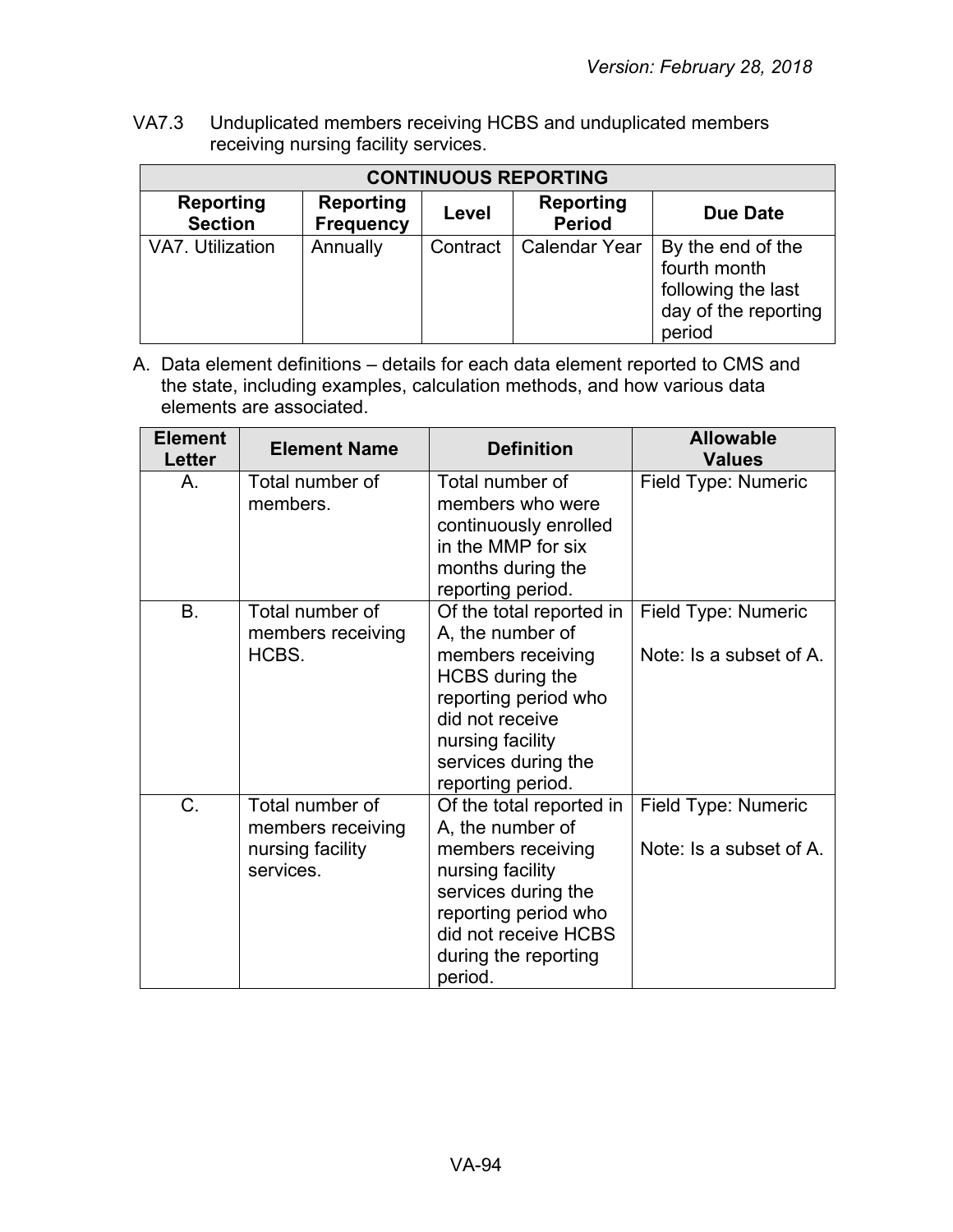| <b>Element</b><br><b>Letter</b> | <b>Element Name</b>                                                                                                   | <b>Definition</b>                                                                                                             | <b>Allowable</b><br><b>Values</b>              |
|---------------------------------|-----------------------------------------------------------------------------------------------------------------------|-------------------------------------------------------------------------------------------------------------------------------|------------------------------------------------|
| D.                              | Total number of<br>members receiving<br>both HCBS and<br>nursing facility<br>services during the<br>reporting period. | Of the total reported in<br>A, the number of<br>members receiving<br>both HCBS and<br>nursing facility<br>services during the | Field Type: Numeric<br>Note: Is a subset of A. |
|                                 |                                                                                                                       | reporting period.                                                                                                             |                                                |

- B. QA checks/Thresholds procedures used by CMS and the state to establish benchmarks in order to identify outliers or data that are potentially erroneous.
	- CMS and the state will perform an outlier analysis.
	- As data are received from MMPs over time, CMS and the state will apply threshold checks.
- C. Edits and Validation checks validation checks that should be performed by each MMP prior to data submission.
	- Confirm those data elements listed above as subsets of other elements.
	- MMPs should validate that data elements B, C, and D are less than or equal to data element A.
	- All data elements should be positive values.
- D. Analysis how CMS and the state will evaluate reported data, as well as how other data sources may be monitored. CMS and the state will evaluate the percentage of members receiving:
	- HCBS during the reporting period who did not receive nursing facility services during the reporting period.
	- Nursing facility services during the reporting period who did not receive HCBS during the reporting period.
	- Both HCBS and nursing facility services during the reporting period.
- E. Notes additional clarifications to a reporting section. This section incorporates previously answered frequently asked questions.
	- MMPs should include all members regardless of whether the member was enrolled through passive enrollment or opt-in enrollment. Medicaid-only members should not be included.
	- MMPs should include all members who meet the criteria outlined in data element A, regardless of whether they are disenrolled as of the end of the reporting period (i.e., include all members regardless of whether they are currently enrolled or disenrolled as of the last day of the reporting period).
	- Members receiving HCBS should only be counted for data element B (unduplicated). Members receiving nursing facility services should only be counted for data element C (unduplicated).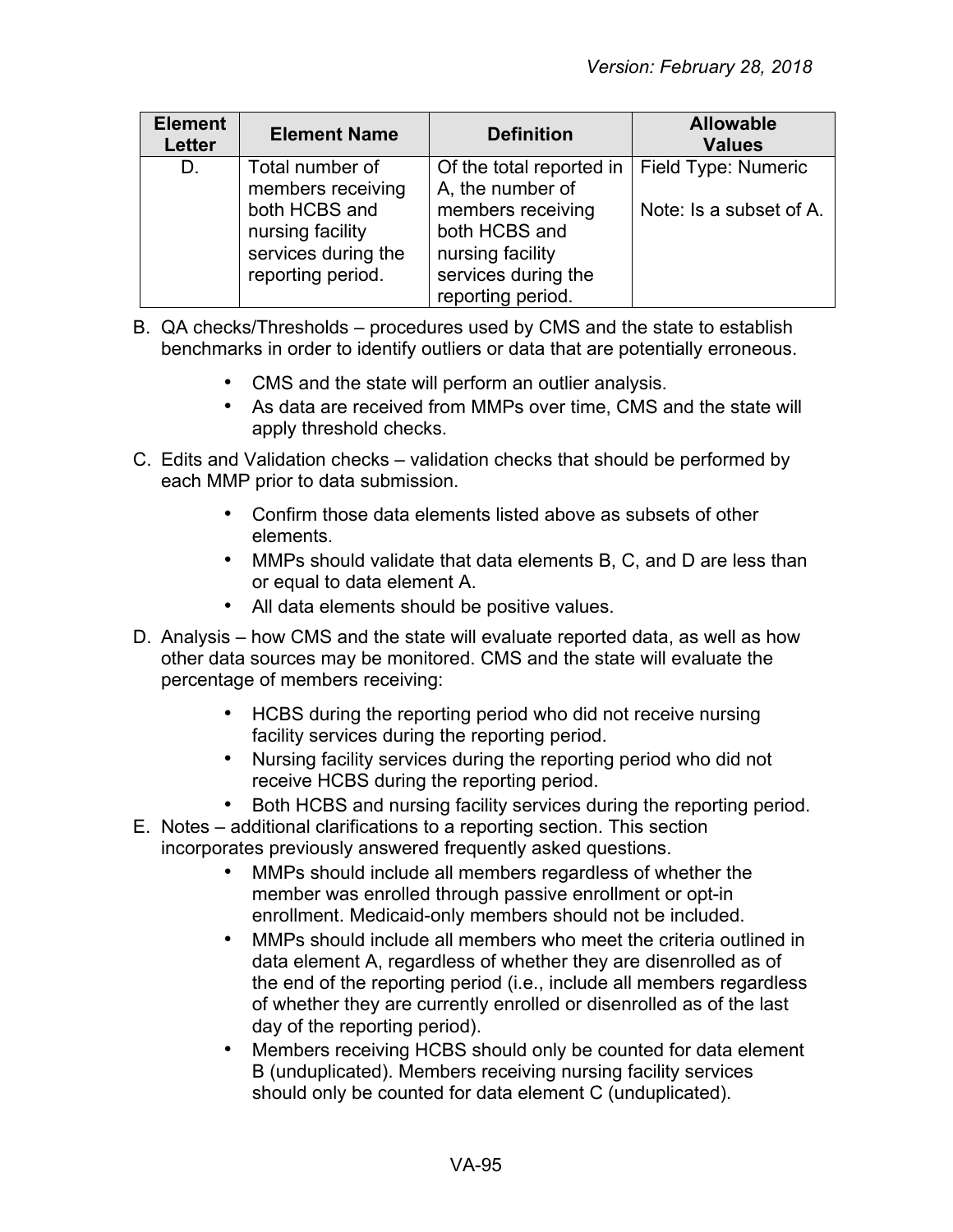Members receiving both HCBS and nursing facility services should only be counted for data element D (unduplicated). Data elements B, C, and D are mutually exclusive.

- Unduplicated means a member should only be counted once for the type of service they receive. For example, if a member received nursing facility services in two different facilities during the reporting period, they would only count once towards members receiving nursing facility services during the reporting period (data element C).
- Include members who were receiving HCBS or nursing facility services for any length of time during the reporting period.
- HCBS refers to Home and Community Based Services.
- F. Data Submission how MMPs will submit data collected to CMS and the state.
	- MMPs will submit data collected for this measure in the above specified format through a secure data collection site established by CMS. This site can be accessed at the following web address: [https://Financial-Alignment-Initiative.NORC.org.](https://financial-alignment-initiative.norc.org/)

VA7.4 Average length of receipt in HCBS.

| <b>CONTINUOUS REPORTING</b> |                                      |          |                            |                                                                                           |  |
|-----------------------------|--------------------------------------|----------|----------------------------|-------------------------------------------------------------------------------------------|--|
| Reporting<br><b>Section</b> | <b>Reporting</b><br><b>Frequency</b> | Level    | Reporting<br><b>Period</b> | <b>Due Date</b>                                                                           |  |
| VA7. Utilization            | Annually                             | Contract | <b>Calendar Year</b>       | By the end of the<br>fourth month<br>following the last<br>day of the reporting<br>period |  |

| <b>Element</b><br>Letter | <b>Element Name</b>                           | <b>Definition</b>                                                            | <b>Allowable</b><br><b>Values</b> |
|--------------------------|-----------------------------------------------|------------------------------------------------------------------------------|-----------------------------------|
| A.                       | Total number of<br>members receiving<br>HCBS. | Total number of<br>members receiving<br>HCBS during the<br>reporting period. | Field Type: Numeric               |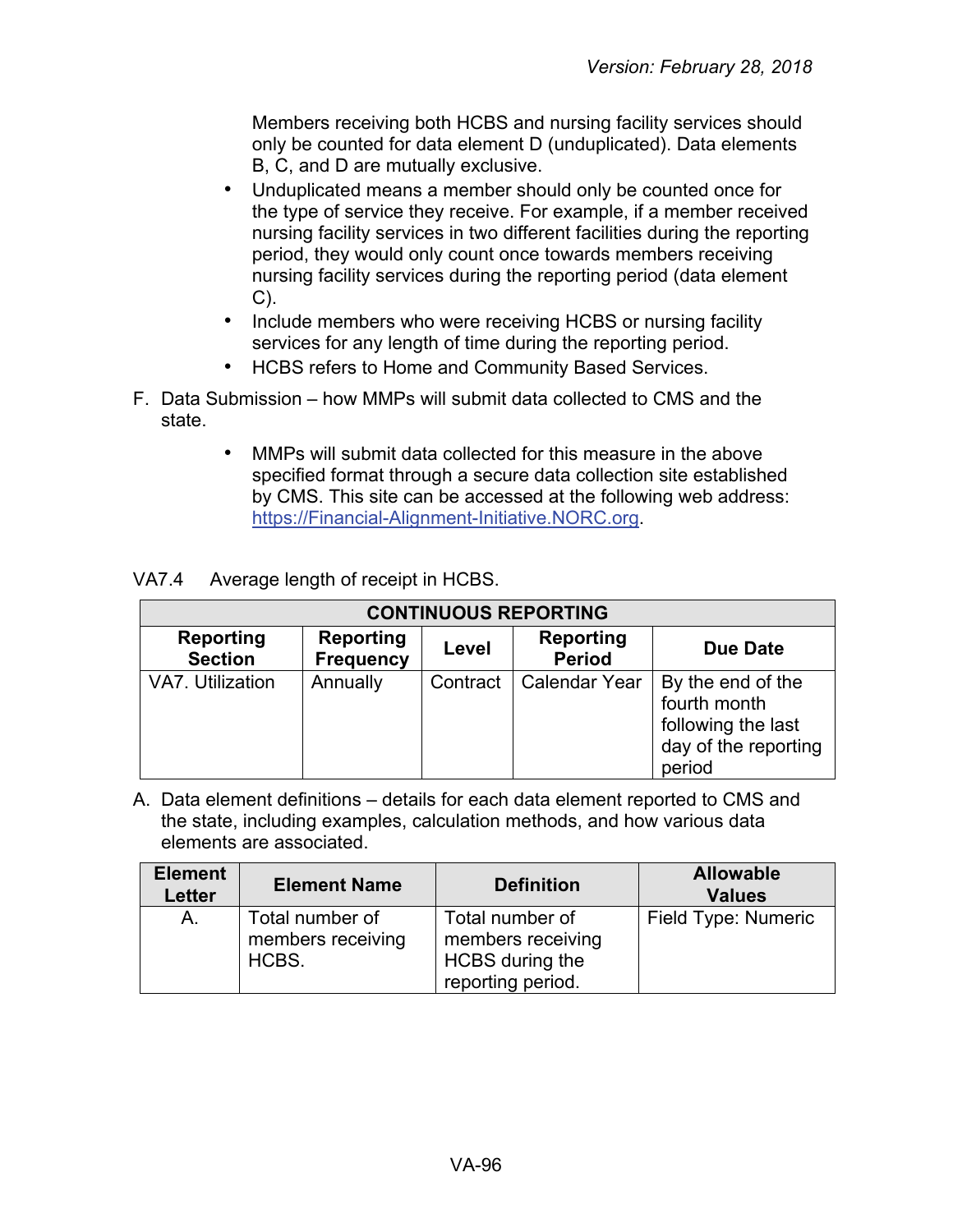| <b>Element</b><br><b>Letter</b> | <b>Element Name</b>                                       | <b>Definition</b>                                                                                                        | <b>Allowable</b><br><b>Values</b> |
|---------------------------------|-----------------------------------------------------------|--------------------------------------------------------------------------------------------------------------------------|-----------------------------------|
| В.                              | Total number of days<br>members were<br>enrolled in HCBS. | Of the total reported in<br>A, the number of days<br>members were<br>enrolled in HCBS<br>during the reporting<br>period. | Field Type: Numeric               |

- B. QA checks/Thresholds procedures used by CMS and the state to establish benchmarks in order to identify outliers or data that are potentially erroneous.
	- CMS and the state will perform an outlier analysis.
	- As data are received from MMPs over time, CMS and the state will apply threshold checks.
- C. Edits and Validation checks validation checks that should be performed by each MMP prior to data submission.
	- All data elements should be positive values.
- D. Analysis how CMS and the state will evaluate reported data, as well as how other data sources may be monitored.
	- CMS and the state will evaluate the number of days members were enrolled in HCBS during the reporting period.
- E. Notes additional clarifications to a reporting section. This section incorporates previously answered frequently asked questions.
	- MMPs should include all members regardless of whether the member was enrolled through passive enrollment or opt-in enrollment. Medicaid-only members should not be included.
	- MMPs should include all members who meet the criteria outlined in data element A, regardless of whether they are disenrolled as of the end of the reporting period (i.e., include all members regardless of whether they are currently enrolled or disenrolled as of the last day of the reporting period).
	- HCBS refers to Home and Community Based Services.
- F. Data Submission how MMPs will submit data collected to CMS and the state.
	- MMPs will submit data collected for this measure in the above specified format through a secure data collection site established by CMS. This site can be accessed at the following web address: [https://Financial-Alignment-Initiative.NORC.org.](https://financial-alignment-initiative.norc.org/)

### VA7.5 Plan All-Cause Readmissions. – *Retired*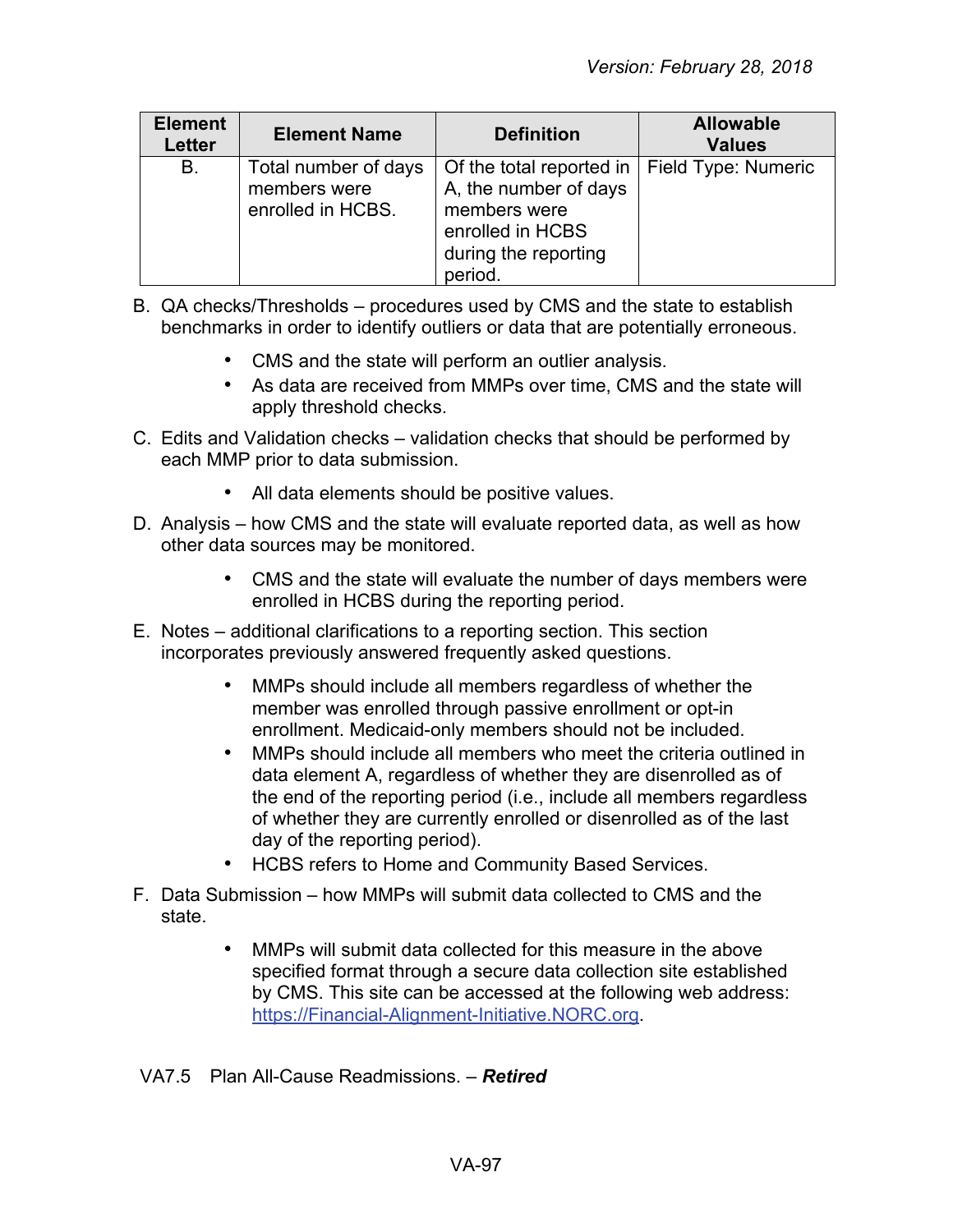# VA7.6 Adults' Access to Preventive/Ambulatory Health Services. – *Retired*

### VA7.7 Mental Health Utilization. – *Retired*

### VA7.8 Care Management Utilization.

| <b>CONTINUOUS REPORTING</b>                                                                                                                  |                   |          |                                      |                                                                                           |  |
|----------------------------------------------------------------------------------------------------------------------------------------------|-------------------|----------|--------------------------------------|-------------------------------------------------------------------------------------------|--|
| <b>Reporting</b><br><b>Reporting</b><br><b>Reporting</b><br><b>Due Date</b><br>Level<br><b>Periods</b><br><b>Section</b><br><b>Frequency</b> |                   |          |                                      |                                                                                           |  |
| VA7. Utilization                                                                                                                             | Semi-<br>Annually | Contract | Ex:<br>$1/1 - 6/30$<br>$7/1 - 12/31$ | By the end of the<br>second month<br>following the last<br>day of the reporting<br>period |  |

| <b>Element</b><br><b>Letter</b> | <b>Element Name</b>                  | <b>Definition</b>                    | <b>Allowable</b><br><b>Values</b> |
|---------------------------------|--------------------------------------|--------------------------------------|-----------------------------------|
| Α.                              | Total number of<br>member months for | Total number of<br>member months for | Field Type: Numeric               |
|                                 | members classified as                | members classified as                |                                   |
|                                 | <b>Community Well</b>                | <b>Community Well</b>                |                                   |
|                                 | during the reporting                 | during the reporting                 |                                   |
|                                 | period.                              | period.                              |                                   |
| <b>B.</b>                       | Total number of                      | Total number of                      | Field Type: Numeric               |
|                                 | <b>Community Well</b>                | <b>Community Well</b>                |                                   |
|                                 | members who had                      | members who had                      |                                   |
|                                 | zero (0) care manager                | zero (0) care manager                |                                   |
|                                 | encounters during the                | encounters during the                |                                   |
|                                 | reporting period.                    | reporting period.                    |                                   |
| C.                              | Total number of                      | Total number of                      | Field Type: Numeric               |
|                                 | <b>Community Well</b>                | <b>Community Well</b>                |                                   |
|                                 | members who had 1-2                  | members who had 1-2                  |                                   |
|                                 | care manager                         | care manager                         |                                   |
|                                 | encounters during the                | encounters during the                |                                   |
|                                 | reporting period.                    | reporting period.                    |                                   |
| D.                              | Total number of                      | Total number of                      | Field Type: Numeric               |
|                                 | <b>Community Well</b>                | <b>Community Well</b>                |                                   |
|                                 | members who had 3-4                  | members who had 3-4                  |                                   |
|                                 | care manager                         | care manager                         |                                   |
|                                 | encounters during the                | encounters during the                |                                   |
|                                 | reporting period.                    | reporting period.                    |                                   |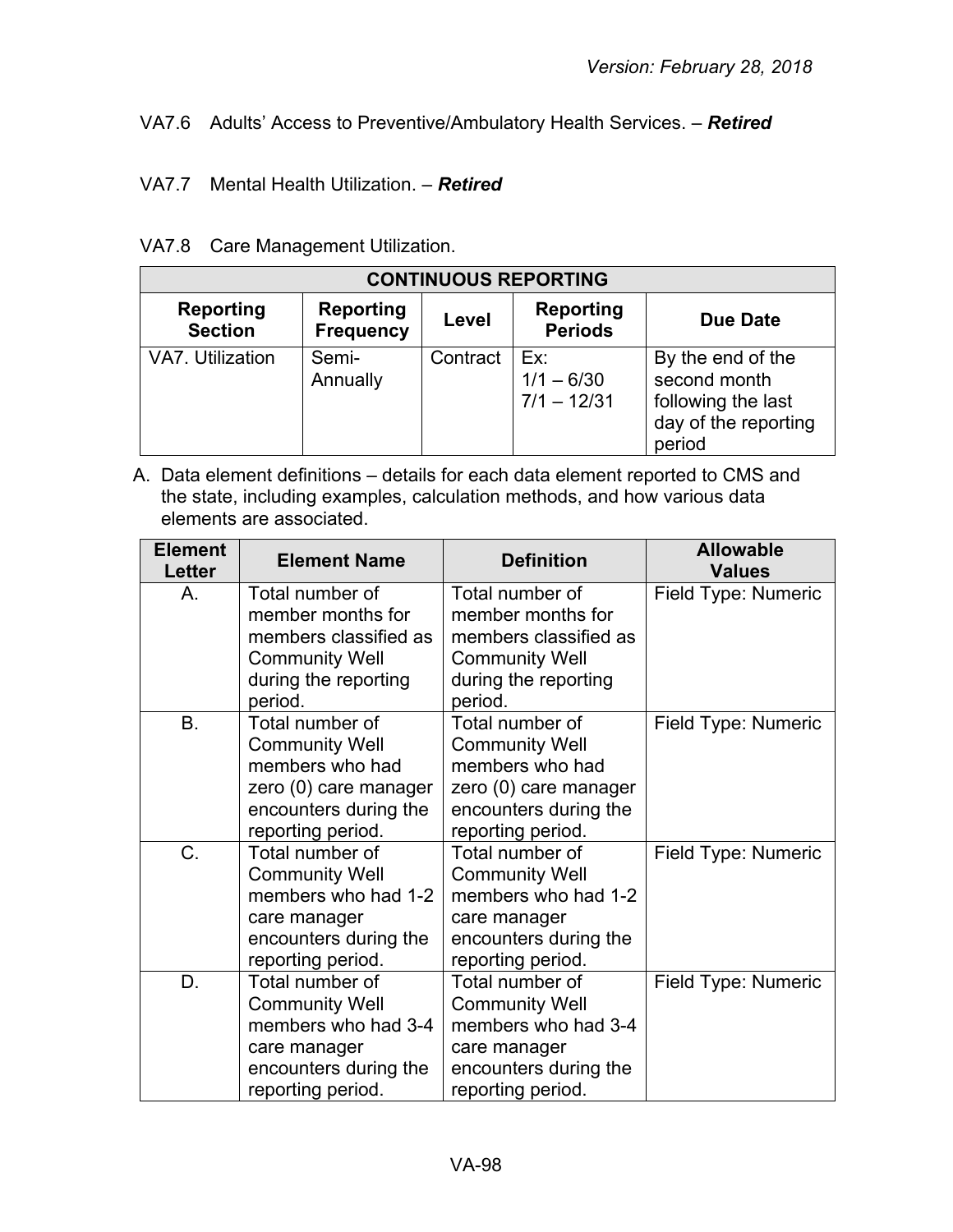| <b>Element</b><br>Letter | <b>Element Name</b>        | <b>Definition</b>               | <b>Allowable</b><br><b>Values</b> |
|--------------------------|----------------------------|---------------------------------|-----------------------------------|
| Е.                       | Total number of            | Total number of                 | Field Type: Numeric               |
|                          | <b>Community Well</b>      | <b>Community Well</b>           |                                   |
|                          | members who had 5-6        | members who had 5-6             |                                   |
|                          | care manager               | care manager                    |                                   |
|                          | encounters during the      | encounters during the           |                                   |
|                          | reporting period.          | reporting period.               |                                   |
| F.                       | Total number of            | Total number of                 | Field Type: Numeric               |
|                          | <b>Community Well</b>      | <b>Community Well</b>           |                                   |
|                          | members who had 7          | members who had 7               |                                   |
|                          | or more care manager       | or more care manager            |                                   |
|                          | encounters during the      | encounters during the           |                                   |
|                          | reporting period.          | reporting period.               |                                   |
| G.                       | Total number of            | Total number of                 | Field Type: Numeric               |
|                          | member months for          | member months for               |                                   |
|                          | members classified as      | members classified as           |                                   |
|                          | EDCD during the            | EDCD during the                 |                                   |
|                          | reporting period.          | reporting period.               |                                   |
| $H_{\cdot}$              | <b>Total count of EDCD</b> | Total number of                 | Field Type: Numeric               |
|                          | members who had            | EDCD members who                |                                   |
|                          | zero (0) care manager      | had zero (0) care               |                                   |
|                          | encounters during the      | manager encounters              |                                   |
|                          | reporting period.          | during the reporting<br>period. |                                   |
| Ι.                       | Total number of            | Total number of                 | Field Type: Numeric               |
|                          | EDCD members who           | EDCD members who                |                                   |
|                          | had 1-2 care manager       | had 1-2 care manager            |                                   |
|                          | encounters during the      | encounters during the           |                                   |
|                          | reporting period.          | reporting period.               |                                   |
| J.                       | Total number of            | Total number of                 | Field Type: Numeric               |
|                          | EDCD members who           | <b>EDCD</b> members who         |                                   |
|                          | had 3-4 care manager       | had 3-4 care manager            |                                   |
|                          | encounters during the      | encounters during the           |                                   |
|                          | reporting period.          | reporting period.               |                                   |
| K.                       | Total number of            | Total number of                 | Field Type: Numeric               |
|                          | EDCD members who           | EDCD members who                |                                   |
|                          | had 5-6 care manager       | had 5-6 care manager            |                                   |
|                          | encounters during the      | encounters during the           |                                   |
|                          | reporting period.          | reporting period.               |                                   |
| L.                       | Total number of            | Total number of                 | Field Type: Numeric               |
|                          | EDCD members who           | EDCD members who                |                                   |
|                          | had 7 or more care         | had 7 or more care              |                                   |
|                          | manager encounters         | manager encounters              |                                   |
|                          | during the reporting       | during the reporting            |                                   |
|                          | period.                    | period.                         |                                   |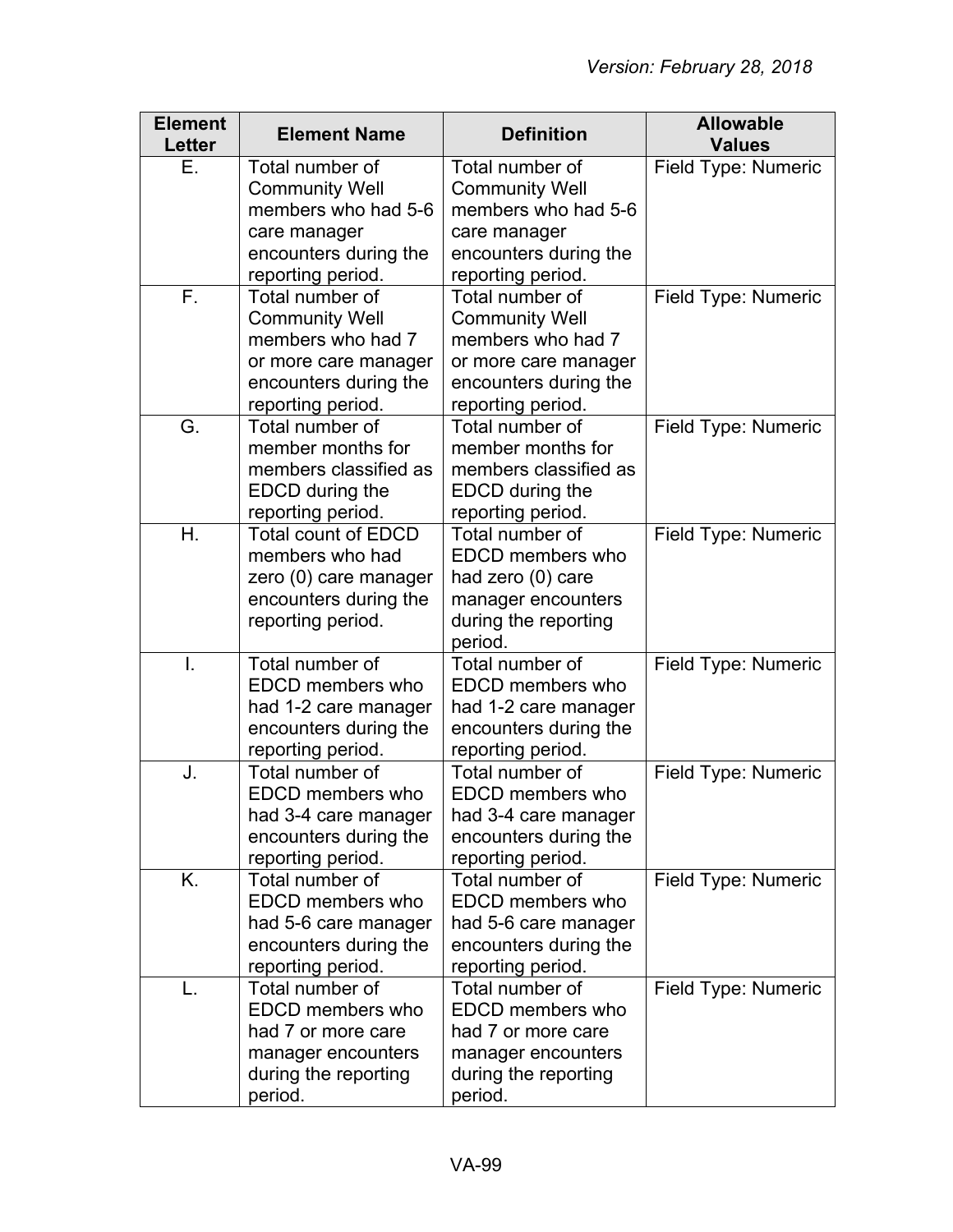| <b>Element</b><br><b>Letter</b> | <b>Element Name</b>                  | <b>Definition</b>                    | <b>Allowable</b><br><b>Values</b> |
|---------------------------------|--------------------------------------|--------------------------------------|-----------------------------------|
| М.                              | Total number of                      | Total number of                      | Field Type: Numeric               |
|                                 | member months for                    | member months for                    |                                   |
|                                 | members classified as                | members classified as                |                                   |
|                                 | nursing facility                     | nursing facility                     |                                   |
|                                 | members during the                   | members during the                   |                                   |
|                                 | reporting period.                    | reporting period.                    |                                   |
| N.                              | Total number of                      | Total number of                      | Field Type: Numeric               |
|                                 | nursing facility                     | nursing facility                     |                                   |
|                                 | members who had                      | members who had                      |                                   |
|                                 | zero (0) care manager                | zero (0) care manager                |                                   |
|                                 | encounters during the                | encounters during the                |                                   |
|                                 | reporting period.                    | reporting period.                    |                                   |
| O.                              | Total number of                      | Total number of                      | Field Type: Numeric               |
|                                 | nursing facility                     | nursing facility                     |                                   |
|                                 | members who had 1-2                  | members who had 1-2                  |                                   |
|                                 | care manager                         | care manager                         |                                   |
|                                 | encounters during the                | encounters during the                |                                   |
|                                 | reporting period.                    | reporting period.                    |                                   |
| P.                              | Total number of                      | Total number of                      | Field Type: Numeric               |
|                                 | nursing facility                     | nursing facility                     |                                   |
|                                 | members who had 3-4                  | members who had 3-4                  |                                   |
|                                 | care manager                         | care manager                         |                                   |
|                                 | encounters during the                | encounters during the                |                                   |
|                                 | reporting period.                    | reporting period.                    |                                   |
| Q.                              | Total number of                      | Total number of                      | Field Type: Numeric               |
|                                 | nursing facility                     | nursing facility                     |                                   |
|                                 | members who had 5-6                  | members who had 5-6                  |                                   |
|                                 | care manager                         | care manager                         |                                   |
|                                 | encounters during the                | encounters during the                |                                   |
|                                 | reporting period.                    | reporting period.                    |                                   |
| R.                              | Total number of                      | Total number of                      | Field Type: Numeric               |
|                                 | nursing facility                     | nursing facility                     |                                   |
|                                 | members who had 7                    | members who had 7                    |                                   |
|                                 | or more care manager                 | or more care manager                 |                                   |
|                                 | encounters during the                | encounters during the                |                                   |
|                                 | reporting period.                    | reporting period.                    |                                   |
| S.                              | Total number of<br>member months for | Total number of<br>member months for | Field Type: Numeric               |
|                                 | members classified as                | members classified as                |                                   |
|                                 |                                      |                                      | Note: Exclude                     |
|                                 | all other vulnerable                 | all other vulnerable                 | <b>EDCD and NF</b><br>members.    |
|                                 | subpopulation                        | subpopulation                        |                                   |
|                                 | members during the                   | members during the                   |                                   |
|                                 | reporting period.                    | reporting period.                    |                                   |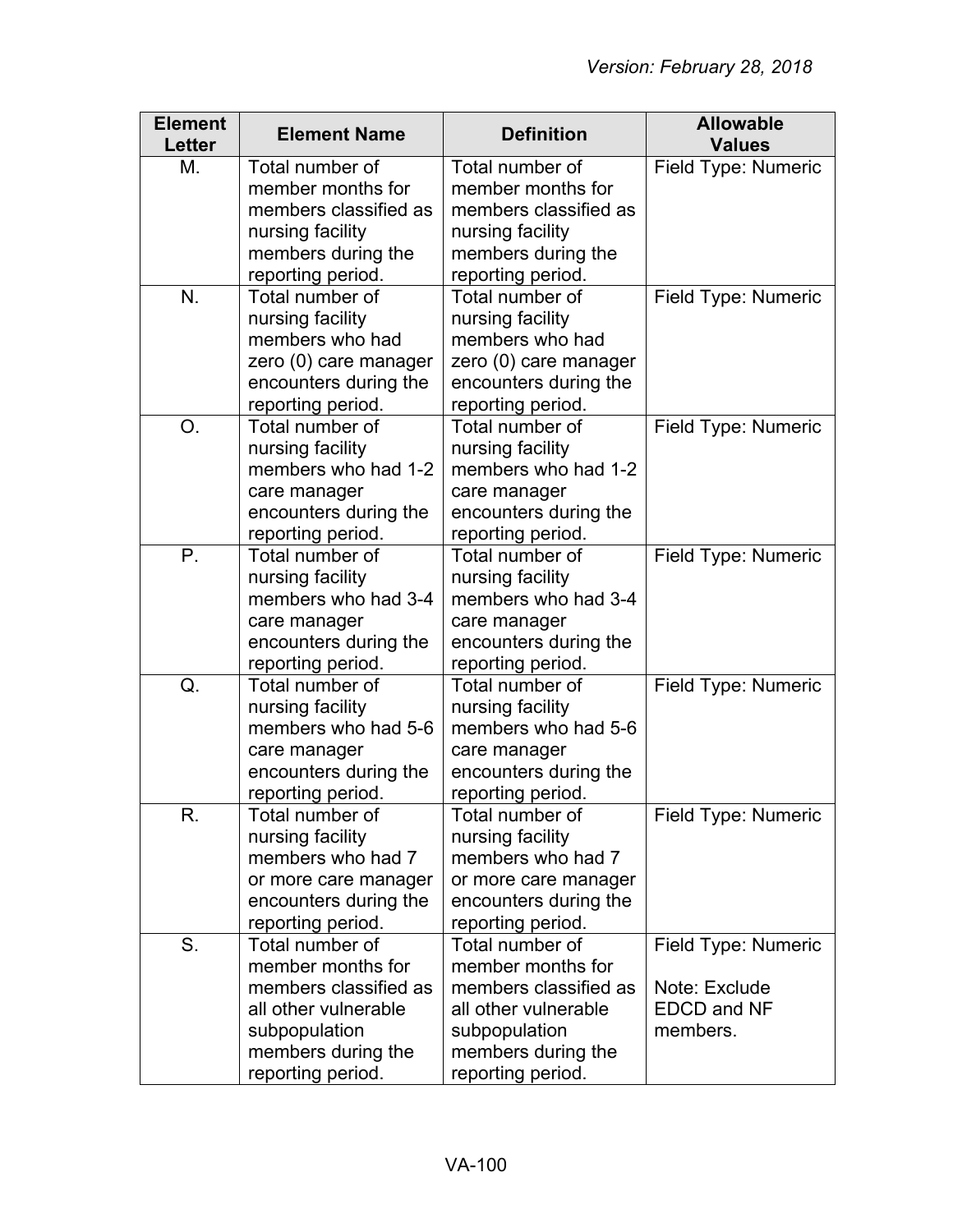| <b>Element</b><br><b>Letter</b> | <b>Element Name</b>   | <b>Definition</b>     | <b>Allowable</b><br><b>Values</b> |
|---------------------------------|-----------------------|-----------------------|-----------------------------------|
| Τ.                              | Total number of all   | Total number of all   | Field Type: Numeric               |
|                                 | other vulnerable      | other vulnerable      |                                   |
|                                 | subpopulation         | subpopulation         | Note: Exclude                     |
|                                 | members who had       | members who had       | <b>EDCD and NF</b>                |
|                                 | zero (0) care manager | zero (0) care manager | members.                          |
|                                 | encounters during the | encounters during the |                                   |
|                                 | reporting period.     | reporting period.     |                                   |
| U.                              | Total number of all   | Total number of all   | Field Type: Numeric               |
|                                 | other vulnerable      | other vulnerable      |                                   |
|                                 | subpopulation         | subpopulation         | Note: Exclude                     |
|                                 | members who had 1-2   | members who had 1-2   | <b>EDCD and NF</b>                |
|                                 | care manager          | care manager          | members.                          |
|                                 | encounters during the | encounters during the |                                   |
|                                 | reporting period.     | reporting period.     |                                   |
| V.                              | Total number of all   | Total number of all   | Field Type: Numeric               |
|                                 | other vulnerable      | other vulnerable      |                                   |
|                                 | subpopulation         | subpopulation         | Note: Exclude                     |
|                                 | members who had 3-4   | members who had 3-4   | <b>EDCD and NF</b>                |
|                                 | care manager          | care manager          | members.                          |
|                                 | encounters during the | encounters during the |                                   |
|                                 | reporting period.     | reporting period.     |                                   |
| $\overline{\mathsf{W}}$ .       | Total number of all   | Total number of all   | Field Type: Numeric               |
|                                 | other vulnerable      | other vulnerable      |                                   |
|                                 | subpopulation         | subpopulation         | Note: Exclude                     |
|                                 | members who had 5-6   | members who had 5-6   | <b>EDCD and NF</b>                |
|                                 | care manager          | care manager          | members.                          |
|                                 | encounters during the | encounters during the |                                   |
|                                 | reporting period.     | reporting period.     |                                   |
| $\overline{\mathsf{X}}$         | Total number of all   | Total number of all   | Field Type: Numeric               |
|                                 | other vulnerable      | other vulnerable      |                                   |
|                                 | subpopulation         | subpopulation         | Note: Exclude                     |
|                                 | members who had 7     | members who had 7     | <b>EDCD and NF</b>                |
|                                 | or more care manager  | or more care manager  | members.                          |
|                                 | encounters during the | encounters during the |                                   |
|                                 | reporting period.     | reporting period.     |                                   |

- B. QA checks/Thresholds procedures used by CMS and the state to establish benchmarks in order to identify outliers or data that are potentially erroneous.
	- CMS and the state will perform an outlier analysis.
	- As data are received from MMPs over time, CMS and the state will apply threshold checks.
- C. Edits and Validation checks validation checks that should be performed by each MMP prior to data submission.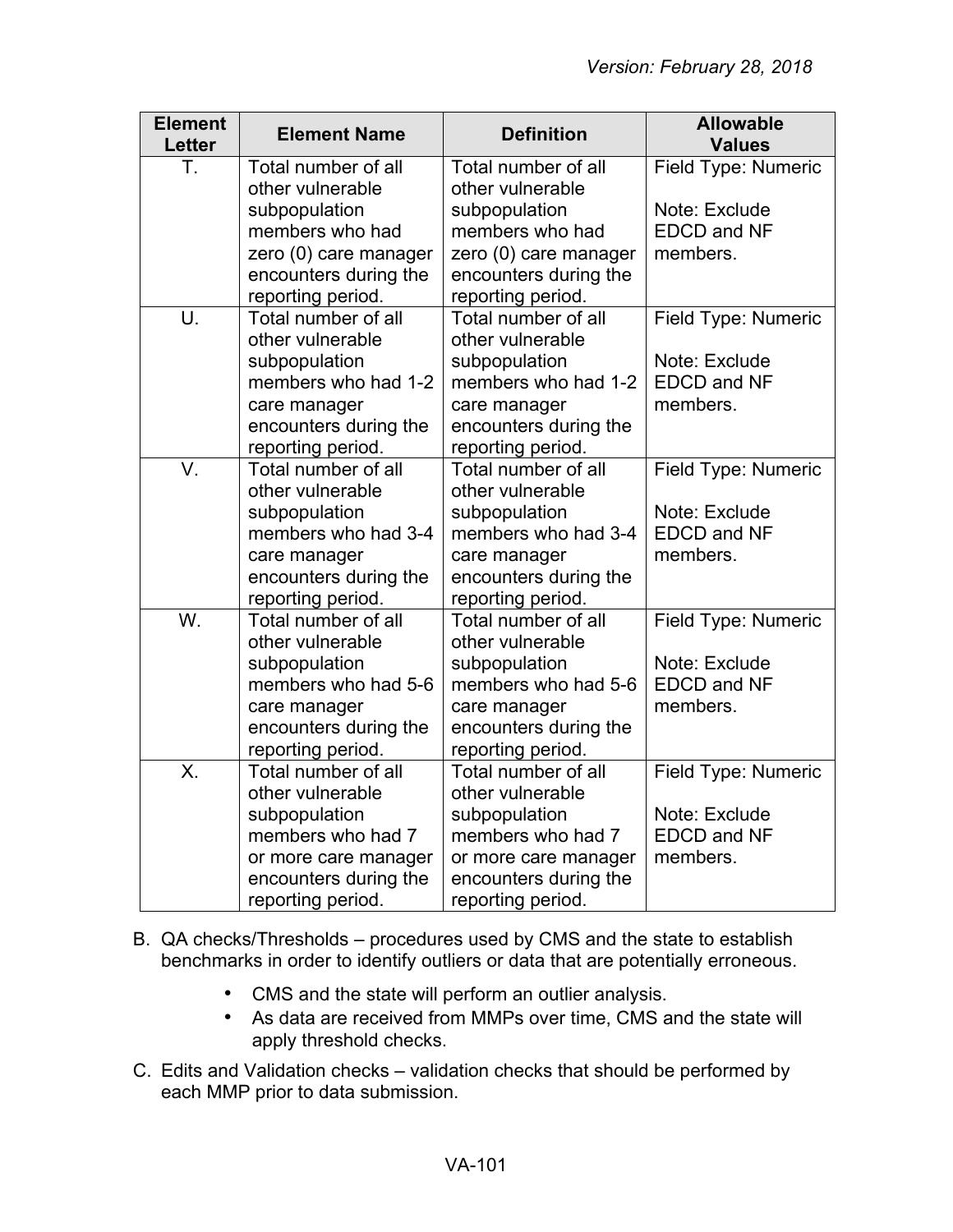- All data elements should be positive values.
- D. Analysis how CMS and the state will evaluate reported data, as well as how other data sources may be monitored. CMS and the state will evaluate the number of members classified as:
	- Community Well who had zero (0) care manager encounters during the reporting period per 1,000 member months.
	- Community Well who had 1-2 care manager encounters during the reporting period per 1,000 member months.
	- Community Well who had 3-4 care manager encounters during the reporting period per 1,000 member months.
	- Community Well who had 5-6 care manager encounters during the reporting period per 1,000 member months.
	- Community Well who had 7 or more care manager encounters during the reporting period per 1,000 member months.
	- EDCD who had zero (0) care manager encounters during the reporting period per 1,000 member months.
	- EDCD who had 1-2 care manager encounters during the reporting period per 1,000 member months.
	- EDCD who had 3-4 care manager encounters during the reporting period per 1,000 member months.
	- EDCD who had 5-6 care manager encounters during the reporting period per 1,000 member months.
	- EDCD who had 7 or more care manager encounters during the reporting period per 1,000 member months.
	- Nursing facility members who had zero (0) care manager encounters during the reporting period per 1,000 member months.
	- Nursing facility members who had 1-2 care manager encounters during the reporting period per 1,000 member months.
	- Nursing facility members who had 3-4 care manager encounters during the reporting period per 1,000 member months.
	- Nursing facility members who had 5-6 care manager encounters during the reporting period per 1,000 member months.
	- Nursing facility members who had 7 or more care manager encounters during the reporting period per 1,000 member months.
	- All other vulnerable subpopulation members who had zero (0) care manager encounters during the reporting period per 1,000 member months.
	- All other vulnerable subpopulation members who had 1-2 care manager encounters during the reporting period per 1,000 member months.
	- All other vulnerable subpopulation members who had 3-4 care manager encounters during the reporting period per 1,000 member months.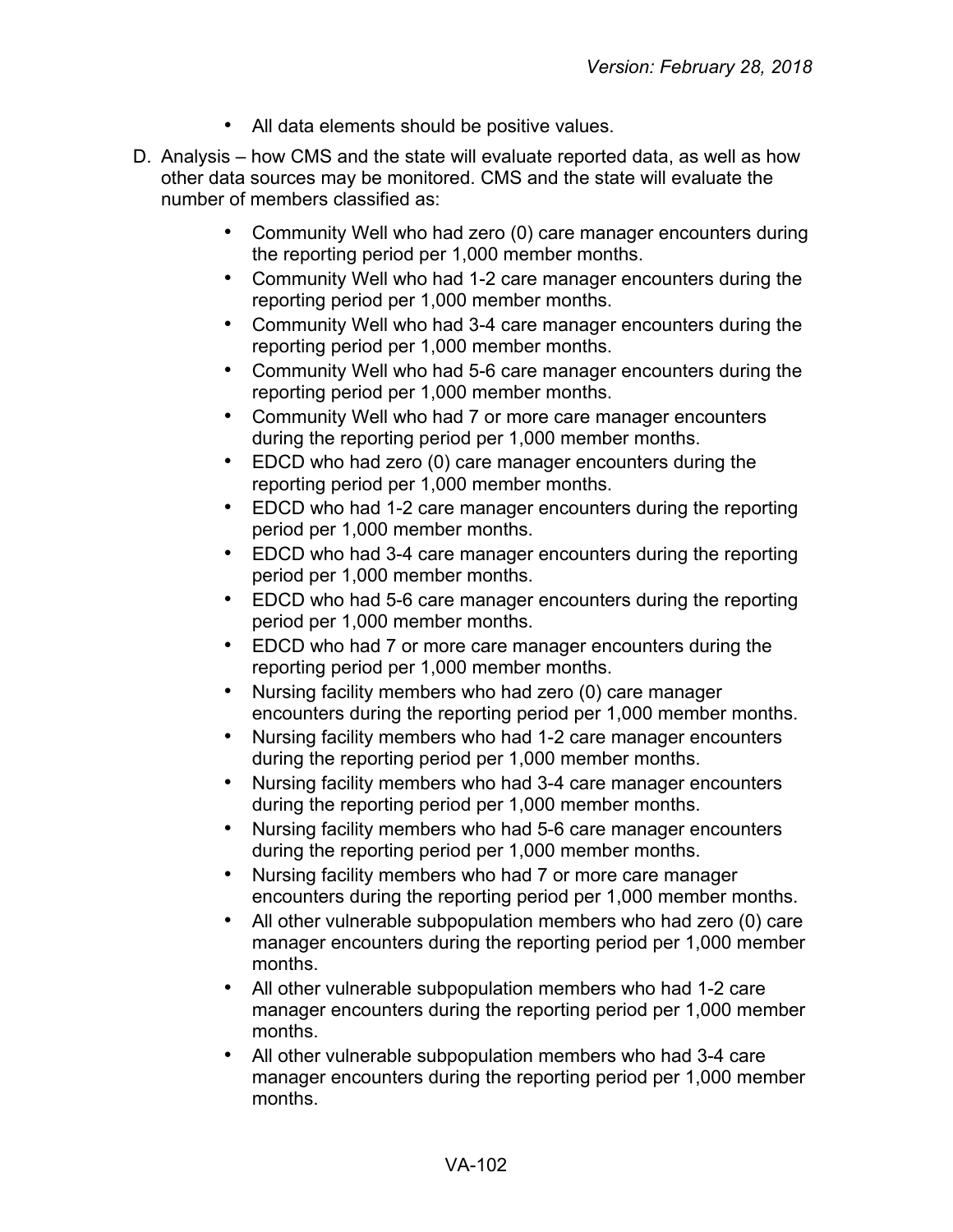- All other vulnerable subpopulation members who had 5-6 care manager encounters during the reporting period per 1,000 member months.
- All other vulnerable subpopulation members who had 7 or more care manager encounters during the reporting period per 1,000 member months.
- E. Notes additional clarifications to a reporting section. This section incorporates previously answered frequently asked questions.
	- MMPs should include all members regardless of whether the member was enrolled through passive enrollment or opt-in enrollment. Medicaid-only members should not be included.
	- MMPs should include all members who had any enrollment during the reporting period, regardless if they are disenrolled as of the end of the reporting period (i.e., include all members regardless if they are currently enrolled or disenrolled as of the last day of the reporting period).
	- MMPs should only include the meaningful member-to-care manager encounters, which only includes direct communication between a member and his/her care manager over the phone or face-to-face. This also includes meaningful encounters between the care coordinator and a member's authorized representative. Voicemail messages, letters, and no-show appointments should not be counted under this measure.
	- Community Well members are enrollees ages 21 and older who do not meet a Nursing Facility Level of Care (NFLOC) standard.
	- Vulnerable subpopulation members are:
		- i. Individuals enrolled in the EDCD waiver;
		- ii. Individuals with intellectual/developmental disabilities;
		- iii. Individuals with cognitive or memory problems (e.g., dementia or traumatic brain injury);
		- iv. Individuals with physical or sensory disabilities;
		- v. Individuals residing in nursing facilities;
		- vi. Individuals with serious and persistent mental illnesses;
		- vii. Individuals with end stage renal disease; and,
		- viii. Individuals with complex or multiple chronic conditions.
	- Exclude EDCD and nursing facility members from the vulnerable subpopulation in data elements S through X. "All other vulnerable subpopulation" should only include members not in the EDCD waiver and not residing in a nursing facility.
	- An EDCD waiver is a CMS-approved §1915(c) waiver that covers a range of community support services offered to EDCD members. EDCD members are individuals who are elderly or who have a disability who would otherwise require a nursing facility level of care.